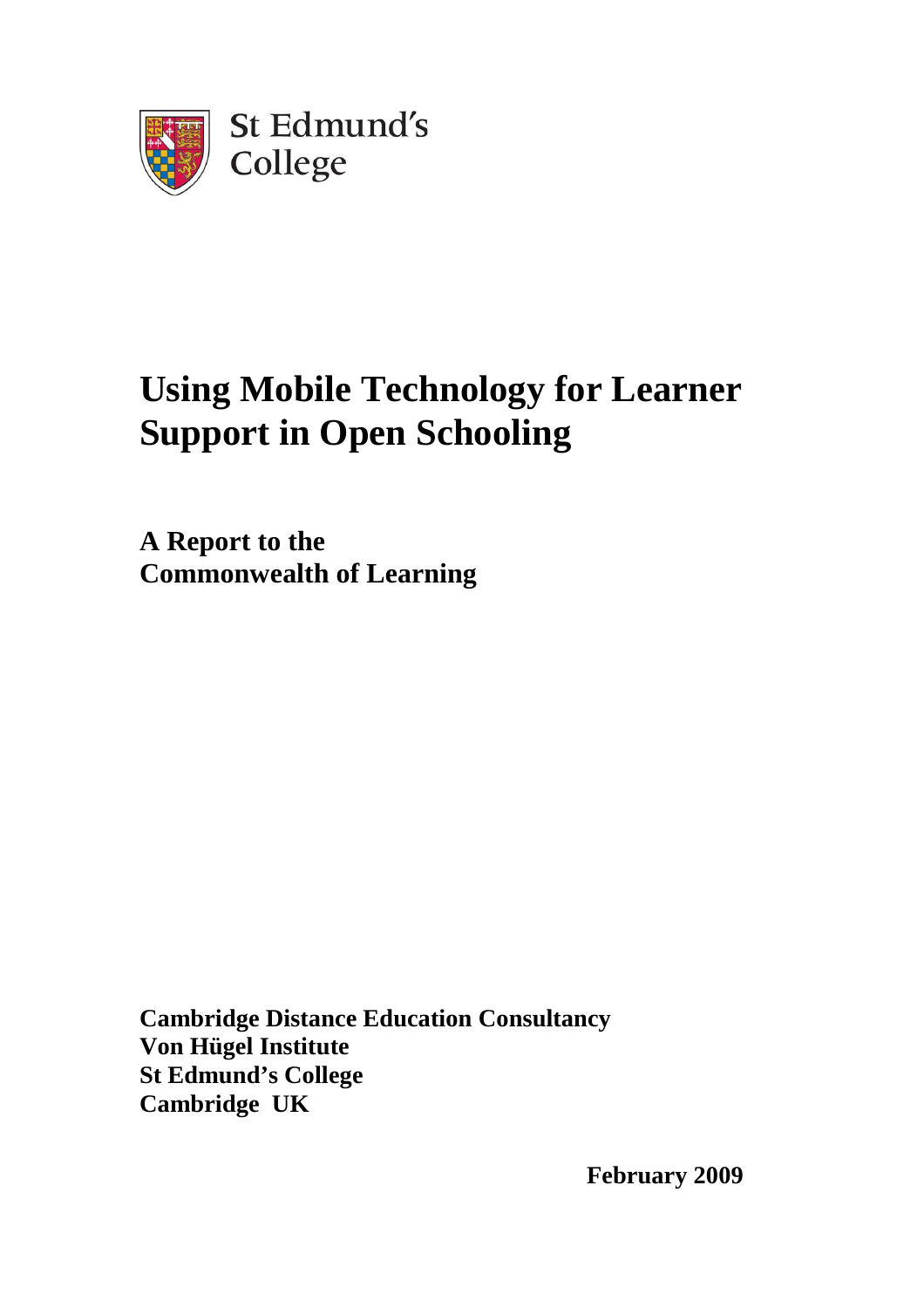| <b>Contents</b>                                       | Page |
|-------------------------------------------------------|------|
| <b>1. Executive Summary</b>                           | 3    |
| 2. Background                                         | 5    |
| 3. Introduction                                       | 8    |
| 4. Methodology                                        | 12   |
| <b>5. Definitions</b>                                 | 13   |
| <b>6. Key Findings</b>                                | 15   |
| <b>7. Strategic Issues for Institutions</b>           | 23   |
| 8. Evaluation, Student Feedback and Quality Assurance | 29   |
| 9. Conclusions and Recommendations                    | 32   |
| 10. References                                        | 35   |

### **Appendices:**

| 48 |
|----|
| 54 |
|    |
| 79 |
| 89 |
| 92 |
| 95 |
|    |

This report was compiled by Anne Gaskell and Roger Mills, Research Associates at the Von Hügel Institute, St Edmund's College, Cambridge, UK with help from Merritt Associates.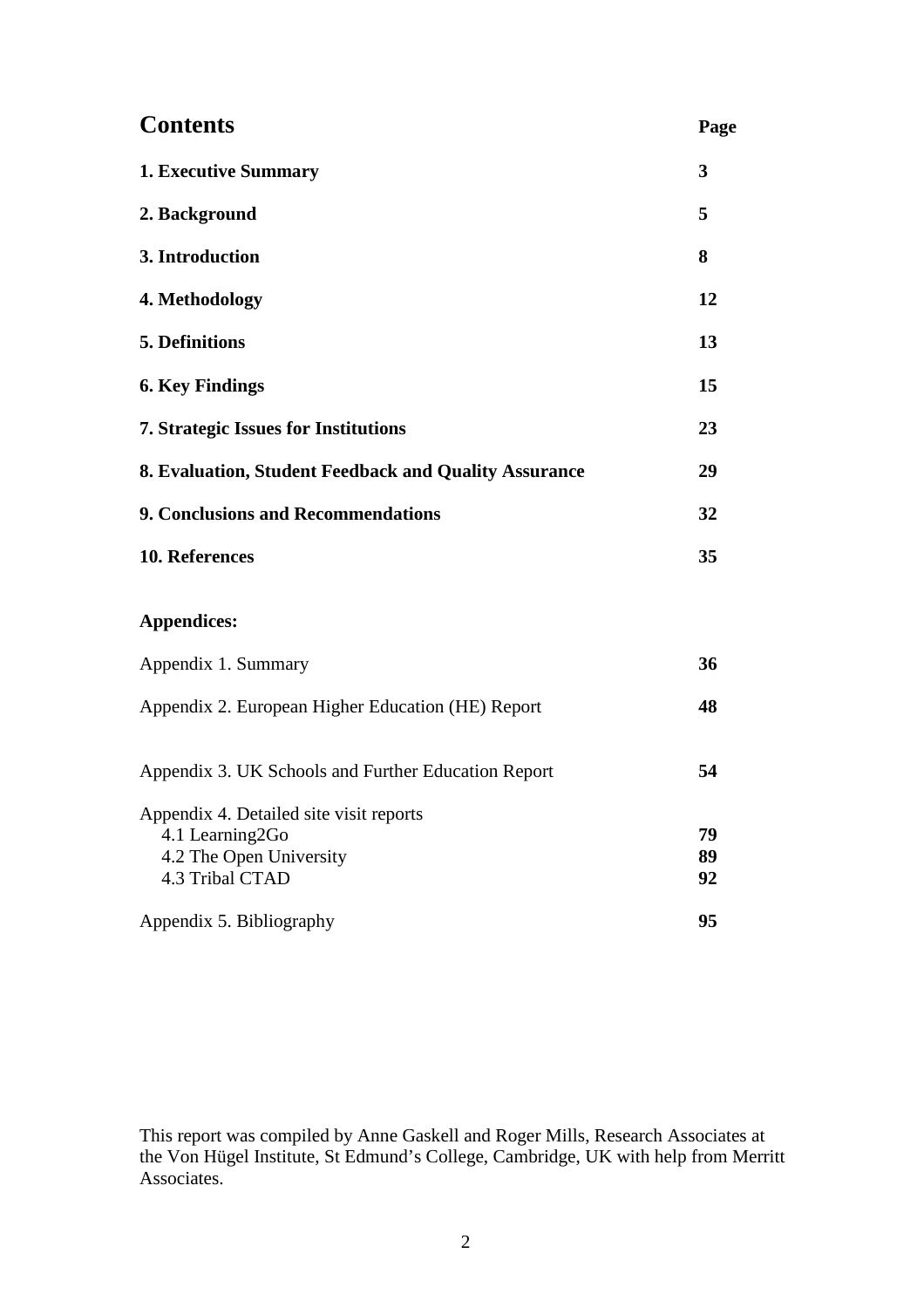## **1. Executive Summary**

'Recently  $(10<sup>th</sup>$  February 2009) Amazon's vice-president for digital business, Ian Freed confirmed that it plans to let mobile-phone users download Kindle books'. Quoted from the New Statesman 23rd February 2009. (see www.newstatesman.com) If there is any doubt that mobile technologies are here to stay, this statement shows that Amazon believes that smartphones, not digital readers like the Kindle or the Sony ebook are the next big thing for e-books.

In Japan, 'mobile phone novels-or mbooks (*Keitai shosetsu*) have become a publishing sensation. Some are professional novels, downloaded onto mobiles, but more startling are the novels - mostly high school romances - that are actually written on mobiles by……. Texters and read by millions of Japanese teenagers'. (The Observer Review 22.02.2009. See http://www.guardian.co.uk/theobserver/review)

It is quite clear from this report that mobile technologies are here to stay and are likely to be regarded as an integral medium in all kinds of education in the future. Such technologies are of particular interested to distance educators, but in the UK at least there is just as much if not more activity using mobile technologies as an additional medium to support face-to-face teaching.

Six issues stand out from our research into the current state of play in Europe:

- 1. There is a wide range of roles for mobile technologies supporting the learner in many ways ranging from relatively simple use of SMS texting to the more advanced use of smartphones for content delivery, project work, searching for information and assessment. Some proponents of mobile learning believe that it will only 'come of age' when whole courses can be studied, assessed and learners accredited through mobile devices. We do not subscribe to this view.
- 2. Absolutely critical is the need to put pedagogy first. Although the quote above indicates that books are now being downloaded onto mobile devices, we strongly believe that to support the learning process a great deal of

3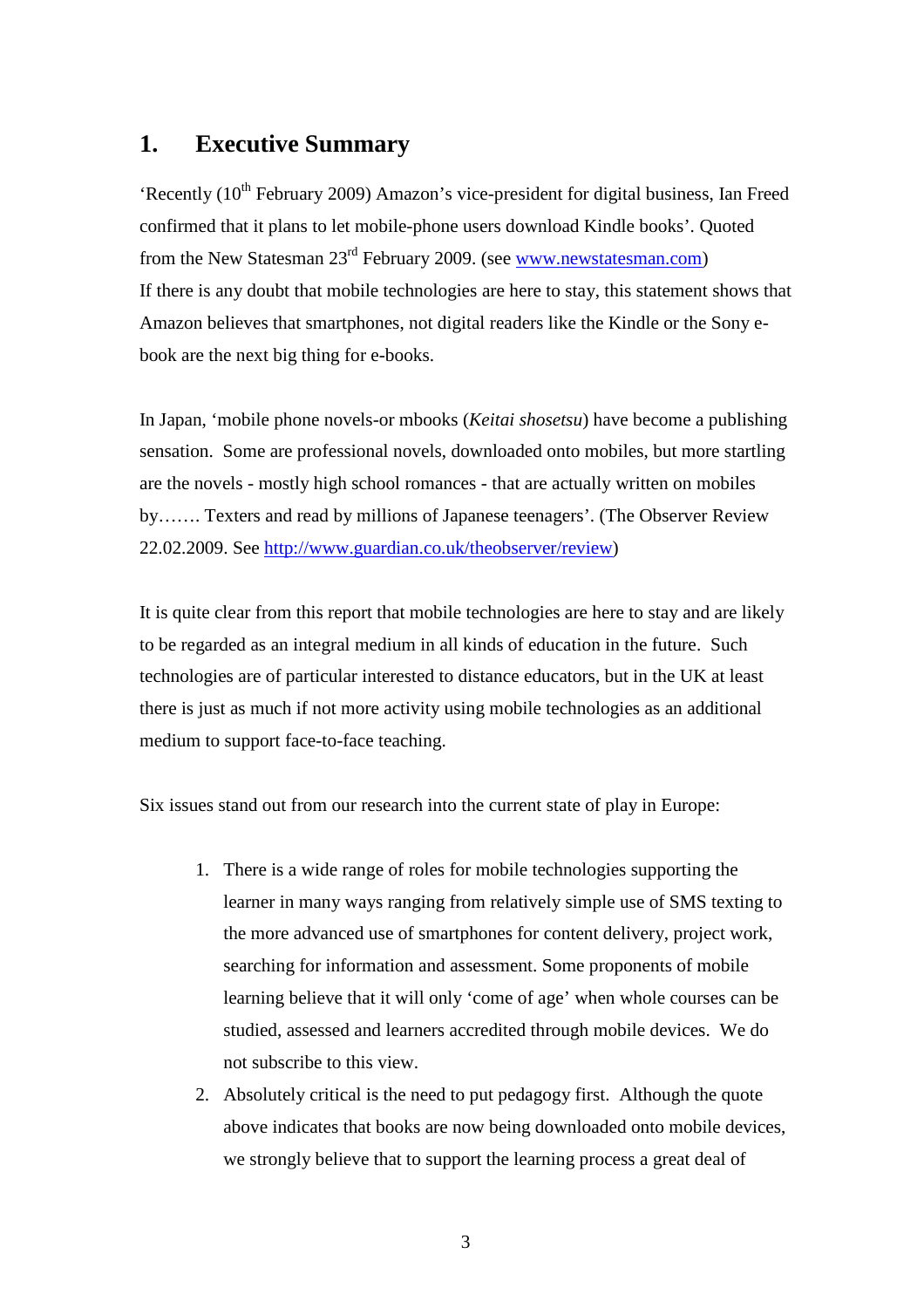thought has to be given to the structure of the learning and assessment material. However, it is true that for some, mainly at higher education level, mobile phones offer the opportunity to access institutional learning management systems. This provides greater flexibility to the learner without any new pedagogical input.

- 3. Costs are coming down rapidly; new first generation simple mobile phones will not be available on the market from 2010. All mobile phone users in Europe will be using 3 or 4G phones within the next two years. A welcome associated step is a move towards some form of standardization by the mobile phone companies as exemplified by the shift to common charging devices over the next two years.
- 4. The value which is put on possession of a mobile phone, especially by young people is surprising and the data on ownership suggests that this will be a ubiquitous tool for all very shortly. (see 2.2 below) and that it will be well cared for: there is evidence that ownership of devices brings responsible use and care.
- 5. Large scale educational usage in schools currently depends on governmental investment but in higher and further education it is safe to assume that all learners will have their own devices. Institutions will need to advise potential students on the range of devices most suitable for the curriculum, as they do currently with regard to computers. The convergence between small lap tops and handheld devices will continue until they are regarded as different varieties of the same species of technology.
- 6. There is a great potential for educational providers to work with large phone companies, both to reduce costs and to co-develop appropriate software.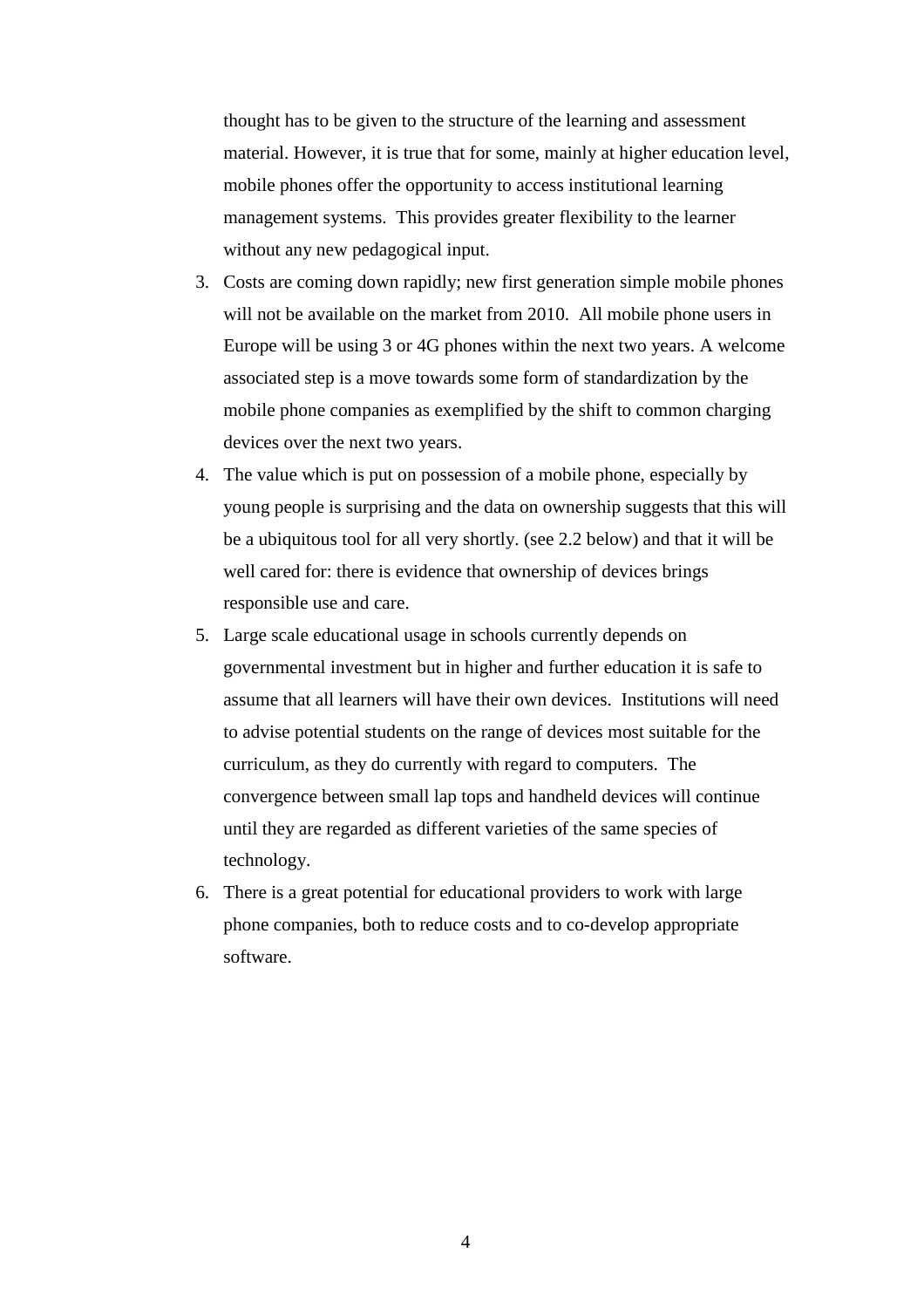## **2. Background**

#### **2.1 The scope of the report**

The Cambridge Distance Education Consultancy (CDEC) was asked by COL to undertake a survey of the ways in which mobile technologies are contributing to learner support systems in Europe, particularly those which may be relevant to open schooling.

The report has been structured as far as is possible and appropriate within a similar framework to the parallel report on mobile technologies in Africa, prepared by SAIDE (SAIDE, 2008). This is to enable comparisons where relevant. However, the technological infrastructure of many EU countries is currently very different to that of much of Africa and some developing countries and so some EU examples may be less easily transferable to different contexts. The rate of change is such that the report includes examples of particular significance in terms of scale, pedagogies, impact etc even where some of the technologies may not currently be available everywhere.

The European Union to which the desk research is confined comprises 28 countries (for the purposes of this report we also include Norway). Clearly not all countries could be included in the audit so we have focussed on those where there has been significant activity which has been documented in published reports. There is a vast amount of activity across Europe but most of it is of a project nature. Access to further information is provided in the bibliography (Appendix 5).

The UK is one of the leading European countries in the use of mobile technologies in schools and colleges and therefore this report focuses on the UK whilst also including brief accounts of significant work in higher education in other European Countries.

#### **2.2 The growth of mobile technology**

On 1 February 2008 Carl-Henric Svanberg, the Chief Executive of the mobile phone manufacturer, Ericsson, announced: "There are now 3.300.000.000 mobile

5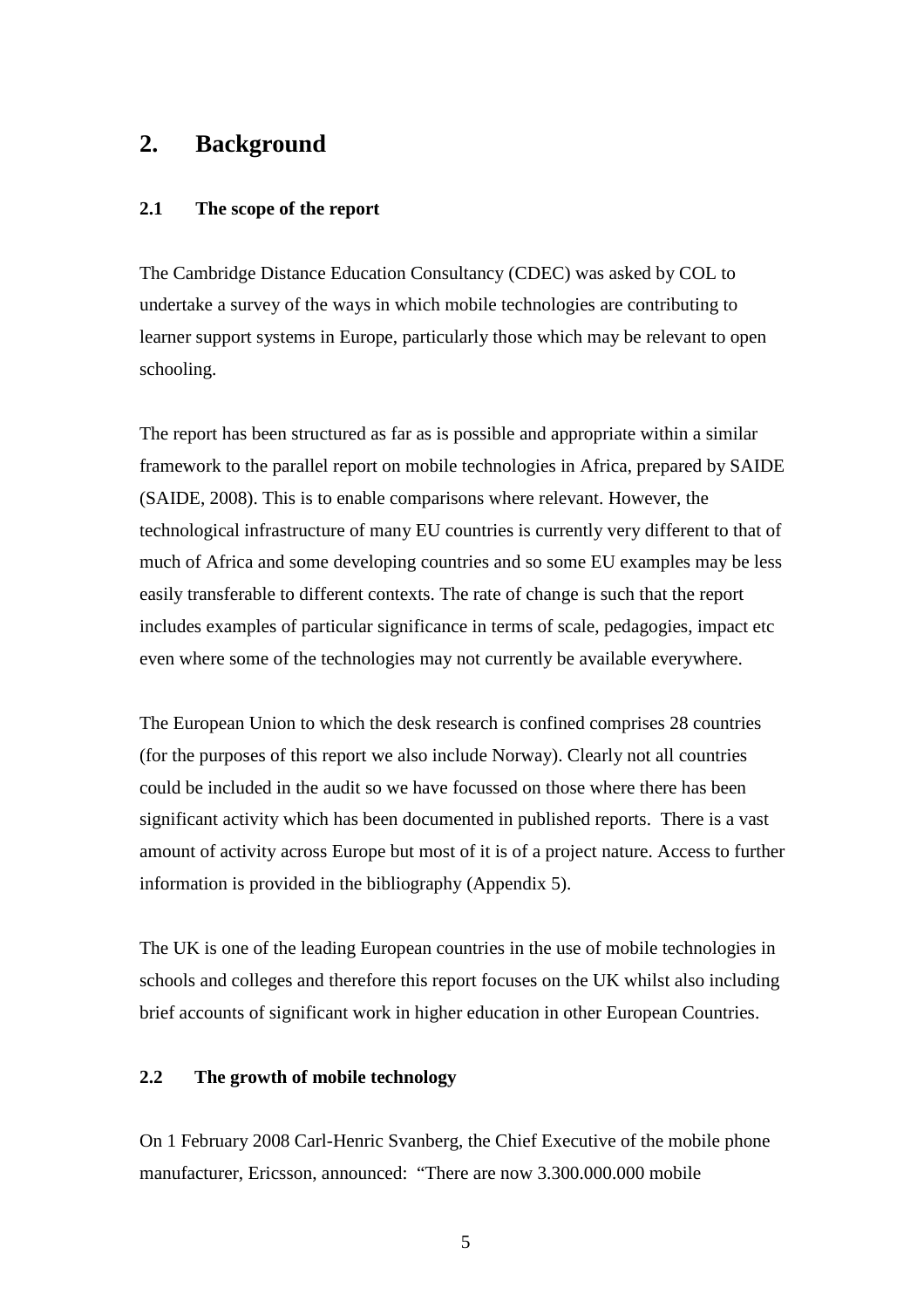subscriptions in the world – and every month an additional 50 million people in the world start using their first mobile phone. This figure of 3.3 billion mobile subscriptions far outstrips all previous forecasts. All this is for a world population of 6.5 billion" (1).

See:

http://www.ericsson.com/ericsson/corpinfo/programs/the\_role\_of\_mobile\_learning\_in \_european\_education/products/wp/socrates\_mlearning\_wp4.pdf

The dependence of citizens today on mobile telephony in every country of the world is demonstrated by a 2007 study carried by the London School of Economics for the United Kingdom company, Carphone Warehouse. The major findings are striking and surprising:

• One in three people would not give up their mobile phone for a million pounds or more, with women leading the way on those most likely to refuse.

• 76% of people believe it is now a social requirement to have a mobile phone.

• 85% of people think having a mobile phone is vital to maintaining their quality of life.

• One in five 16-24 year olds think having a mobile phone increases their quality of life.

• Most young adults who took part in the ethnographic experiment felt mobile phones were not just a tool, but a critical social lifeline for feeling part of a friendship group.

• Most of 16-24 year olds would rather give up alcohol, chocolate, sex, tea or coffee than live without their mobile phone for a month.

The above findings seem a little extreme but are based on *The Mobile Life Youth Repor*t, one of the biggest ever social studies to examine how mobile phones have changed the way young people live, was published in 2007 by The Carphone Warehouse, advised by the London School of Economics and Political Science.

The report is the second from Mobile Life, a forum set up by The Carphone Warehouse earlier this year to study how mobile phones change the way we live. It offers an unprecedented insight into the world of young people and mobile phones, creating a real sense of the complexity of young lives today. Over 1,250 young people aged 11 to 17 who own mobile phones were surveyed by polling organisation YouGov.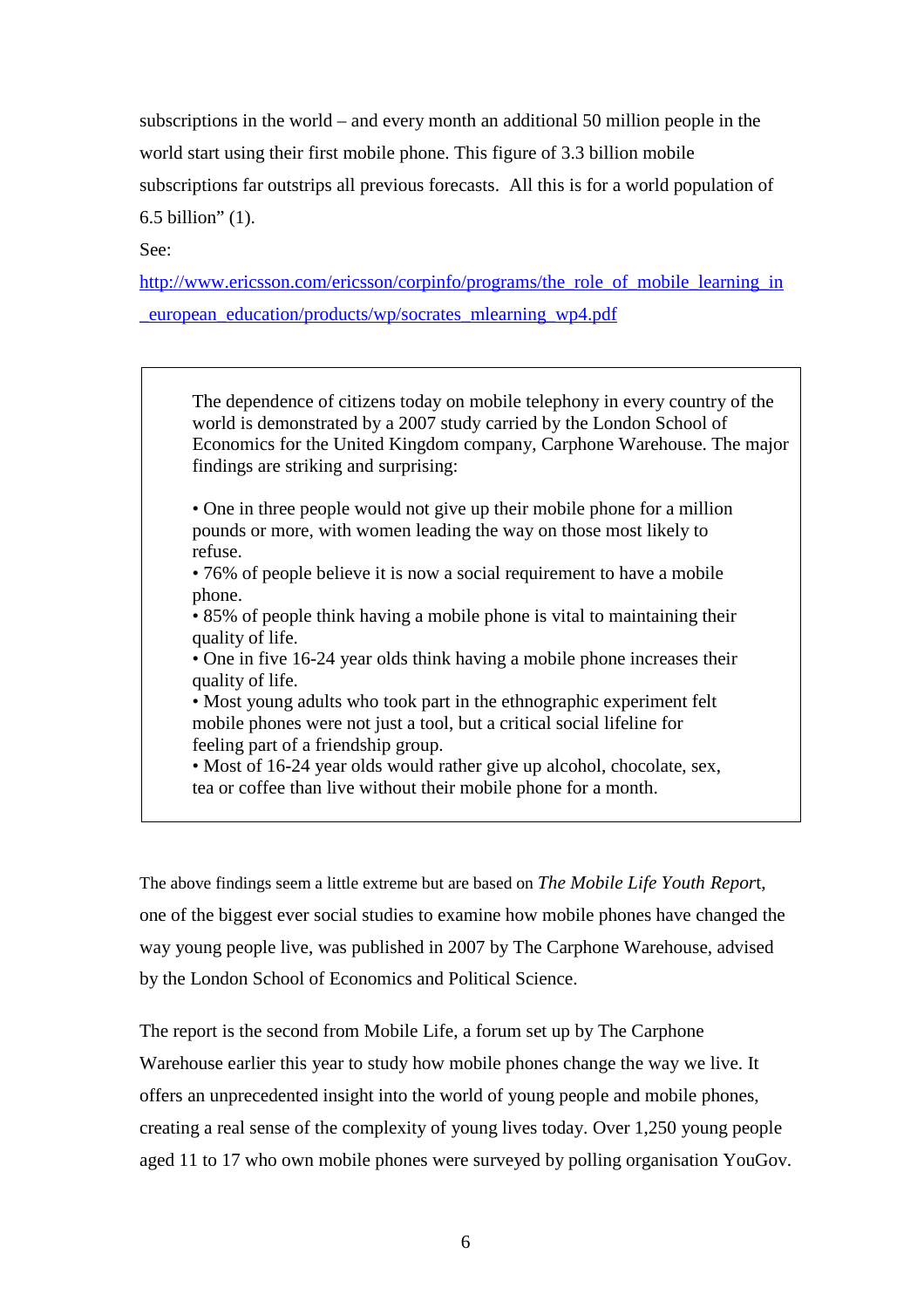See:

http://www.lse.ac.uk/collections/pressAndInformationOffice/newsAndEvents/archives/ 2006/Mobile\_Life\_Youth\_Report.htm

The EU is also funding major new projects in the area: one from 2008-10, for example, is looking at the ways in which mobile technologies can contribute to the inclusion of marginalised young people; see http://www.comein-project.eu/. Reports from this project (the first will appear in March 2009) will be of interest to the COL team.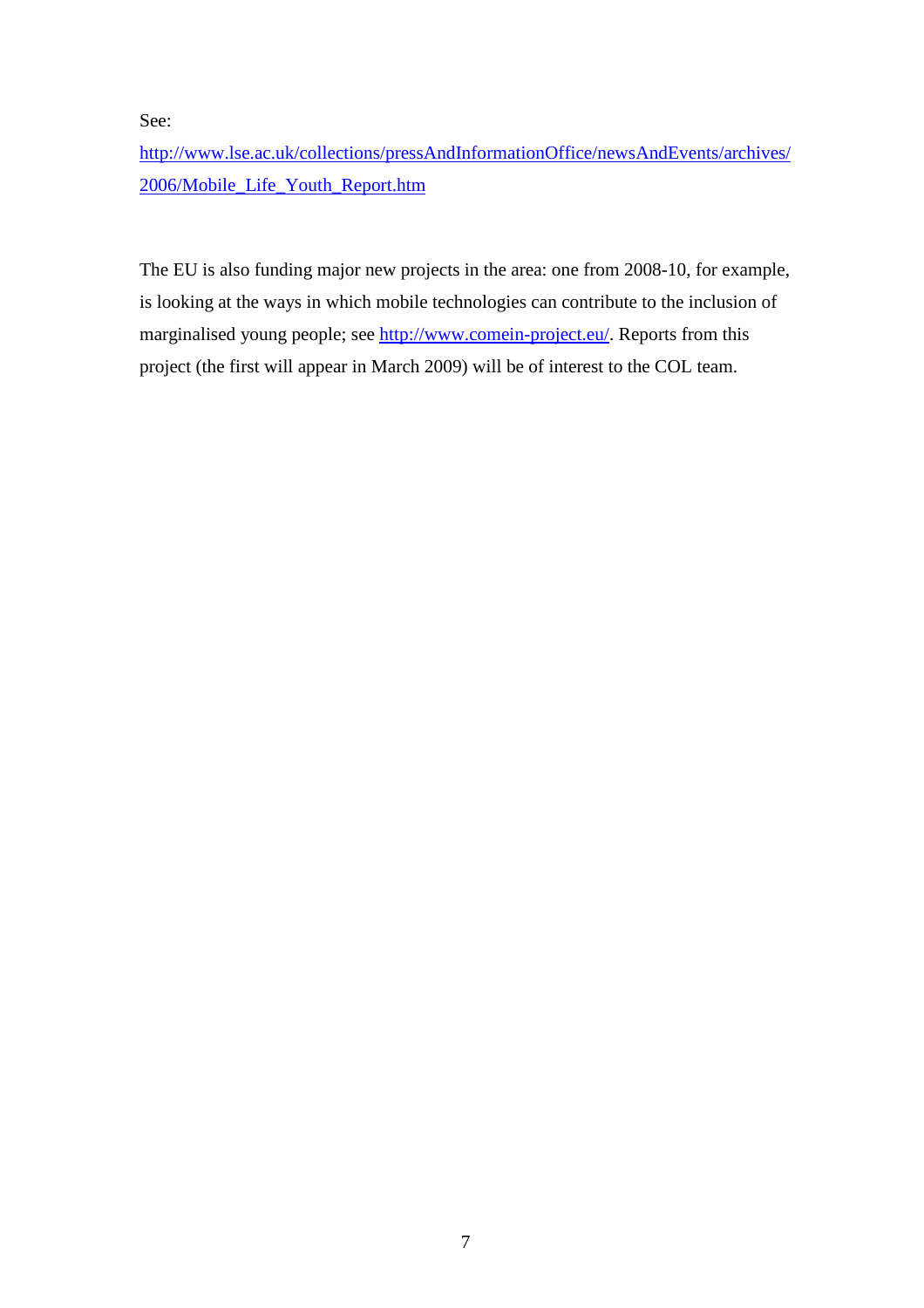## **3. Introduction**

The purpose of this task is to identify and highlight areas where mobile technology is being used systematically for learner support, where information about costs and effectiveness is available and where activities might be transferable in support of open schooling.

Addressing these questions is not straightforward and some of the issues are raised in this introduction. Definitions of mobile technologies and of learner support are needed at the outset. This in itself is difficult given the speed of change, especially in the technological field but some definitions are given in 4.0 below.

There is a multiplicity of ways in which mobile technologies are becoming either the main vehicle of the learning process or one of its integral parts and these are described in the body of the report. The literature abounds with examples of small projects which use mobile technologies in part and which report on student reactions. Small screens and small keyboards are a limiting factor and one which does not seem likely to be resolved by innovations such as fold-up and projected keyboards or screens. This gives strength to the argument that new pedagogies are required rather than simply transferring what is currently available on-line to a hand-held device. Such new pedagogies are beginning to appear and involve bite-sized learning opportunities, with graphics, quizzes, a restricted amount of text and the provision of opportunities to receive or report information from work-based or other locations. Examples are provided in the site visits. (see Appendix 4)

As with all new technologies there is a great temptation by 'early adopters' to acquire technology first before thinking through how this might be used to benefit students. As Arthur C. Clarke (3) commented "when it comes to technology most people overestimate its potential in the short term and underestimate it in the long term". Indeed, "distance education development is littered with examples of how expensive technology has been introduced and then not used or not used to capacity" (see Mills et al, 4).The best mobile technology developments have avoided this pitfall. In this report we have identified examples where the pedagogy of a particular programme has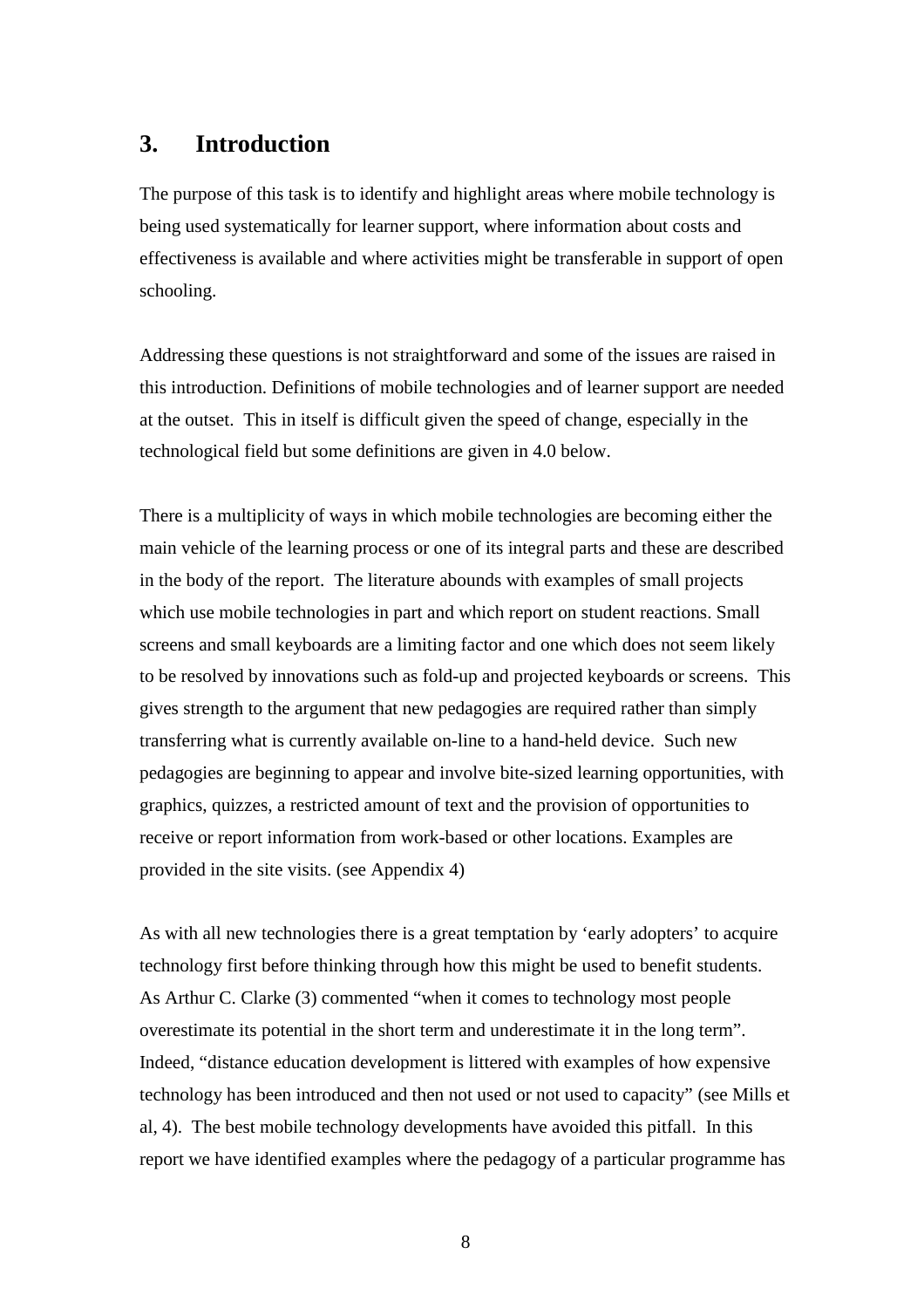been enhanced by the use of mobile technology and where learner support is provided in a manner which is not readily available through other means.

The quality of the learning experience provided by mobile technologies is of vital importance and student views should form a key element of any evaluation. We give some of the results of evaluations based on student feedback where these have been significant and/or substantial (see section 8 below). As Lord David Puttnam, Chancellor of the OU UK (5) points out "failure arises from decisions made by people in their 50's to be implemented by those in their 30's and 40's for people in their teens and 20's." Early adopters are vital to any development but their enthusiasm should always be tempered by evidence that students actually find that their learning is enhanced.

The estimation of costs is also problematical: there is very little in the literature about costs which are so context dependent as to make it difficult to extrapolate from one situation to another. Costs also depend on whether the hardware is loaned or owned by the student. In the UK, this very often depends on major investment by the Government (see the case study on MoLeNET, section 8); or by companies who have a community remit (see Learning2Go, Appendix 4). One finding of this report is that when students and parents are subsidised by government or other funding so that they take ownership of the devices, there is minimal damage or loss to equipment.

The advantages of mobile technologies in Europe, however, are very evident. At least in theory, they enable 'learning anywhere, anytime'. This is an attractive slogan and the delivery of content - text, videos, podcasts etc., through PDAs and smart phones is seductively straightforward: send out the video of the professor's lecture and the 'tyranny of distance' is overcome! (see Norwegian National Technological University description in Appendix 2). The BBC has recognised the potential popularity of GCSE revision via mobile phones for example with several alternatives available from www.bbc.co.uk/mobile. These include 150 revision questions for GCSE English, maths and science, daily quizzes, and MP3 audio revision guides which can be downloaded straight to selected mobiles.

9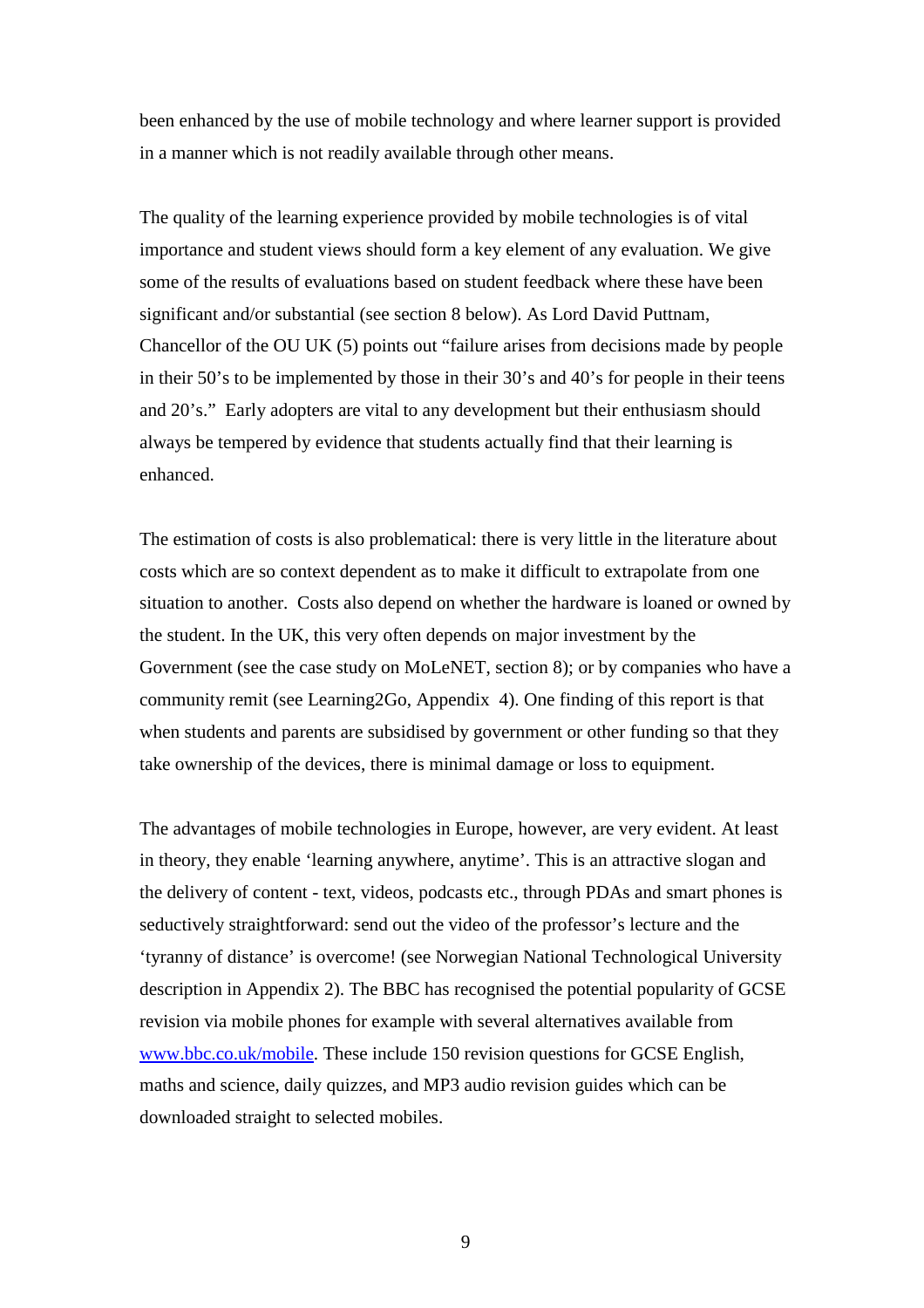Interestingly, Nikoi and Edirisingha (6) show that learner support is also required 'anywhere, anytime'. Their work highlights the importance of technical as well as other kinds of support and demonstrates the role of partners, children, fellow students and friends in providing such support.

Logistically, for institutions, the provision of learner support 'anywhere, anytime' seems more challenging that the provision of content. This is an area where 'self-help' rather than institutional help might be most appropriate.

The flexibility provided by mobile technologies can be valuable as additional support and convenience to students who already structure their learning with the aid of institutional learning management systems; but more importantly it can be the best way of teaching in particular environments, for example field work and other context-based learning experiences and in particular, work-based learning.

In many cases, however, mobile learning, through PDAs and mobile telephones may provide more than additional activities and be the only way in which many students can access both content and learner support. These may be of particular relevance to Open Schooling. We comment on all these possibilities in this report.

Finally in this introduction it is worth commenting on the argument that the use of mobile telephones 'leapfrogs' the need to have PC-based systems. A direct consequence of the development of G3 and G4 phones and smaller, more portable PCs is that access to the internet 'anywhere, anytime' is becoming the norm. The convergence of "mobile" and "PC-based" systems within European contexts therefore makes distinctions about usage more problematical with reference to developing countries where access cannot currently be assumed.

If the costs of hardware and connection charges continue to be reduced, with governments in the South being prepared to challenge the prices charged by telephone companies, this convergence may lead to portable connected handheld//PC devices which probably would be cheaper than a smartphone.

The only advantage of a phone would be in those situations where the phones are very much cheaper to buy or rent and where SMS messaging and oral communication can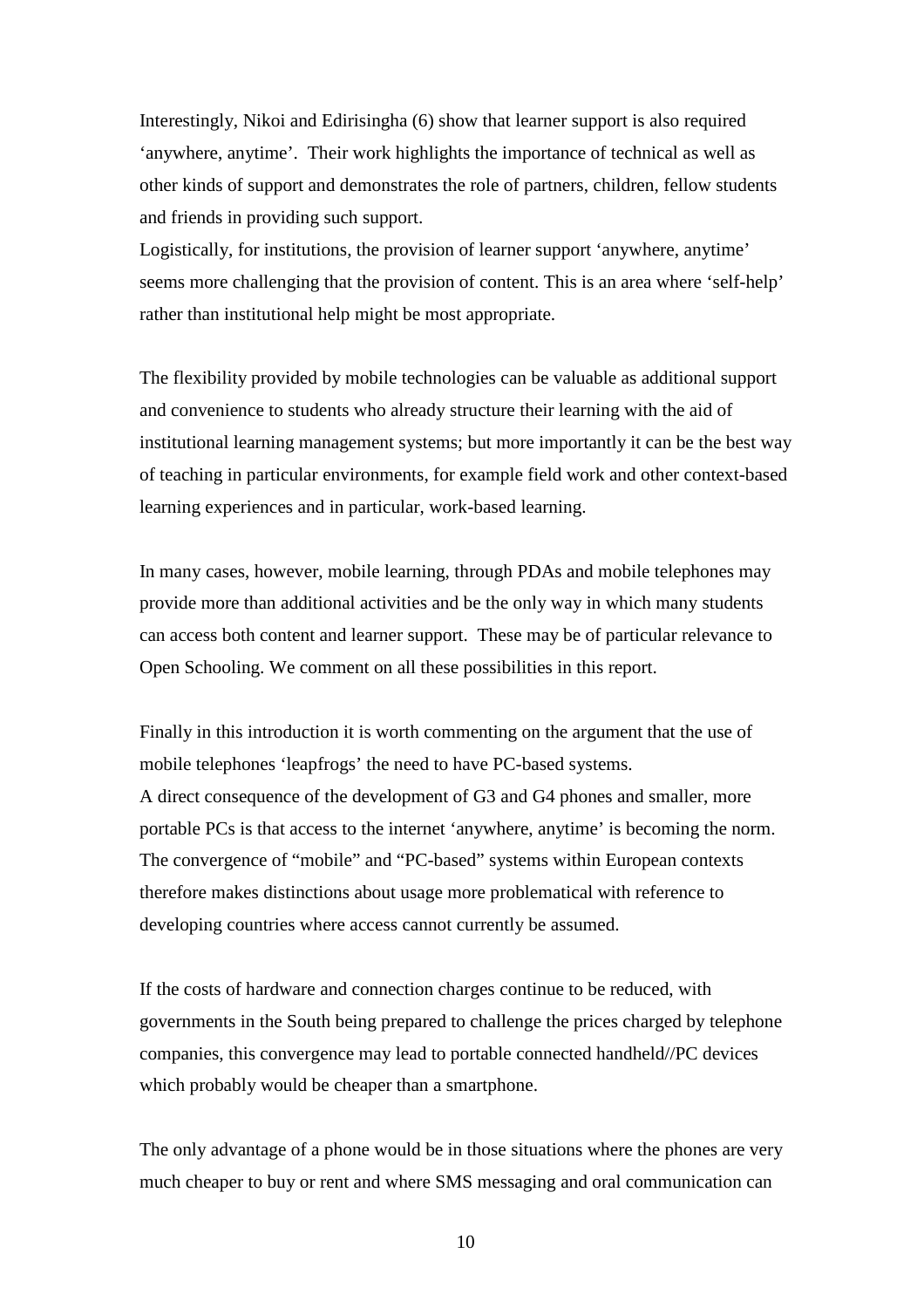be used effectively in learner support. Many of the mobile learning projects in the school sector in the UK have enabled learners to access learning and support in their own time. This is particularly true of those that are SMS based and utilise *learner owned technolog*y.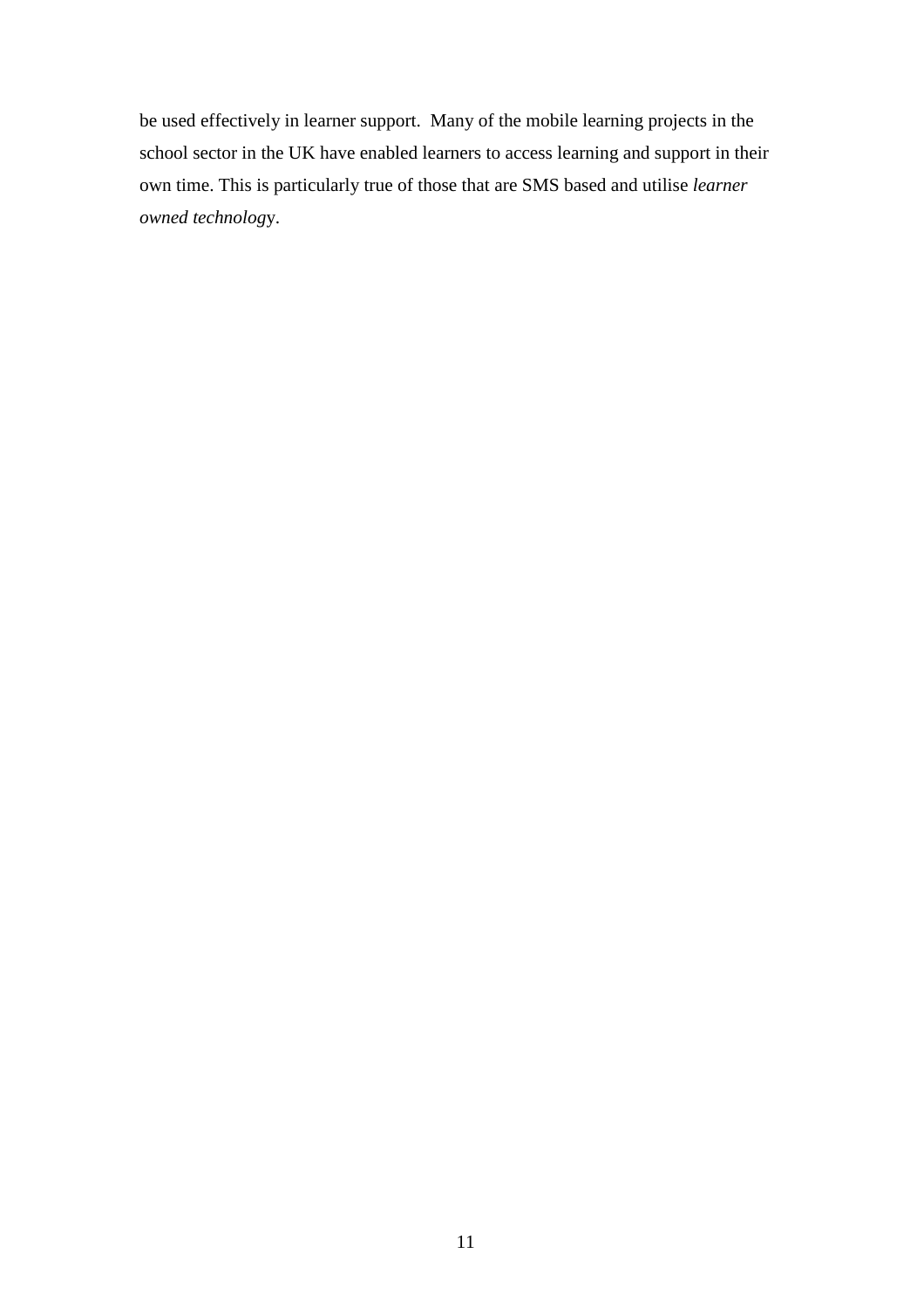## **4. Methodology**

The study has used the following methodologies:

- A desktop audit (using web search engines), to identify sources of good and relevant practice which were captured in a matrix. (See Appendix 1 )
- Based on this audit, further investigation of current and future activity and research in the area was undertaken by information gathering at relevant European conferences: EDEN, Paris (Roger Mills); BETT, London (Anne Gaskell).
- Expert consultant input (Merritt Associates see Appendix 3).
- Identification of projects which warranted further exploration as case studies or site visits: The Open University, The Mobile Leaning Network (MoLeNET), Tribal CTAD, Learning2Go, Learnosity, Corvinus University, Budapest.
- Visits/interviews for in-depth exploration at Learning2Go, The Open University and Cambridge Tribal-CTAD

Case studies and site visits were selected on the basis of the following criteria:

- They used mobile technologies to support learners in Europe
- They were well established and used mobile technologies at scale rather than being small scale short-term projects
- They provided evidence of impact on learning through evaluations, publications etc.
- They developed software and provided consultancy services to institution
- They were undertaking significant research in the field of mobile technologies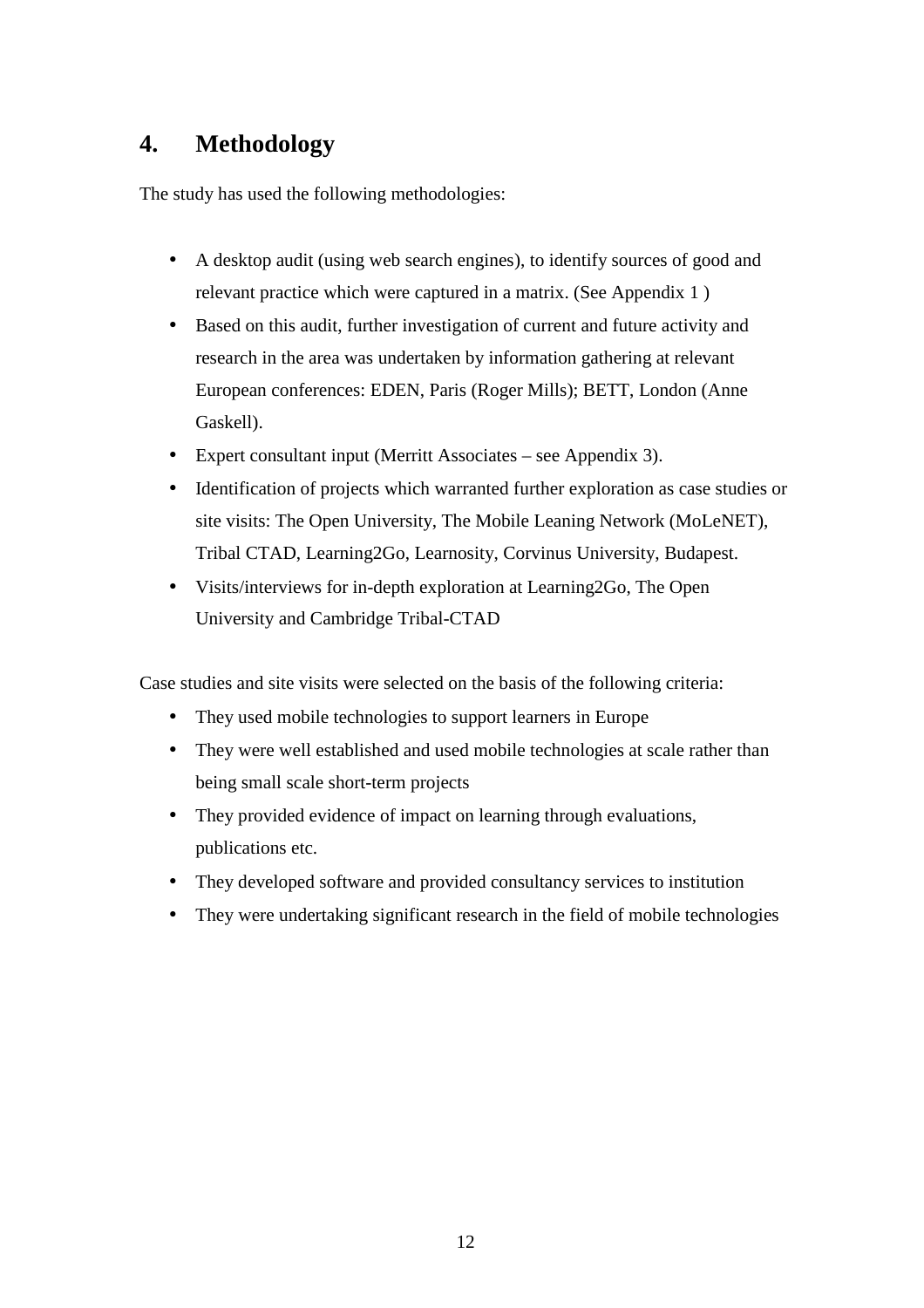## **5. Definitions**

#### **5.1 Mobile technologies**

Attewell (7) (MoLeNet) proposes a definition as follows:

"The exploitation of ubiquitous handheld (or very portable) hardware and wireless mobile learning networks to facilitate, support, enhance and extend the reach of teaching and learning.".

There is much technical literature on the range of mobile devices and their functionality but these are changing so quickly as to make reporting on the detail redundant. One main distinction is that between devices which rely on telephonic access only, for the receipt and transmission of voice or SMS data and those which, in addition, have access to the internet. As noted, with the new generations of G3 and G4 mobile phones these technologies are merging in many European contexts. However, in developing countries such as Africa the advantages of mobile telephony are the support of those students without internet access of any kind, who cannot afford a G3 mobile phone but who can, through a simple mobile phone, send and receive SMS messages and make telephone calls quite cheaply.

Learndirect/Kineo UK, (8) in their document 'Mobile learning reviewed' report give a more detailed description of mobile technologies which was used in the SAIDE report see:

http://www.ufi.com/home/section5/10\_goodPracticeGuides/Mobile\_learning\_reviewed \_final.pdf

#### **5.2 Learner Support**

While learner support can be characterised in many ways, a broadly acceptable definition is that of Tait (9) who describes learner support in Open and distance learning as " the range of services both for individuals and for students in groups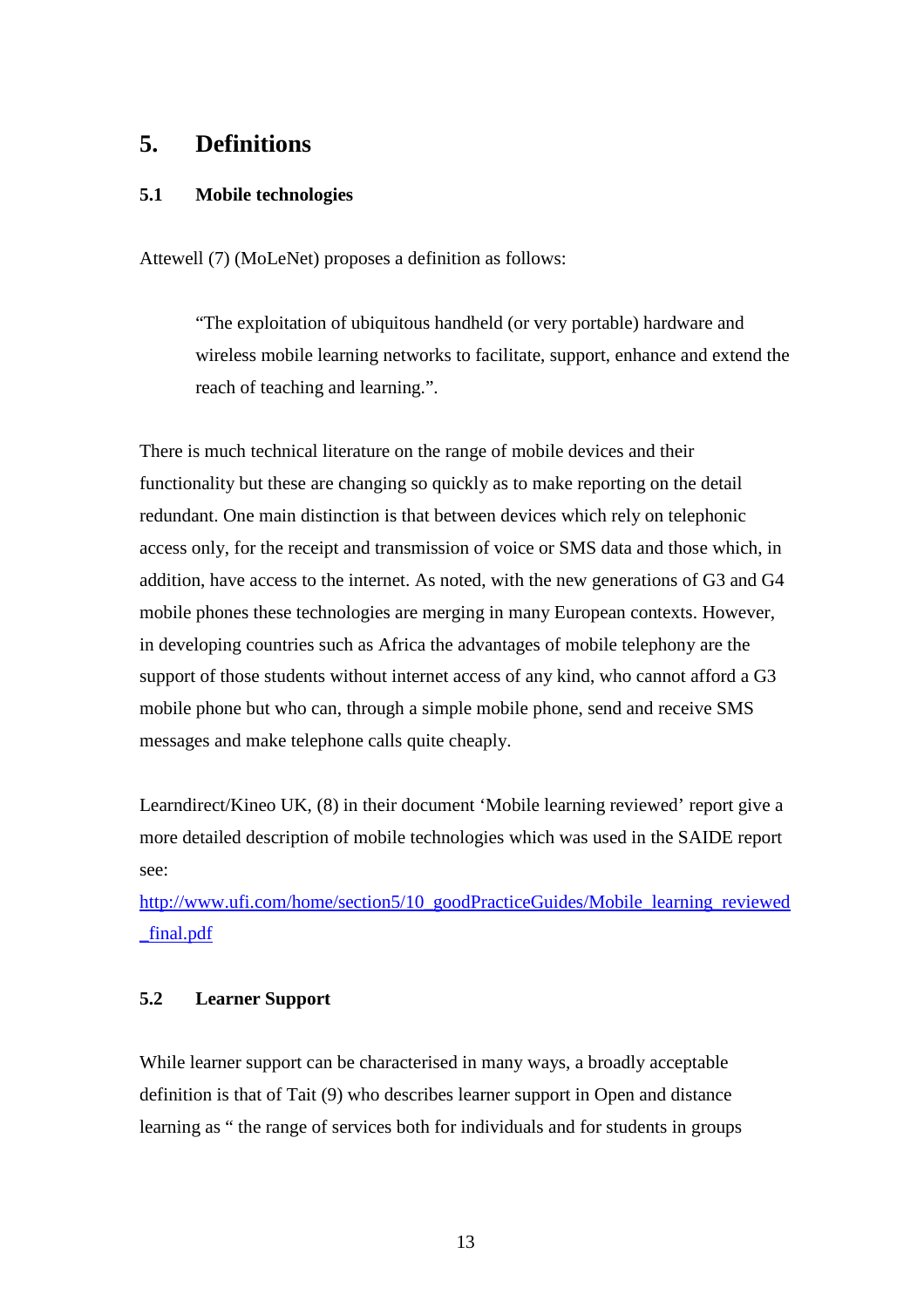which complement the course materials or learning resources that are uniform for all learners" (p.289).

Tait argues that learner support covers three main functions:

 "1. *cognitive*: supporting and developing learning through the mediation of the standard and uniform elements of course materials and learning resources for individual students;

2. *affective*: providing an environment which supports students, creates commitment, and enhances self-esteem; and

3. *systemic*: establishing administrative processes and information management systems which are effective, transparent and overall student-friendly."

This provides a framework for examining the use of mobile technologies in Europe and for reviewing how far and how successfully they fulfil these learner support functions.

#### **5.3 Open Schooling**

Open Schooling can be defined as an alternative system of education at pre-degree level that provides learners with options for learning that are not limited to traditionally timetabled classroom hours covering a standard course duration, and that have time and /or location flexibility. Open Schooling therefore attempts to improve access opportunities and address a variety of teaching and learning styles (10).

This concept is not widely used in Europe although there is an EDEN (European Distance and eLearning Network) open classroom group (See http://www.edenonline.org/eden.php?menuId=89). However there are some examples of schooling for children who are unable to take part in a conventional face-to-face environment for reasons of geographical, social or other forms of isolation e.g. hospitalised, children of military families and those who are excluded as a result of disruptive behaviour. The recently established EU project *ComeIn* is looking at the possibilities of mobile technology support to marginalised young people across Europe http://www.comeinproject.eu/.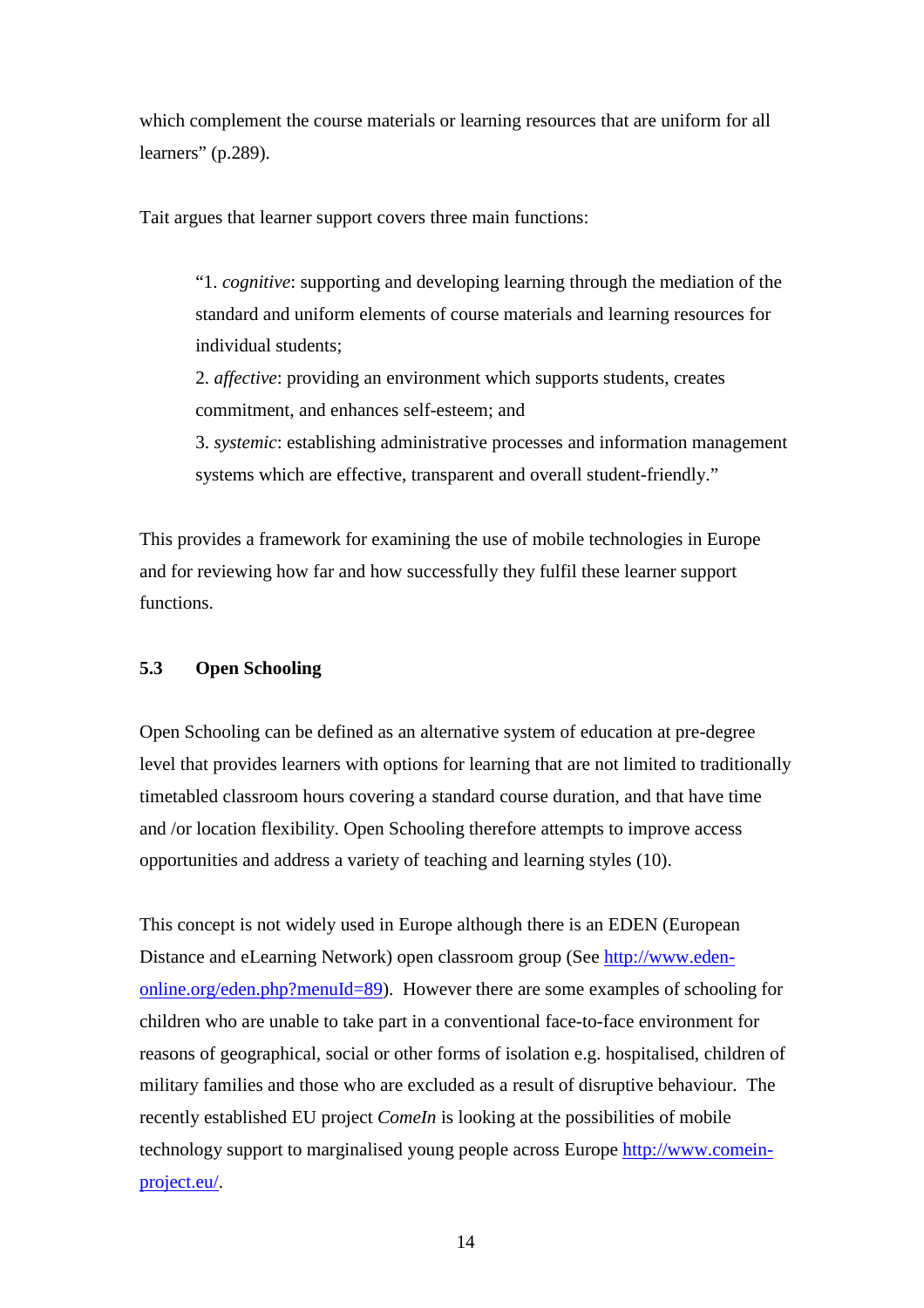## **6. Key findings**

This is the core of our report and distils the vast range of information obtained from discussions (telephone and face-to-face), from web audits of institutional practice and from literature searches. It covers a classification of mobile technology for learning with examples of its use.

#### **6.1 A classification of the use of mobile technologies for learning with examples**

Mobile technologies in education can be classified in many different ways, for example by hardware, by level of education, by country, by level etc. For the purpose of this report we will use a classification based on the range of ways in which these technologies are used in education at all levels.

It seems useful to make the following distinctions as to how mobile technologies are used for:

- simple (but important) administration
- monitoring student progress and being proactive to encourage students and support retention
- learner support
- the delivery of course content
- teaching 'niche' subjects e.g. languages
- quizzes and games designed to enhance learning
- context specific activities (e.g. museum visits) and as a tool to enhance classroom learning
- whole course delivery including assessment and accreditation
- work-based and just-in time learning
- the disabled and institutionalized

Taking each in turn: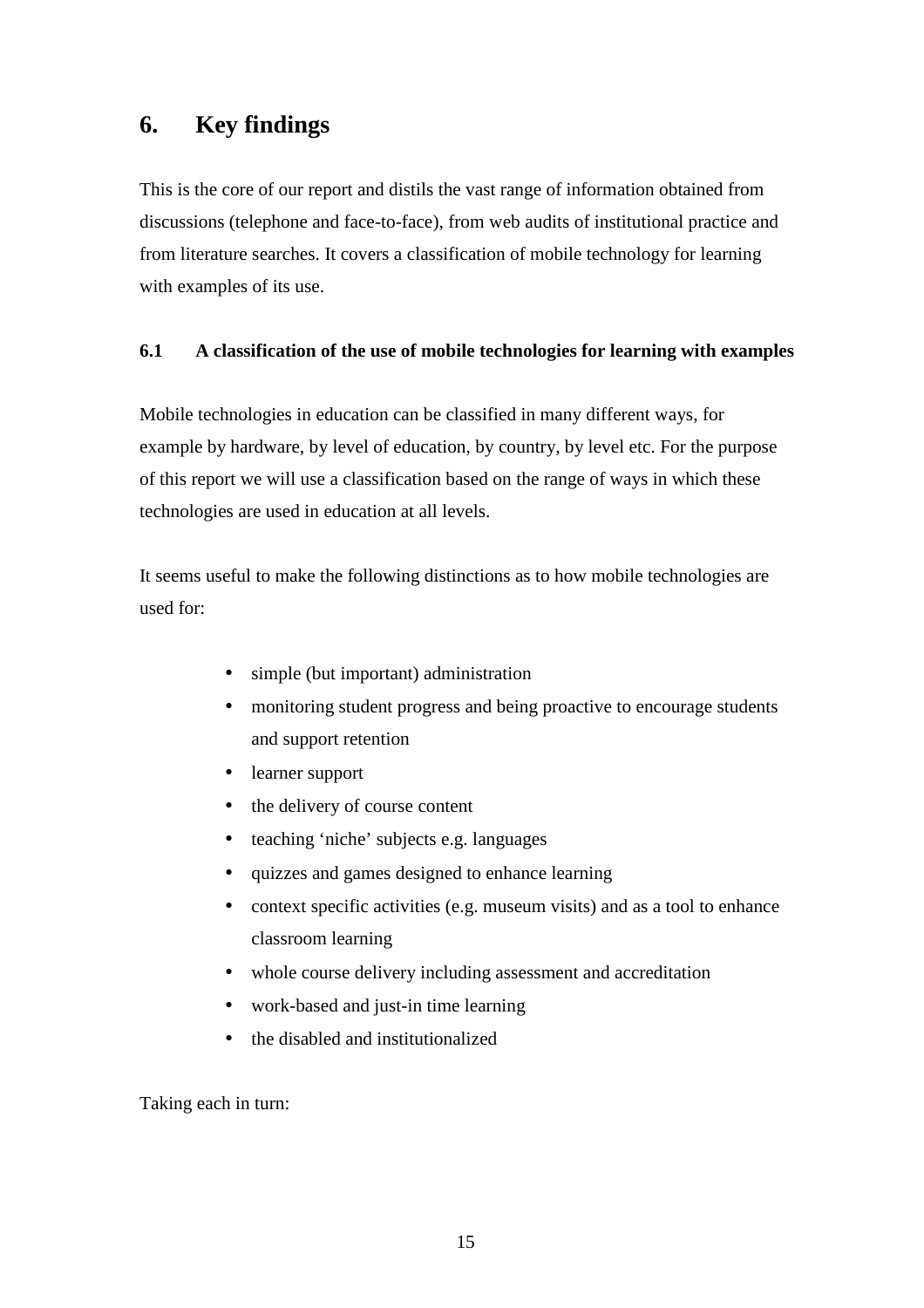#### **6.1.1 Administration**

There are a large number of examples of how SMS text messages can be used to provide information of an administrative nature and to give students (and parents of younger students) a greater sense of their links with the institution concerned. The University of Pretoria used bulk messaging to provide basic administrative support and Brown (11) reports some major successes: in response to a reminder for registration, 58% registered before the closing date compared to the normal expectation of below 40%. He concludes that 'mlearning is the gateway to e-learning for most learners in Africa as the rapidly growing wireless infrastructure increasingly fulfils their access needs'.

#### **6.1.2 Monitoring student progress and the prevention of drop-out**

There is important evidence from the Open University UK that telephone contact can aid student retention and persistence. While in this institutional context it was undertaken through landlines the direct and personalised nature of the communication is replicable through mobile devices. The key issue here is that the institution must have the necessary systems in place to be able to monitor the progress of individual students both on individual modules/courses and as an overview of their student career. After pilot studies, the Open University UK has introduced a systematic approach to making proactive contact with students at several points in their student journey and this forms a key element in the University's Learner Support Framework.

#### **The Open University: summary of some key findings**  (see Appendix 4 for the main site visit)

Proactive contact by the institution or a student's tutor has been shown to have a significant impact on student success. Large scale research projects involving thousands of students, with the use of control groups, have demonstrated that proactive contact, undertaken by telephone in most cases,

- before course start can improve end of course retention by 5-7%
- mid-course can improve end of course pass rates by 30%

• after course end can improve student re-registration by c. 20% The success of these projects has led to proactive contact being incorporated at three points within the OU's 10 point Learner Support Framework.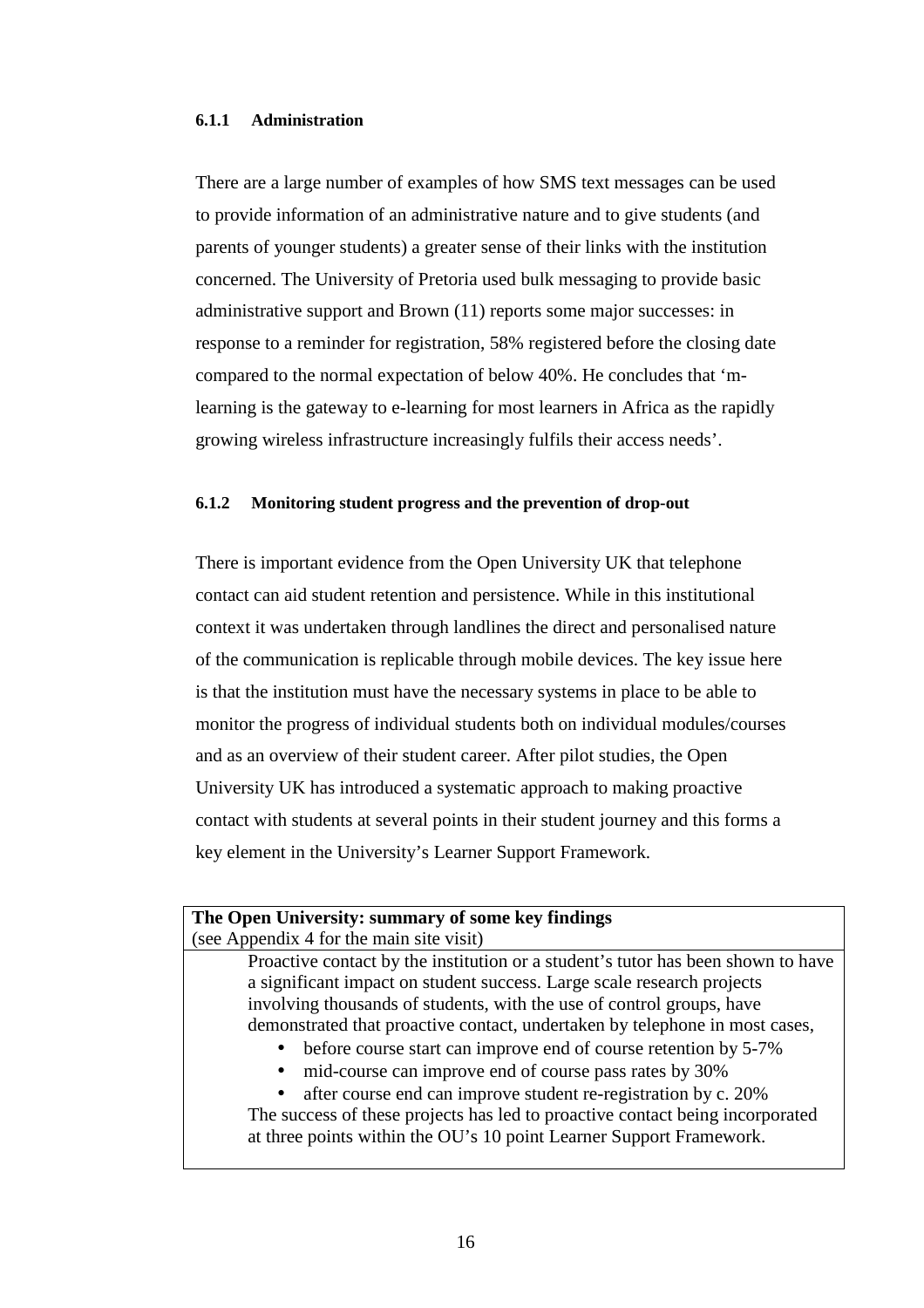#### **6.1.3 Learner support**

SMS messaging is used to provide students with advice on study skills, time management, examination preparation (see Appendix 2). More sophisticated mobile devices, PDAs and smartphones, are used for diagnostic quizzes, to help examination preparation as well as a range of more interactive exercises to help with study skills, for example at Learning2Go (see Appendix 4).

Some institutions e.g. NKI in Norway (see Appendix 2) offer a service where the whole of the learning management system, available as standard on laptops or desk computers is also available though mobile telephones. This service is welcomed by students who find it convenient to have 24 hour access to the learning management system, which provided access to course content, power point slides of lectures and self assessment tests etc. Such a provision is a useful addition to an already well developed on-line service but cannot be regarded as something to which open schooling in developing countries might aspire in the short term.

Much more relevant to open schooling is the use of mobile telephones to supply purpose designed learning materials, with self assessment in short modules. This can is best demonstrated by the work of Tribal-CTAD (see site visit report in Appendix 4)

#### **6.1.4 Teaching 'niche' subjects e.g. languages**

A number of institutions have developed programmes to support language teaching both for new languages and for those studying English for Speakers of Other Languages (ESOL) courses. Learnosity in Ireland provides one example of this use of mobile technologies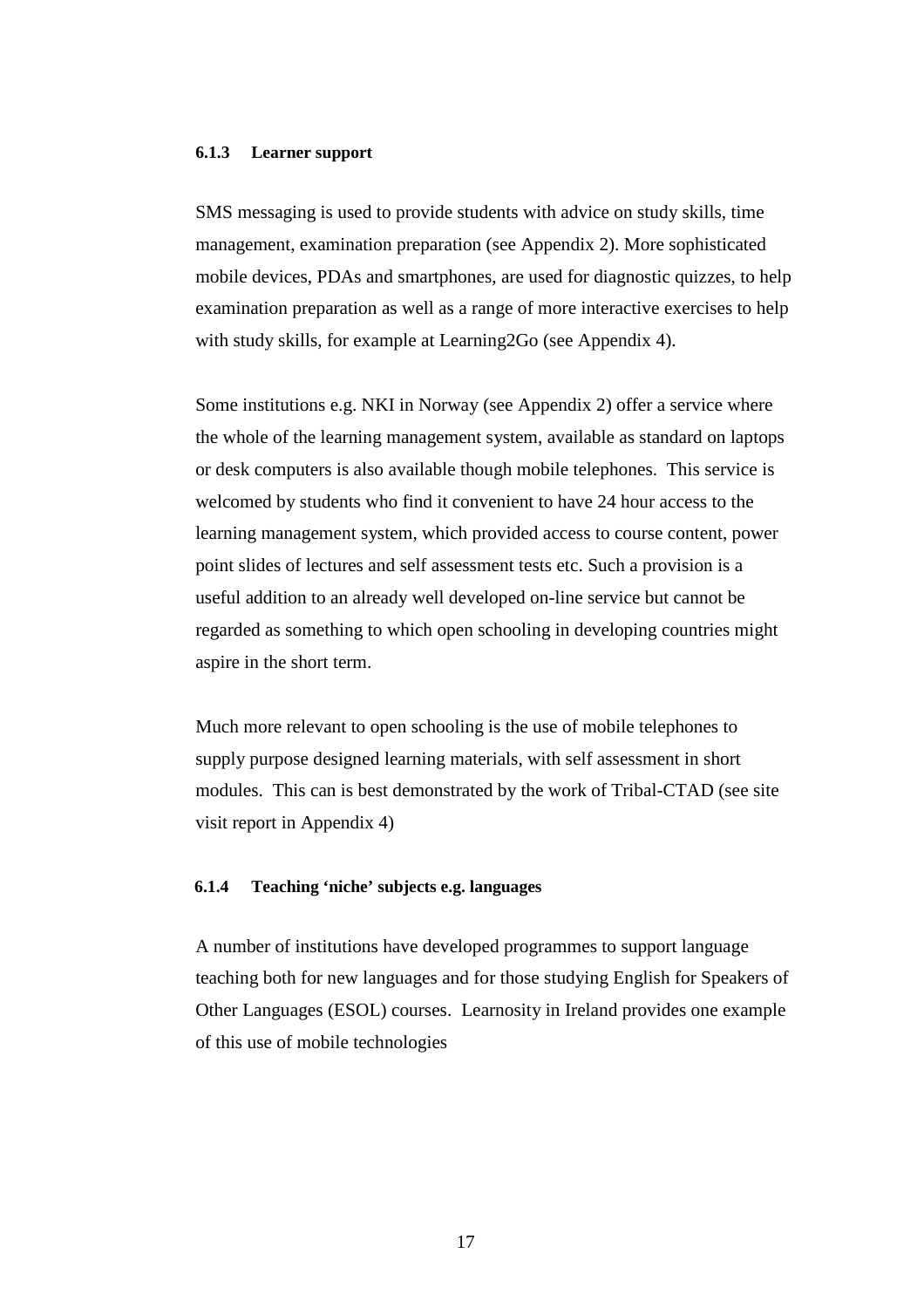Case Study: Learnosity (See Appendix 3 for full case study)

#### **Learnosity - Using mobile phones for language learning**

**Scale**: 69 learners aged 14 and 15 in 2007

This Eire based pilot project uses mobile phones and laptops linked to a website to support learning and teaching in Gaeilge. There are several components to the Learnosity system that, taken together make it unique. These are:

- The use of mobile phones with the Interactive Voice Response (IVR) system
- Questions are selected at random from a question bank
- Students can re-record and repeat the process as required
- Answers are recorded as WAV files and saved to a server from which they can either be marked online through a website or saved and marked as a podcast
- Students can hear not only their own, but exemplary answers as well
- Feedback is given in the form of a printout or email which can be saved to an e-portfolio if available
- New vocabulary can be delivered by SMS text each day for use in class or written work.
- Text chat with peers through Google Talk. In the pilot this was done with PCs but it could be via PDAs. Teachers can mediate in real time and assess later with the scripts also recorded and saved for selfassessment. Access to an online dictionary supports further language development.

**Outcomes** 

• 67% students reported that they had made significant progress with oral Irish language in the 6 weeks of the pilot. There are plans for further trials in 6 schools, task-based and role-play conference calls and potentially, biometric voice recognition. However, wireless access in schools can be a barrier in remote areas.

See http://www.learnosity.com/go/client-ncca-ireland

#### **6.1.5 Quizzes and Games**

Increasingly mobile phones are being used to add a dimension to classroom teaching, especially but not solely in schools. Today's children find it exciting (and perhaps less threatening) to give their answers to teachers anonymously. Teachers can ask children to vote on issues, to set out their ideas and can synthesise and report on outcomes to the whole class.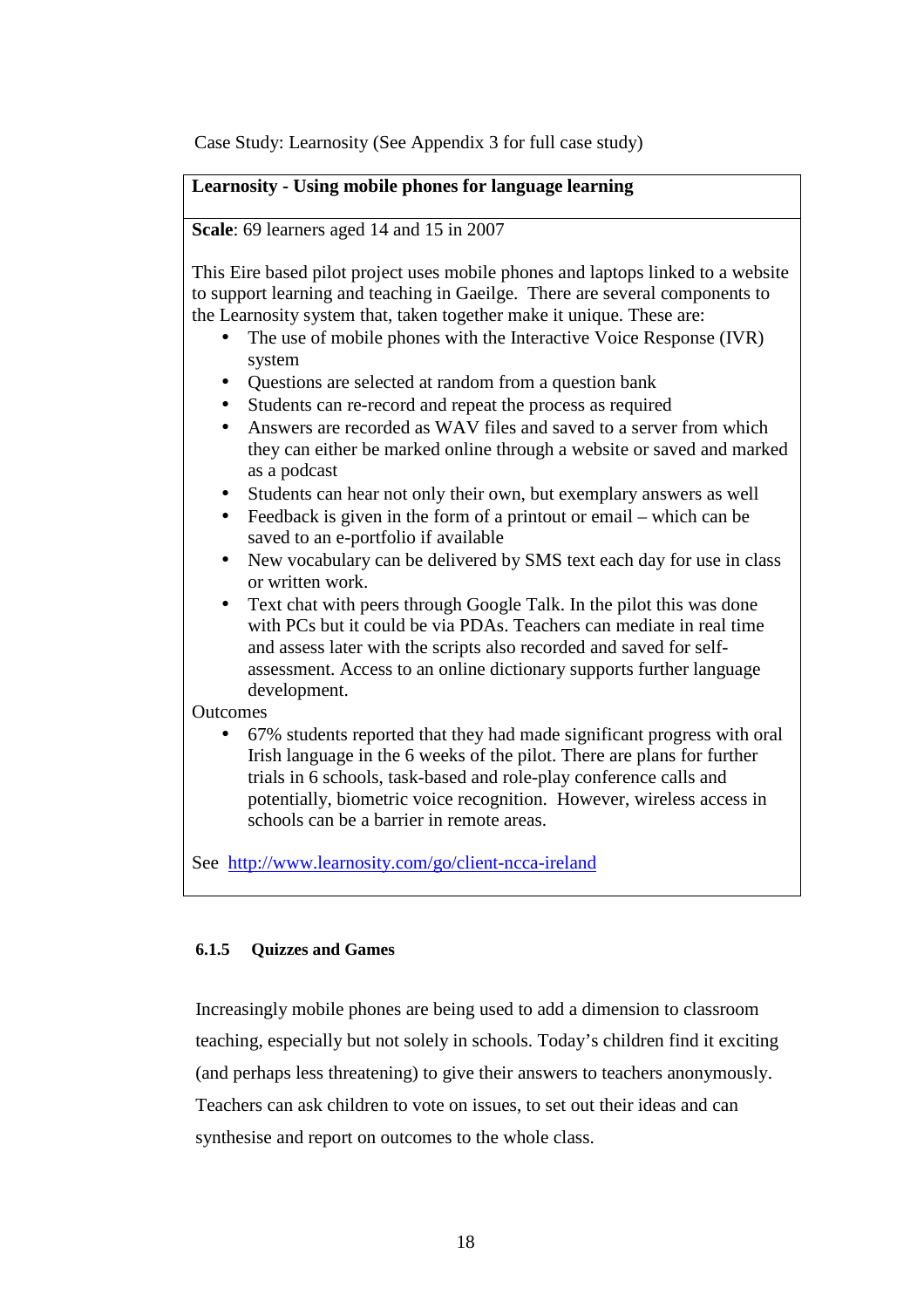Principles of gaming technology are also increasingly used to develop material for use in classrooms to keep and maintain childrens' interest. See, for example, "Radius of the Lost Arc" in the Learning2Go Site Visit in Appendix 4).

#### **6.1.6 Context specific activities**

Several institutions report that mobile technologies are helpful in a range of context specific situations ranging from museum visits, to field work and project work. "Learning out of the classroom is an example of the creative use of handheld mobile technologies. The latest gadgets are opening up ever more possibilities for innovative teaching and learning. Drawing on functions such as GPS, camera, video, audio and 3G internet access, which are often now incorporated within one device, teachers of all subjects and across all ages can capitalise on opportunities for using these technologies in fieldwork. And in a time when children spend huge amounts of time indoors in front of computers, enthusiastic practitioners see an opportunity to turn this on its head - take the computers outdoors and use them imaginatively to engage them with the real world!

WildKey, a spin-out company formed as a result of an Oxford Brookes University research project, now creates a digital tool-kit for outdoor learning that enables teachers to make the most of mobile technologies. This 'tool-kit' comprises three software packages: *WildForm* enables any pen-and-paper datagathering exercise to be replaced by a digital form on a handheld computer (the forms can also incorporate fields such as GPS readings, taking things beyond what can be achieved with paper); *WildMap* enables the creation of multimedia, GPS-led, interactive trails; and using *WildKey* interactive keys, young people can identify and record minibeasts, pond and rock-pool creatures, birds, and many other wildlife groups while out and about." (extract from Appendix 3)

19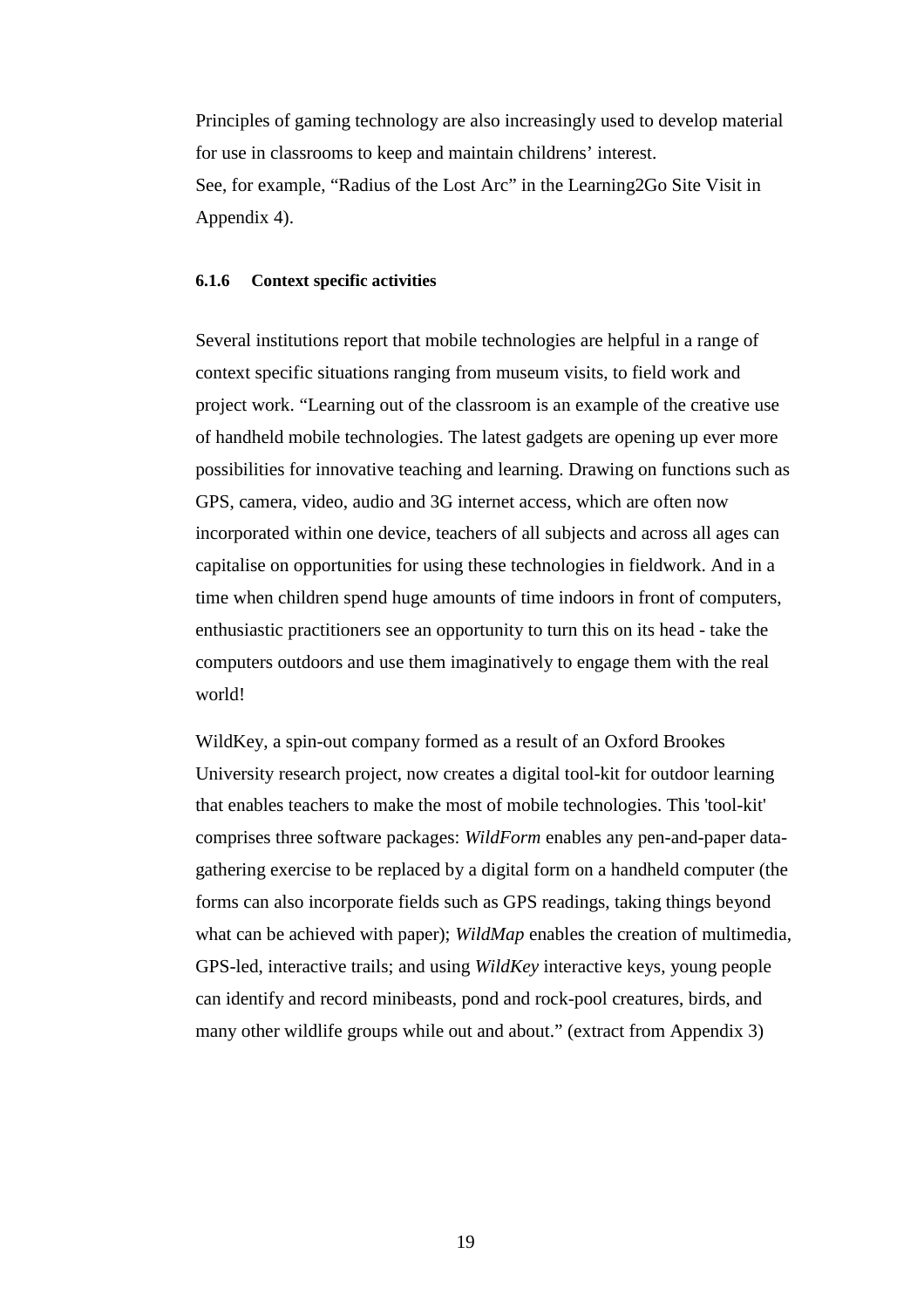Case Study: MyArt Space (See Appendix 3 for full case study)

#### **MyArt Space**

**Scale**: 3000 school students with a final study involving 23 11-14 year old learners

MyArtSpace connects a web-based client that can be accessed on a desktop computer in classrooms or homes with software running on mobile phones in the museums and gallery. Typically, the teacher will set one or more questions or goals to guide the visit. Small groups of learners are given a preprogrammed phone on arrival at the museum and enter a unique identifier.

As they tour the museum, each group can 'collect' an object by typing the exhibit code, which accesses an image and brief presentation on the artefact. Learners are prompted to type in their reasons for collecting the object, and shown a list of who else has collected it. They are able to add their own audio or text interpretation to support the learning outcomes and goals. The collected content is automatically transmitted over the GSM phone connection to the MyArtSpace website, which builds a personal record of their visit. Back in the classroom, or at home, the children can log into the MyArtSpace website for further discussion and exploration of outcomes and the production of a completed gallery.

http://www.myartspace.org.uk/web/index.php

#### **6.1.7 Work-based and just in time learning**

There are many examples of the use of mobile technology for work based learning ranging from just-in-time instructions as to how to stack supermarket shelves (with appropriate explanation and self assessment) to the on-the-job training of hairdressers. Here students have access to the Hairdressing Further Training learning technologies wherever they may be, via their mobile phone, which develops the concept of the mobile phone as a learning device. The content was redeveloped by industry professionals who aimed to bridge the gap between learning in colleges and the experiences of the workplace. As an unobtrusive learning tool, they found the capabilities of mobile technology effectively supported this new style of learning engagement. See http://www.jisccollections.ac.uk/news\_and\_events/news\_articles/hthandheld\_w inner.aspx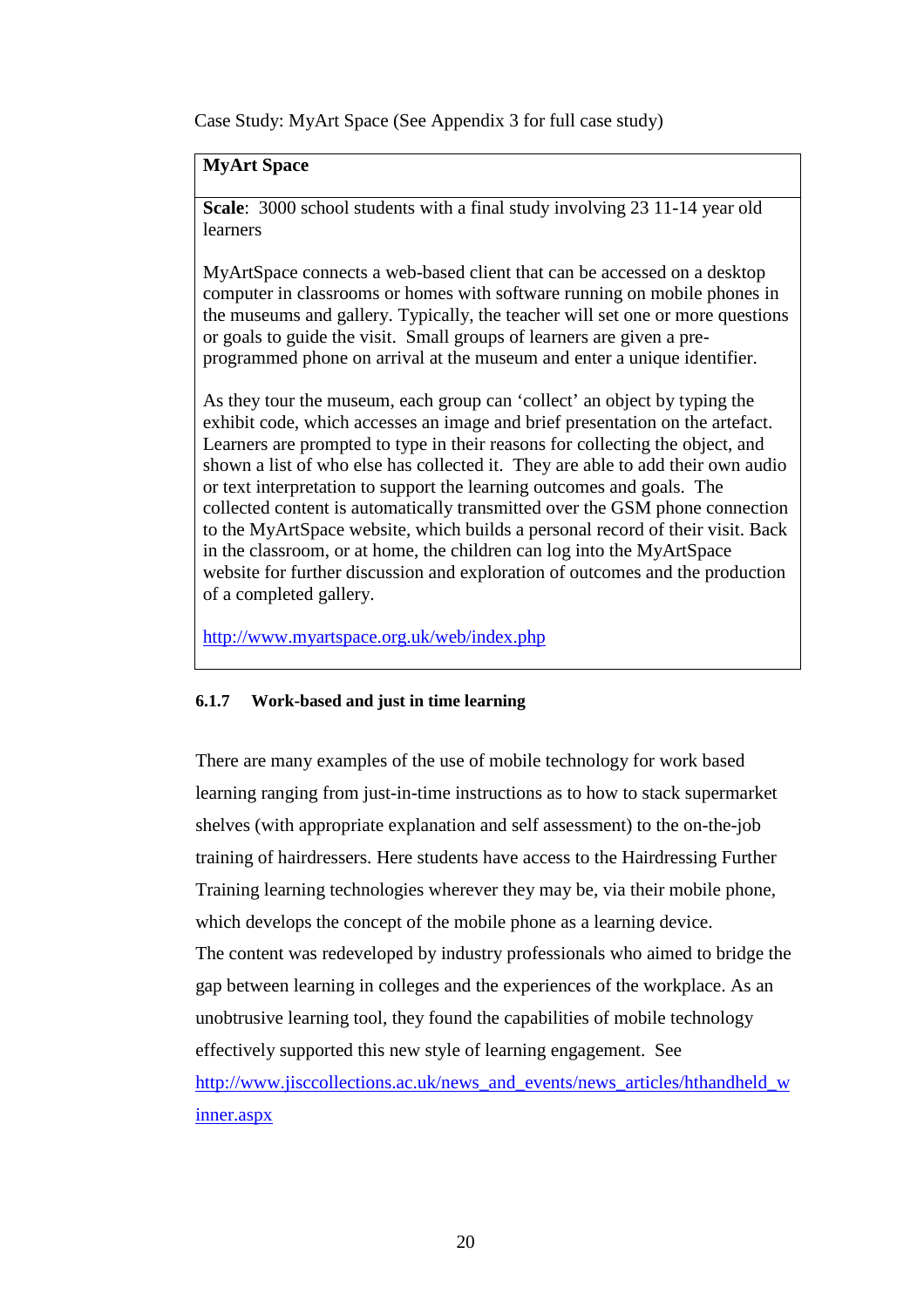Lorraine Estelle, CEO of JISC Collections, (12) said that: 'Creating a service for students to actively and independently engage with learning resources as well as their future industry is an innovative way of managing the student experience. Mobile learning devices enable students to take lessons with them into the workplace, a significant benefit to their further education'.

### Case study: Lifetime Health and Fitness (See Appendix 3 for full case study) **Lifetime Health and Fitness - Recording evidence in disparate workplaces**

**Scale**: 2000 learners in 2007/08 working towards Apprenticeships, NVQs or Key Skills Qualifications

Learners are scattered throughout the UK and need to be assessed in workplace settings. Lifetime Health and Fitness is seeking both greater efficiency in the assessment process and provision of learning resources in a range of media to suit a range of learning styles.

Assessors are equipped with tablet PCs and digital pens supported by handheld smartphones, digital cameras and portable scanners and printers for collecting performance evidence in the workplace. Evidence is then uploaded online to an internally developed e-portfolio on a central server.

This has had an impact on performance: improved reporting capability enables tracking and analysis of trainers/assessors activity and regional contracts. This enables timely and targeted management interventions and results in improved retention and success rates of learners. Success rates doubled in 2007 and are now significantly above average for the sector.

See http://www.thefitmap.co.uk/new/services/training/lifetime.htm

#### **6.1.8 Support for disabled and institutionalised people**

A paper from TechDis- a JISC funded service -on m-learning and accessibility raises some important issues

From the projects in this report, mobiles and handheld devices are more often perceived to be a positive step towards accessibility. The key reasons are:

■ "They are personal, and private, removing some of the awkwardness around learning in certain situations (for example the Foyer study working with people in hostels).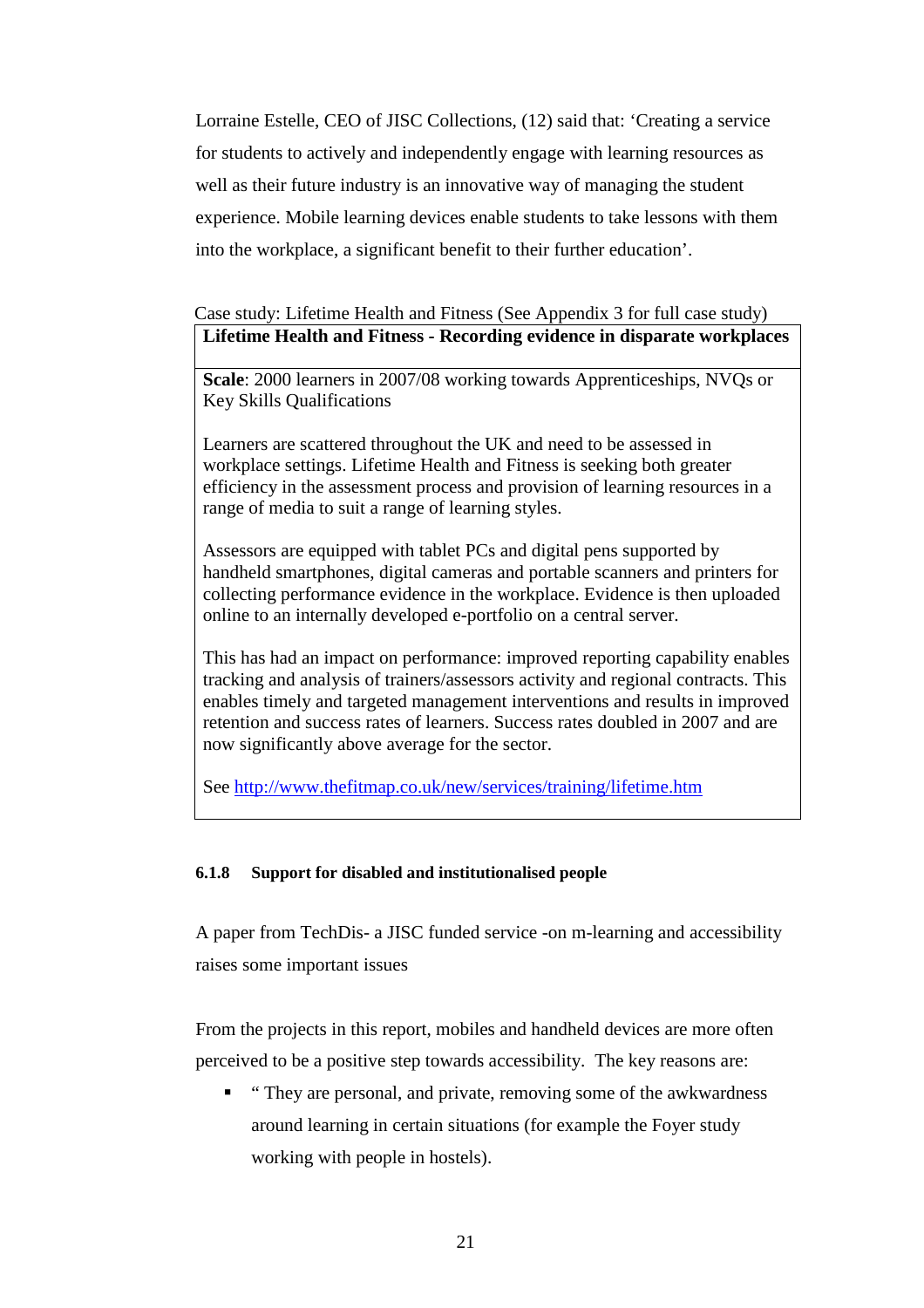- They are more able to reflect the learner's lifestyle. This covers both young(er) learner familiarity with what are primarily social networking tools in common currency, and the benefits of mobility to busy people on the move or unable to access a suitable learning location.
- They are (relatively) cheap and (relatively) ubiquitous (although care needs to be taken with assumptions here, particularly in sectors dealing with older generations). They can provide access to learning where none was previously available.

They can work with visual and auditory input and output as well as text. However:

- Wireless access is not uniform, or reliable across even the UK
- The text size can be hard to read. Older learners and those with sight problems can struggle. Text to voice technology is improving, albeit slowly, and needs to be considered where the learner constituency demands it, (and borne in mind where there is currently no demand).

One recent publication (see Appendix 3, section 9 for a fuller account) draws on the experiences of those working in the vanguard of mobile learning and inclusivity in independent specialist colleges and further and higher education institutions, *'GoMobile! Maximising the potential of mobile technologies for learners with disabilities'* passes on some of the lessons learnt to make mobile learning a more achievable aim for those working with learners with disabilities."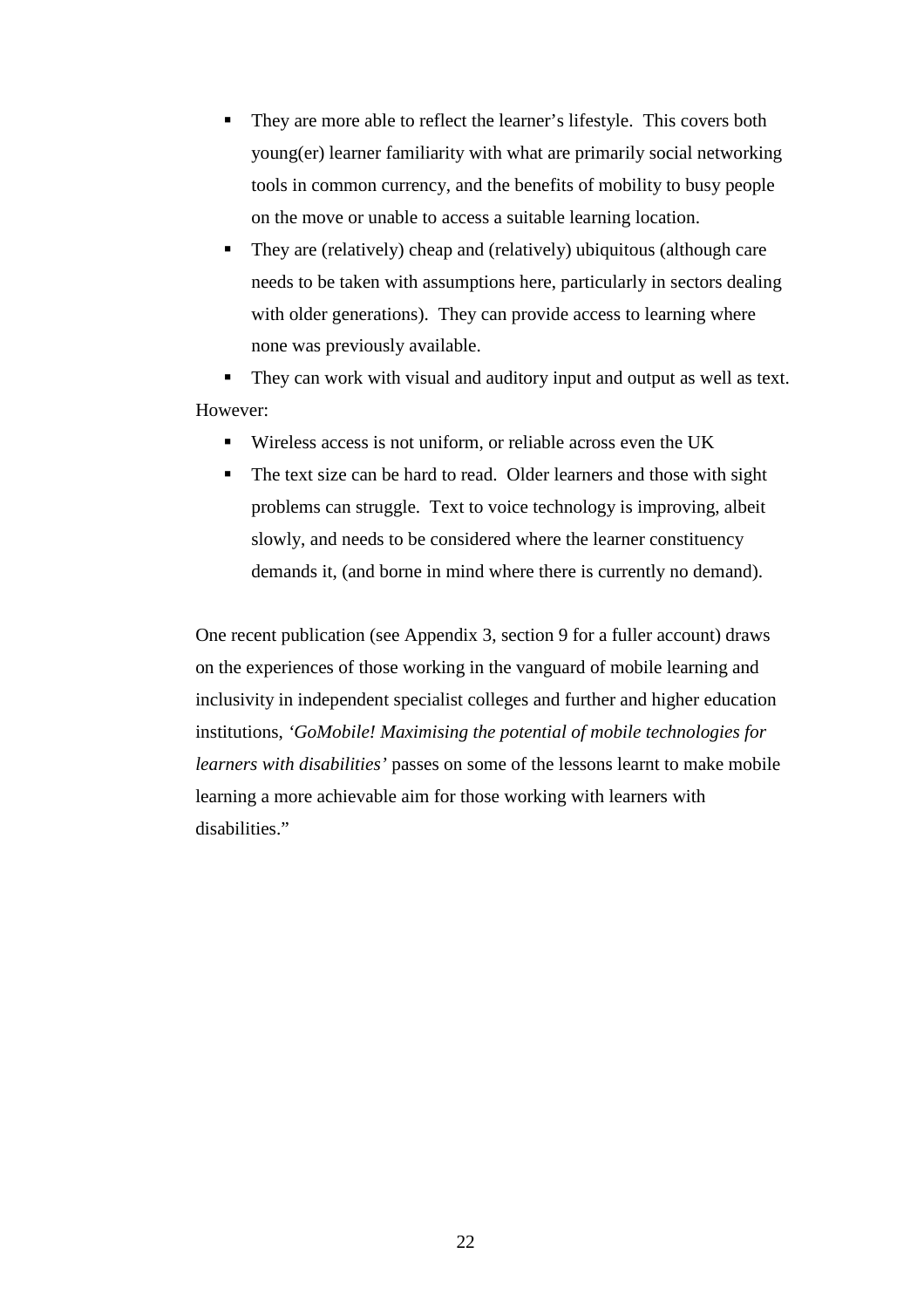## **7. Strategic Issues for Institutions**

It is vital for institutions to think through their strategy for the use of mobile technology. All too frequently small projects are developed by keen individuals within an institution which may be of immense value to small groups of students but which may not be sustainable or transferable across the institution. However, project work can be important and, if controlled, can lead to the increase in knowledge and understanding of the power of mobile technologies within the institution as well as leading to small sustainable activity around a particular subject. There needs to be institutional commitment and/or external funding to engage in large-scale change.

Strategic issues facing institutions can be grouped as follows:

#### **7.1 Pedagogy first:**

It is very tempting for institutional leaders to adopt new technologies before being absolutely clear as to how such technologies will enhance student support and learning. Distance education is littered with examples of where expensive technological equipment has been purchased in advance of a clear plan for how such equipment will be used and in the absence of staff trained in its use. The use of mobile technology is no different. Advice from the early adopters is that pedagogy should come first. The Learning2Go projects are developing new pedagogies to make the most of mobile technologies (see Appendix 4).

#### **7.2 Who makes decisions?**

As Puttnam (5) has emphasised, it is critical that decision-makers listen to learners and understand that the mobile phone is now the most ubiquitous of communication devices and one which many people, young and old (but especially young) see as part of their day to day life. This provides an especially opportune moment for education and learning to be seen to be a normal part of life. Decision-makers must be aware of the potential of new technologies for mobile learning whilst at the same time resisting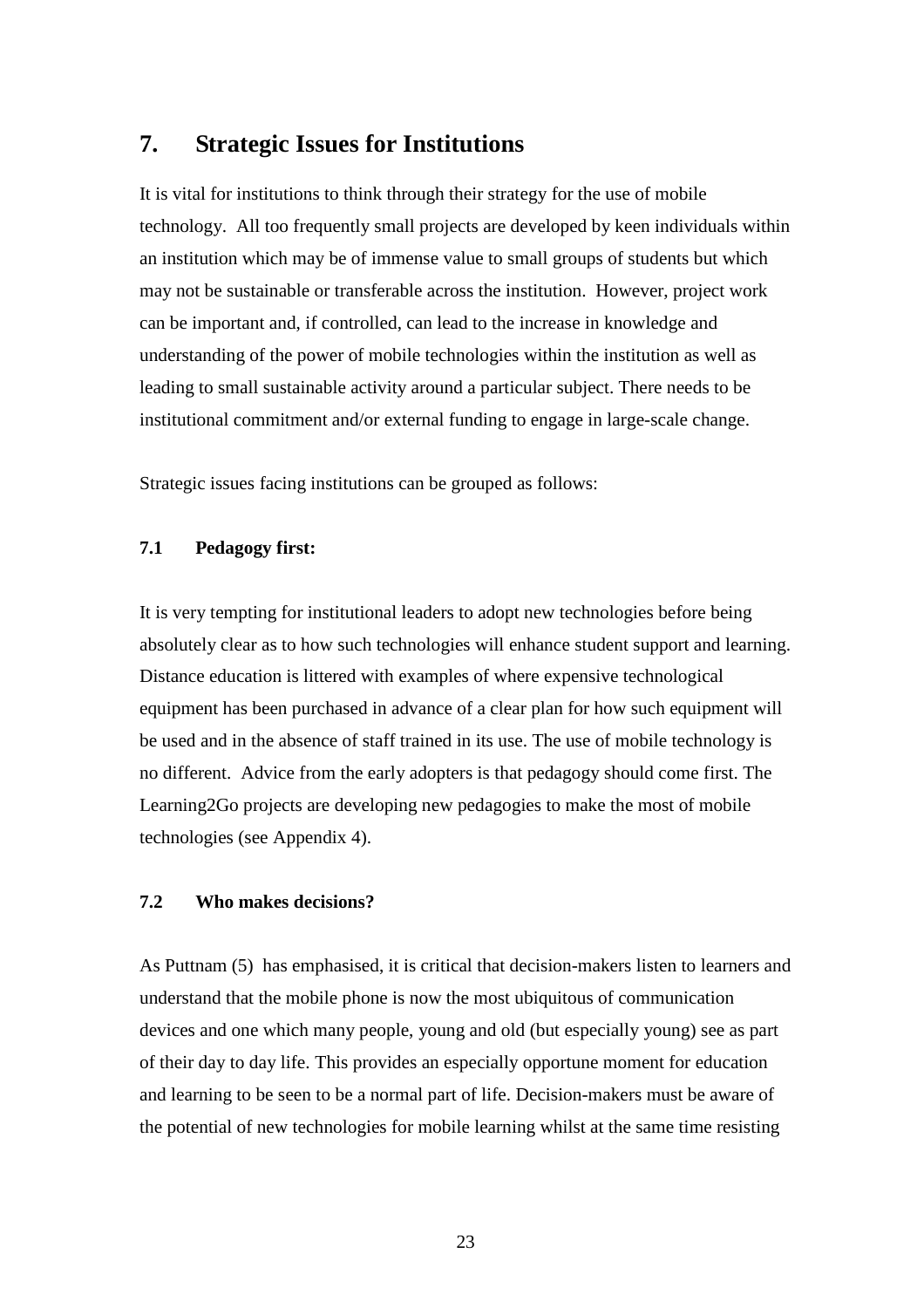the temptation to buy into a new technology without thinking through the way in which it will be used for teaching and learning and how it can be sustained.

#### **7.3 Who provides the hardware and software?**

In many cases institutions expect students to have their own mobile device and it is acknowledged that the functionality of such devices will vary from one student to the next, so institutional decisions need to be taken about minimum specifications. In other situations, hardware is provided by the institution on loan or permanently to the student for use in class and for homework (for quizzes and games for example). MoLeNET (see section 8) and Learning2Go (see Appendix 4) provide excellent examples of how external funding or resources provide equipment with institutional and parental involvement so that children can keep the devices and feel a sense of ownership and being valued.

Where software is required, for example, for course content etc., this is always provided through the institution

#### **7.4 Costs**

This is where real difficulties arise in providing useful data. Two principles emerge. a) many learners, especially those in higher education institutions are likely to have their own mobile devices and keep them upgraded. Thus there are no hardware costs for the institution apart from the purchase of equipment for staff.

> b) where learners do not have the equipment or it is not of high enough specification, institutions need to purchase and loan ( or restrict use to the classroom). Some feared that the lending out of equipment would result in damage, loss or would be stolen. In fact in the project described in 8.2 below, only 150 out of 10 thousand mobile devices were damaged or lost and similar very low damage figures have been recorded at Learning2Go.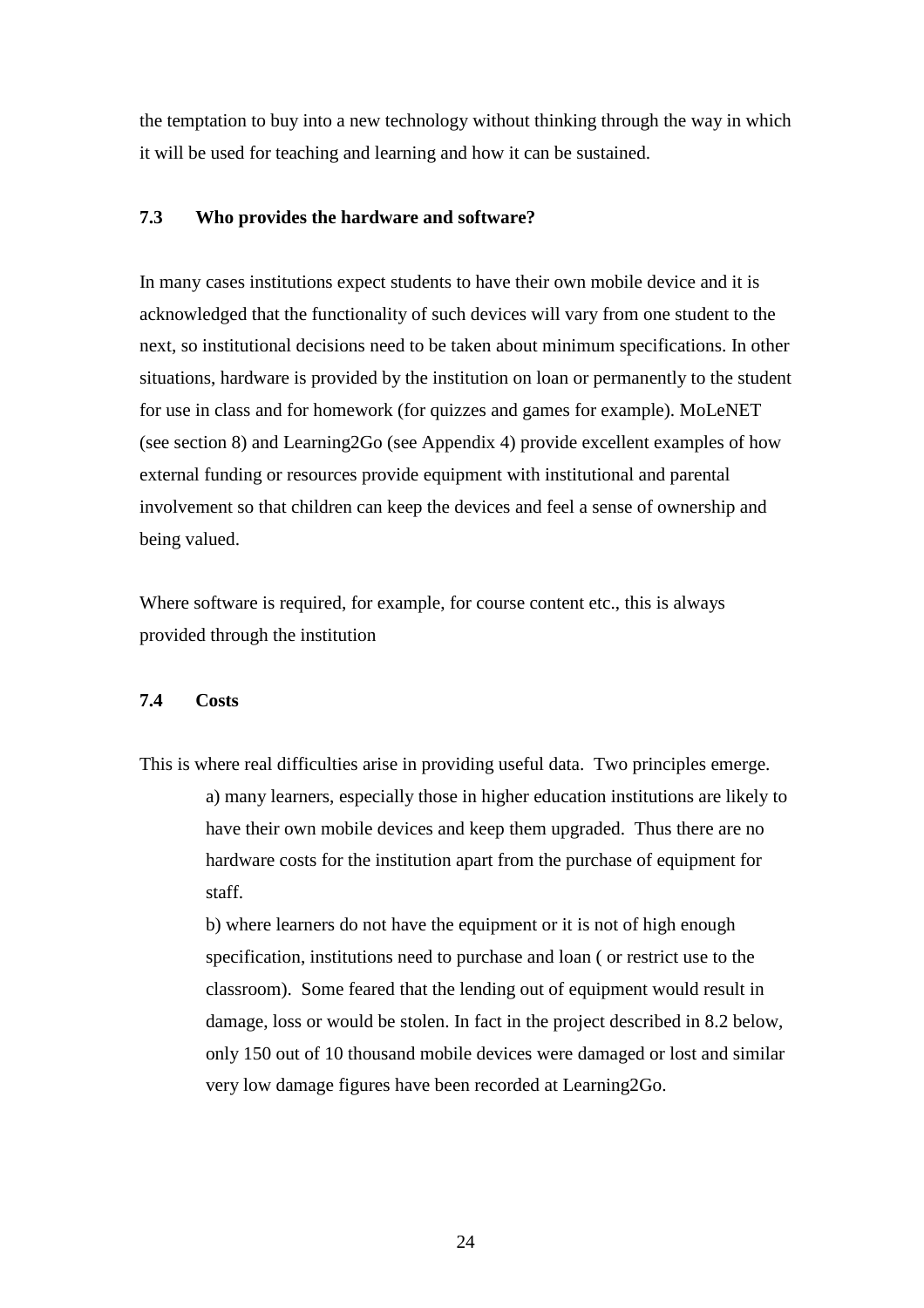Case Study: Learning2Go: summary of funding arrangements.

For full site visit, see Appendix 4

| Learning2Go: summary of funding arrangements                                                                                                                                                                                                                                                                                                                                                                                                                         |  |  |
|----------------------------------------------------------------------------------------------------------------------------------------------------------------------------------------------------------------------------------------------------------------------------------------------------------------------------------------------------------------------------------------------------------------------------------------------------------------------|--|--|
| Learning 2Go has developed a new method of joint funding in schools which<br>takes place over two years and involves, school, parental and external<br>resources. In summary, their website notes that it rests on:<br>Device - Joint funded by Parents / school over 2 years or 100 payments<br>Content/Memory card - Funded via e - learning credits<br>Wireless infrastructure - School funded<br>Insurance - included in device price and joint funded as above. |  |  |
| The UK's eLearning Foundation has been a key partner in this model – see<br>http://www.e-learningfoundation.com/                                                                                                                                                                                                                                                                                                                                                     |  |  |
| Learning 2Go Further, the extension of the project to secondary schools and<br>projects, has developed a significant partnership with O2, one of theorld's<br>largest telecom providers. This has included a redesigned business model<br>which appreciates the education sector and has moved to a structured<br>affordable model with an emphasis on e-Safety.                                                                                                     |  |  |
| See: http://www.learning2go.org/                                                                                                                                                                                                                                                                                                                                                                                                                                     |  |  |

Connection charges also need to be taken into account. The general lesson from this is that any institution wishing to develop its mobile learning activity must research costs well in advance of the start of such activity.

Tribal CTAD (see Appendix 4) has a clear pricing policy which can be seen by accessing the M-Learning Suite though the web site www.m-learning.org and clicking on 'How to Buy'. However, the cost of the full Suite is around £2800 including VAT for a licence to support 50 Tutors/authors and 1000 learners for a year. Clearly this will seem expensive for a limited open schooling provision but for the major institutions it might be an option worth considering. In addition this does not include the cost of mobile devices which are significant at the higher end of the scale and can cost up to £300

The speed of development of 3G and 4G phones will inevitably bring costs of these sophisticated devices down and enable more functionality to be available at lower prices; governments must continue to work to bring down the connection costs.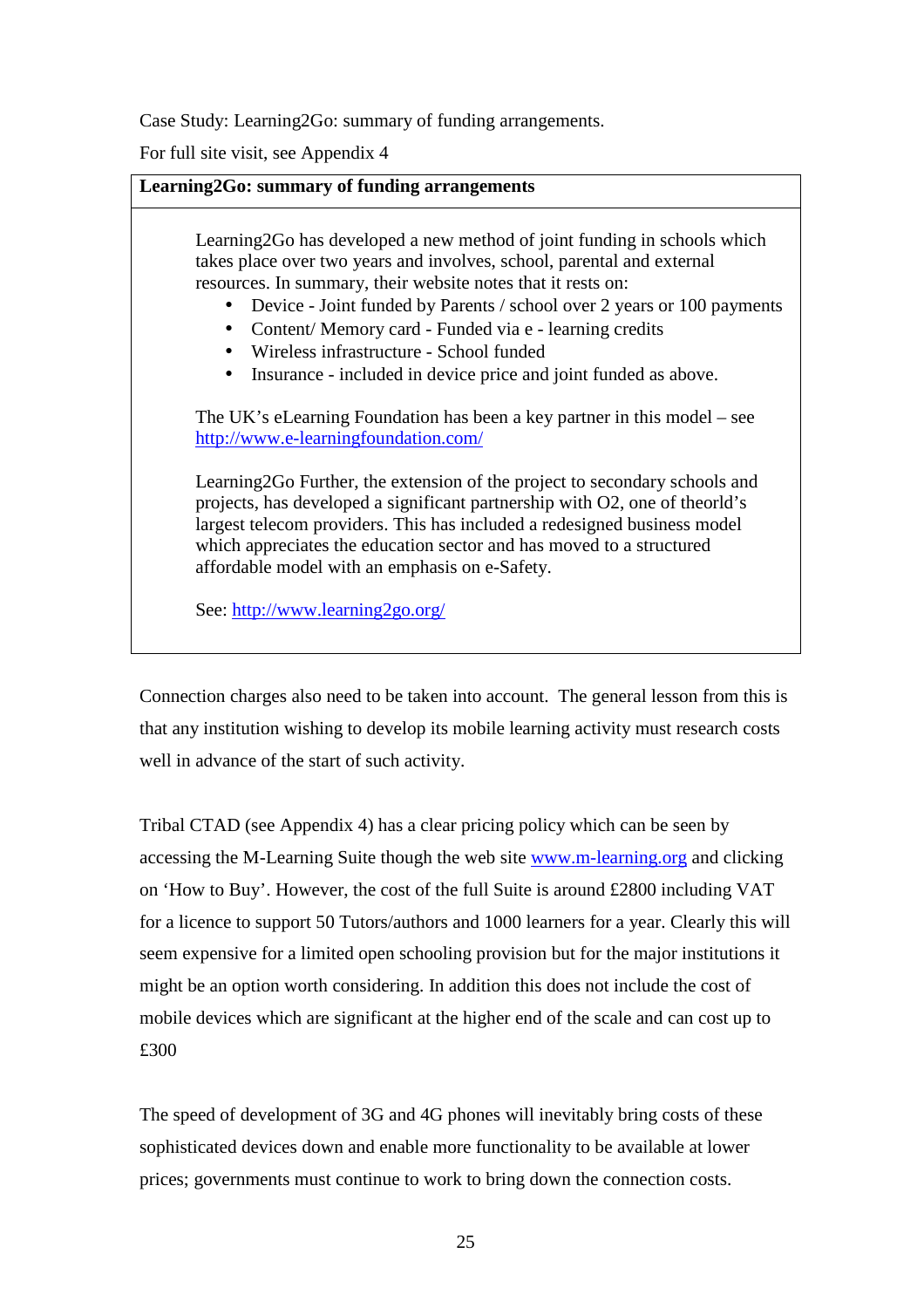#### **7.5 Staff Development**

One of the key issues noted by the leading authorities at all site visits and in case studies was how essential it was to have staff development and continuing support for teachers in the use of mobile devices. Leaders at both MoLeNET and Learning2Go said this extended beyond teaching staff and included technical staff – it was also essential to get these staff on side first if using mobile devices in school contexts.

Some of the issues raised were that children are frequently more competent and confident in trying out new technologies and this can feel threatening to teachers who have been more familiar with a didactic model of teaching, where they are the experts. At Learning2Go, however, Dave Whyley, the project leader, noted that the really good teachers welcomed the growing expertise and confidence of their students and drew on this to encourage peer support and collaborative learning. He had undertaken some recent teacher development activities and considered that one of the main difficulties was that teachers lacked models for using mobile devices for learning. Once they had been provided with models, they became less anxious and more enthusiastic about their use. Further details can be found in the site visit in Appendix 4.

#### **7.6 Getting started- some practical advice for institutions**

Keegan et al (2006) in their seminal work, the Role of Mobile Learning in Europe suggest a four stage approach to the introduction of mobile learning within an **institution** 

"use of mobile devices in educational administration, use of mobile learning for study help, use of mobile learning for course modules, use of mobile learning for location sensitive activities (e.g. museum visits) and context sensitive education and training (e.g. workplace learning) "

#### *Level 1: Use of Mobile Devices in Educational Administration*

The first level of mobile learning recommended is the use of mobile devices in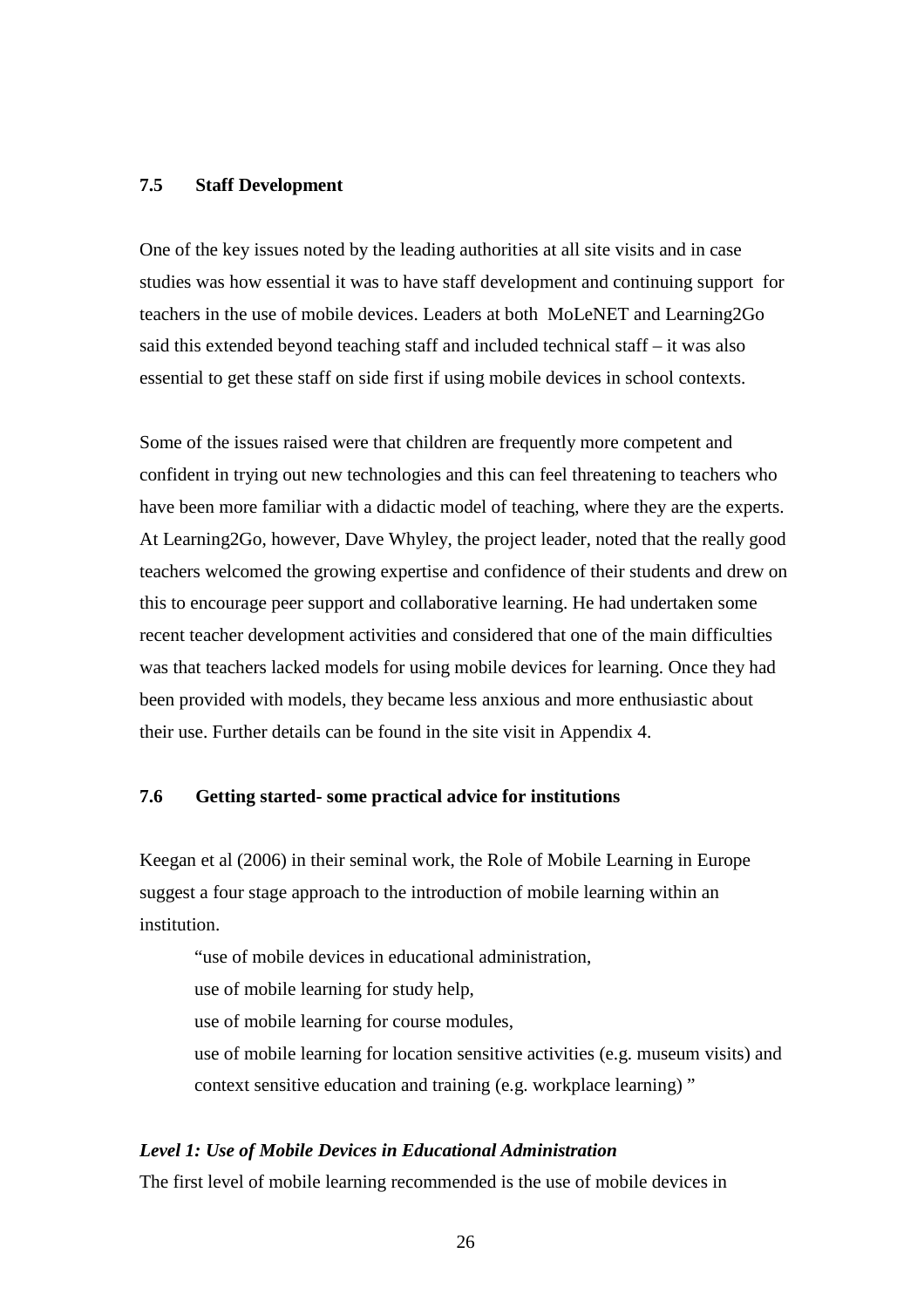educational administration. Illustrations of this usage are given from school and college administration, in the combating of drop-out and use in distance education. If a lecture/tutorial, or examination, has to be cancelled at short notice, and the institution communicates with the student body concerned by SMS (short messaging system), all of the students will receive and read the message, no-one will turn up, noone will be inconvenienced SMS messages can be sent in this way either to the whole student body, or a faculty, or a department or a class grouping.

Other examples of use of mobile telephony in educational administration are:

Message from headmaster to parents: 'Your son/daughter will be late home from school today as he/she has received a detention'

Message from parent to school: 'My child is ill and will not be in today'

Changing the date, time or location of examinations Change of deadlines for enrolment Change of deadline for the presentation of an assignment.

#### *Level 2: Mobile learning for study help*

Messages can be sent from the institution to the student focusing on course summaries, help with a difficult assignment, assistance with a part of a course that has given difficulties to students in the past, notification of enrolment or assignment deadlines, tutorial advice or multiple choice questions.

- communication and interaction with peer learners and study groups
- browsing e-learning course material
- downloading study guides/manuals
- receiving tutorial letters
- complete multiple choice assessment with immediate feedback
- generic feedback on assignments and examinations
- motivational messages
- downloading of material (sections of learning materials, assignments, letters etc.)
- access to examination and test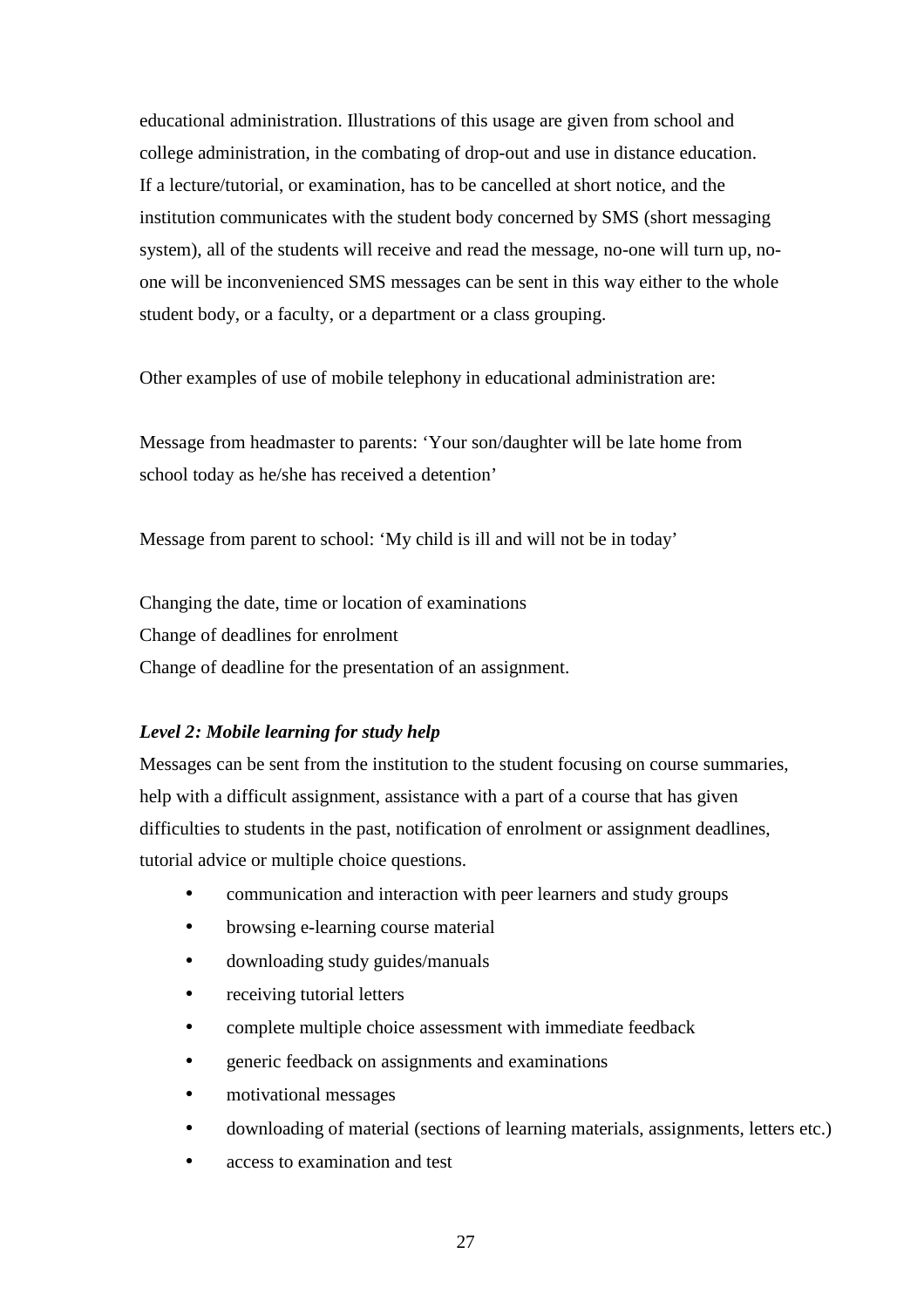• access to financial statements and registration data via mobile service number

#### *Level 3: Use of Mobile Learning for Course Modules*

The next step is the provision of full course modules on mobile devices or via podcasting.

#### *Level 4: Complete Incorporation*

Keegan et al (2006) *The Role of Mobile Learning in Europe* (see Appendix 5) Finally, they suggest the goal is that mobile learning should enter into mainstream education and training and no longer rank as a project in the institution. For acceptance into the mainstream four criteria are required: accreditation, curriculum, assessment and fee-paying. For example, they believe that the enrolment of mobile learning students into accredited courses is a goal of mobile learning. If a course is not presented as accredited in the prospectus of the institution, it remains at the level of a research project and has the fragility of project status".

In our survey we have found no examples of level 4 activity and indeed we suspect that this is step too far for mobile learning at this stage. There may be some downsides to mobile learning if it is taken as the sole method of learning.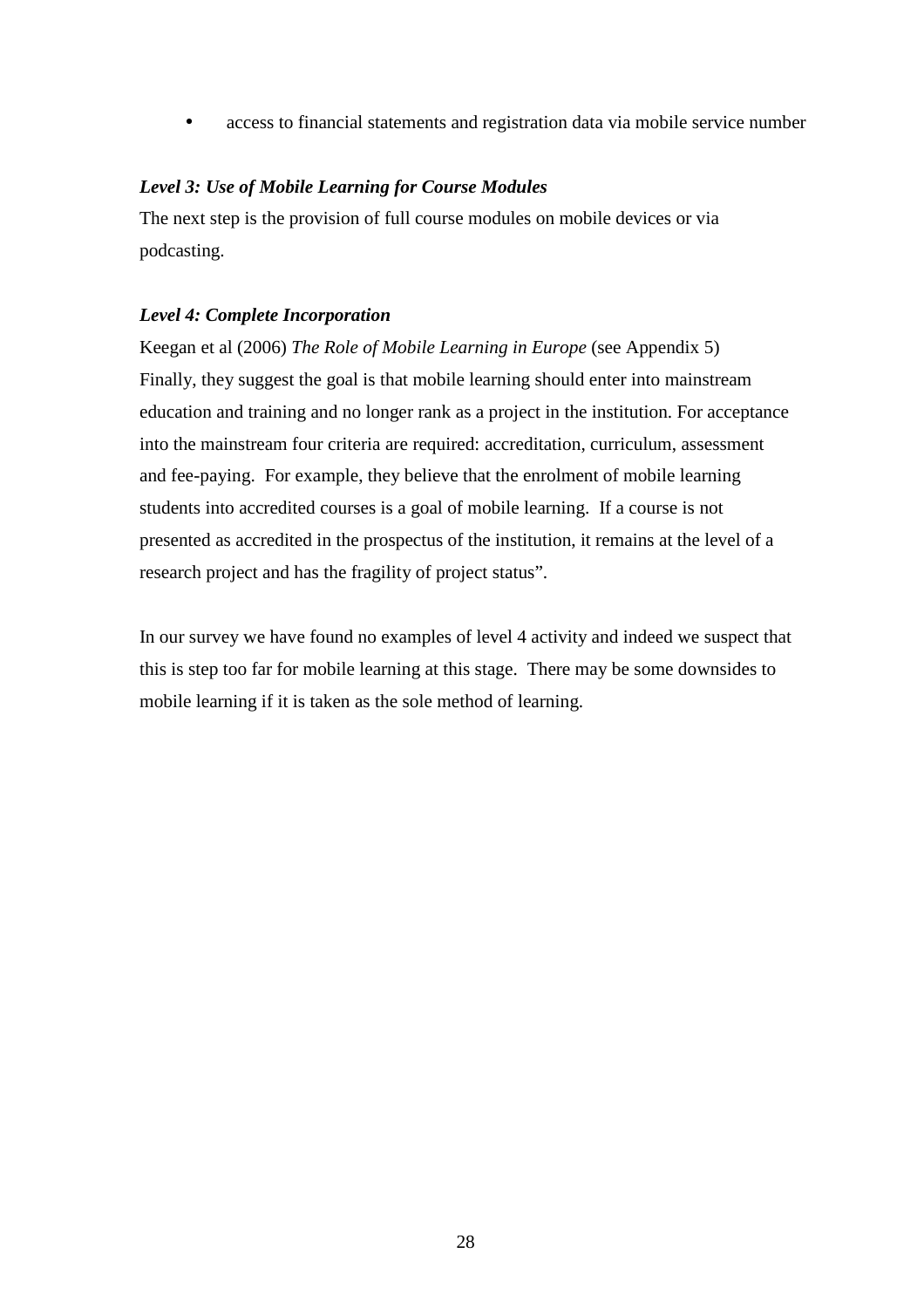### **8. Evaluation, student feedback and quality assurance**

Clearly, effective evaluation is vital if small projects are to enter the mainstream and to become sustainable. Almost all the myriad of small projects over the past five years have involved evaluation and almost all of it has been based on learner feedback. Whilst this is of central importance there appears to be little feedback from teachers (other than those who designed and developed projects) and little external assessment of individual projects. Learning2Go provides an exception in this area (see Appendix 4). Educational research is complex and it is extremely difficult to isolate factors which lead to improvements in learning and retention rates in the short term. In our researches we found only a few examples of experiments involving control groups and few surveys which were based on samples large enough to make conclusions reasonably valid. However there are some research projects which provide some useful information; these include the European M-Learning project (13) and the case study of MoLeNET.

#### **8.1 Student Feedback from the European M-Learning project 2005 (13)**

Here some 128 learners from the UK, Italy and Sweden took part in a research programme and the outcomes of this are summarised as follows:

*a) Demographics of the learners* 55% under the age of 19 51% female 49% in Further Education institutions 89% were judged to have literacy or numeracy needs 78 learners had either dropped out (59) or were at risk (19) 80% were unemployed 39 were homeless 9 were nomadic travellers

These demographics indicate that here are students who have had significant difficulty in learning in conventional educational settings.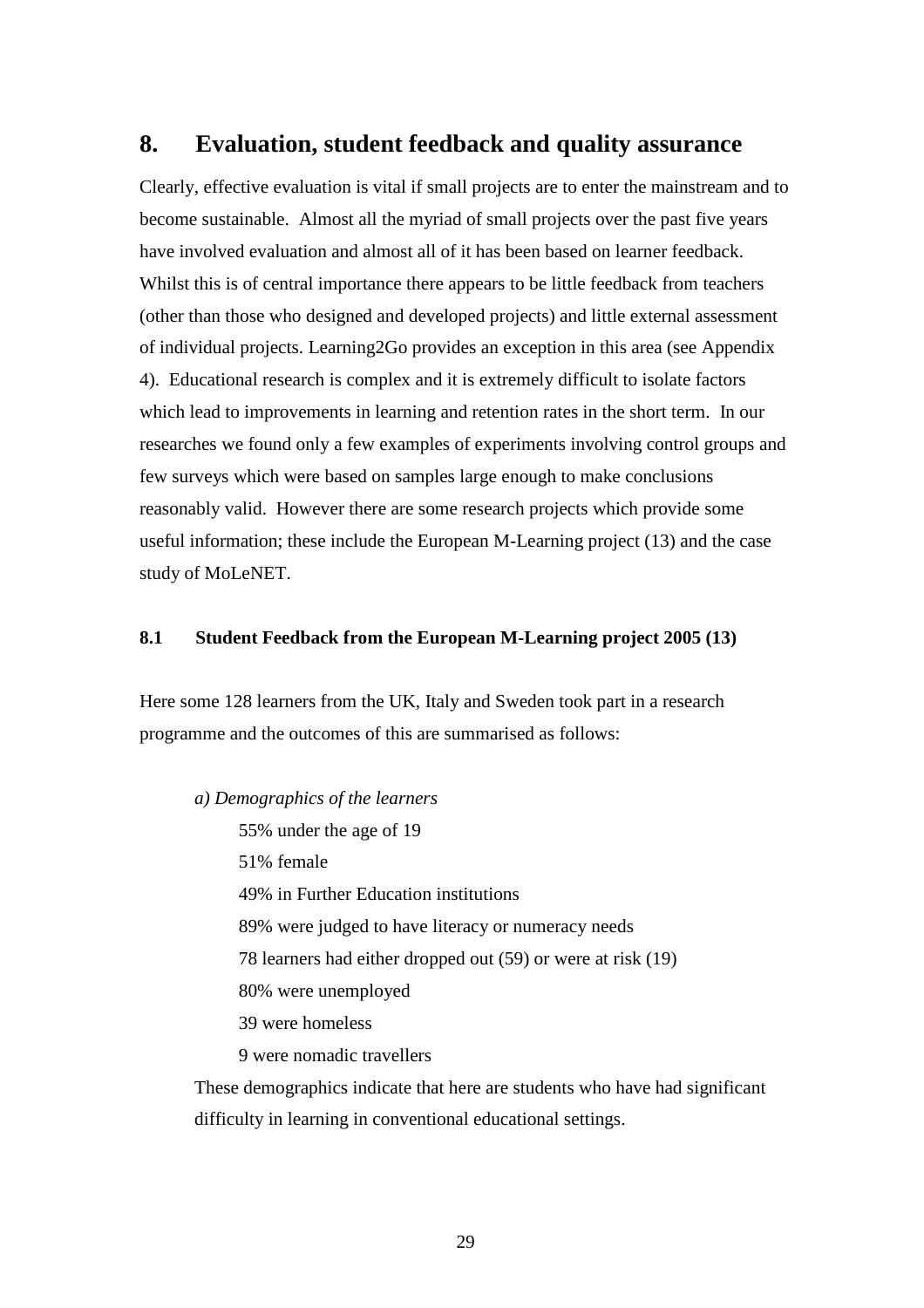#### *b) Basic results*

Students were mostly enthusiastic with preferences for future learning highest for PCs and lap tops, second for mobile devices and last, face-toface at college.

82% respondents reported help with reading and spelling but mentors suggested only 29% had developed a more positive attitude to reading. 78% of respondents thought mobile devices could help their maths.

The above is fairly typical of research results in general- notably that mobile devices can attract young people to learning, maintain their interest and provide some help.

#### *c) Some observations*

Mobile learning helps:

- in identifying where learners need support
- to combat resistance to ICTs
- to remove some formality from the learning experience and engage reluctant learners
- to help students remain focussed for longer periods
- to raise their self esteem and self confidence

Case Study: MoLeNET: Mobile Learning Network

#### **Mobile Learning Network**

#### MoLeNET describes itself as

"a unique collaborative approach to encouraging, supporting, expanding and promoting mobile learning, primarily in the English Further Education sector, via supported shared cost mobile learning projects. Collaboration at national level involves participating institutions and the Learning and Skills Council (LSC) sharing the cost of projects introducing or expanding mobile learning and the Learning and Skills Network (LSN) providing a support and evaluation programme. The LSC and institutions are investing over £12 million in MoLeNET. The MoLeNET support and evaluation programme includes technical and pedagogic advice and support, materials development, continuing professional development, mentoring, facilitation of peer-to-peer support, networking and resource sharing, evaluation and research".

See: http://www.molenet.org.uk/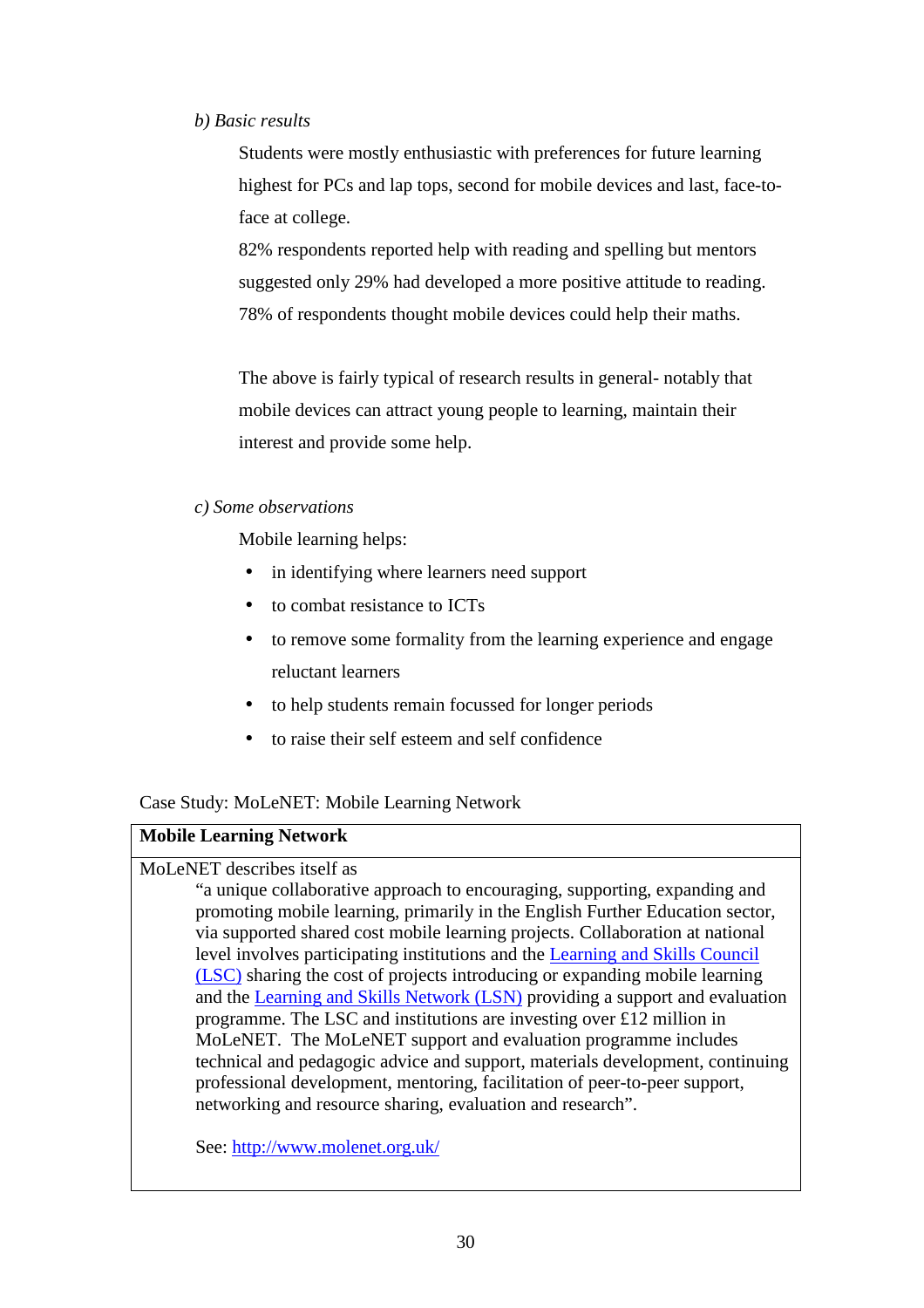On 17<sup>th</sup> January at the 2009 BETT exhibition at London's Olympia centre, Jill Attewell (7), the UK director of the UK Learning and Skills Council's £12 Million investment reported on 32 projects, in 75 Colleges and 18 schools which involved 10 thousand students between the ages of 14-19 and 2,000 staff. They reported as follows:

- Most institutions bought smartphones and MP3 players
- Key research indicators were retention, achievement, improved attendance , behaviour and satisfaction
- Students with mobiles made faster progress
- Produced better quality coursework and were more engaged and better behaved
- Confidence and self esteem increased especially for those with learning difficulties or disruptive behaviour

Large scale comparative data on 5000 students compared with the previous year's cohort who did not have mobile technology, indicated that in terms of:

- Retention: 93.3% said they intended to continue learning, compared with 85.3% previous year.
- Withdrawal: 4.6% withdrew, compared with 12.5% in the previous year.
- Achievement improved by 7% and attendance also improved.

Staff feedback from 112 teachers indicated that 73% agreed students were helped to learn, 46% that it helped personalise learning, and that 89% wanted to use mobile technology again.

#### **8.2 Quality Assurance**

Although the UK Quality Assurance Agency does not provide specific guidelines for mobile teaching and learning it does set out comprehensive guidelines for distance education in higher and further education.. Fundamentally, the principles on which quality assurance processes for distance education are based, apply equally to mobile learning.

See:

http://www.qaa.ac.uk/academicinfrastructure/codeOfPractice/distanceLearning/content s.asp#intro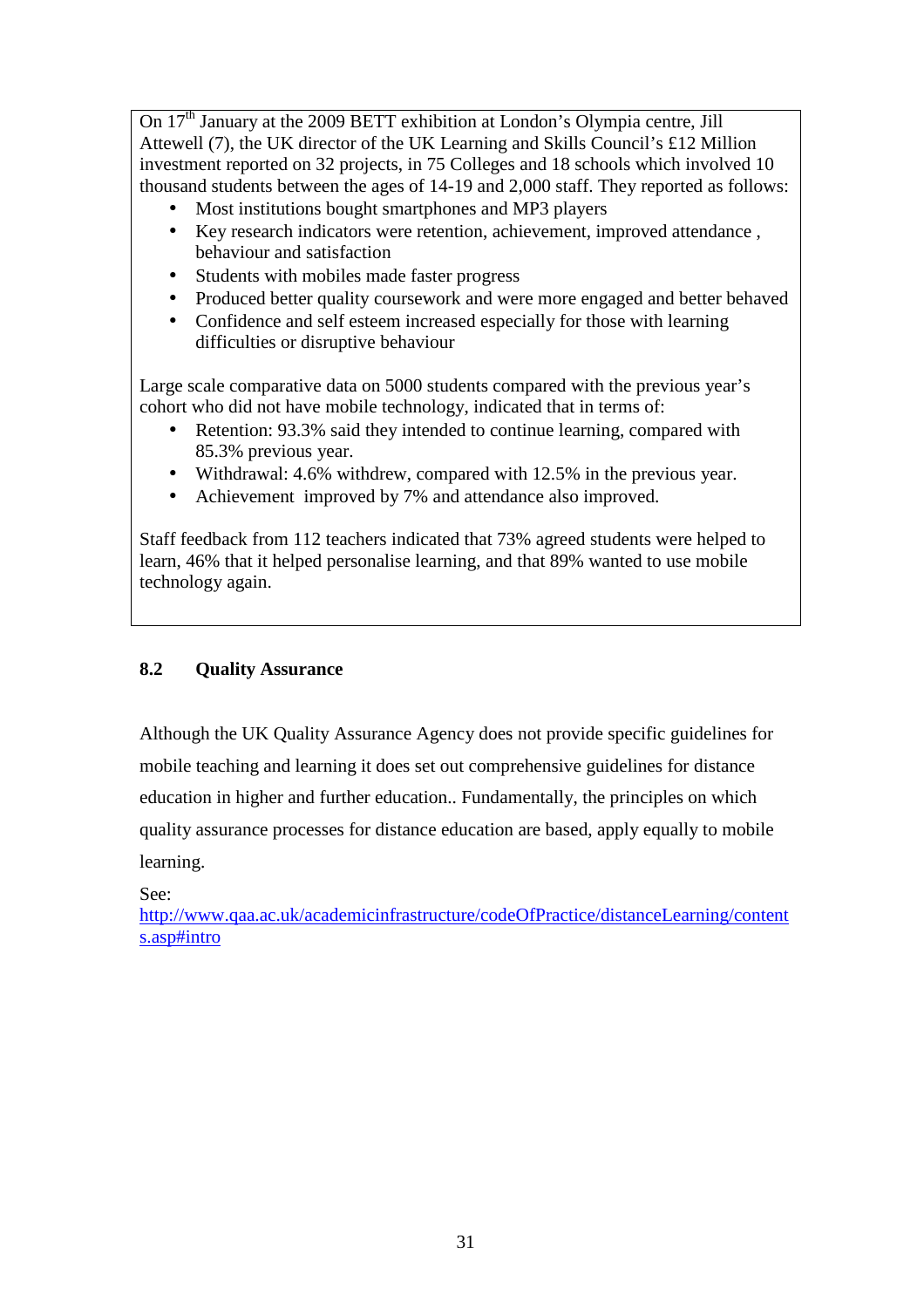## **9. Conclusions and Recommendations**

There is no doubt that the use of mobile technology in education is here to stay. Costs will come down and functionality will increase. From 2010 all new phones will have connectivity of some kind (e mail/ internet). The balance between portability and larger keyboards and screens is one which will be crucial in the next 2 years

The younger generation of 'digital natives' will drive developments but will need support. However it is not at all safe to assume that because someone is young they will be able to obtain the maximum benefit from mobile learning without support.

Mobile technology will continue to be used in a variety of environments e.g. within the classroom, anywhere, anytime and particularly at home, on field trips for a variety of purposes e.g. administration, learner support, whole course and perhaps, in due course for fully accredited, stand-alone courses.

There is considerable evidence that mobile technology encourages reluctant learners to take up learning activities but mentoring support is a crucial element for success

In higher education mobile technologies are used as additional tools which provides easy access to web based learning management systems which are already accessed through PCs. Where there is no access to the internet or where learners cannot afford PCs, mobile phones (owned or rented) can be invaluable for administrative information, leaner support and short bursts of learning especially through games and quick quizzes if the phones functionality supports these activities.

Specific recommendations drawn from the report include:

#### **1. Clarification of outcomes:**

it is important to be clear about the desired outcomes for the use of mobile devices – this will have a major impact on the type of device, costs and support systems. To use Tait's (9) distinctions, if learner support is intended to be mainly:

• administrative: it may be possible to use cheaper phones and SMS messages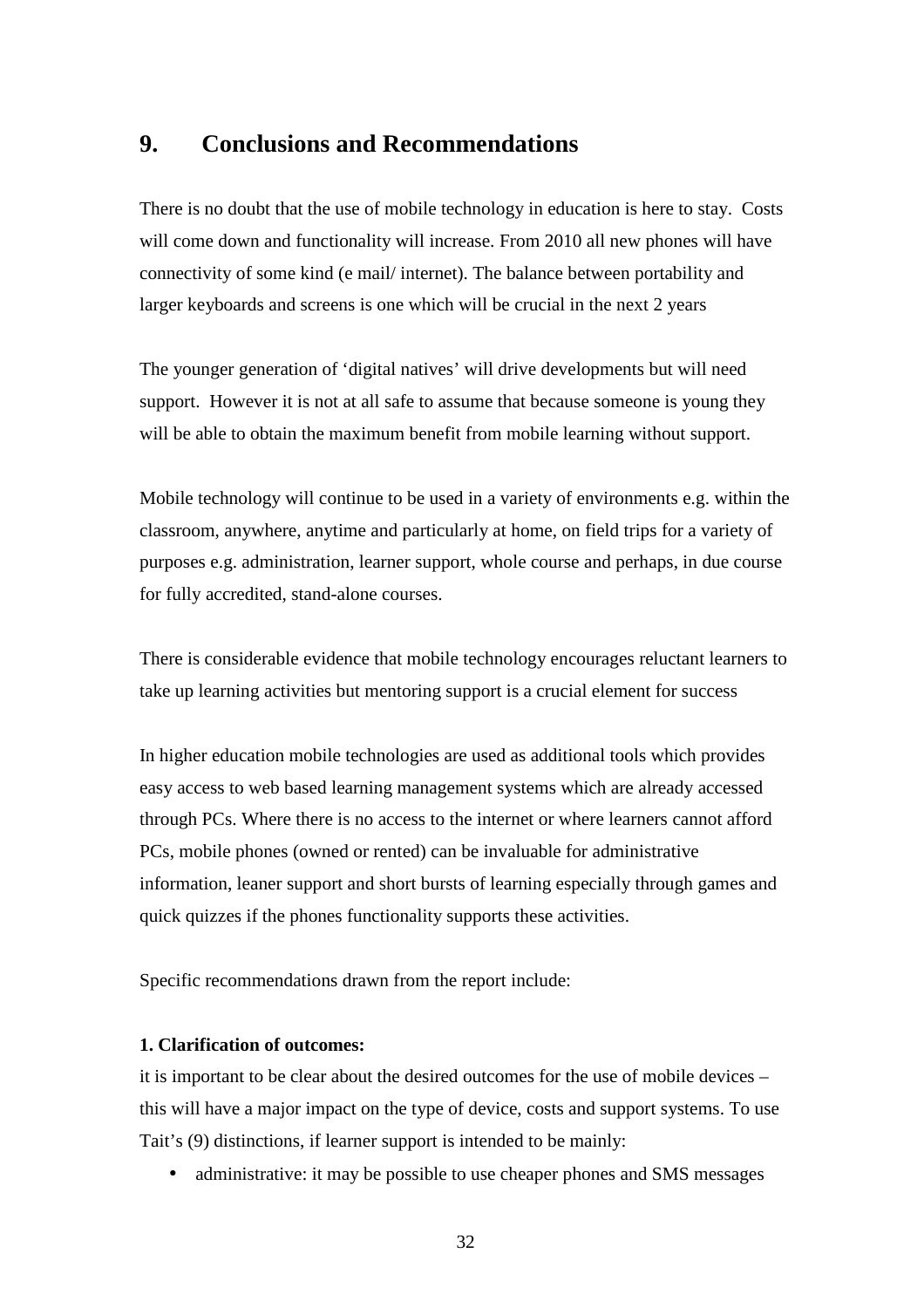- cognitive: more sophisticated devices and software may be necessary
- affective: a range of devices could be used but the level of messaging and options needed would need careful research in context.

#### **2. Clarification of learner contexts and learning purposes:**

As an extension of the above, it will be important to be clear about learner contexts in terms of the range of devices and software needed, for example whether the device is being used:

- to enhance existing teaching and learning
- to support students who have no other access to learning
- to support reluctant learners
- to undertake fieldwork

#### **3. Research into costs:**

This includes research into the possibility of partnerships with large commercial providers such as O2.

#### **4. Putting pedagogy first:**

Research so far indicates that simply transferring computer content on to a small screen does not support learners in the most effective ways. New pedagogies and materials are being developed and the lessons learnt from this process should be maximised.

#### **5. Institutional or high level commitment**

The introduction of mobile devices has not been straightforward in any of our examples and their advice is that it will not succeed without high level commitment.

#### **6. Supporting the staff who are engaging with pupils/students/parents**

Many of the main difficulties in effective implementation of some of the projects examined here have been the lack of engagement of staff and hence their reluctance to use devices or to explore their potential. Support and staff development is essential to overcome the first hurdles in this area. Where schools are concerned it is vital to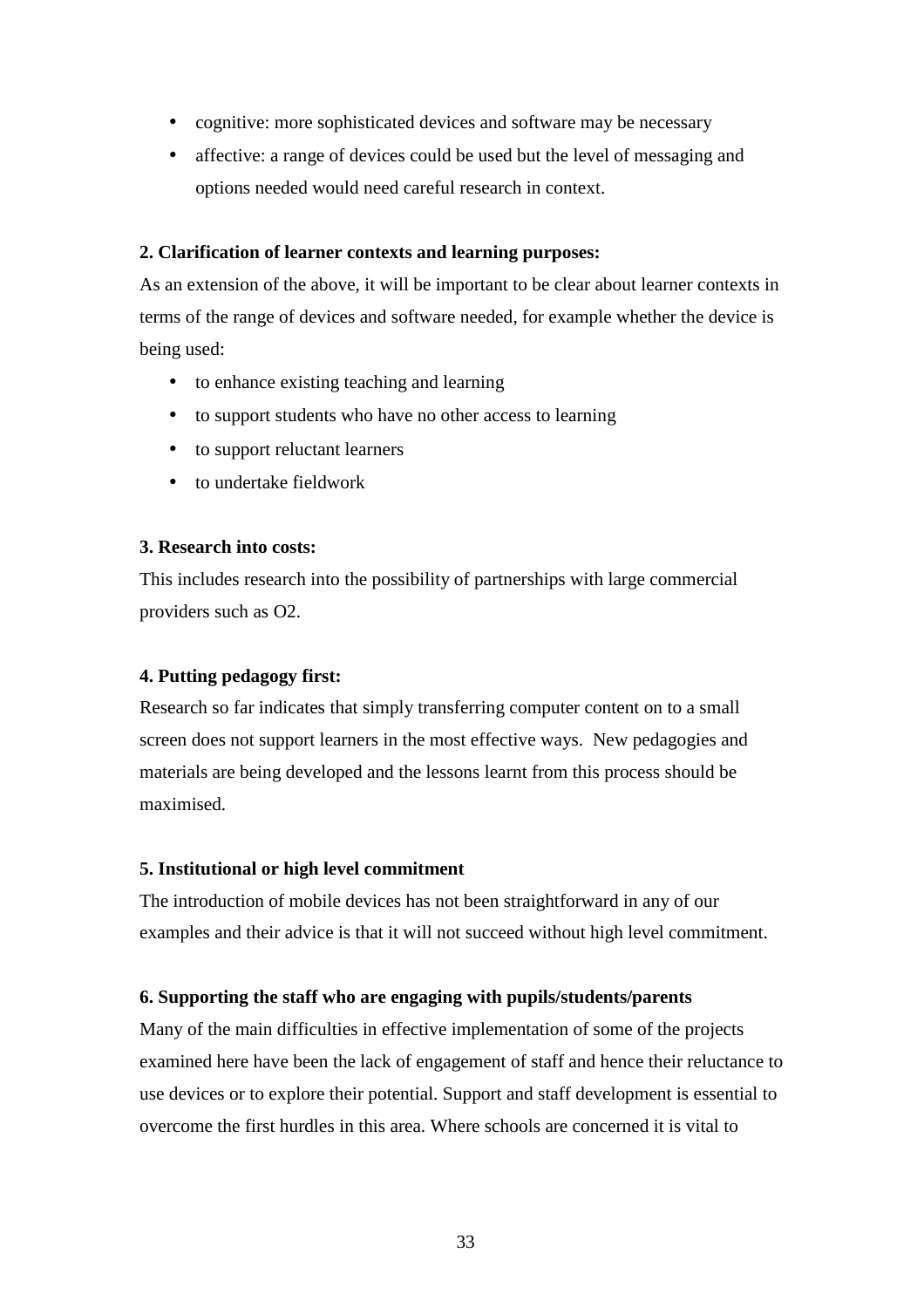engage parents by providing information and explanations of the use of mobile technology in the school

#### **7. Supporting the pupils/students**

Projects reported that the use of mobile devices is not always intuitive, even for the socalled digital natives (in the UK the average age for first ownership of a mobile phone is eight Telegraph 18.2.09). Some students therefore may need support in the use of the devices, and this may involve some technical support.

Wherever possible, it is clear from projects cited that personal ownership of the device by a student is to be recommended, and that the funding arrangements which involve parents, schools and external agencies in the purchase of equipment can make this provision possible in some contexts.

Finally, Dave Whyley of Learning2Go, recommends "trusting the children": they rarely break or lose the devices; they learn responsible use of mobiles and the internet; they develop skills in peer support.

#### **8. Evaluation and QA**

It is essential to build in evaluation from the start and this will involve tracking student performance and behaviour across several years with control groups where possible. Other forms of evaluation and QA also need to be embedded from the outset.

**9**. A specific recommendation is that COL should identify one or two institutions and suggest they might work in partnership with Tribal-CTAD. Geoff Stead, Software Director of Tribal-CTAD comments as follows:

If the COL would like to work further with us, and use some of our tools we would be very happy to support this.

We could offer a few sponsored versions of our tools (free), for researchers, or if you were looking at a larger scale deployment into the 3rd world, we would of course be happy to offer significant discounts on the UK price, because we strongly support the role of technology in transforming learning, and if that is what it takes to enable takeup in Africa, we will be more than happy to support it.

CDEC would be very pleased to act on COL's behalf to pursue this further.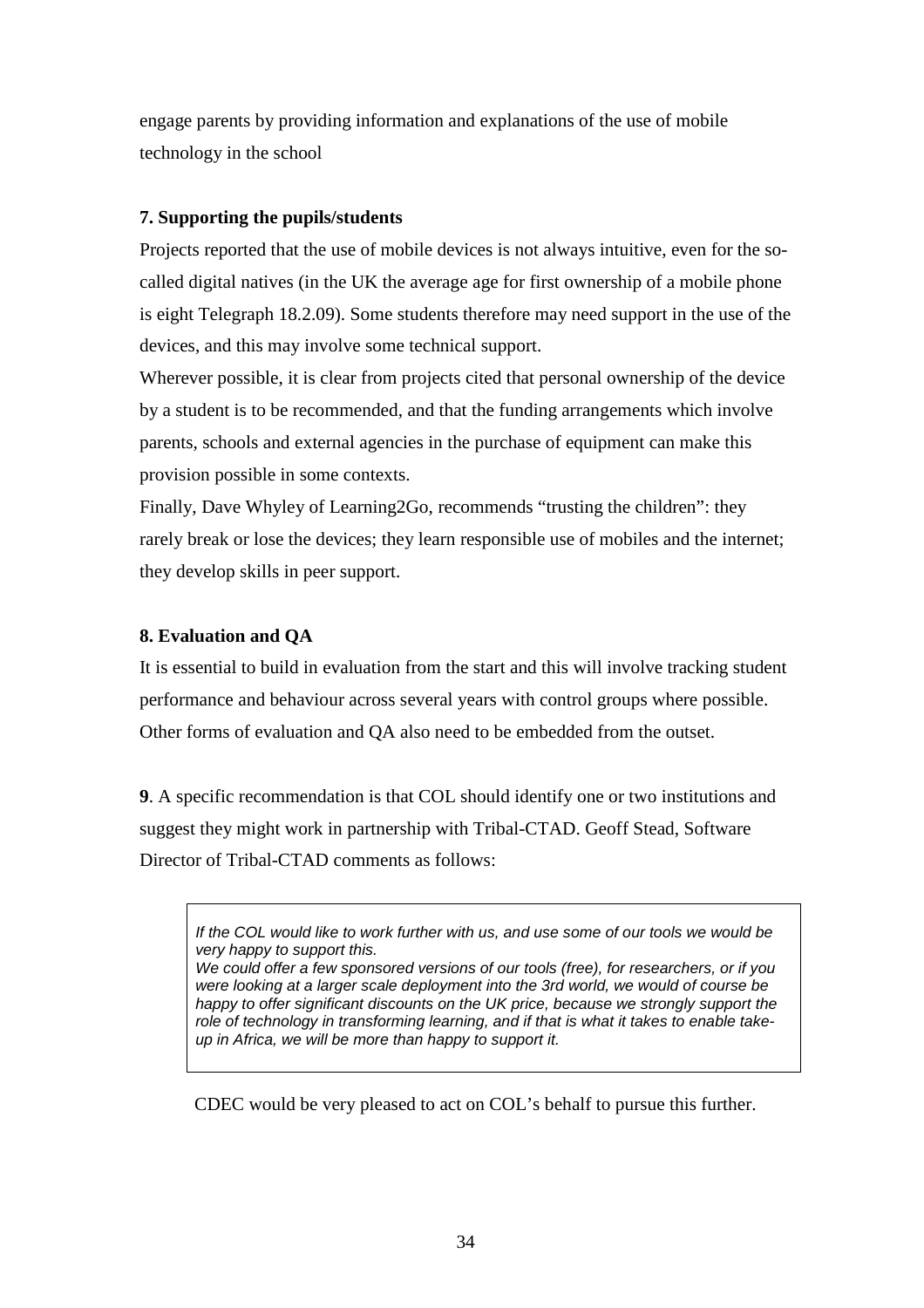## **10. References**

- 1. 2006-1 Minerva . Role of Mobile Learning in Europe. http://www.ericsson.com/ericsson/corpinfo/programs/the\_role\_of\_mobile\_learn ing in european education/products/wp/socrates mlearning wp4.pdf
- 2. 2006-07-08 Mobile Life. The Carphone warehouse and the London School of Economics. http://www.lse.ac.uk/collections/pressAndInformationOffice/newsAndEvents/a rchives/2006/Mobile\_Life\_Youth\_Report.htm
- 3. Clarke, A.C. quoted in Guri Rosenblit, S. (2009) "Digital technology in higher education: sweeping expectations and actual effects" New York, Nova Science
- 4. Mills, R.(2005) (with Nonyongo, E., Tau, D. and Marchessou, F ' learner Support' in *Strategies for Sustainable Open and Distance Learning* (Hope, A. and Guiton, P.(eds) Commonwealth of Learning World Series on Open and Distance Education Volume V1, Chapter 1V, "Teaching, Learning and Student Support. Routledge, London and New York.
- 5. Puttnam, D. Handheld Learning Congefernece, 2008 http://www.handheldlearning2008.com/
- 6. Nikoi, S. and Edirisingha, P. (2008). "Supporting WOLFS to learn. A case study in mobile learning from a higher education in further education project". Proceedings of On-Line Educa, Berlin, December 2008
- 7. Attewell, J. (2009) Presentation at British Education Training Technology (BETT) annual show, Olympia, London 17/01/2009
- 8. Learndirect/Kineo (2007) Mobile Learning Reviewed
- 9. Tait, A. (2000), Planning Student Support for Open and Distance Learning, *Open Learning*, 15 (3) pp 287-299.
- 10. Definition provided by Dr Sushmita Mitra (2009) based on a definition by the Chairman of the National Indian Open School.
- 11. Brown, T. (2005) Towards a model for m-learning in Africa.
- 12. Estelle, L. (2007) http://www.jisccollections.ac.uk/news\_and\_events/news\_articles/htmob\_pr?ke ywords=mobile+learningcollections.ac.uk/news\_and\_events/news\_articles/htha ndheld\_winner.aspx
- 13. Attewell, J. (2005) Mobile technologies and learning, European M-learning project pp12-14. See www.lsda.org.uk/files/pdf/041923RS.pdf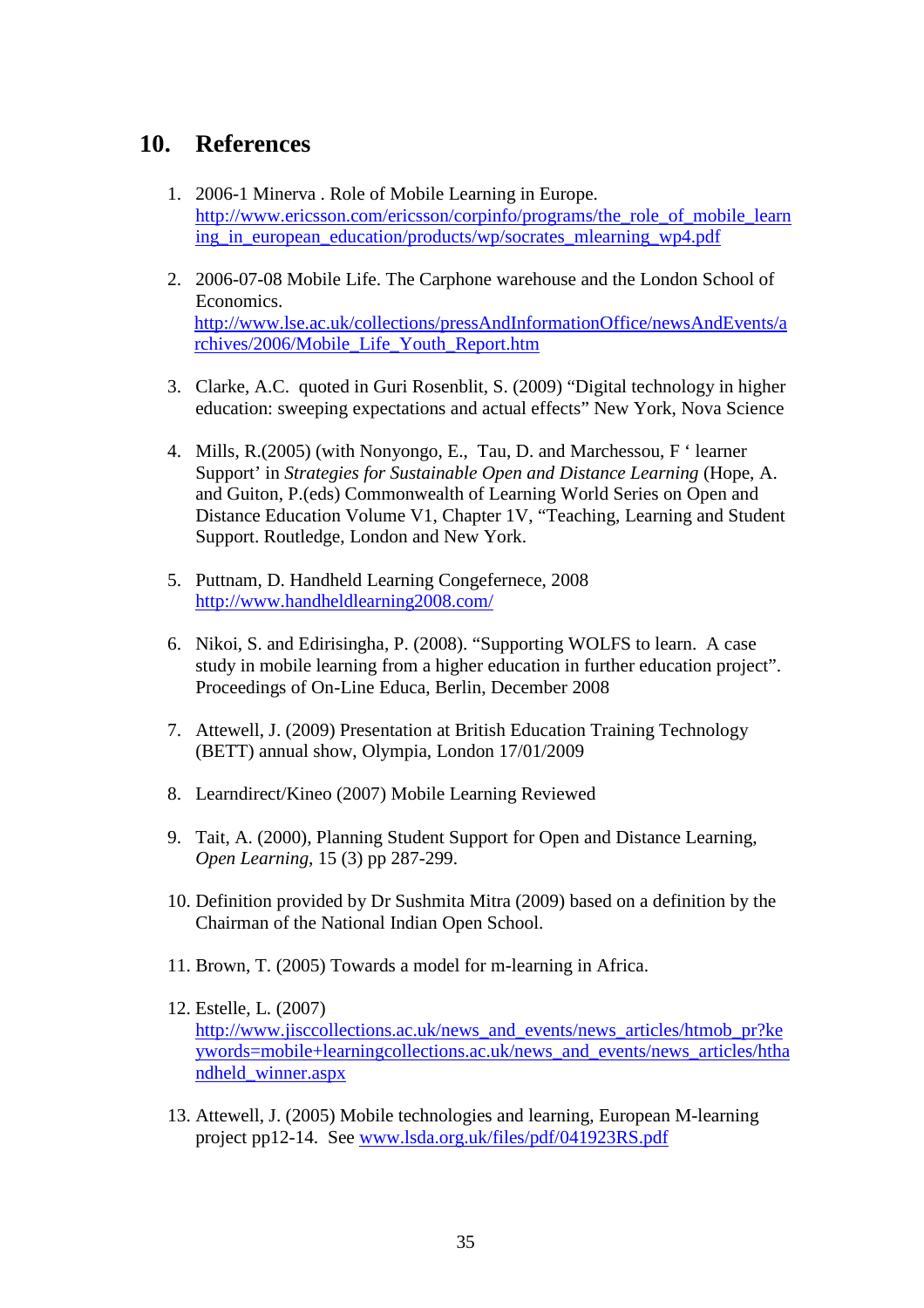## **Appendix 1**

## **Summary of web and personal contact audit of institutions using mobile technologies in Europe**

## **Higher Education**

## **Higher Education in the UK**

| 1. Project/Institution          | University of Wolverhampton-MELaS (Mobiles enhancing learning and learner support)                                                            |
|---------------------------------|-----------------------------------------------------------------------------------------------------------------------------------------------|
| 2. Country                      | UK                                                                                                                                            |
| 3. Target                       | Many projects for undergraduates and others (much work in Southern hemisphere- but excluded here)<br>MELaS selected because most transferable |
| 4. Brief description            | Text messaging to enhance the student learning experience. Simple text messages, texts with learning<br>questions, Conference texts           |
| 5. Technology used              | University revision software and students' own mobiles                                                                                        |
| 6. Area of focus                | Using sms for admin information and subject based teaching and learning enhancement                                                           |
| 7. Evaluation/QA                | Substantial                                                                                                                                   |
| 8.Cost                          | Not available                                                                                                                                 |
| 9. Sources of information       | http://www.wlv.ac.uk/default.aspx?page=15227                                                                                                  |
|                                 | http://www.exact.ie/ebook/mobilelearning/                                                                                                     |
| 10. Project or Permanent        | Initial project 2006: aiming to be embedded                                                                                                   |
| 11. Relevance to Open Schooling | Yes; students can use basic mobile phones if institution can provide the software                                                             |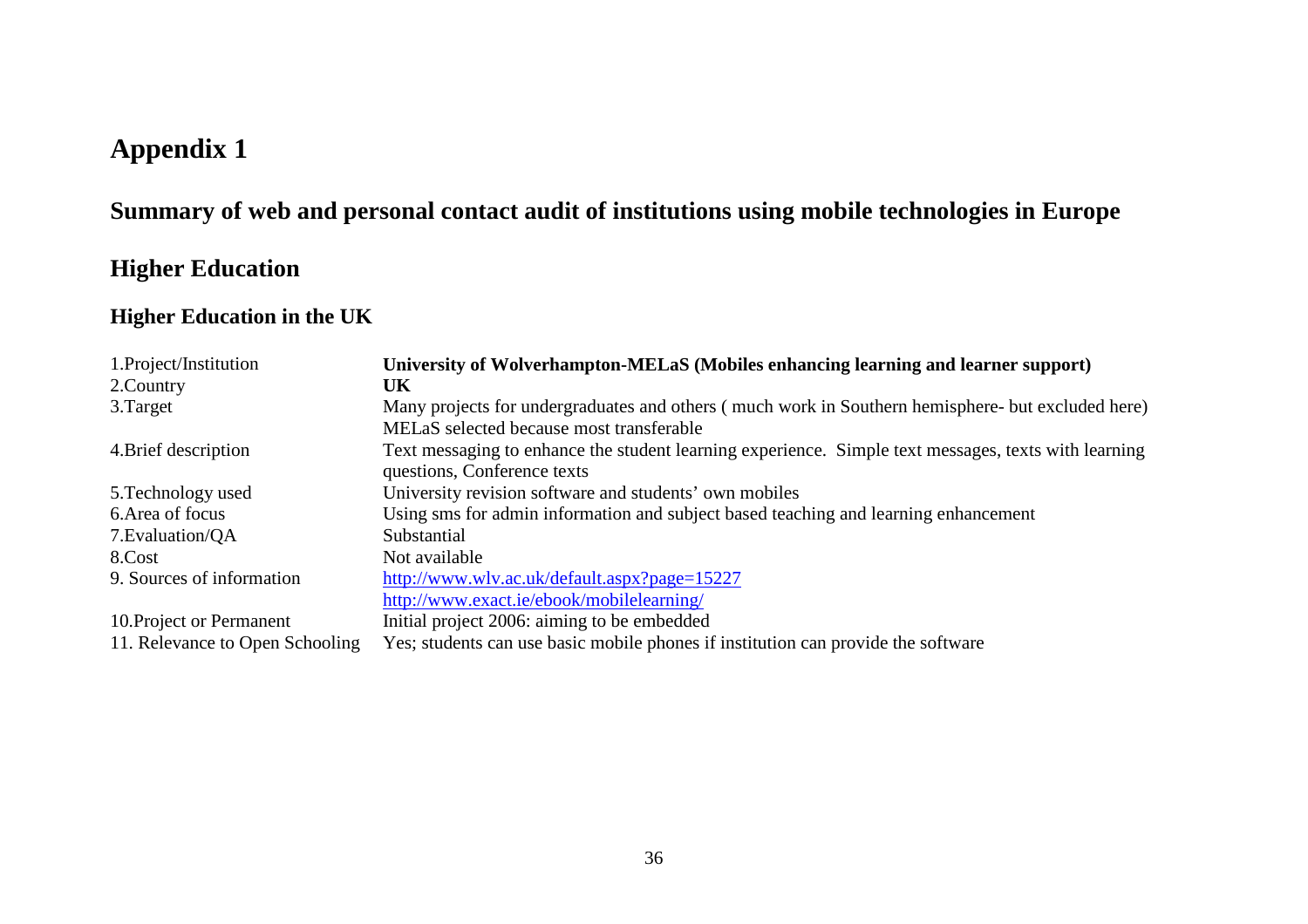| 1. Project/Institution          | <b>London Metropolitan University</b>                                                                                                               |
|---------------------------------|-----------------------------------------------------------------------------------------------------------------------------------------------------|
| 2. Country                      | UK                                                                                                                                                  |
| 3.Target                        | Undergraduate students                                                                                                                              |
| 4. Brief description            | A range of projects including 'learning hints' sent to mobiles. Also a multimedia message board                                                     |
| 5. Technology used              | Students' own mobiles                                                                                                                               |
| 6. Area of focus                | Reminders of seminars, course work deadlines and pointers to resources                                                                              |
| 7. Evaluation/QA                | Student surveys indicate that MediaBoard had mixed responses but 'learning hints'' were very positive                                               |
| 8.Cost                          | Not available although students' own mobiles used                                                                                                   |
| 9. Sources of information       | http://www.rlo-cetl.ac.uk/joomla/index.php?option=com_content&task=view&id=17&Itemid=98                                                             |
|                                 | http://www.exact.ie/ebook/mobilelearning/                                                                                                           |
| 10. Project or Permanent        | A range of projects being developed                                                                                                                 |
| 11. Relevance to Open Schooling | Learning hints can be sent to students' own mobiles                                                                                                 |
|                                 |                                                                                                                                                     |
| 1.Project/Institution           | <b>The Open University</b>                                                                                                                          |
| 2.Country                       | UK                                                                                                                                                  |
| 3.Target                        | A wide range of research projects targeting different audiences across the world. Many projects use<br>sophisticated handheld devices.              |
|                                 | Undergraduates: One example for learner support selected here                                                                                       |
| 4. Brief description            | Part-time tutors develop resources to support students                                                                                              |
| 5. Technology used              | Tutor use own equipment; not provided with additional hardware or software                                                                          |
| 6. Area of focus                | Developing student support resources to enhance their teaching                                                                                      |
| 7. Evaluation/QA                | Surveys of students and tutors                                                                                                                      |
| 8.Cost                          | Low because of low number of tutors involved                                                                                                        |
| 9. Sources of information       | See http://www.open.ac.uk/mLearn/index.php.                                                                                                         |
|                                 | See http://www.open.ac.uk                                                                                                                           |
| 10. Project or Permanent        | Multiple projects                                                                                                                                   |
| 11. Relevance to Open Schooling | Probably not except for externally funded international projects in SSA because of internet access, VLEs<br>And sophistication and expense of tools |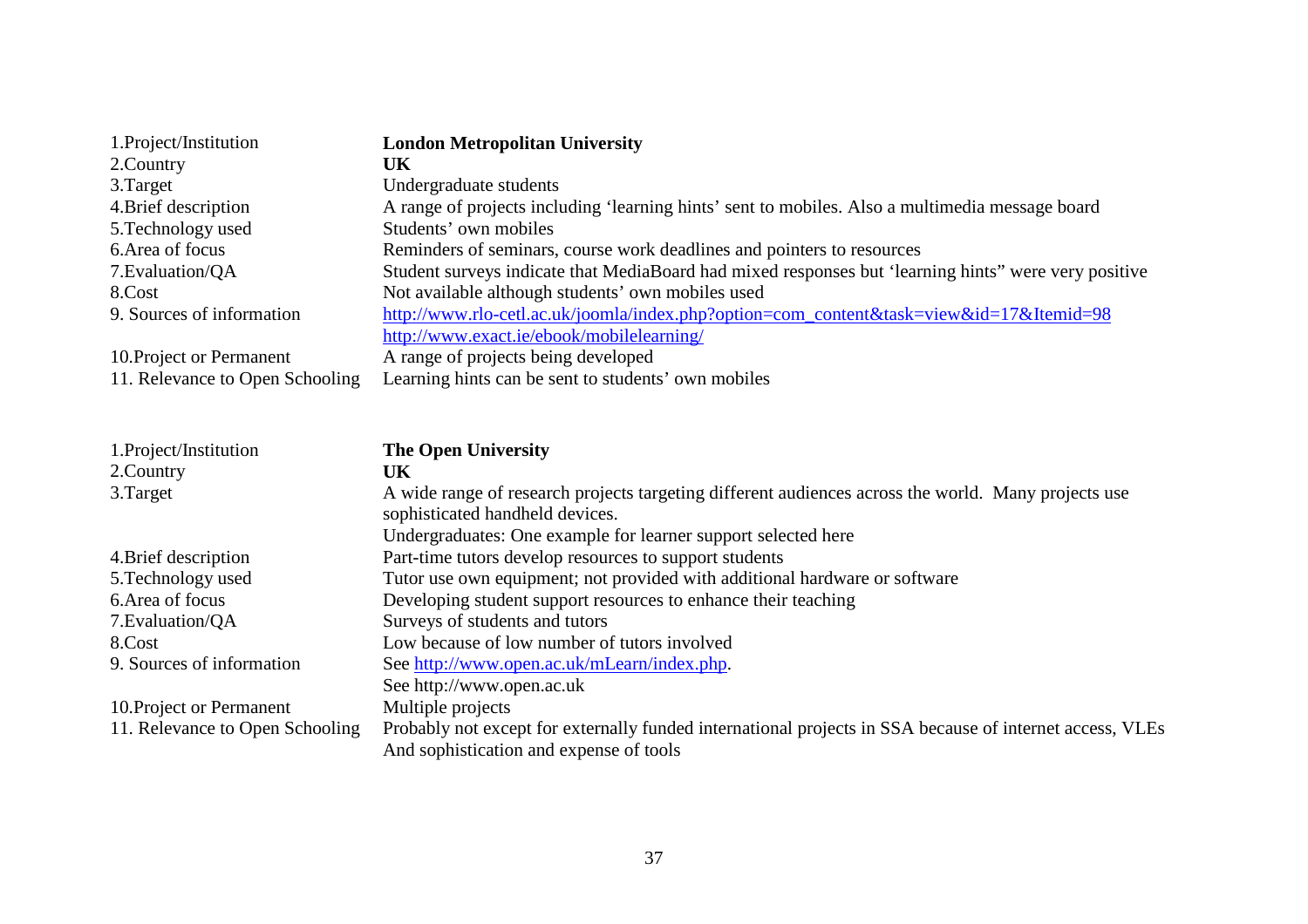| 1.Project/Institution           | The University of Nottingham                                                                                                                                      |
|---------------------------------|-------------------------------------------------------------------------------------------------------------------------------------------------------------------|
| 2.Country                       | UK                                                                                                                                                                |
| 3.Target                        | Many projects including 1) school students learning science (with the OU) 2) children learning languages<br>3) tools for children with life threatening allergies |
| 4. Brief description            | 1) Gathering and assessing evidence and conducting experiments 2) Making language learning fun<br>Using games technology.                                         |
|                                 | 3) Supporting anaphylactic allergy sufferers through e.g. help with Epipens, sensors to detect if used                                                            |
| 5. Technology used              | Handheld computers                                                                                                                                                |
| 6. Area of focus                | Various                                                                                                                                                           |
| 7. Evaluation/QA                | Projects based on earlier research                                                                                                                                |
| 8.Cost                          | External funding                                                                                                                                                  |
| 9. Sources of information       | http://www.lsri.nottingham.ac.uk/research.php                                                                                                                     |
|                                 | http://www.exact.ie/ebook/mobilelearning/                                                                                                                         |
| 10. Project or Permanent        | Projects                                                                                                                                                          |
| 11. Relevance to Open Schooling | Longer term outcomes may be relevant                                                                                                                              |
| 1.Project/Institution           | <b>Oxford Brookes University</b>                                                                                                                                  |
| 2.Country                       | <b>UK</b>                                                                                                                                                         |
| 3.Target                        | Children                                                                                                                                                          |
| 4. Brief description            | Handheld devices are used to identify and record wildlife                                                                                                         |
| 5. Technology used              | Wildkey: hand held devices such as smartphones and pocket pcs                                                                                                     |
| 6. Area of focus                | Environment                                                                                                                                                       |
| 7. Evaluation/QA                | Early trials reveal that after using handhelds, knowledge recall is excellent. In a pilot test, pupils' scores                                                    |
|                                 | rose from 8% to 84%. Feedback from 1000 schoolchildren under way.                                                                                                 |
| 8.Cost                          | Not available                                                                                                                                                     |
| 9. Sources of information       | http://www.exact.ie/ebook/mobilelearning/                                                                                                                         |
| 10. Project or Permanent        | Projects                                                                                                                                                          |
| 11. Relevance to Open Schooling | Some principles could be used with simpler phones                                                                                                                 |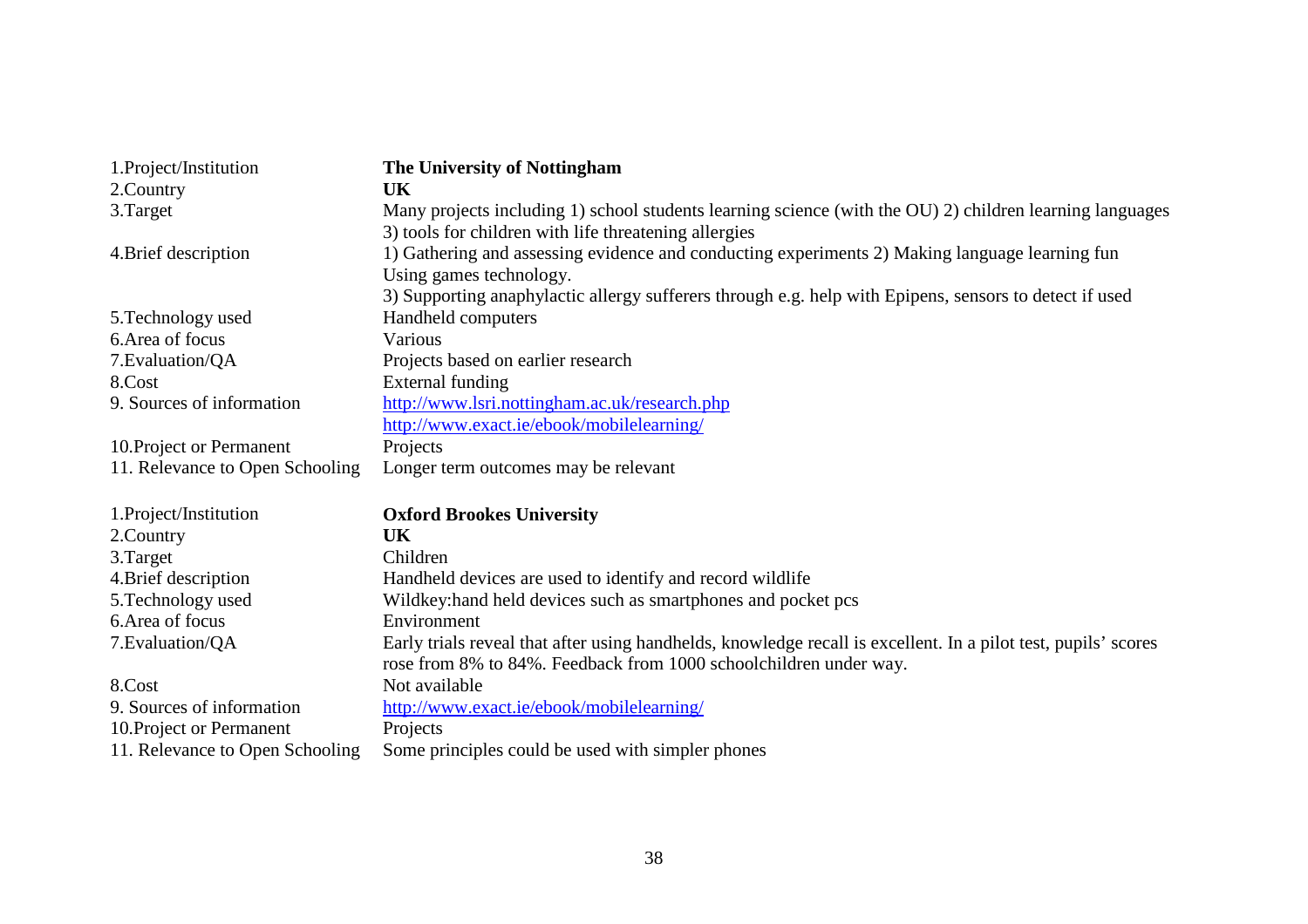# **Higher Education in Europe**

| 1.Project/Institution           | <b>National University of Science and Technology</b>                                                   |
|---------------------------------|--------------------------------------------------------------------------------------------------------|
| 2. Country                      | <b>Norway</b>                                                                                          |
| 3. Target                       | HE science students                                                                                    |
| 4. Brief description            | Use of videos on mobile phones                                                                         |
| 5. Technology used              | <b>Smartphones</b>                                                                                     |
| 6. Area of focus                | To prepare for lectures                                                                                |
| 7. Evaluation/QA                | Yes-significant student feedback                                                                       |
| 8.Cost                          | N/A- but would include cost of preparing videos                                                        |
| 9. Sources of information       | http://www.exact.ie/ebook/mobilelearning/e-mail: marit.rismark@svt.ntnu.no                             |
| 10. Project or Permanent        | Projects                                                                                               |
| 11. Relevance to Open Schooling | Only if resources available to make and transmit videos                                                |
|                                 |                                                                                                        |
| 1.Project/Institution           | <b>NKI</b>                                                                                             |
| 2. Country                      | <b>Norway</b>                                                                                          |
| 3.Target                        | HE and Upper Secondary Students                                                                        |
| 4. Brief description            | Access to web based learning management system provided via mobiles                                    |
| 5. Technology used              | Student-owned mobiles with infra red connections to PDAs                                               |
| 6. Area of focus                | Administration/learner support/discussions/submitting and receiving assignments. Course materials in   |
|                                 | ebook format                                                                                           |
| 7. Evaluation/QA                | Yes. Much research has been completed over the 6 years                                                 |
| 8.Cost                          | N/A                                                                                                    |
| 9. Sources of information       | http://www.exact.ie/ebook/mobilelearning/                                                              |
|                                 | http://www.nki.no/in_english.xsql                                                                      |
|                                 | NKI Fjernundervisning, Hans Burums vei 30, 1357 Bekkestua. Tlf sentralbord 67 58 88 00, salgsavd 67 58 |
|                                 | 89 99, telefaks 67 58 89 94, post@nki.no                                                               |
| 10. Project or Permanent        | Permanent                                                                                              |
| 11. Relevance to Open Schooling | Quite sophisticate approaches using VLE. Would depend on availability of VLE                           |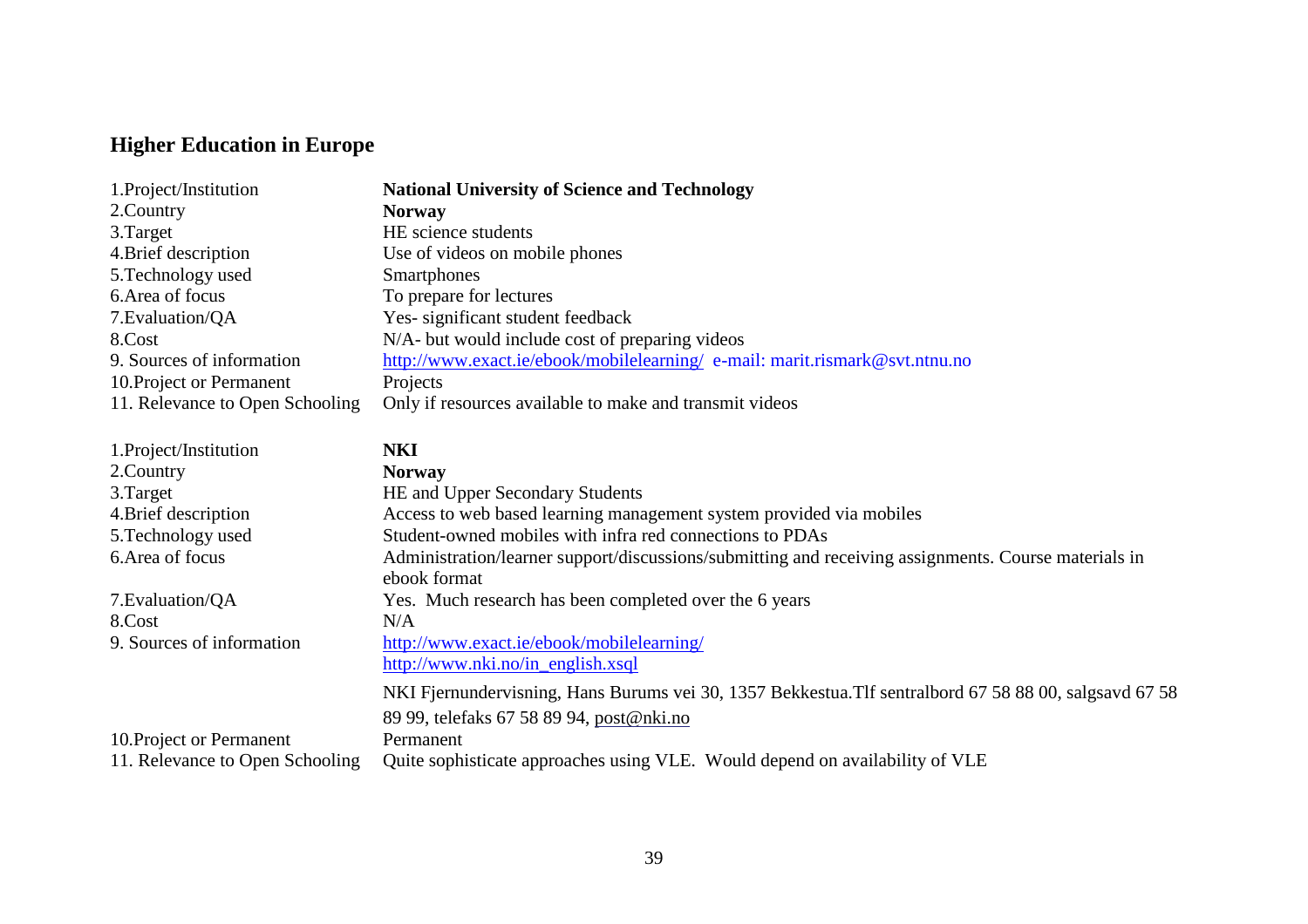| 1.Project/Institution           | <b>Corvinus University, Budapest</b>                                                                |
|---------------------------------|-----------------------------------------------------------------------------------------------------|
| 2.Country                       | <b>Hungary</b>                                                                                      |
| 3.Target                        | 3000 HE students                                                                                    |
| 4. Brief description            | Download a range of support provision to mobiles. Supplementary to other teaching platforms         |
| 5. Technology used              | Students' own smartphones                                                                           |
| 6. Area of focus                | On-line course contents (lecture notes, summaries) on-line real time feedback to teachers           |
|                                 | Facility to ask questions                                                                           |
| 7. Evaluation/QA                | N/A                                                                                                 |
| 8.Cost                          | N/A                                                                                                 |
| 9. Sources of information       | http://www.uni-corvinus.hu                                                                          |
|                                 | 1093 Budapest,                                                                                      |
|                                 | Hungary                                                                                             |
|                                 | http://informatika.uni-corvinus.hu                                                                  |
|                                 | Phone: $+3614827414$                                                                                |
| 10. Project or Permanent        | Permanent                                                                                           |
| 11. Relevance to Open Schooling | Yes; a real possibility here for feedback to learners                                               |
| 1.Project/Institution           | <b>Dirksen Opleidingen</b>                                                                          |
| 2.Country                       | Holland                                                                                             |
| 3.Target                        | Private distance and face to face institution                                                       |
| 4. Brief description            | Administration and learner support                                                                  |
| 5. Technology used              | Mobile phones, iPods or pDAs                                                                        |
| 6. Area of focus                | Electronics and information and communication technologies                                          |
| 7. Evaluation/QA                | Limited                                                                                             |
| 8.Cost                          | N <sub>0</sub>                                                                                      |
| 9. Sources of information       | (http://www.dirksen.nl/) http://ec.europa.eu/education/programmes/socrates/minerva/descrip1_en.html |
| 10. Project or Permanent        | Permanent                                                                                           |
| 11. Relevance to Open Schooling | Yes, basic administration and learner support activity                                              |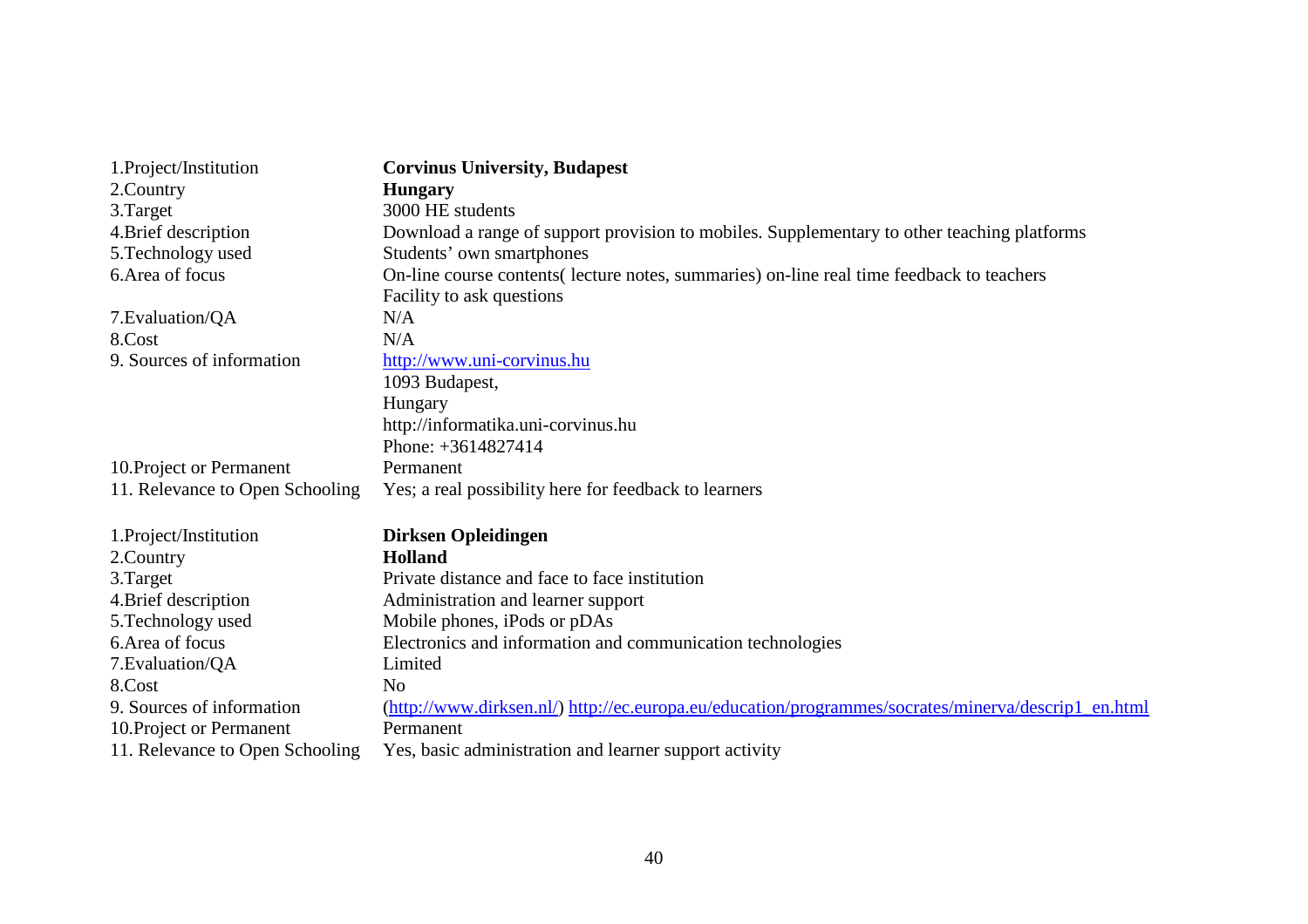| 1. Project/Institution          | <b>Trinity College Dublin</b>                                   |
|---------------------------------|-----------------------------------------------------------------|
| 2. Country                      | <b>Eire</b>                                                     |
| 3. Target                       | Children in Hospital                                            |
| 4. Brief description            | Brings new and exciting learning experiences                    |
| 5. Technology used              | Range but not oral phone calls as banned in hospital sms OK     |
| 6. Area of focus                | Empowering children who are very ill                            |
| 7. Evaluation/QA                | N/A                                                             |
| 8.Cost                          | N/A                                                             |
| 9. Sources of information       | www.solas.ie                                                    |
| 10. Project or Permanent        | Project                                                         |
| 11. Relevance to Open Schooling | Possibly for children who are institutionalised                 |
|                                 |                                                                 |
|                                 |                                                                 |
| 1.Project/Institution           | <b>Biocaching 2008</b>                                          |
| 2. Country                      | <b>The Netherlands</b>                                          |
| 3. Target                       | Ist year university students                                    |
| 4. Brief description            | Help students collect, process and analyse data from field trip |
| 5. Technology used              | PDA with GPs                                                    |
| 6. Area of focus                | Ecology                                                         |
| 7. Evaluation/QA                | Positive student reaction                                       |
| 8.Cost                          | Not available                                                   |
| 9. Sources of information       | www.biocaching.nl                                               |
| 10. Project or Permanent        | Projects                                                        |
| 11. Relevance to Open Schooling | Yes if biology field work undertaken                            |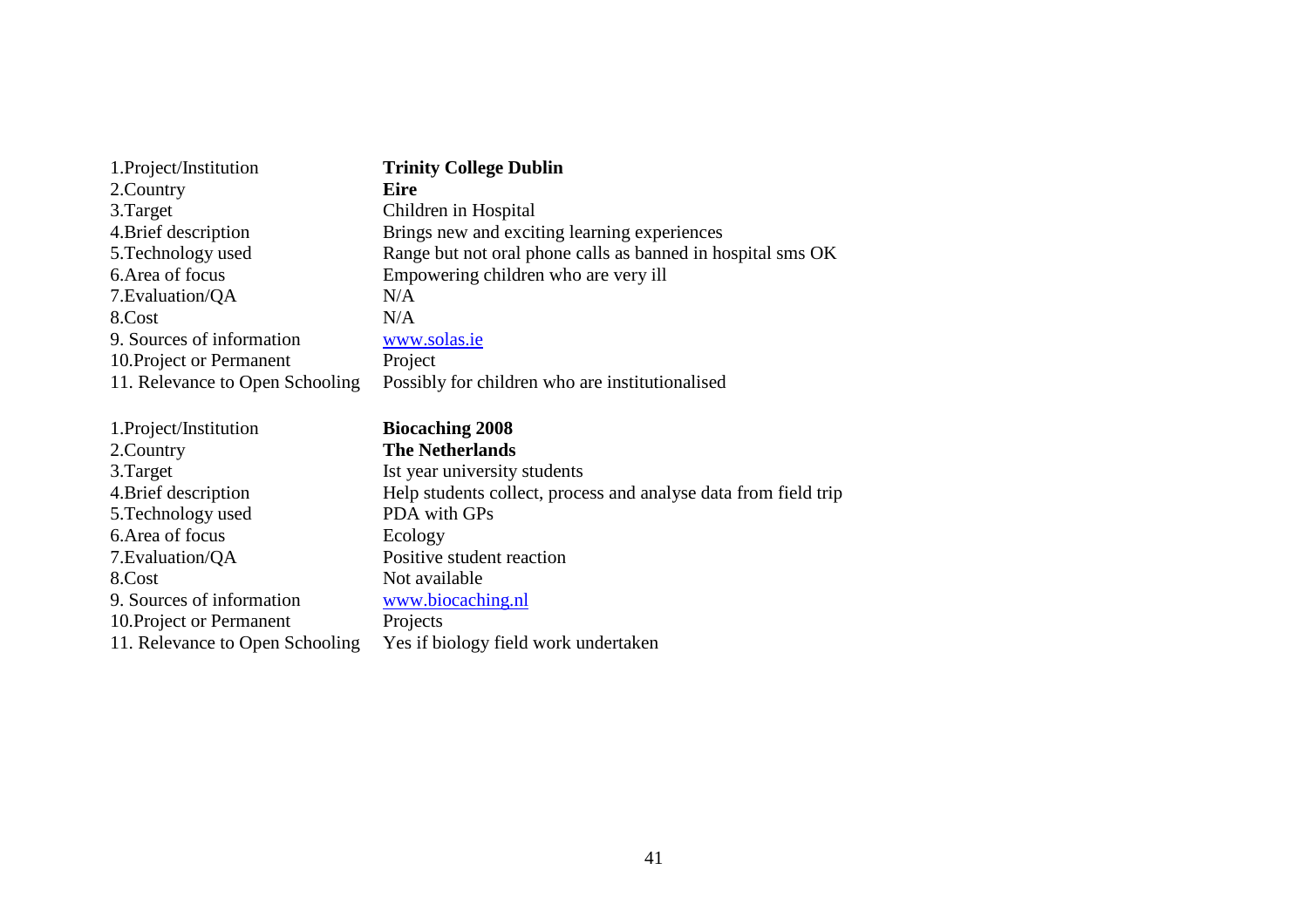# **School, College and Further Education**

# **In Europe**

| 1. Project/Institution          | <b>Health care in the Aabenraa municipality</b>                        |
|---------------------------------|------------------------------------------------------------------------|
| 2.Country                       | <b>Denmark</b>                                                         |
| 3. Target                       | <b>Health workers</b>                                                  |
| 4. Brief description            | Content relevant to work                                               |
| 5. Technology used              | Text, graphics, sound, video files                                     |
| 6. Area of focus                | Health subjects: developed for learners with limited reading abilities |
| 7. Evaluation/QA                | N <sub>0</sub>                                                         |
| 8.Cost                          | N <sub>0</sub>                                                         |
| 9. Sources of information       | www.mobil-e.dk                                                         |
| 10. Project or Permanent        | Permanent                                                              |
| 11. Relevance to Open Schooling | Yes; useful for work-based learning                                    |

| 1. Project/Institution          | <b>Melflo, University of Copenhagen 2006</b>                                     |
|---------------------------------|----------------------------------------------------------------------------------|
| 2. Country                      | <b>Denmark</b>                                                                   |
| 3. Target                       | People with reading difficulties                                                 |
| 4. Brief description            | Enables training in the home, canteen and on the spot guidance in the work place |
| 5. Technology used              | <b>PDA</b>                                                                       |
| 6. Area of focus                | Construction industry                                                            |
| 7. Evaluation/QA                | N <sub>0</sub>                                                                   |
| 8.Cost                          | N <sub>0</sub>                                                                   |
| 9. Sources of information       | http://english.melfo.hum.ku.dk/                                                  |
| 10. Project or Permanent        | Project                                                                          |
| 11. Relevance to Open Schooling | Yes for literacy work                                                            |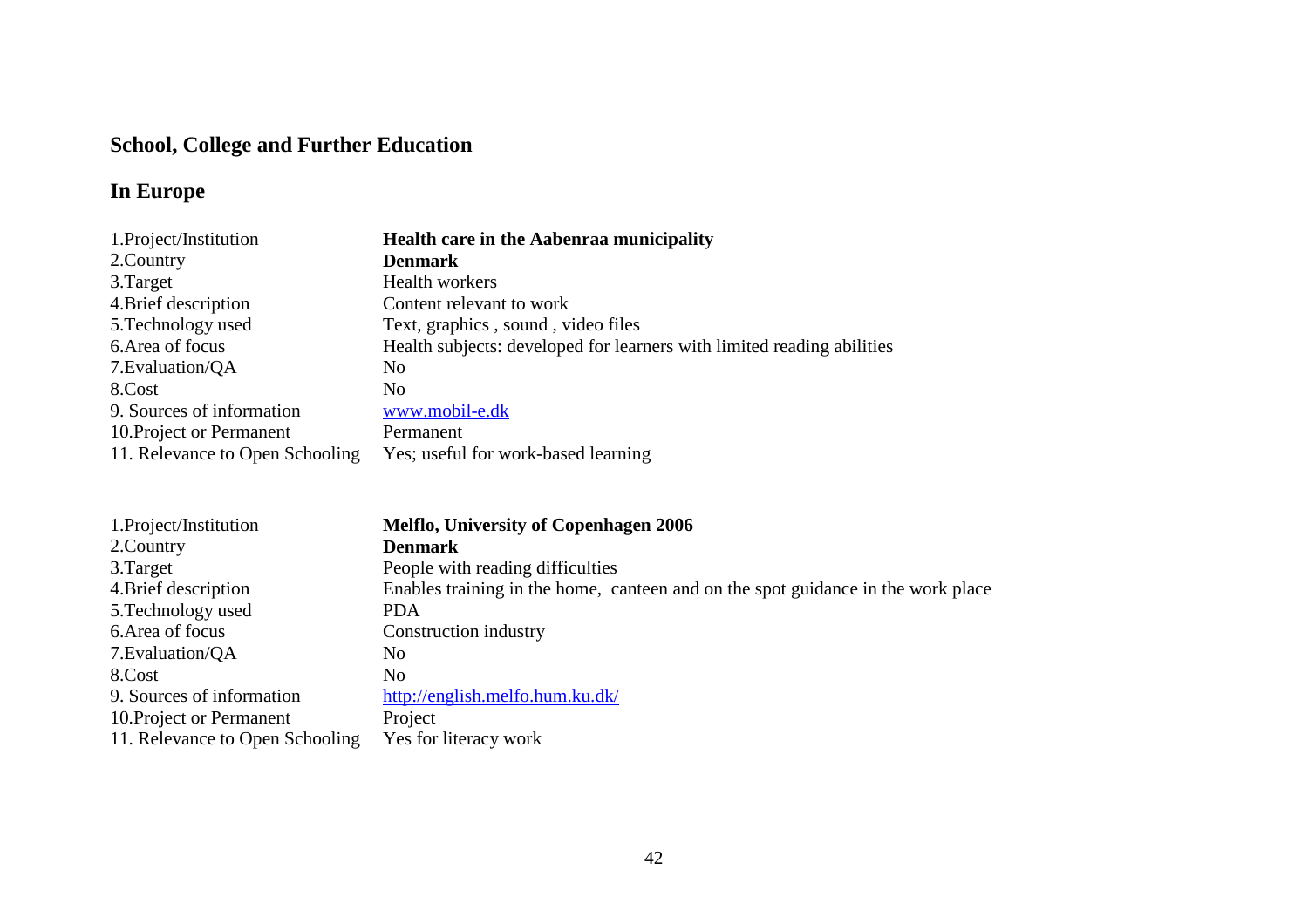| 1. Project/Institution          | De Zingende Stad, Yo! Opera, Waag Society, OBS de Rietendakschool                                                                                                                                             |
|---------------------------------|---------------------------------------------------------------------------------------------------------------------------------------------------------------------------------------------------------------|
| 2. Country                      | <b>The Netherlands</b>                                                                                                                                                                                        |
| 3. Target                       | Age $9 - 12$ (groups 5-8)                                                                                                                                                                                     |
| 4. Brief description            | Pupils map their environment vocally by combining music lessons with location based learning. Aims to<br>motivate pupils and teachers to sing. Within each year, pupils create a musical quest or game, using |
|                                 | Games Atelier Software. Other pupils follow the game.                                                                                                                                                         |
| 5. Technology used              | Mobile phone with GPS                                                                                                                                                                                         |
| 6. Area of focus                | Music for primary education                                                                                                                                                                                   |
| 7. Evaluation/QA                | Limited as pilot; but pupils learn to read maps and navigate as well as sing. Boys singing more than usual.                                                                                                   |
| 8.Cost                          | Not yet assessed                                                                                                                                                                                              |
| 9. Sources of information       | www.dezingendestad.nl                                                                                                                                                                                         |
| 10. Project or Permanent        | Project from May 2008                                                                                                                                                                                         |
| 11. Relevance to Open Schooling | Could be an interesting way of students reporting on their own location to a central repository and<br>choosing a local song to represent it. Older pupils might develop quests round this.                   |

| 1.Project/Institution           | Lopend leren (learning on foot) 4 primary schools                       |
|---------------------------------|-------------------------------------------------------------------------|
| 2.Country                       | <b>The Netherlands</b>                                                  |
| 3. Target                       | Primary school pupils (6-11)                                            |
| 4. Brief description            | Use PDA to find pictures and sounds to match letters                    |
| 5. Technology used              | PDA and separate digital camera                                         |
| 6. Area of focus                | Use in teaching reading                                                 |
| 7. Evaluation/QA                | Pupil feedback positive; leads to collaboration and autonomous learning |
| 8.Cost                          | No details                                                              |
| 9. Sources of information       | www.lopendleren.nl                                                      |
| 10. Project or Permanent        | Project                                                                 |
| 11. Relevance to Open Schooling | Useful for teaching reading                                             |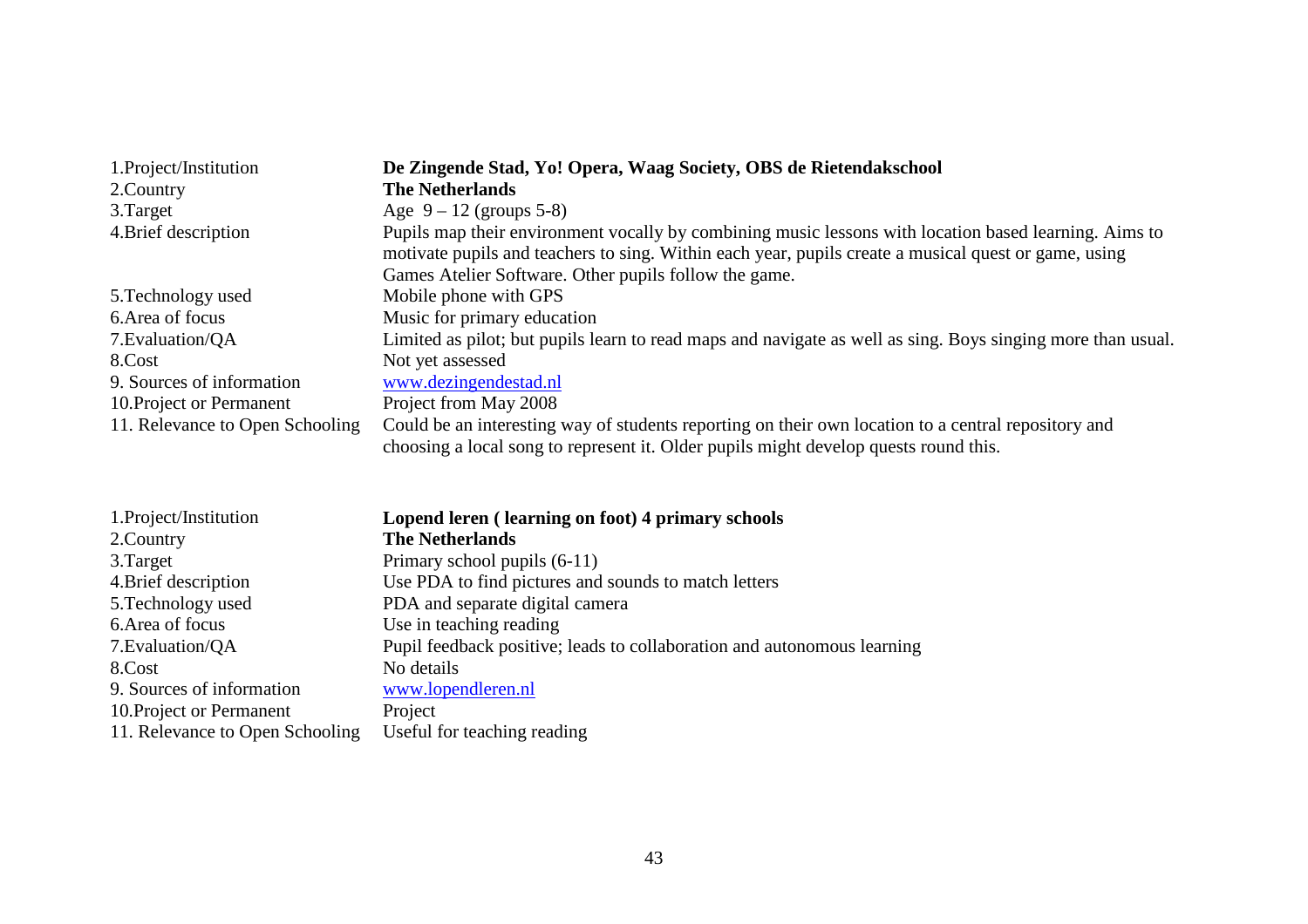| 1. Project/Institution          | Frequentie 1550 2007                                                                                    |
|---------------------------------|---------------------------------------------------------------------------------------------------------|
| 2. Country                      | <b>The Netherlands</b>                                                                                  |
| 3. Target                       | History learning 11-13 years                                                                            |
| 4. Brief description            | Game played in 4 teams; street players and web players                                                  |
| 5. Technology used              | Mobile phone with GPS                                                                                   |
| 6. Area of focus                | Players learn about the size, organisation and function of a medieval town (Amsterdam); techniques of   |
|                                 | analysis and interpretation developed                                                                   |
| 7. Evaluation/QA                | Yes. Pupils who played the game scored better in a knowledge exam than those who took 2 regular lessons |
| 8.Cost                          | Not clear but pupils loaded PDAs by schools                                                             |
| 9. Sources of information       | www.frequentie1550.nl                                                                                   |
| 10. Project or Permanent        | Projects                                                                                                |
| 11. Relevance to Open Schooling | Only if it is used in situations where learners can work together.                                      |

| 1. Project/Institution          | Mobile Math (3 schools)                                                                  |
|---------------------------------|------------------------------------------------------------------------------------------|
| 2.Country                       | <b>The Netherlands</b>                                                                   |
| 3. Target                       | Advanced secondary/pre-University                                                        |
| 4. Brief description            | Game to help learning about geometrical figures and how to apply knowledge strategically |
| 5. Technology used              | PDA with GPS and specialist software                                                     |
| 6. Area of focus                | Geometry                                                                                 |
| 7. Evaluation/QA                | Good pupil feedback                                                                      |
| 8.Cost                          | No information                                                                           |
| 9. Sources of information       | www.mobilemath.nl                                                                        |
| 10. Project or Permanent        | Project                                                                                  |
| 11. Relevance to Open Schooling | Probably not                                                                             |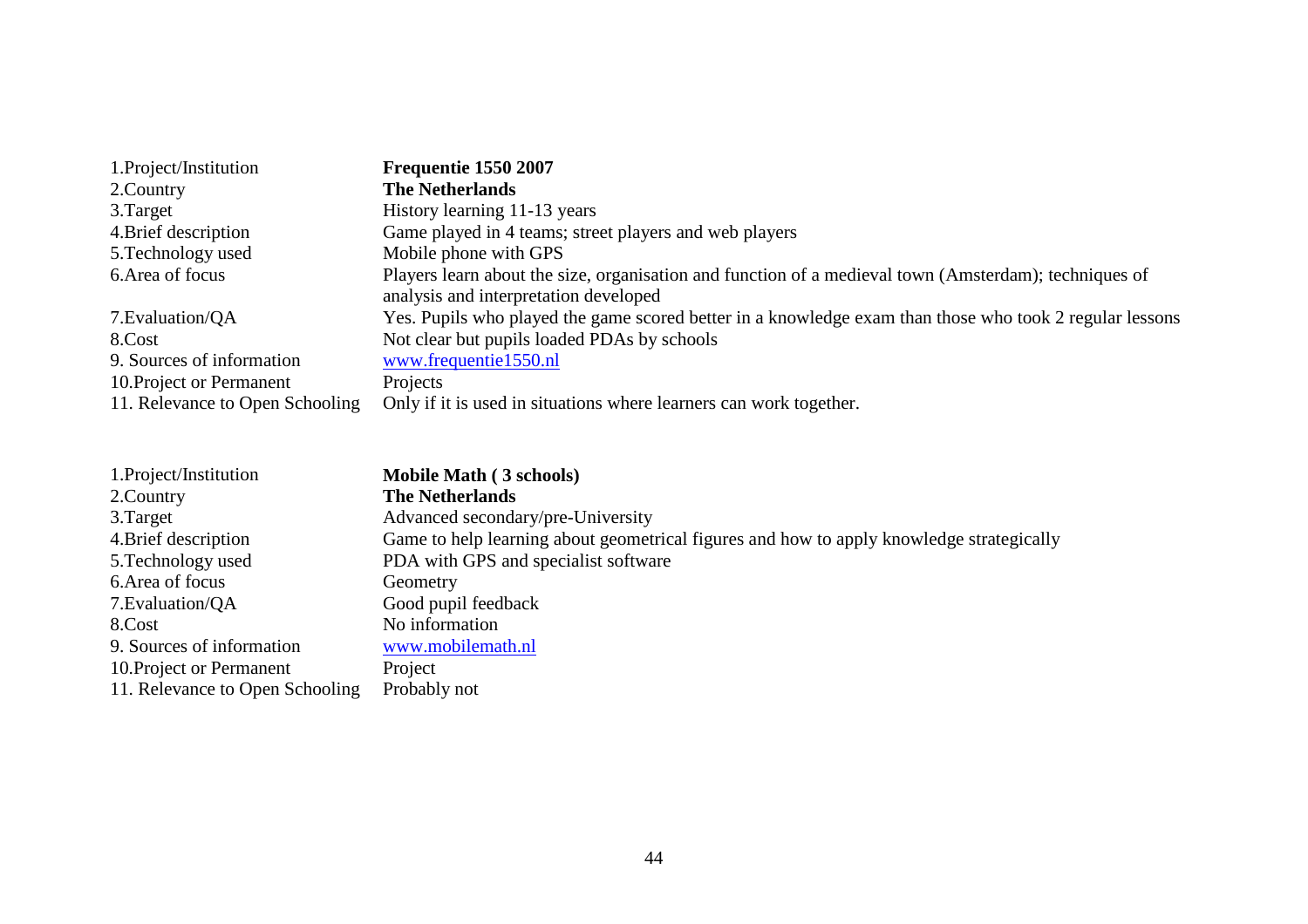# **School, College and Further Education in UK and Eire**

| 1. Project/Institution          | <b>Learn2Go</b>                                                                            |
|---------------------------------|--------------------------------------------------------------------------------------------|
| 2. Location                     | Wolverhampton                                                                              |
| 3. Target                       | Primary and early secondary school children                                                |
| 4. Brief description            | Wide range of educational activities                                                       |
| 5. Technology used              | 2,500 PDAs distributed across schools                                                      |
| 6. Area of focus                | Maths English, science                                                                     |
| 7. Evaluation/QA                | Positive results; 'Boys who would never open a paperback book will happily read an e-book' |
| 8.Cost                          | Not stated                                                                                 |
| 9. Sources of information       | www.learning2go.org                                                                        |
| 10. Project or Permanent        | Permanent                                                                                  |
| 11. Relevance to Open Schooling | Significant if funds for purchase of PDAs can be sourced                                   |

| 1.Project/Institution           | <b>Learnosity</b>                                                           |
|---------------------------------|-----------------------------------------------------------------------------|
| 2. Country                      | <b>Eire</b>                                                                 |
| 3. Target                       | $14-15$ year olds                                                           |
| 4. Brief description            | Language learning                                                           |
| 5. Technology used              | Mobile phones and laptops linked to a web site                              |
| 6. Area of focus                | Students working towards learning certificate in Irish as a second language |
| 7. Evaluation/QA                | Student feedback only                                                       |
| 8.Cost                          | Not stated                                                                  |
| 9. Sources of information       | http://www.learnosity.com/                                                  |
| 10. Project or Permanent        | Project                                                                     |
| 11. Relevance to Open Schooling | Could be of interest in teaching English as a second language               |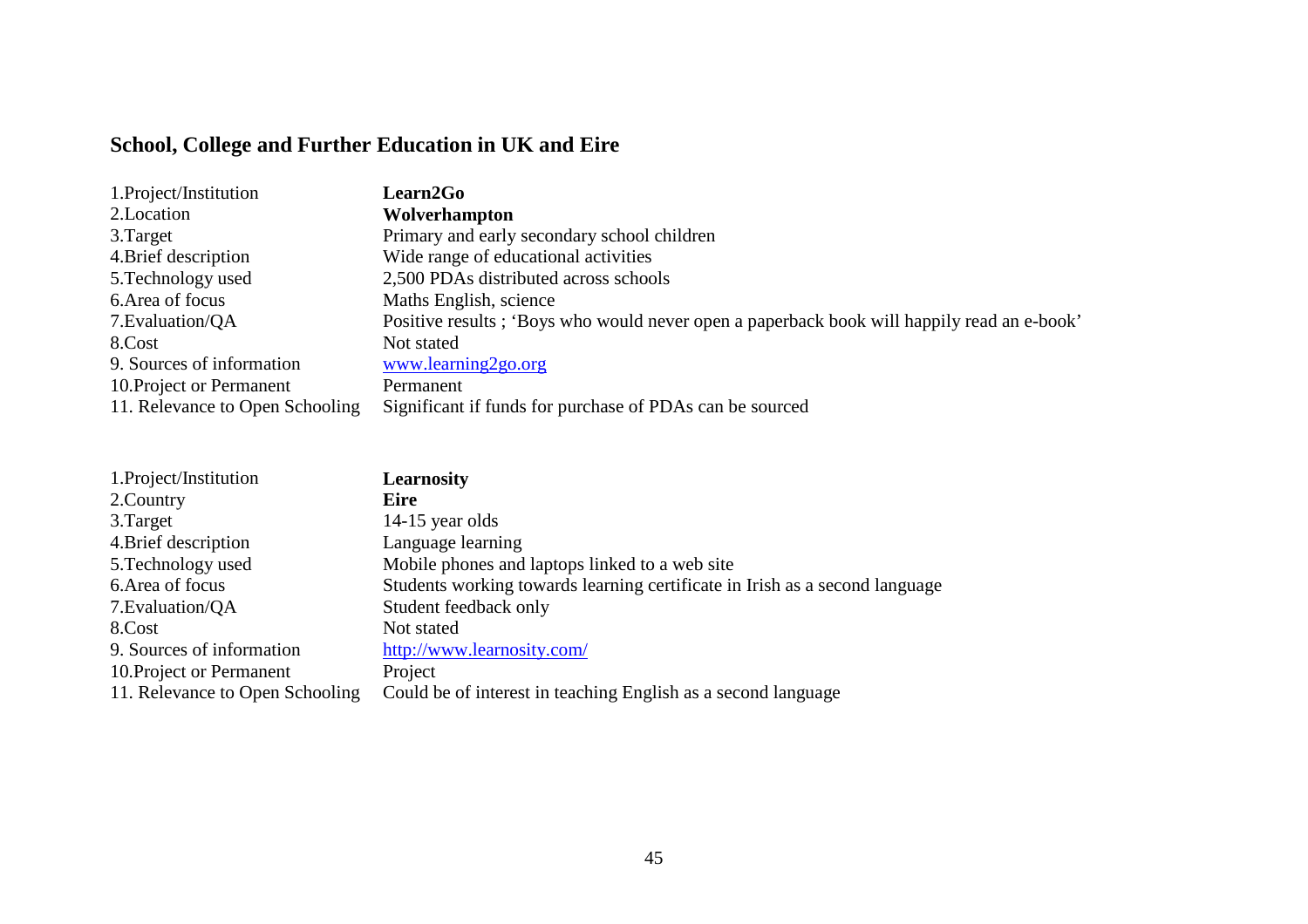| 1. Project/Institution          | <b>Lifetime Health and Fitness</b>                                                        |
|---------------------------------|-------------------------------------------------------------------------------------------|
| 2. Location                     | <b>UK-wide</b>                                                                            |
| 3. Target                       | 2000 adult learners in 2007/08                                                            |
| 4. Brief description            | Training of Health and Fitness employees                                                  |
| 5. Technology used              | Smartphones, digital cameras, portable printers and scanners, HP swivel-screen tablet PCs |
| 6. Area of focus                | Working towards apprenticeships, National Vocational or key skills qualifications         |
| 7. Evaluation/QA                | Yes                                                                                       |
| 8.Cost                          | Funded by employers                                                                       |
| 9. Sources of information       | http://www.lifetime.co.uk/                                                                |
| 10. Project or Permanent        | Permanent                                                                                 |
| 11. Relevance to Open Schooling | Of interest for vocational training                                                       |

| 1.Project/Institution           | Fover                                                                                   |
|---------------------------------|-----------------------------------------------------------------------------------------|
| 2. Country                      | <b>UK-wide</b>                                                                          |
| 3. Target                       | 1000 homeless young people                                                              |
| 4. Brief description            | Skills for life assessments                                                             |
| 5. Technology used              | Pocket Pcs linked to on-line tracking system                                            |
| 6. Area of focus                | Training and assessing homeless young peoples' life skills                              |
| 7. Evaluation/QA                | Evidence that it provided a 'bridge to IT'                                              |
| 8.Cost                          | Funded by the European Union                                                            |
| 9. Sources of information       | http://www.m-learning.org/archive/index.shtml                                           |
| 10. Project or Permanent        | 2005 project                                                                            |
| 11. Relevance to Open Schooling | Of interest in introducing young people, constantly on the move, to possibilities of IT |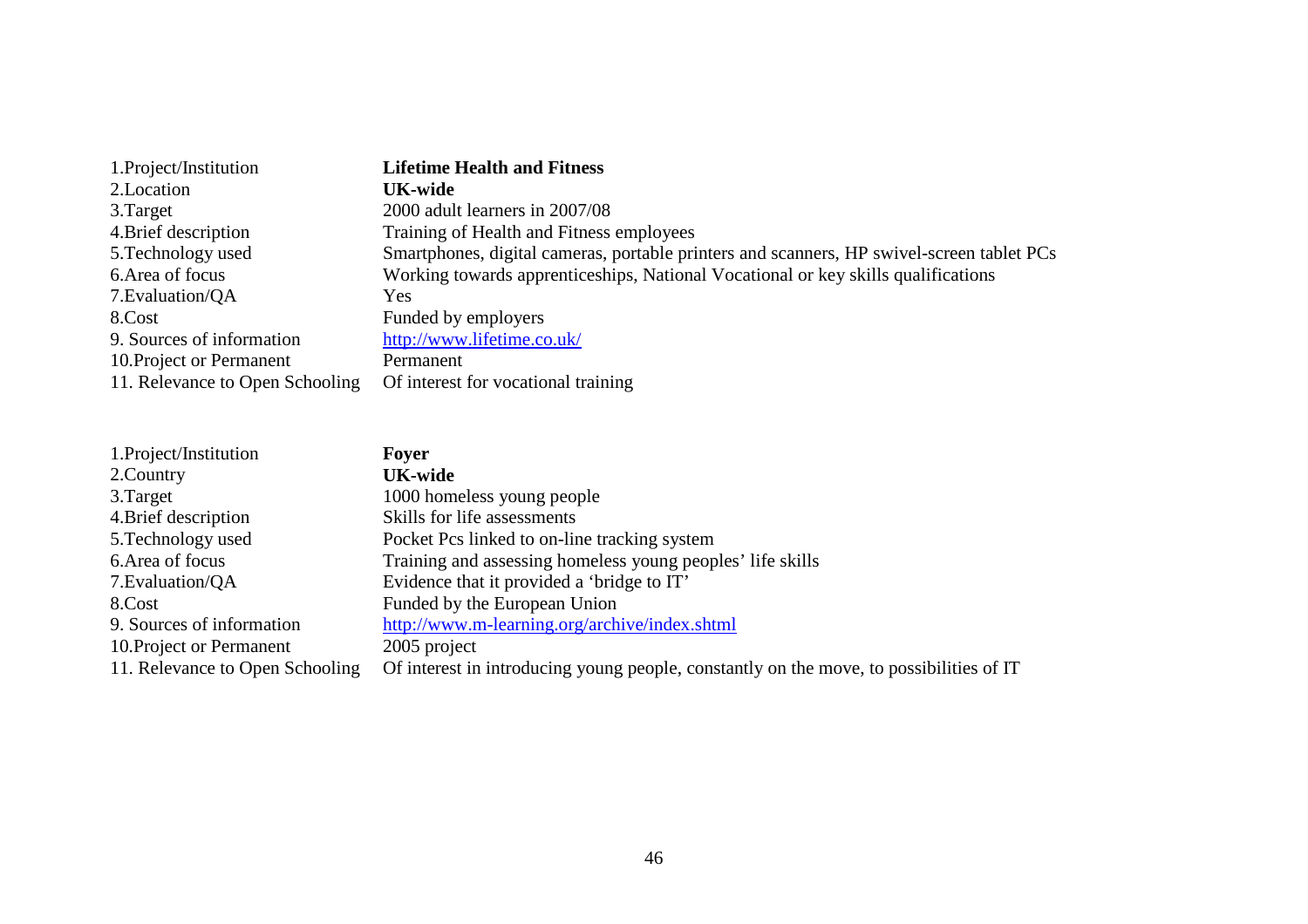| 1.Project/Institution           | Learning and Skills Network/Tribal CTAD (Cambridge Training and Development)                                                                                  |
|---------------------------------|---------------------------------------------------------------------------------------------------------------------------------------------------------------|
| 2.Country                       | UK                                                                                                                                                            |
| 3. Target                       | Originally hard-to- reach young adults not in full-time education or training; now more widely used                                                           |
|                                 | through Teachers Toolkit                                                                                                                                      |
| 4. Brief description            | M-learning 3 year pan-European project with handheld technologies; 249 learners involved in UK, Italy<br>and Sweden                                           |
| 5. Technology used              | Not identified                                                                                                                                                |
| 6. Area of focus                | Literacy and numeracy                                                                                                                                         |
| 7. Evaluation/QA                | Not available                                                                                                                                                 |
| 8.Cost                          | Cost of service provided on web site                                                                                                                          |
| 9. Sources of information       | http://www.ctad.co.uk/content/view/92/168/                                                                                                                    |
|                                 | http://www.ctad.co.uk/content/view/185/277/                                                                                                                   |
| 10. Project or Permanent        | Permanent                                                                                                                                                     |
| 11. Relevance to Open Schooling | Institutions could consider whether Toolkits or authoring tools would provide useful in the creation of<br>resources for Open Schooling in different contexts |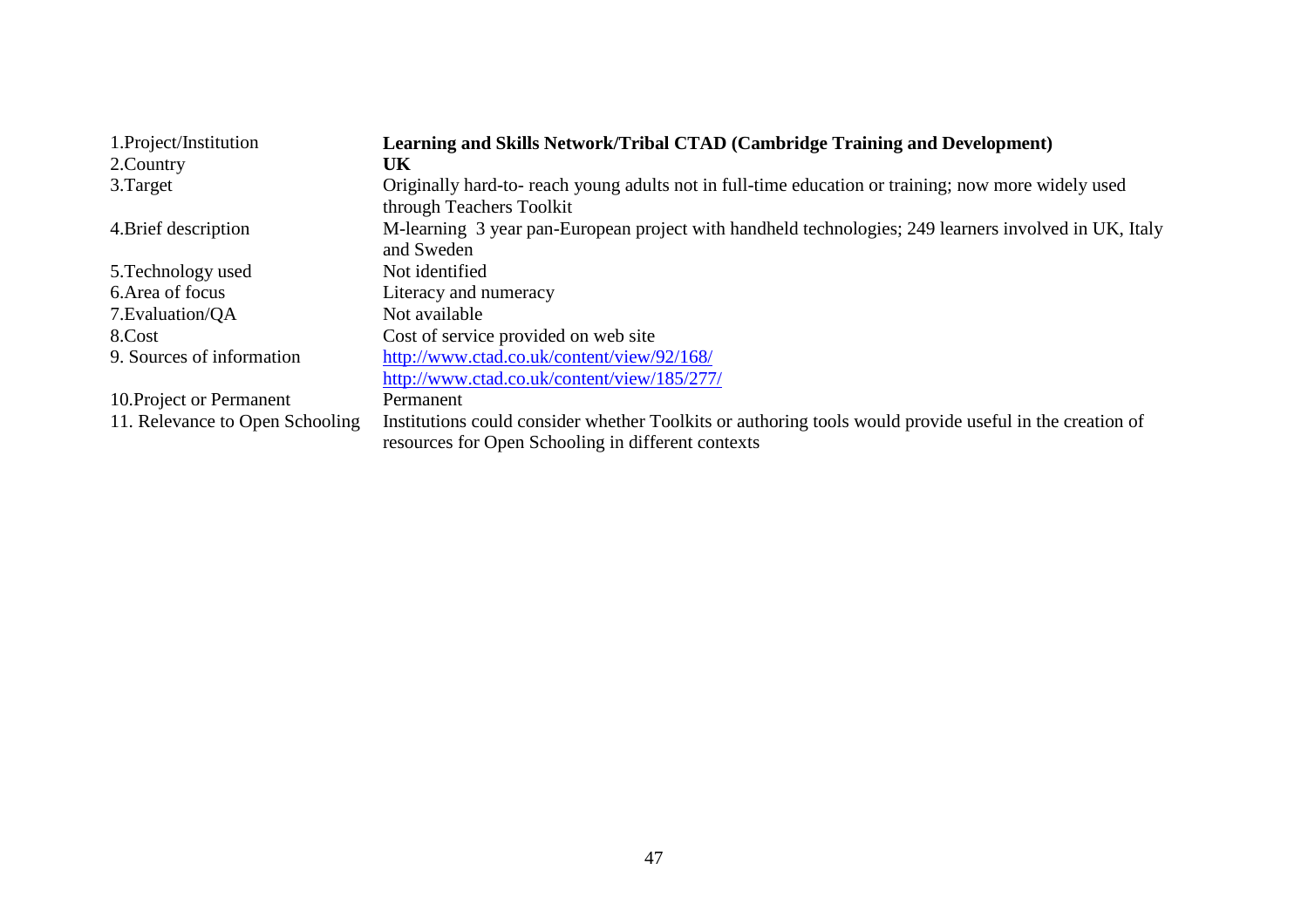# **Appendix 2**

# **Non UK European HE Examples**

**1.** These brief case studies are typical of the range of activity taking place in Europe and are taken from the Socrates-Minerva funded project Mobile Learning in Europe. Keegan etc al 2006

It is important to note the context, which is almost universal ownership of mobile phones by students and staff of institutions.

*Never in the history of the use of technology in education and training has there been a technology as available to citizens as mobile technology. It is clear that in the EU countries penetration is between 90% and 100%. Recent data from Telecom Austria shows that penetration of mobile services in Bulgaria currently exceeds 130 %. Thus it can be safely assumed that every student in every course in every further and higher education institution possesses one. What is more, they use them constantly in every walk of life – except their education and training.* 

*(The role of mobile learning in European Education* 227828-CP-1-2006-1-IE-MINERVA-M).

The institutions referred to are as follows:

- Corvinus University, Budapest Hungary
- Norwegian University of Science and Technology (NUST)
- NKI Norway
- Dirksen Opleidingen-a Dutch Private College

#### **2. Corvinus University, Budapest Hungary**

2.1 The first developments started in 2001-2002. From spring 2007, 3000 students are able to reach and use mobilized learning content through their mobile devices.

The technology supports the following student activities:

- *Adaptive self assessment.* An ontology based tool helps students to discover their gaps in their factual knowledge, when they prepare for an exam.
- *Tailored on-line course contents* for mobile phones (lecture notes, lecture and seminar summaries, glossaries). Students are able to download all course contents to their mobile devices
- *Using mobile-forums*, an on-line, real time feedback is provided for the teachers during the lectures with students encouraged to ask questions and to indicate difficulties and problems via their mobile phones.

2.2 Another example is the use of mobile technology in a context sensitive course, called "Urban Architecture". The topic covers the history of doormaking in Budapest. Students walk around in a certain district of the city and investigate buildings themselves using information on their mobile phones and recording their investigations and photographs on the phone.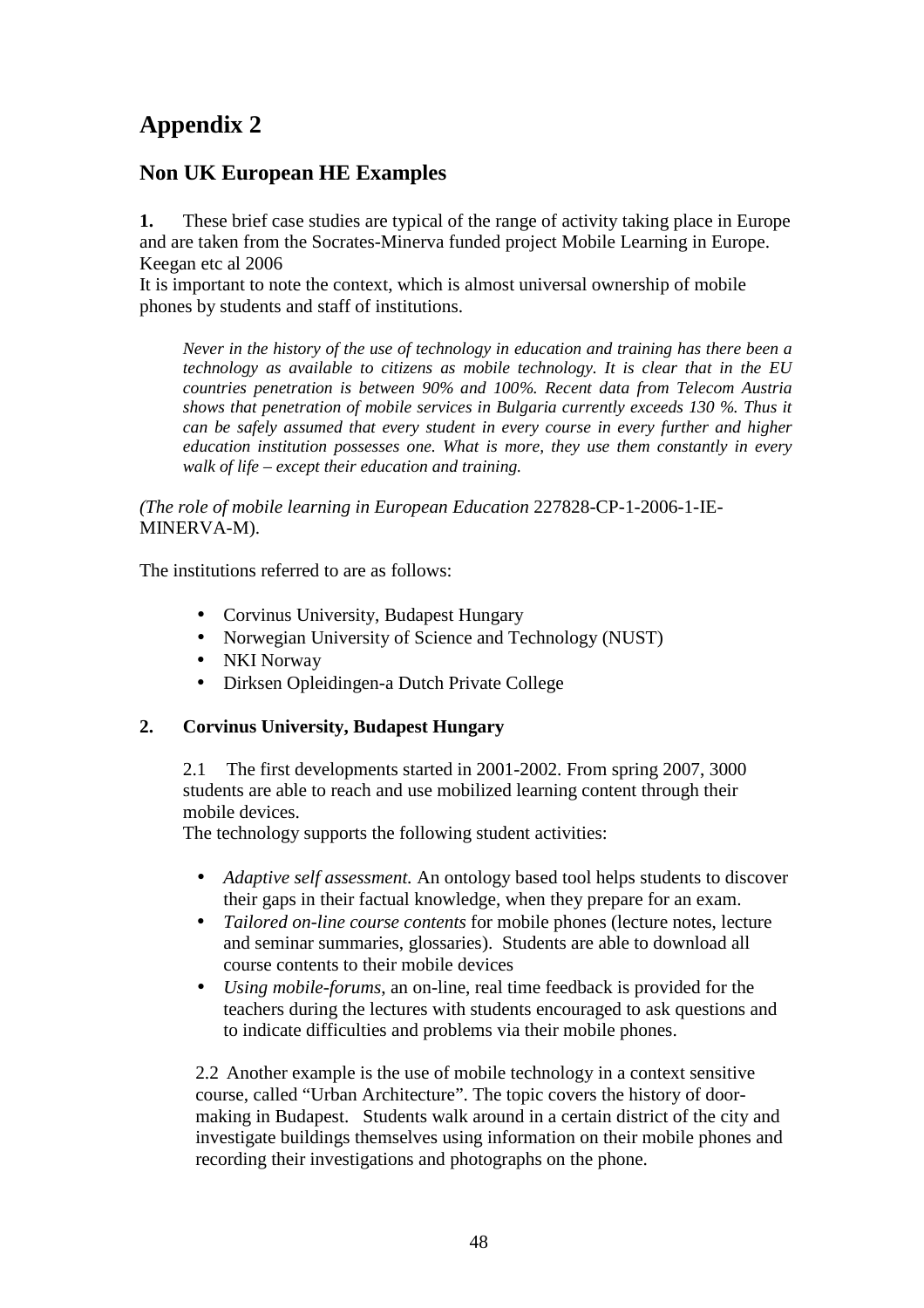#### 2.3 see: http://www.uni-corvinus.hu 1093 Budapest, Hungary http://informatika.uni-corvinus.hu

And Kismihk, G (20070 The Turkish Online Journal of Educational Technology - TOJET October 2007 ISSN: 1303-6521 Volume 6, Issue 4, Article 9

#### **3. Norwegian University of Science and Technology (NUST)**

This example involving the use of video( podcasts) to prepare students for forthcoming lectures and the use of mobile phones to access updates from the university's learning management system (LMS)on the also provides an example of student evaluation of the service.

#### 3.1 Background

The Norwegian University of Science and Technology, located in Trondheim, has a long tradition of positioning itself at the technological cutting edge (www.ntnu.no). Virtually all students in Norway have private computers. Both students and staff have wireless broadband access at the indoor and outdoor campus areas.

#### 3.2 Podcasts

Mobile technology was introduced to provide new opportunities for learning. The observations and interviews show that the students now prepared before lectures and that they used their mobile phones to watch specially prepared videos. Some used the service on a regular basis while others did not. Students claimed that watching the video before attending the lecture raised their awareness of upcoming issues and may have contributed to active participation during lectures. The new arrangements also allowed for flexibility about how, when and where to prepare for lectures.

In the analysis three categories of use were identified:

- students used the mobile phone to view the videos without further preparation, orienting themselves in the forthcoming lecture topic.
- students used the mobile phone to watch the videos before they read the subject material proposed by the teacher and the tasks assigned
- the students used the mobile phone to keep updated on news that was on the learning management system

The students would often claim that lack of time was a factor in the cases where they used their mobile phone in this way. They could view the video over breakfast, on the bus or during breaks between classes. One student tells about what it means to be able to use the mobile phone in this way: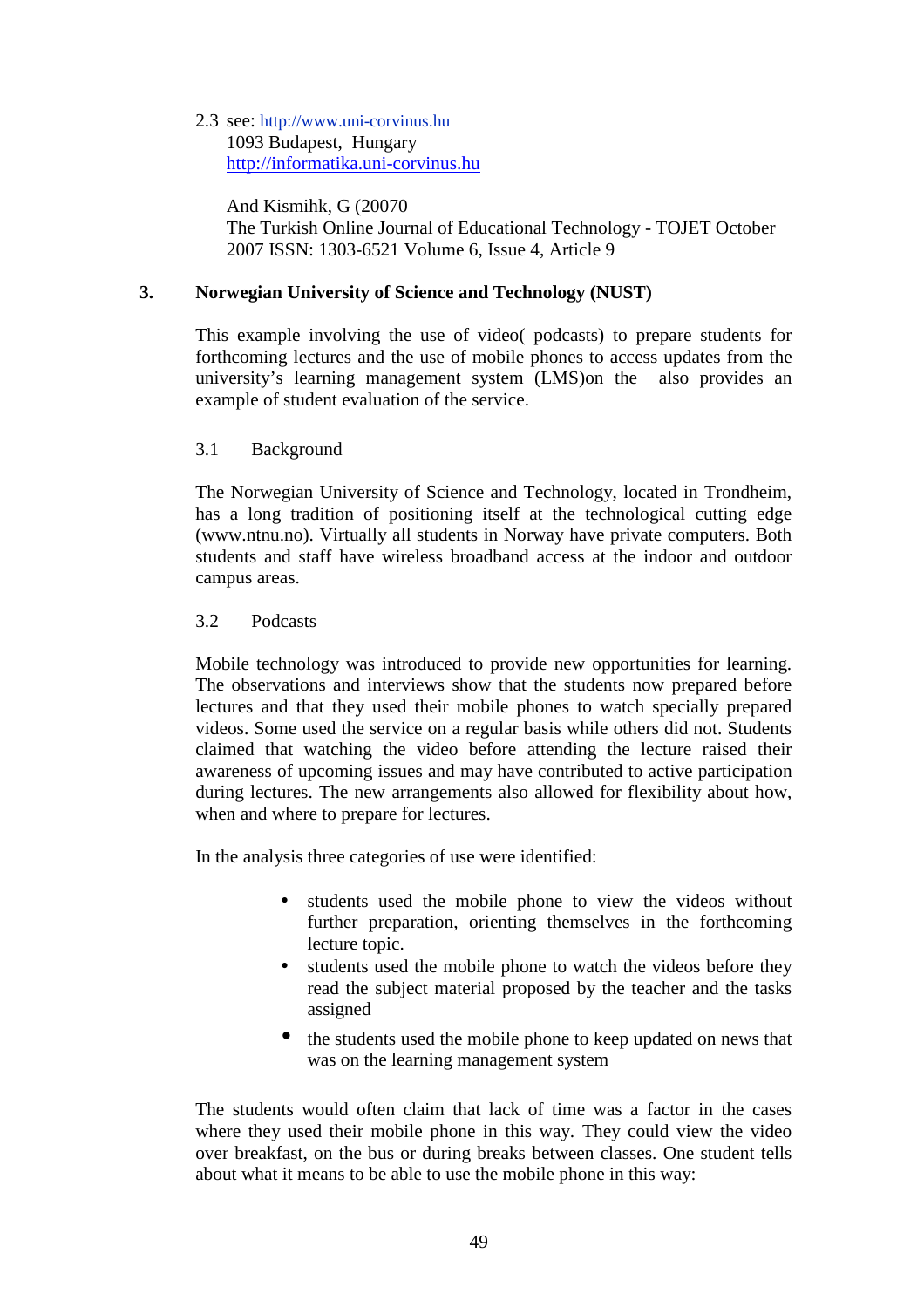*"I'm really bad at working on the material beforehand, so I think it's really good that we get these videos, if not I wouldn't have done more ... [...] ... so I view the video immediately before (the lecture) ... especially on Mondays because then I have a lecture from eight to ten, then the histology class starts at ten fifteen, and I usually forget to do it on Sundays, but then I only need to view the video."* 

The students stated that they complied with the professor's instructions on the video. When they were performing preparation activities they also used the Internet or other sources of information:

*"...he'll give some tasks, then I do the tasks, and then I'll read parts of the book and read the introduction to various chapters ... [...] ... and then occasionally I need to look up things in an encyclopedia or something on the Internet." (Int. 3: 1-2).* 

In contrast one student did not see how the mobile phone could support preparations, since other learning materials were needed anyway. For this student all preparation took place at the university within working hours at a desk with PC and books. In contrast another student comments

*"I found it smart to use it (the mobile phone) in the reading room, ...[...]... because I didn't have a laptop there, so it has useful to watch the video and do the exercises there, where I have the books in the reading room."* 

3.3 Using the mobile phone for updates on the LMS

The new arrangements enabled students to connect to the LMS by mobile phone. Besides watching the videos, the students used the mobile phones for general updates about the latest news related to their subject. The students praised the opportunity to keep updated at *any time and any place*. Being able to connect to the LMS by mobile phone brought about new opportunities.

*"... and then it's really good to be able to check with "It's learning" (the LMS)*" *whenever you want, check whether there's something new ...[...]... to see whether new messages have arrived on "It's learning", or mail, then it's really useful to have this option available, that you don't need a PC to, well, check mail or whether there are new exercises, and watch the video..."* 

#### 3.4 Conclusion

It is argued that it is reasonable to believe that wireless portable technology will have a role to play in the way we learn .Affordance of constant access to LMS by mobile phones may represent new learning opportunities in higher education. One key issue is that the use of technology must be driven by *pedagogical rather than technical reasons*. Our findings about using the mobile phone to get an outline of the upcoming lecture, for more extensive preparations and for updates on the LMS, come about in a context with a balanced interrelationship between student, subject matter and the technology used.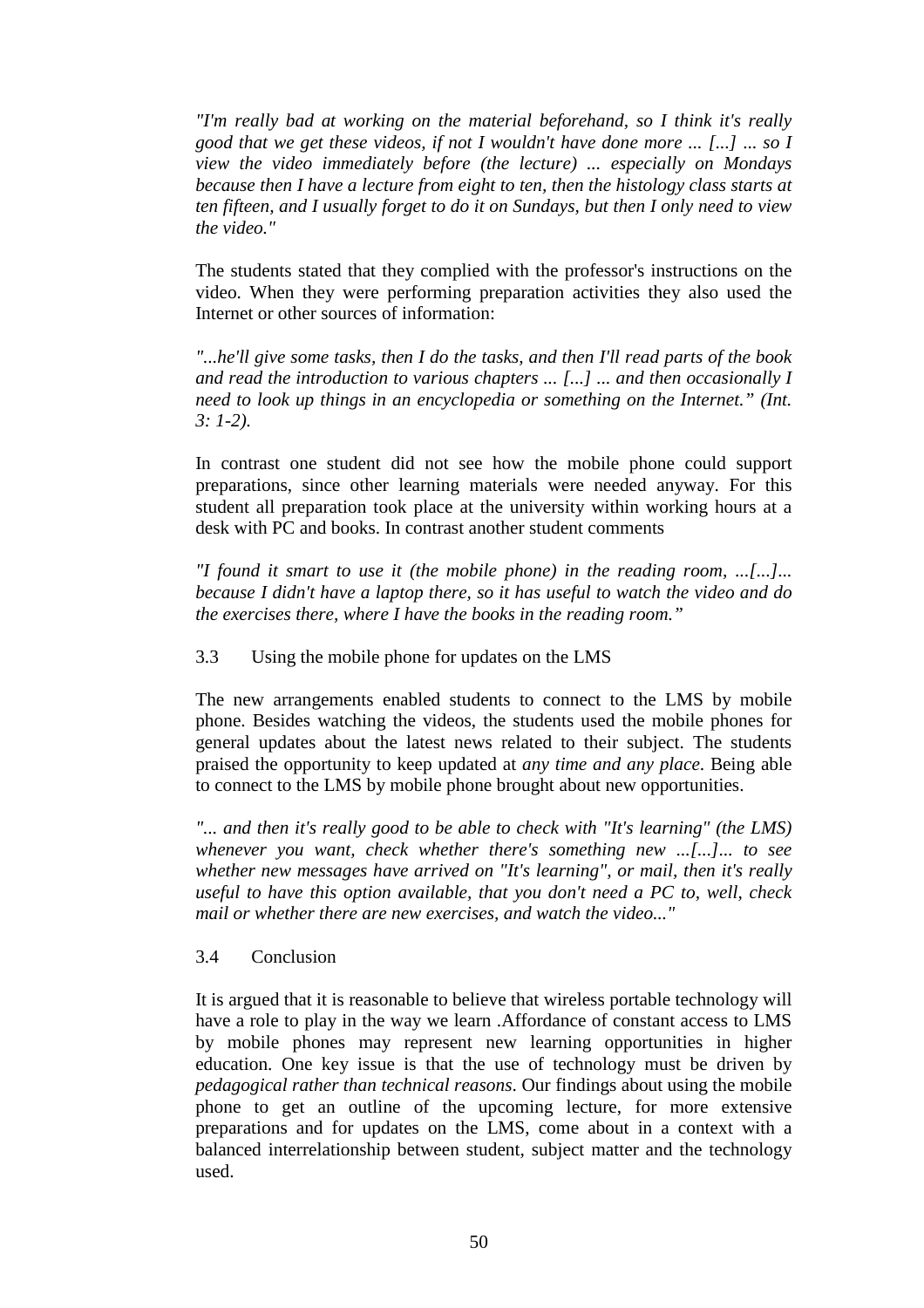# **4. NKI Norway**

#### 4.1 Background

NKI Distance Education, was a pioneer in developing online learning, and has experimented with mobile learning as an integrated service of the online learning system for many years.

However, most NKI courses are not designed to function as online interactive elearning programmes, although some parts of the courses may involve such interaction with multi-media materials, tests and assignments. The courses normally comprise intensive study, mainly of text based materials, solving problems, writing essays, submitting assignments and communicating with fellow students by e-mail or in the web based conferences. NKI students are mainly offline when studying.

#### 4.2 Principles of development

When developing system solutions for mobile learning, it is assumed that the NKI students normally will have access to a desktop or laptop computer with Internet connection. This means that the equipment and technologies used when mobile are additions to the students' equipment used when studying at home or at work. It is also assumed that mobile learners study in the same group as students not having access to mobile technology. Thus, the learning environment of NKI is designed to cater efficiently for both situations and both types of students.

#### 4.3 Examples

Initially NKI developed solutions for mobile learning using mobile phones and PDAs with portable keyboard. Learning materials were developed mainly for downloading to the PDA and off line study, while online access to forum discussions, supplying forum messages, reading in forums and communication with fellow students and tutors and submitting assignments were handled online via mobile equipment when students were on the move. Later, NKI developed and tested solutions for an "always online multi-media environment" for distance learners based on the use of PDA with access to wireless networks. It installed software and solutions that in principle made all online courses accessible independent of devices on the receiving side, e.g. most types of pocket PCs and mobile phones. One of the main challenges concerning the mobile devices was to find acceptable solutions adapted to the small screen. There is simply not enough space on a small screen for all the information found on a traditional web page. Another problem was the limited data transfer rate and processing power found in mobile devices. When people use a mobile device with Internet connectivity, the connection speed is traditionally lower via a mobile phone.

The next step was to develop mobile learning course content and services that will enter into the mainstream and take mobile learning from a project-based structure and into mainstream education and training.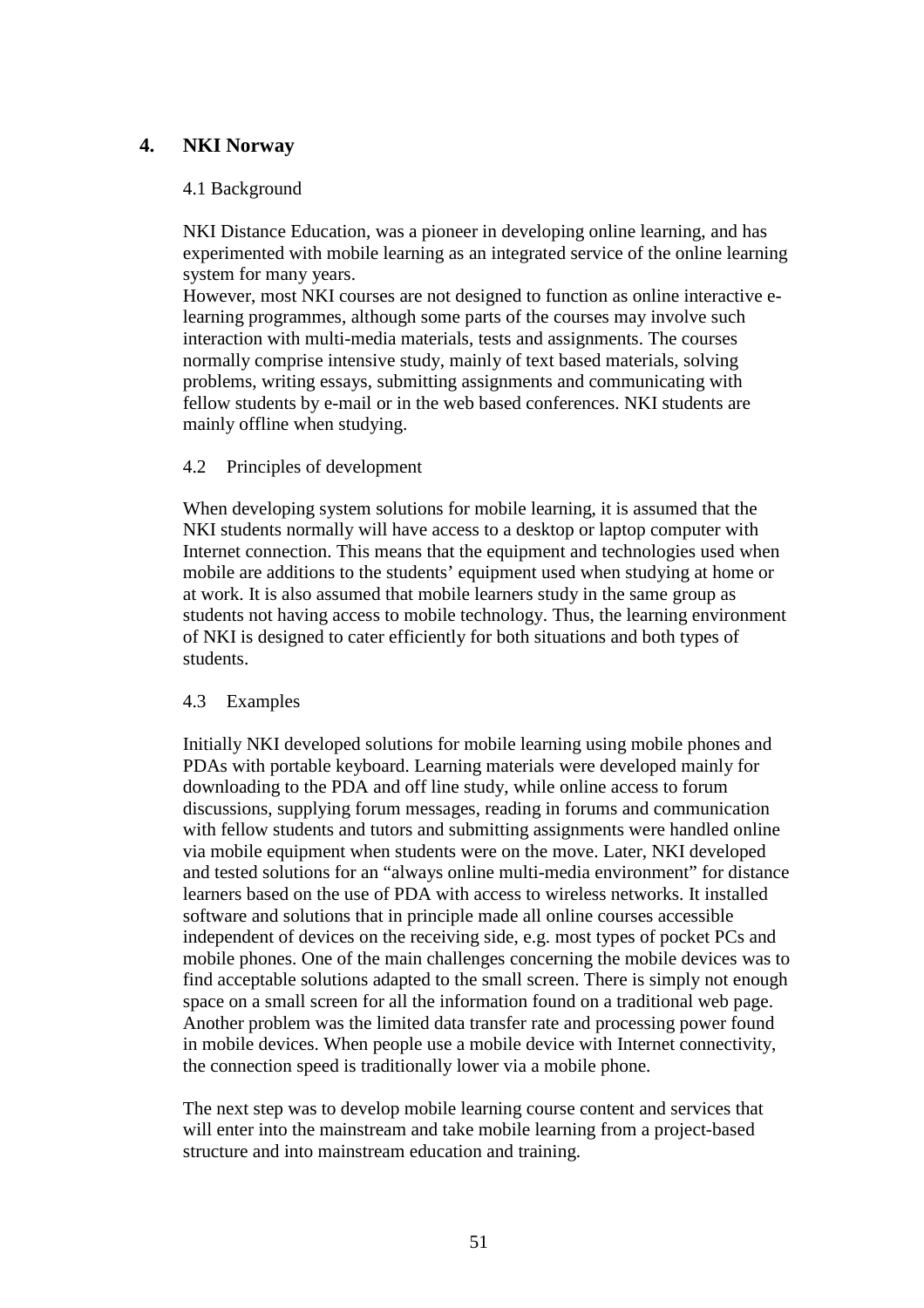#### 4.4 Evaluation

4.4.1 Students' and tutor's use of technology when mobile

When mobile – and using mobile technologies – NKI found that it wasgenerally satisfactory for the student (and the tutor) to have the course content available to study on the Pocket PC. In addition, the following communication possibilities were seen as necessary. When mobile, the student must be able to:

- Access the course forum archive to read messages (if necessary) (messages on the forum are also sent to participants as e-mails)
- Access the course forum to submit contributions to the discussions
- Send e-mail to fellow students, to the teacher and to the administration (study advisor)
- Receive e-mail from fellow students, from the tutor and from the administration
- Submit assignments by e-mail including attachments
- Receive assignments corrected and commented on by the tutor including attachments.

To access e-mail and discussion forums, mobile phones with infrared connection to the PDA were used.

4.4.2 Evaluation: Student and Tutor feedback

NKI found that downloading and synchronizing learning materials to the students' PDAs caused few (or rather no) problems. The learning content was delivered in two versions, HTML and Microsoft Reader ebook format. As the preference *for the e-book format was so clear from the first trial*, in a second trial, the course applied e-book materials only. Illustrations were considered unacceptable on the PDA. Taking notes was found to be a problem, so for the second trial it was found to be necessary to equip the students with keyboards, that actually solved the problem, including writing longer texts in connection with assignments etc. Communication via mobile phones for submitting assignments and writing messages to the course forums were found to be easy, with few problems and with acceptable costs – on the condition that texts normally were produced offline. The main aim in designing solutions for mobile learners at NKI was to maximize student freedom and to support online learners who also are mobile when studying.

#### **5. Dirksen Opleidingen-a Dutch Private College**  (http://www.dirksen.nl/)

5.1 Examination Feedback

The first mobile service tried out by Dirksen Opleidingen was information on exam results. Before the exam all candidates were asked to supply their mobile phone number. Those who did, received information on their exam results within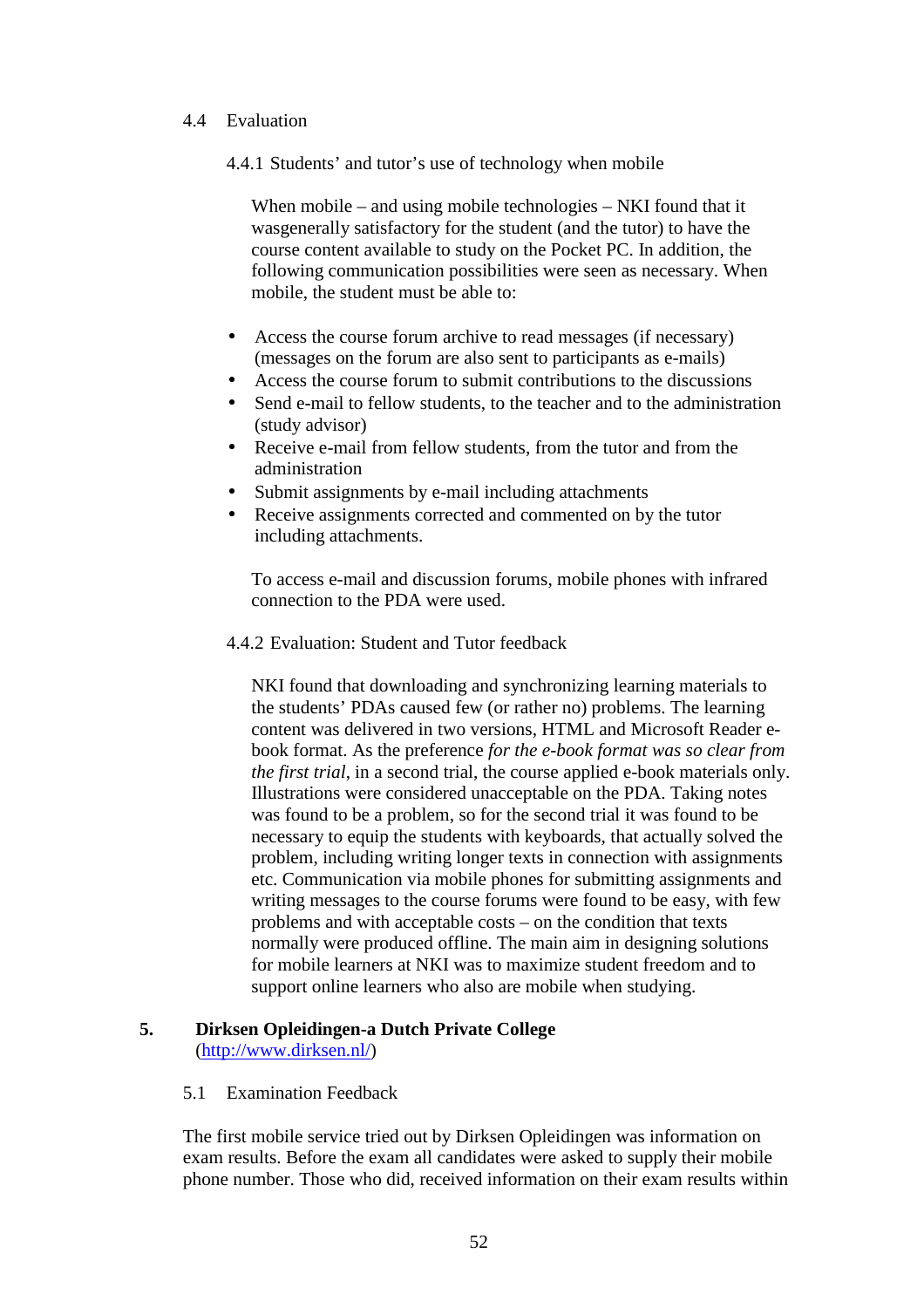three hours after the exam was finished. Evaluations showed that the students were very satisfied with the service. Most of the users said that the system was easy to use and 68 percent said that the service was helpful. From an institutional point of view there was a huge reduction of telephone calls about exam results and thus a significant amount of personnel time was saved. Close to 90 percent of the students took advantage of the service.

#### 5.2 Exam practice

Another service offered by Dirksen Opleidingen was SMS questions for practice before exams. The service was offered to a group of 60 students in a 3-5 months course for technicians working in one company. 68 percent found this valuable

All in all Dirksen Opleidingen considers mobile applications increase service, quality and flexibility of distance education (van der Mark 2008).

#### **6. Short Bibliography**

Keegan D 2008 Mobile learning in Europe Keegan, D. (2002): *The future of learning: From elearning to mlearning.* ZIFF Papiere 119 Hagen, FernUniversität.

Keegan, D. (2008a): Mobile Learning in the United Kingdom. In: Carvalho, J., Carril, I., Dias, A., Ispán, Z., Jack, J., Keegan, D., Kismihók, G., Mileva, N., Paulsen, M. F., Rekkedal, T. & Simpson, B. (2008): Achievements of Mobile Learning in Europe Today. Book produced by the project group of the Socrates-Minerva Project "The Role of Mobile Learning in European Education".

Keegan, D. (2008b): How Successful is Mobile Learning? Presentation to the The European Consortium for the learning Organisation, ECLO – 15th International conference, 'Never Stop Asking – The Age of Life Long Learning', Budapest, May 15th-16th 2008.

Keegan, D., Lõssenko, J., Mázár, I., Fernández, P., Paulsen, M. F., Rekkedal, T., Toska, J. A. & Zarka, D. (2007): E*-learning initiatives that did not reach targeted goals.* Bekkestua, NKI. Retrieved 3.1.2008 from http://nettskolen.nki.no/in\_english/megatrends/Book3.pdf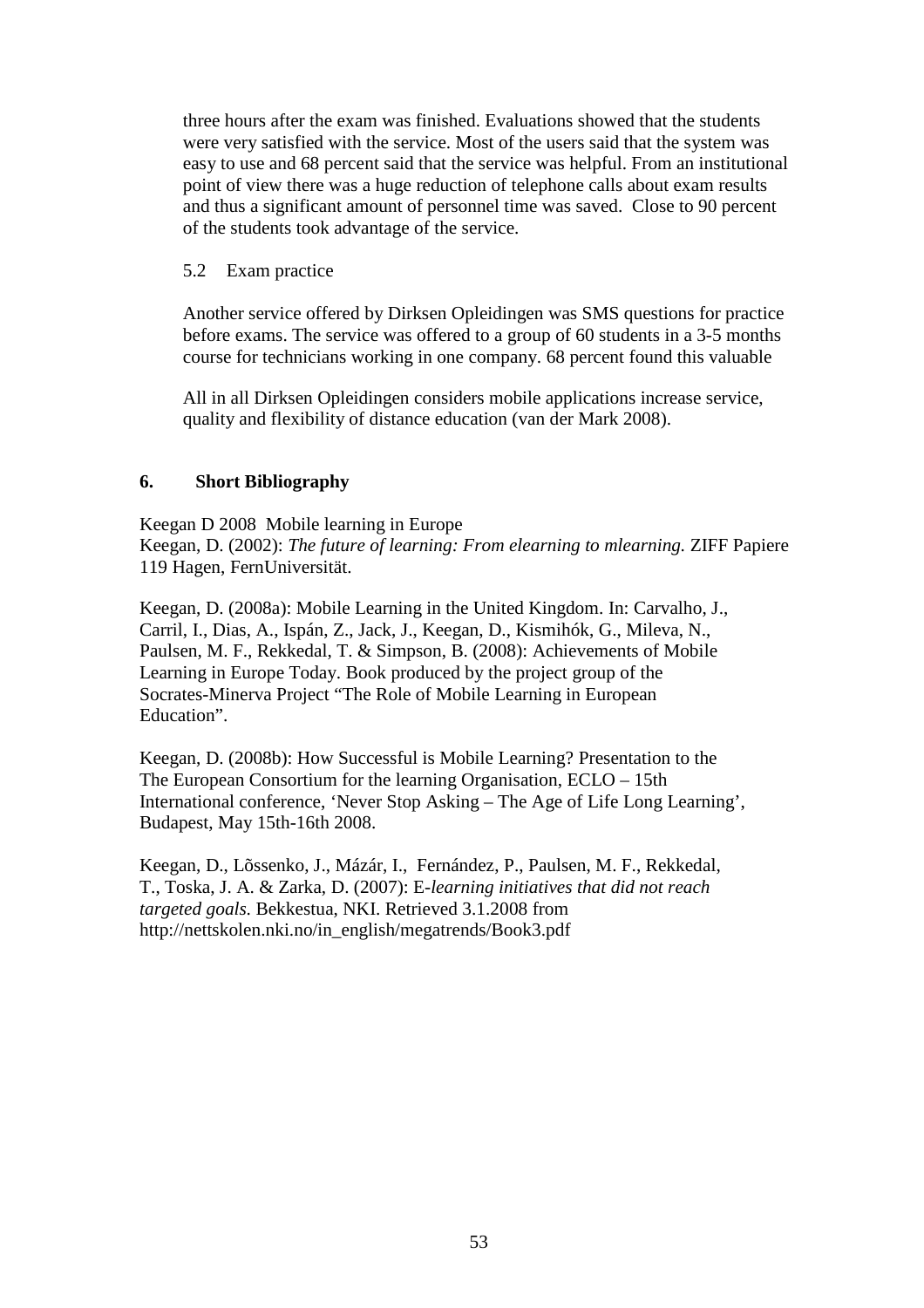# **Appendix 3**

# **The UK Schools and Further Education scene in 2008, prepared by Merritt Associates**

# **1. Introduction**

CEDC asked for 'a note about how mobile technology is used in FE/schools in the UK together with 3 or 4 examples of institutions using it systematically'. This follows.

# **2. A definition**

A mobile technology device includes – phones, personal digital assistants (PDAs), personal media players, portable games consoles, and UMPCs. See Futurelab Report 11 (23) for detailed classification of mobile technologies.

# **3. Background**

# **3.1 Overview**

This overview report for CEDC represents a snapshot of the use of mobile and handheld learning technologies in education settings within the UK. It covers all learning sectors and some workplace training initiatives, with examples of both small and large scale projects and practice. The report aims to give a broad-brush approach to understanding the scale and rationale of these mobile initiatives, rather than an in-depth look at their impact. However, there are a number of project views that are noted in more detail where they represent good practice examples of a particular aspect of using mobile technologies.

There are large numbers of mobile learning projects and initiatives across all sectors. What was quickly apparent from the initial research for this report was that very few of these projects had specifically undertaken any serious evaluation of the impact on learning and learner support as part of their focus.

#### **3.2 Key messages**

1. The practice differs by sector. Schools are more likely to use mobile technologies to improve practice in the usual learning environment and tend therefore to focus on benefits of cost-effectiveness and portability of UMPCs or handheld voting systems for classroom use. With some notable exceptions the use of mobile phones is prohibited as 'disruptive technology' – creating what some commentators see as a digital divide experienced by pupils between the home and the school.

2. Further Education and Personal and Community Development Learning by their nature, view mobile technologies as useful in multiple locations. Many projects have been initiated by single institutions or enthusiastic practitioners to explore handheld technologies used for support in learning and assessment. Work based learning initiatives tend specifically towards capturing evidence of competence in the workplace or solving the problems of assessing learning in diverse locations.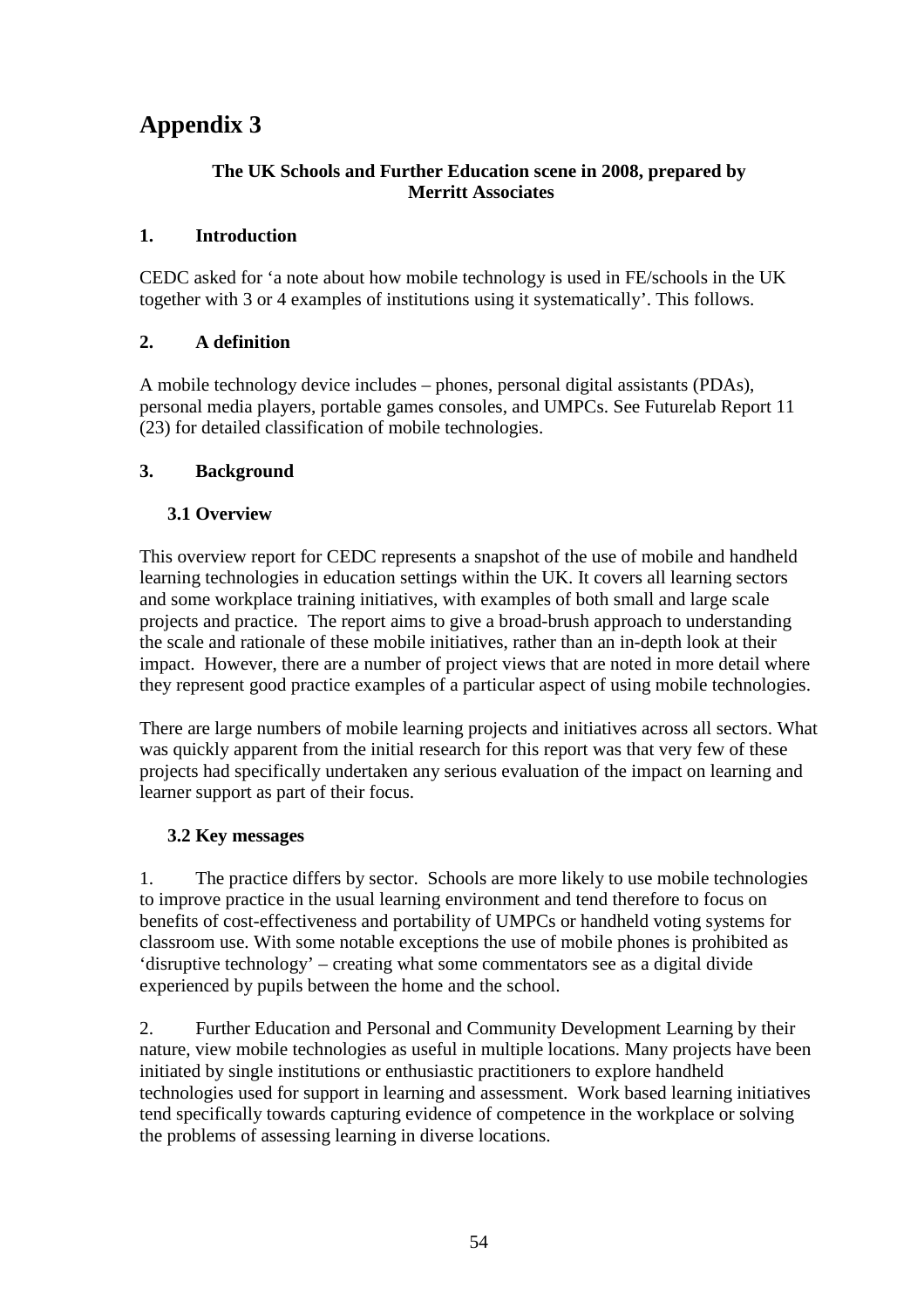3. There is a good body of evidence in the work of Tribal CTAD for the practical usefulness of mobile technologies for quick fire quizzes (mostly multiple choice questions), electronic voting systems; supporting numeracy, literacy and other key and basic skills. Handheld devices also offer portability, flexibility and privacy for screening and diagnostic tests of English for Speakers of Other languages (ESOL) and Skills for Life (SfL) ensuring maximum engagement on tasks with no other distractions.

4. Some new (or extended) learning techniques are emerging. These include the use of mobile technologies to support learning narratives (or trails), particularly in the world of art galleries, museums and similar environments where in-depth understanding of context is difficult to achieve.

5. The development of games consoles for 'edutainment' continues apace. In Scotland, the Consolarium is funded by Learning and Teaching Scotland to explore, promote and develop the use of games-based learning in schools. More recently, the Wii is being developed in some schools and colleges (such as Joseph Priestley College and Hull College) as summarised in Lilian Soon's blog of July  $17<sup>th</sup>$ .

6. In WBL the use of mobile devices for digitally recording evidence of competence not only resolves some issues of assessing candidates in widely dispersed workplaces, but can maximise the use of scarce assessor time and resources and reduce the need for paper checklists – although some audit issues remain to be resolved. There is some evidence of both financial savings and performance improvement from private sector providers.

7. Mobile technologies can be linked to 'media boards' and discussion forums to support peer review and professional discussions by practitioners as well as reflective practice by learners. Schools and colleges in regional consortia and across the UK are discovering new opportunities for collaboration in this way.

8. The size, shape, weight and portability of mobile devices can make them particularly useful for assessing learners with disabilities. However, small buttons and screen size can also be a disadvantage. PDAs cannot be easily customised as required for visually impaired learners with colour, text size and font changes especially for viewing web pages.

# **3.3 Access to technology**

The Futurelab Report 11 (23) pointed out in 2006; the high proportion of UK residents owning mobile phones (75% general population, 90% young adults) that can handle both voice calls and SMS texting. Newer phones now have mobile internet connection and personal digital assistants (PDAs) are becoming more widespread. Laptops can now use mobile phones as an internet connection, and newer models of 'Ultra-mobile PCs' such as the ASUS Eee PC are even more portable.

The Q1 Mobile Trends report from the Mobile Data Association (MDA) for the UK (38) shows a 40% growth in text messaging in 2007 – to a staggering 57 billion. The first ever aggregation of data from mobile operators shows picture messaging was also up during the year -to almost 450 million, with 17 million people accessing the internet on their phone in December alone.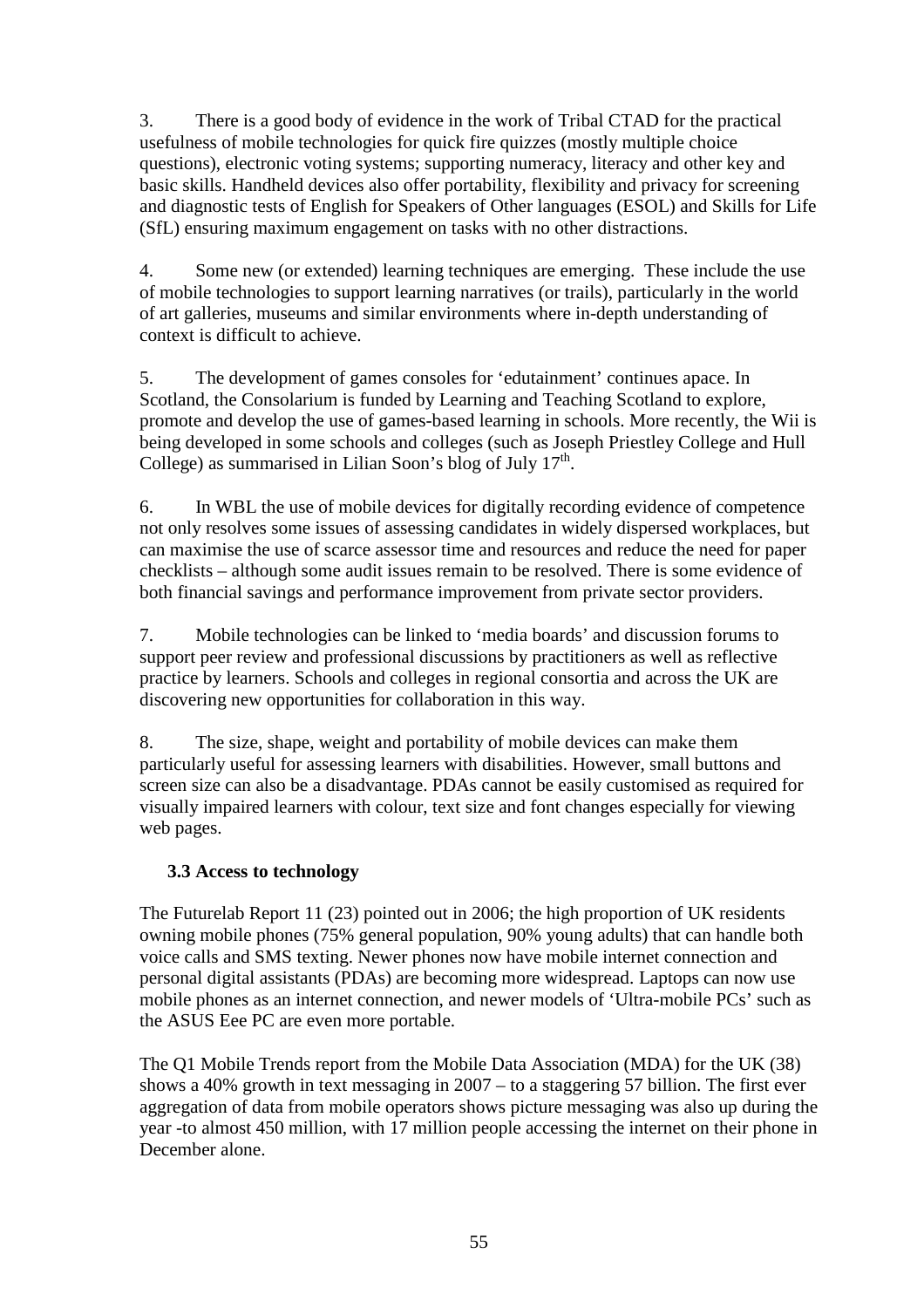The 2008 Edition of the Horizon Report from EDUCAUSE and the New Media Consortium (41) looks at key emerging technologies over the next 1-5 years and reiterates each year globally more than a billion new mobile devices are manufactured. *'In this market, innovation is unfolding at an unprecedented pace. Capabilities are increasing rapidly, and prices are becoming more affordable. Indeed, mobiles are quickly becoming the most affordable portable platform for staying networked'***.** 

Among the critical challenges identified in the Horizon Report is a new emphasis on collaborative learning that is *'pushing the educational community to develop new forms of interaction and assessment'.* A new generation of learners is using technology to develop fluency in information, visual and technological literacy rooted in Web 2.0 tools and social networking sites. As Bobby Elliot from SQA also states in his 'Assessment 2.0' discussion paper (1):

"Students' lives outside of schools and college are increasingly media-rich and stimulating – which reflects the wider technological revolution taking place in society. As a result, education is becoming disconnected. The classroom is a sort of 'virtual reality'; a drab, technology-free zone that bears little relation to the increasingly technological reality of the lives of students outside the classroom"'.

The challenge for education and training policy is not only to recognise the potential impact of these mobile technologies on current models of e-maturity, but more importantly to find an approach to *'21st century pedagogy'* which incorporates the use of mobile technologies where appropriate, and which can be supported by learners, parents, teachers, employers and other stakeholders.

At the recent Handheld Learning conference Mike Sharples of the University of Nottingham gave a presentation on disruptive and connected technologies in schools (14). Even today, with mobile phones banned in many schools, he quotes Becta research on over 2500 children in years 8 and 10 which found:

- 36% of pupils had accessed the internet on their phone whilst at school
- 33% had sent a text message relating to their work
- 23% had taken and shared a photo

This report attempts to identify some of the key initiatives which are aiming to help to bridge this new 'digital divide'.

#### **4. Schools**

The blunt tool of a search on the DCSF website for "mobile" brings up a large list which is overwhelmingly concerned with cyberbullying, school policies on confiscating mobile phones and the particular challenges of working with mobile learners. It is only in this last area that mention is made of the potential of wireless technologies (in this case, laptops with data cards) for learning benefit.

Despite the lack of formal national policy drivers for m-learning, there are a number of connected policy directions around modernising learning in schools that would be difficult to achieve without the use of handheld technologies and ubiquitous access to learning and assessment.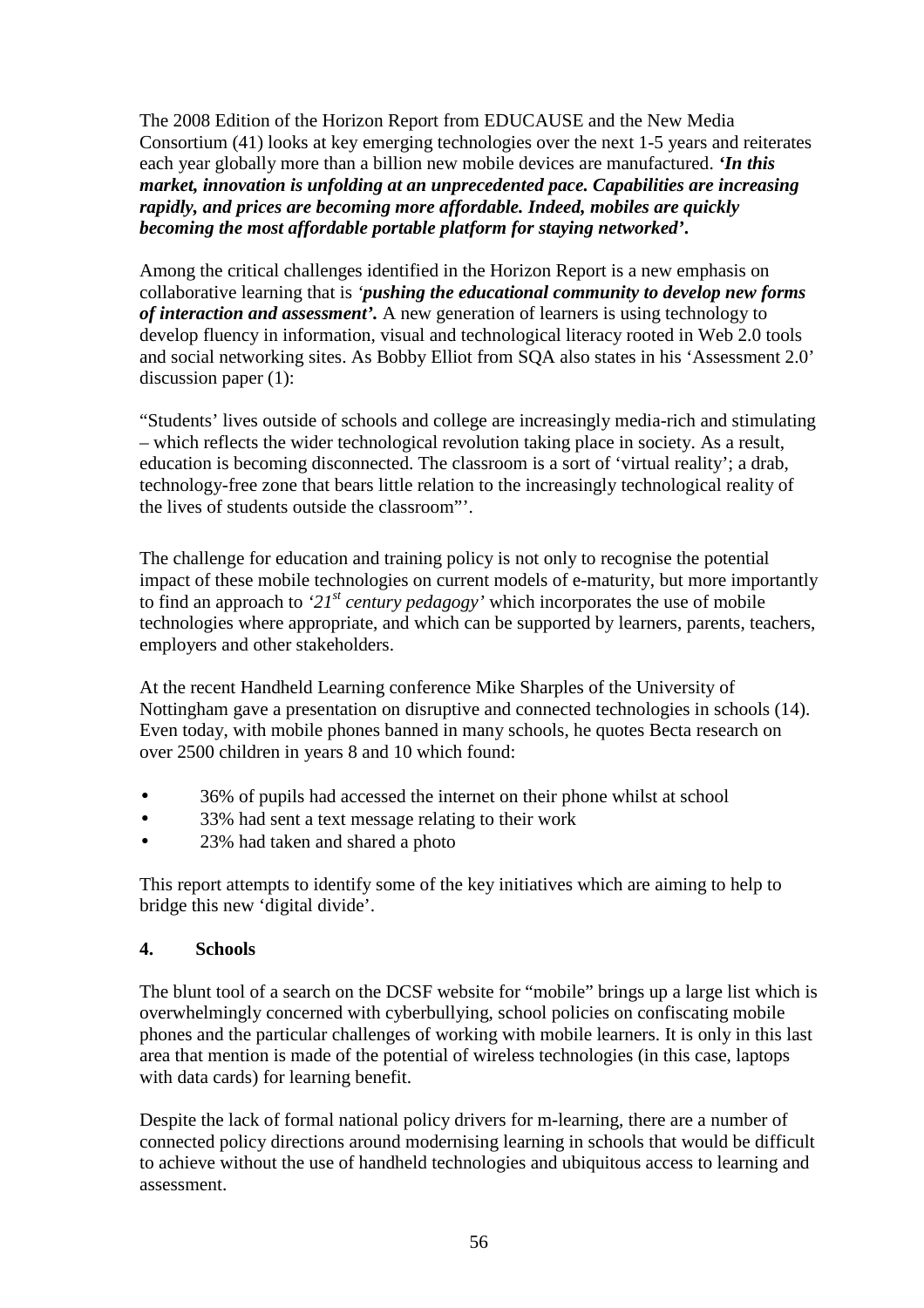Key amongst these current initiatives are:

- Personalisation
- Learning out of the classroom
- Working with mobile learners
- The home access initiative
- Games based projects
- 14-19 opportunities

#### **4.1 Personalisation**

Both the DCFS 5 year strategy and the Becta Harnessing Technology policy see the personalisation of learning as a key aim for education reform. These strategies (and the 14-19 reforms and the Qualifications and Credit Framework (QCF)) support innovations in education that offer more choice to the learner about how, when and where they learn. As we can seen from the impact of the mobile learning projects featured in this report, handheld technologies are one of the tools that enable learner choice.

Many of the mobile learning projects in the school sector have targeted personalisation of learning through enabling learners to access learning and support in their own time. This is particularly true of those that are SMS based and utilise learner owned technology. The BBC has recognised the potential popularity of GCSE revision via mobile phones for example with several alternatives available from www.bbc.co.uk/mobile. These include 150 revision questions for GCSE English, maths and science, daily quizzes, and MP3 audio revision guides which can be downloaded straight to selected mobiles.

However, more structured personalisation can also be achieved with loaned technology if it is sufficiently flexible. The large scale PDA work in Wolverhampton is aimed at encouraging learners to learn in their own way, at their own pace, and in the place that suits them. As the Learning2Go website (20) states:

*"Learner voice" has been the key to the success of the project so far. The Learning2Go project has as its ethos the belief that learners should have the choice and self-confidence to learn when, how and where they want. The project promotes a personalised learning experience, in which the learner is responsible for managing their own mobile handheld computer and helping to shape their own learning."* 

- *The learner has the device 24/7*
- *The teacher is KEY to the whole project*
- *Learners can and will become more expert than adults!*
- *There is complete wireless coverage in the school*
- *Content and applications are of equal importance*
- *Learning can take place at different rates and at different times*
- *Collaboration and peer support are to be encouraged*
- *Learners show their families the technology*
- *P-learning (Play/Learning) is valued.*

The Learning2Go project is now described as 'the largest collaborative mobile learning project in the UK'. Started in 2004, the project uses a bespoke system with PDAs for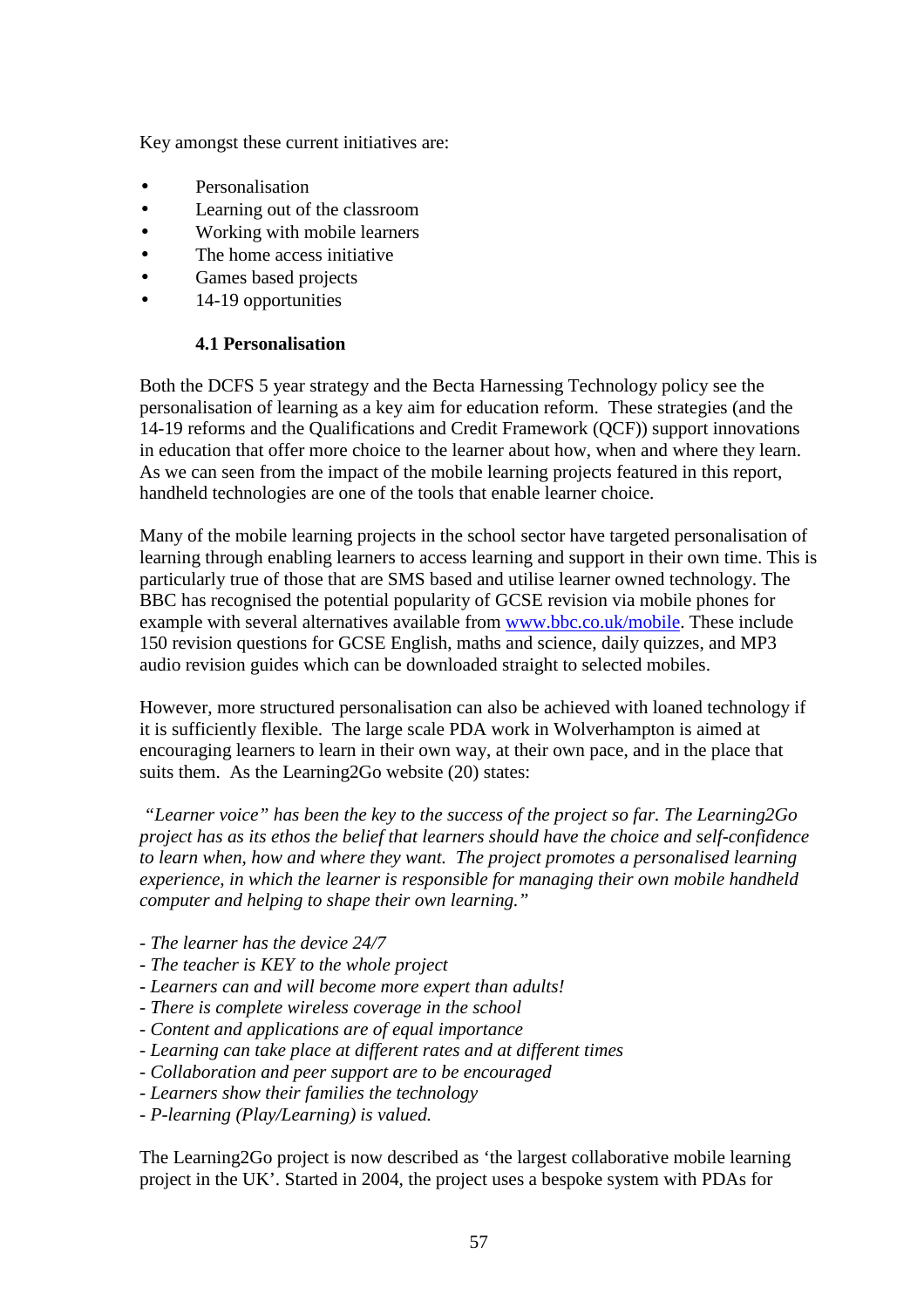reading improvement and has seen a significant increase in literacy levels, particularly in the harder to reach groups such as young and teenaged boys. For a full case study see 'Handhelds: learning with handheld technologies from Futurelab' (15) or the Learning2Go website (20)

A single school example of a pilot project in the use of the use of PDAs and mobile technologies to support personalisation is St Hilds secondary school in Hartlepool (45). In this project Year 8 pupils in maths and geography used PDAs as an encouragement to become more independent learners, develop thinking skills and undertake peer coaching for personalised learning tasks both in class and out of school.

The Learnosity pilot scheme in Eire (44) provides another example of mobile technologies being applied to a specific curriculum area – in this case teaching Irish as a second language. Mobile phones were used in class to provide access to an interactive voice response system, SMS vocabulary was delivered automatically each day for use in class or for written work. In addition to text 'chat' with classmates, internet links from PDAs enabled MSN messenger to be used with scripts being recorded by teaching staff and used for formative assessment. An online dictionary was also available.

#### **4.2 Learning out of the classroom**

Learning out of the classroom is another example of the creative use of handheld technologies. The latest gadgets are opening up ever more possibilities for innovative teaching and learning. Drawing on functions such as GPS, camera, video, audio and 3G internet access, which are often now incorporated within one device, teachers of all subjects and across all ages can capitalise on opportunities for using these technologies in fieldwork. And in a time when children spend huge amounts of time indoors in front of computers, enthusiastic practitioners see an opportunity to turn this on its head - take the computers outdoors and use them imaginatively to engage them with the real world!

WildKey, a spin-out company formed as a result of an Oxford Brookes research project, now creates a digital tool-kit for outdoor learning that enables teachers to make the most of mobile technologies. This 'tool-kit' comprises three software packages: *WildForm* enables any pen-and-paper data-gathering exercise to be replaced by a digital form on a handheld computer (the forms can also incorporate fields such as GPS readings, taking things beyond what can be achieved with paper); *WildMap* enables the creation of multimedia, GPS-led, interactive trails; and using *WildKey* interactive keys, young people can identify and record minibeasts, pond and rock-pool creatures, birds, and many other wildlife groups while out and about.

The possibilities are endless. Drama teachers could use GPS-linked, multi-media maps and 'interest points' to facilitate the use of the school grounds as an open-air theatre (getting the students to video and upload their acting to the internet while on the move). History field trips to local archaeological sites can be brought to life by allowing pupils to access historical photos and re-enactment videos and record their own interpretations at the point of inspiration. In outdoor science lessons, students could create a database of GPS-tagged local wildlife records to be shared across the internet with other schools and used to create Google Earth maps showing the exact wildlife recording positions.

Futurelab have developed a useful taxonomy (23) which places such initiatives within a Constructivist paradigm where learners use handheld technology to play an active role in a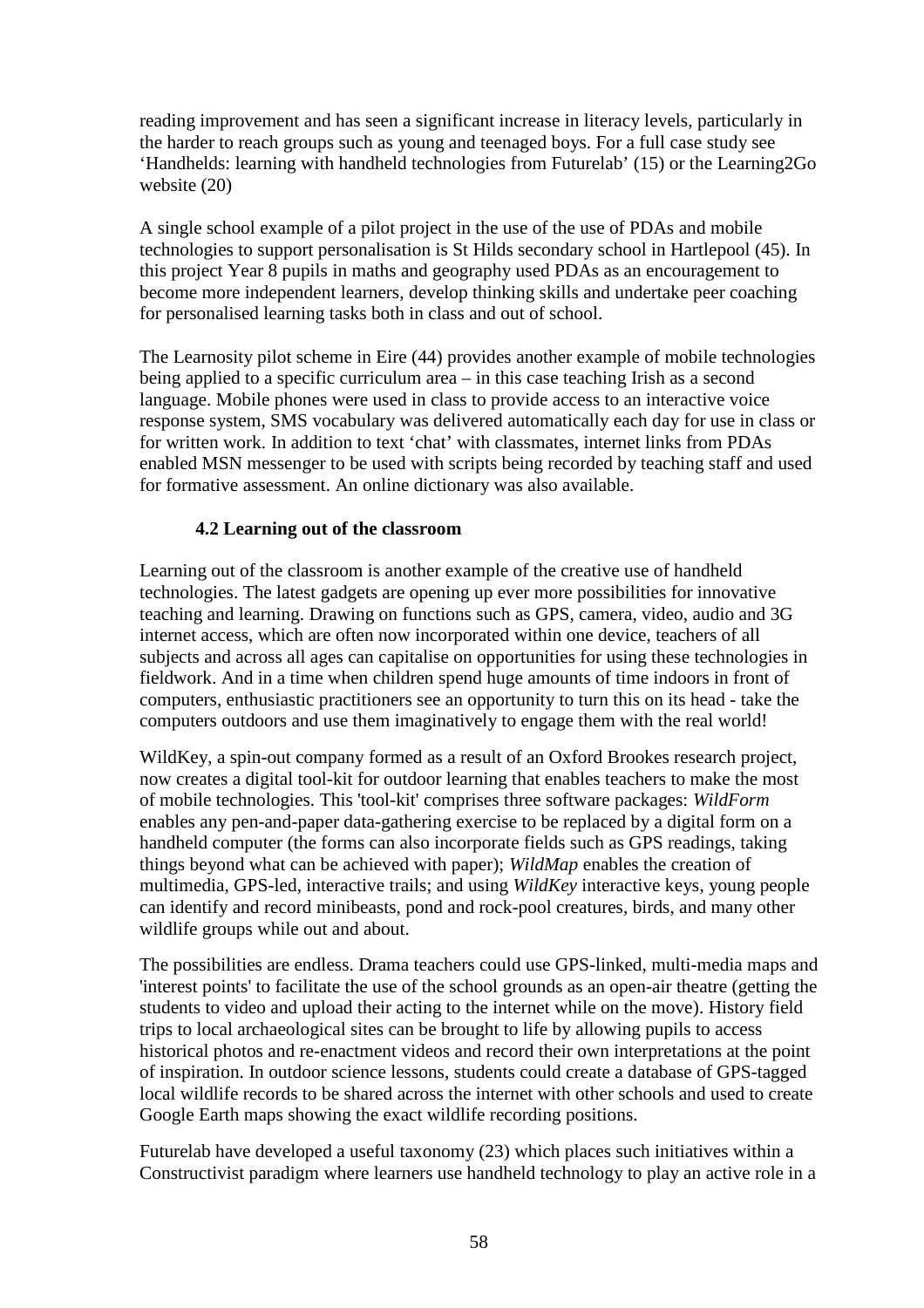real or simulated dynamic system or learning process. Perhaps the best example is the Savannah project (39) - a collaborative project with the BBC and the University of Bristol in 2004 that explored whether children could learn about ecology and ethology by 'being an animal'. PDAs provided a window on a 'game world' with visual and auditory stimuli combined with GPS tracking.

Another of the more recent location-based games is the Futurelab project in collaboration with Goldsmith called 'Mudlarking in Deptford' from 2006 (36) which involves pupils as co-designers, producing a tour by making use of mobile technologies to both initiate and respond to a scattering of located nodes in and around Deptford Creek. Key Stage 3 students walked usually inaccessible and fenced-off areas of Deptford, making imaginative connections between large and small-scale relics that connect histories and stories embedded in the creek itself.

Within the trails model, as it has developed so far, there are many possible variations. Trails can be explicitly created about particular topics, or generated after the fact from data captured from random points of interest. Meaning is made and knowledge is constructed by connecting these individual learning objects into a coherent – usually narrative – representation.

Trails can also be created by learners for other learners. Trail construction can benefit the trail constructor at least as much as the recipient of the trail; making connections as part of a trail is analogous to making mental connections. Thus the value of a trail is not just as a device for navigating physical space, but also as a cognitive tool for the construction of meaning making.

The following two studies of the work undertaken by Art projects such as the Barking and Dagenham Art Initiative (15) and MyArtSpace (35) look at the creation of learning trails to develop (self-assessment oriented) skills of reflection and critical thinking.

#### **4.3 Working with mobile learners out of school**

There is ongoing work by DCSF for school supported distance learning with communities that have a travelling tradition. The e-learning and mobility projects (ELAMP) (6) used laptops and datacards to support distance learning for pupils whose families are away from school for parts of the year because of parental work patterns such as those that work with the circus or fairgrounds. The National Association of Teachers of Travellers (NATT) estimate that in addition to these, there are around 10,000 – 12,000 school-age traveller children in the UK who are mobile for at least part of the year. Evidence suggests that the use of ICT can provided a significant shift in both motivation and attainment for many pupils.

Some fairground children miss for example over a hundred days of school per year or go to 20-30 different schools in the academic year, so the ELAMP Project was designed to bridge this gap - providing e-learning opportunities for pupils with a base school. The project offered guidance, training and support to the families and enough budget to provide the student with a lap-top + data card, 50mgbs per month of data, printer, scanner, £250 of software and teacher support for 9 months. The project was delivered by the base school and included a contingency fund for repairs and a spare computer.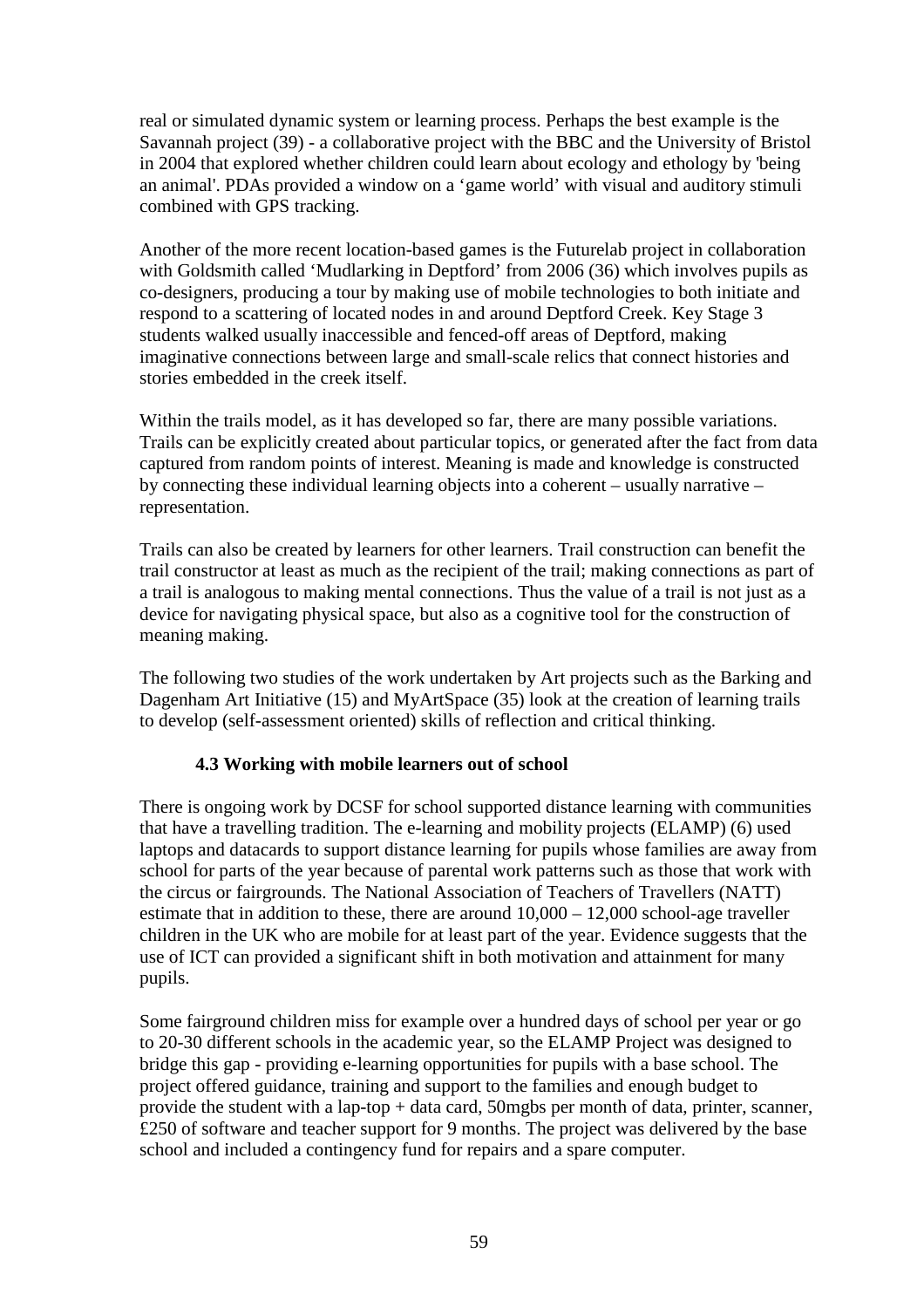As a result of this project many new similar set ups are emerging- Essex, Thames Valley and Derby. The DfES has agreed to extend the work to cover the following regions-Bolton, Cambridge, South Gloucestershire, Surrey, Devon, Derby, Hertfordshire, Northamptonshire, Northumberland and Leicestershire. The majority of uptake for this initiative has so far been showman children at Key Stage 2&3.

Over the 3 years of ELAMP projects around 250 pupils and their parents have had access to laptops and evaluation shows at least 80% have used these to access courseware online and to exchange messages with base schools about their work. Time spent on school-work was found to have increased dramatically, now ranging from ten to twenty five hours per week, and this work was reported to be well-focused. As one young learner put it "*When you are in a class you are bring told about something….but not always 100% there. When you are searching and following up (your own learning) you ARE 100% there*." Indeed one of the most encouraging themes which ran through all the interview feedback, from parents and pupils alike, was evidence that pupils were increasingly taking control of their own learning and extending their (distributed) cognitive skills; looking to the web as well as being active in contacting teachers if they had problems, searching out and collating information for projects, exploring different ways of presenting schoolwork and developing their own learning interests.

The mobile lifestyle of ELAMP pupils has always offered the particular challenge of how to link learners to the internet, and consolidation is critically dependent on effective solutions to this challenge. Back in 2003-04 there were two options, the use of satellite or of GPRS accounts with mobile telephone companies. The latter option was both significantly cheaper and more readily available and since the project started the wireless coverage offered by mobile telephone providers has improved significantly, although there are still communication black spots where children find it impossible to link to the internet. A more recent initiative has been to work with Becta to provide an approved service offered by 'Synetrix' which offers a range of connectivity solutions with competitive costs and with a centralized back up service.

It is hoped that the Becta 'Home Access' initiative will provide further support for ELAMP children.

#### **4.4 Home access**

At BETT 2007, Jim Knight launched the Home Access taskforce. Membership of the taskforce is from Becta and other educational bodies, industry and the 'third sector' (charity, voluntary etc). This presents an excellent opportunity to embed some well-tested elements of mobile learning. The Becta document on home access notes that:

**"***Research indicates that the common uses of technology in schools are: 'unlikely to encourage the range of competencies increasingly demanded by employers and the economy more generally. It also potentially presents a risk of further dislocation between learners' informal experience at home and those in education possibly at the expense of learners' enthusiasm for educational experiences. This is at a time when personalisation debates increasingly recognise the need for closer links between formal and informal learning'. (Harnessing Technology Review 2007, Progress and Impact of Technology in Education, Becta.)"*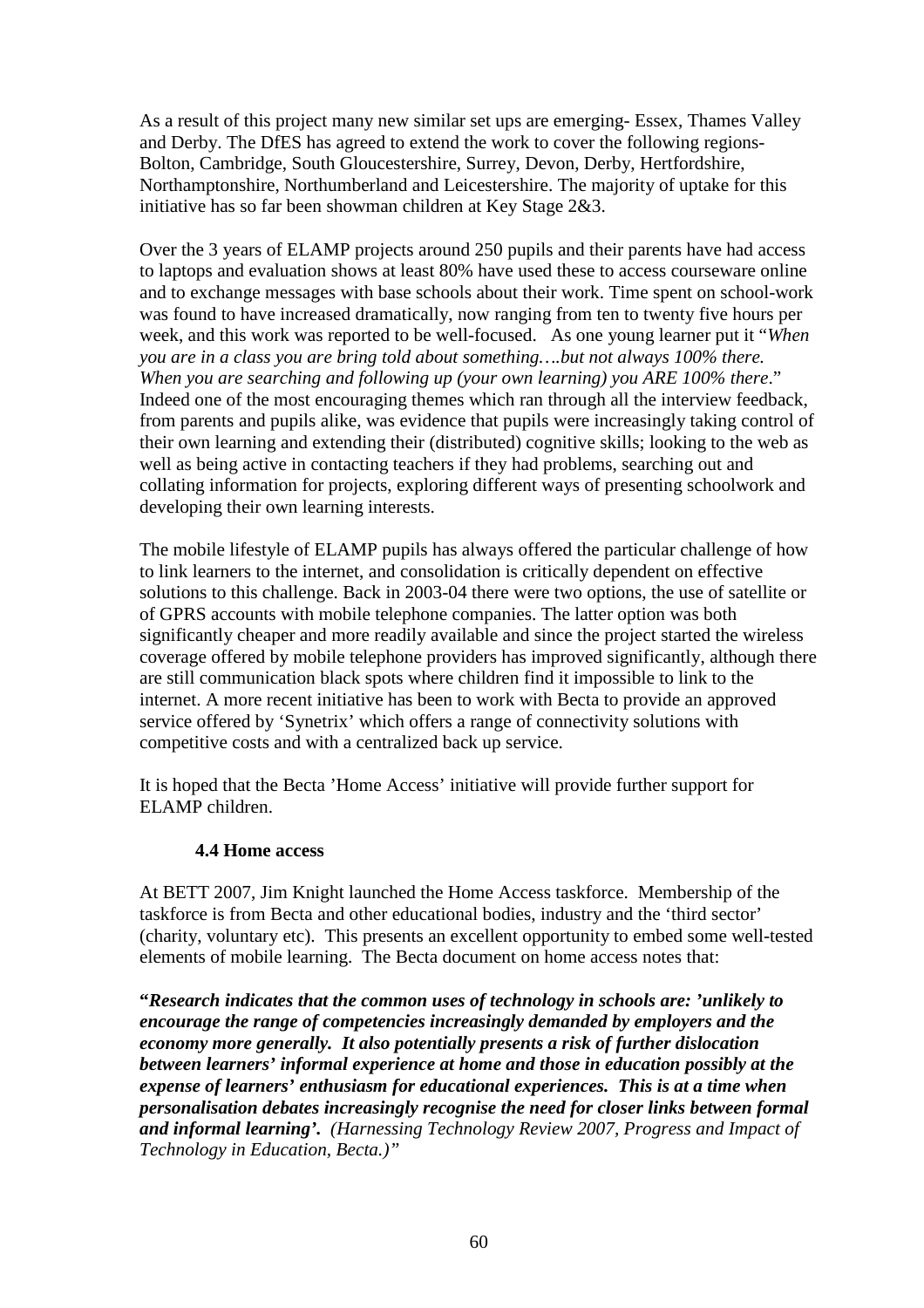The core vision for the Taskforce is stated as:

*"Home access to technology providing all learners, irrespective of their circumstances, with access to learning where and when they need it, achieved through:* 

- *increased opportunities for all learners to engage with the curriculum and interact with its resources beyond the confines of the school day*
- *increased opportunities for all learners to extend their learning into areas that match their personal interests, abilities and aspirations*
- *increased opportunities for all learners to develop the skills they will need to pursue and drive their learning independently*
- *increased opportunities for all learners to participate in, and to develop the skills needed to participate in, an increasingly 'connected' world*
- *increased opportunities for the families of learners to become more involved in supporting their learning and to develop their own skills and capabilities.*

The Personalisation by Pieces initiative (37) and being piloted in several schools is one example of an approach which epitomises these ambitions and in which the use of PDAs is strongly featured.

However, the Task Force is not without its critics, focussing funding almost entirely on the supply of laptops for home use and being accused by Graham Brown-Martin (Handheld Learning Forum) of acting *as 'a cartel of suppliers to the UK education sector and as if the consumer electronics and mobile handset industry never existed'.* There is certainly a disappointing lack of vision in the future role of mobile technologies in education in the  $21<sup>st</sup>$  century or indeed, the reality of connectivity for leisure and games playing which already exists in many homes in the UK

# **4.5 Games based projects**

One of the best current examples in the UK is the Consolarium Project (5) funded by Learning and Teaching Scotland (LTS).

This research project will look at the effect of Nintendo's 'More Brain Training' from Dr Kawashima on pupils' maths ability. More than 900 pupils and 32 schools across the country are involved in the project, which began in April 2008.

A small-scale study carried out with P5-P6 pupils in Dundee's St Columba's Primary School by LTS last year found a daily dose of the computer game helped improve pupils' attainment in maths and their concentration and behaviour levels.

The pupils were given a maths test at the beginning and then they used More Brain Training from Dr Kawashima on the Nintendo DS for 20 minutes at the start of each day for 10 weeks. It featured challenges including reading tests, problem-solving exercises and memory puzzles designed to exercise the brain. They were then tested again and the results showed a 10% average increase compared to before the experiment. The average time taken to complete the tests also dropped from 17 minutes to 13 minutes and 19 seconds. Some children halved the time it took to complete the test while maintaining or improving their score. There was also a notable improvement in the pupils' behaviour and concentration during the study.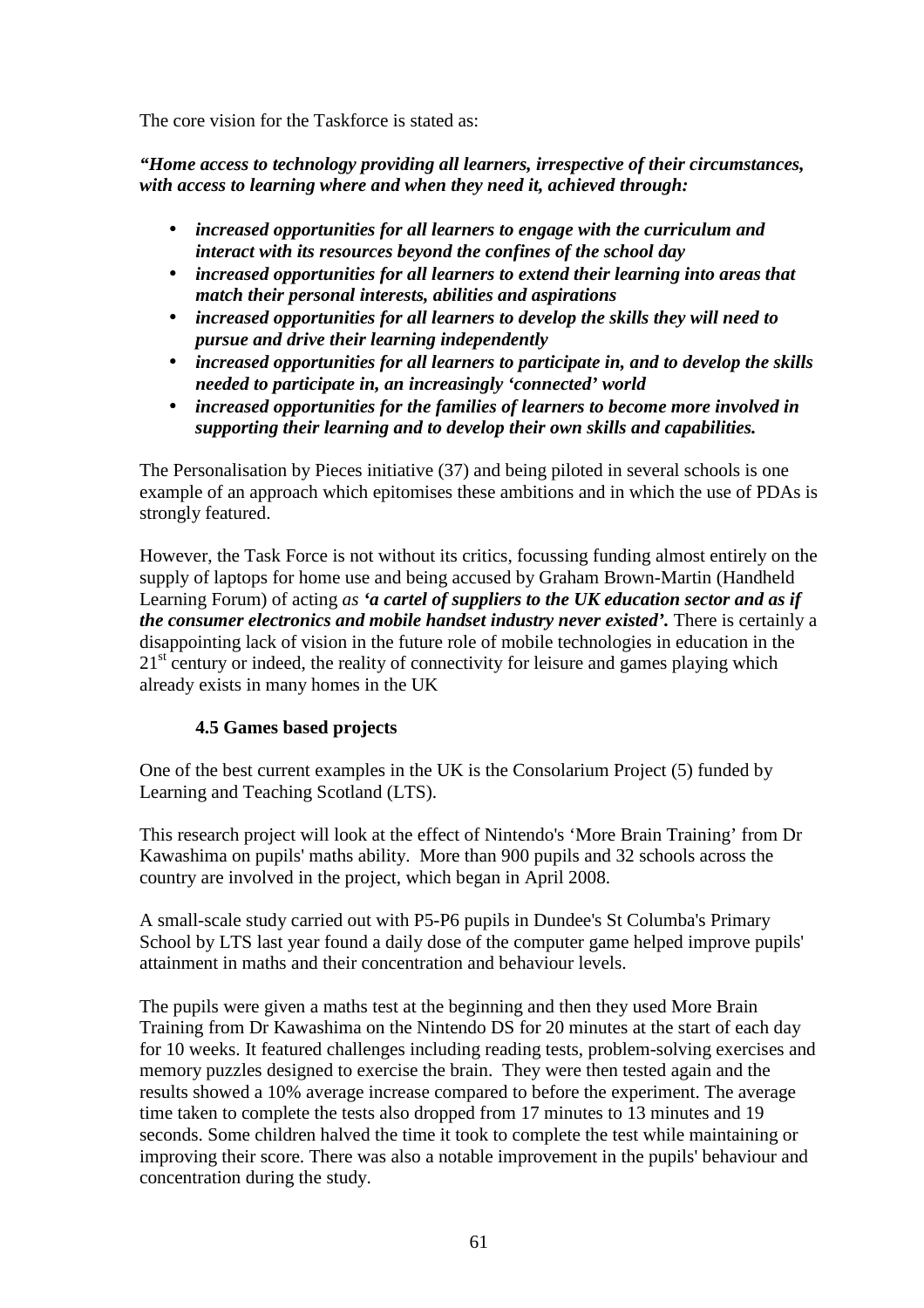LTS is now working with the HMI and the University of Dundee to carry out a larger pilot of the scheme. Sixteen schools will use the game every morning while another 16 will act as the control group. Derek Robertson, LTS Development Officer for games-based learning, said: *'LTS is committed to exploring and developing new technology to support learning and teaching in the 21st century. Game-based learning can provide dynamic and culturally relevant contexts that engage, motivate and challenge today's young learner'.*

#### **4.6 14-19 policy and practice**

The unpublished Becta report (42) on the potential of mobile learning to support the 14-19 agenda in the FE sector highlights several key messages for the sector, for organisations and for practitioners.

Particularly noteworthy in the context of this research are the statements that:

*' the underlying pedagogy of programmes using mobile technology focuses upon learner support and engagement and reinforces functional skills through access to the means of recording skills in employment and other context inhabited by the learner and providing feedback for assessment for learning'..***…..***' In the context of mobile learning, learners are expert users and should be consulted and engaged in peer learning and collaborative activities showcasing their skills and knowledge'.* 

Despite the opportunities opened up by this new flexible phase of 14-19 learning, the timescale for the piloting and live launch of the first tranche of new Diplomas has meant that there is very little that is forward looking in the use of mobile technologies. All of the contributors to this report, from national organisations and educational institutions have been frank about seeing the Diploma rollout as a missed opportunity for creative teaching and assessment. Some of the Diploma Development Partnerships have left openings for future developments, which will be the best opportunities for exploring the use of mobile technologies.

One example (which also trialled Personalisation by Pieces (37) is from City College Norwich in a project called 'Harnessing Technology Towards Personalisation'. In a useful presentation made at the recent Handheld Learning conference (14) the team describe how the college and 10 local schools worked with 500 14-19 year olds and 70 staff on a range of programmes to develop a 'mobile learning blueprint for 14-19 curriculum partnerships'. Among the many lessons learned was the danger of the technical issues swamping the pedagogical aspirations, and the fact that the project was financially unsustainable. However, there was widespread enthusiasm from all concerned and the college is now committed to making 'm-learning everyday learning'.

Another presentation at the conference by Havering Sixth Form College with Keri Facer of Futurelab (14) illustrates the use of the ASUS EEC PC with minority subjects such as geology, modern foreign languages and health and social care. In addition to innovative use on field trips, the technology enabled podcasts to be developed for revision and camcorders to make recordings for final presentations.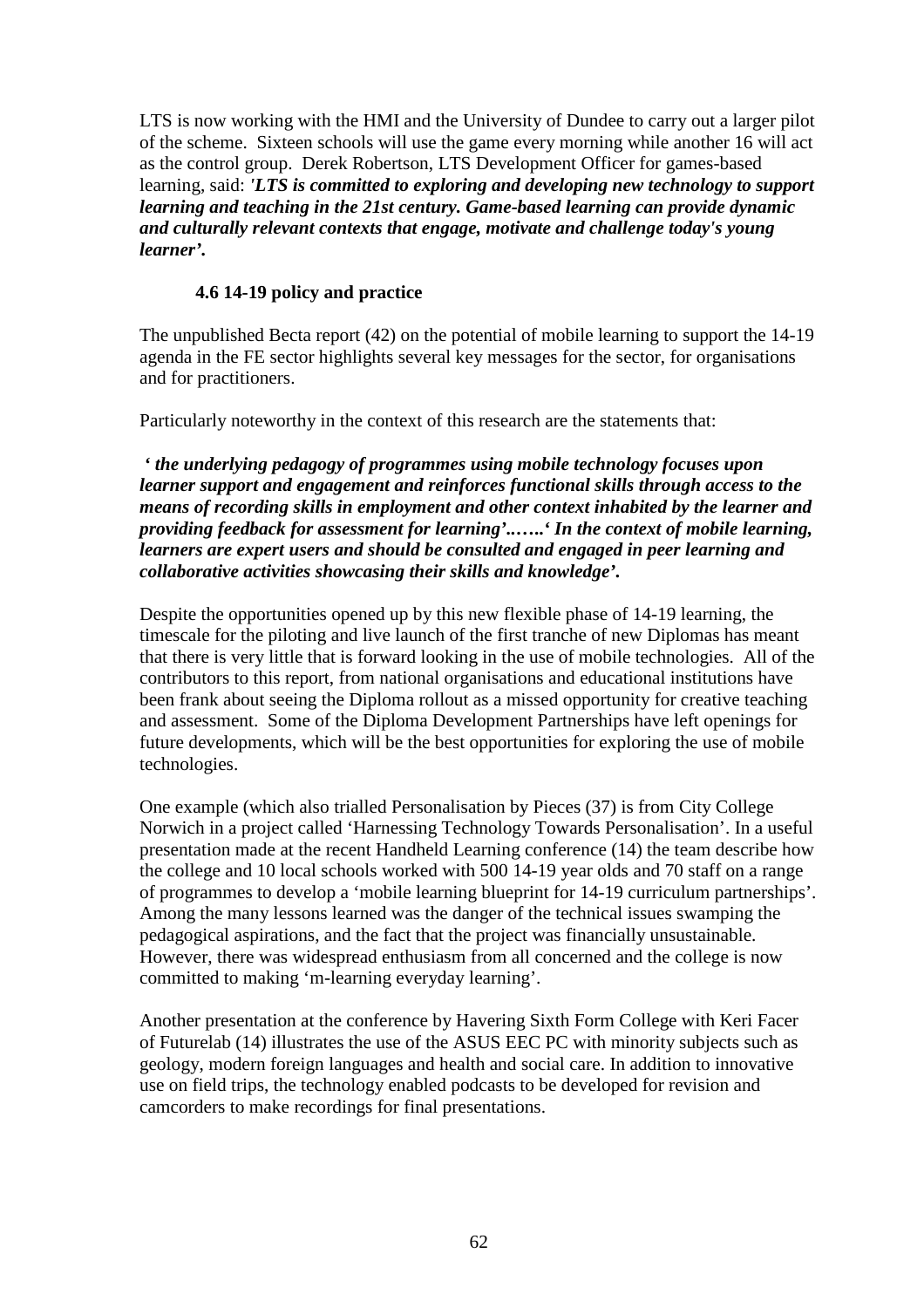# **5. Further Education**

Some of the JISC Regional Support Centres have a focus on the potential role of mobile technologies to support learning. Among these, the North West RSC features work at Thomas Danby College, Bishop Burton College and Dewsbury College for example. However, in common with most of the early Further Education initiatives found in this research, the focus tended to be on using mobile technologies to replicate current pedagogy, albeit in the community or offsite settings.

The literature research and expert interviews revealed relatively few case studies in this sector that indicated a strategic or integrated approach to m-learning. Most initiatives were piecemeal and the result either of short term funding or individual/departmental enthusiasms. Many of these are well summarised in publications from LSDA and LSN (22), (30), (28). The last of these 'Mobile Learning in Practice' (28) (LSN, 2006) supports the findings of the JISC publication 'Empowering Learners' (9). From the learners' perspective the use of mobile technologies in the learning environment can change a mindset*:* 

 'In their everyday lives, many young people feel comfortable with their use of mobile phones and for them it is an important device for communicating with others. A number of tutors in this study noted that the use of mobile devices for learning was a 'good hook' to capture the imagination of certain groups of students, as a step towards changing their attitudes to learning'.

A more recent focus on the use of mobile technologies in the FE sector has come with the LSC-funded MoleNET project. The Mobile Learning Network (MoLeNET) project represents an investment of over £7 million in 2007/08 with 32 projects involving 136 education and training partners in Phase 1. A further 30 colleges have been approved to share £ 4 million in 2008/09. See the MoLeNET website (32).

The stated aim of the project is to *'promote mobile learning and to increase the capacity of the Further Education sector to implement and benefit from mobile learning'***.** This is the first large-scale project in the UK to undertake research projects to evaluate the use of mobile technologies in the FE sector. Among the project research questions are:

- How do colleges/consortia use mobile technologies to improve teaching and learning?
- What is the impact of mobile learning on learners, teachers and institutions?
- Can mobile learning help to improve attendance, achievement, retention or progression?

Specific practitoner-led action research focussed on specific issues such as:

- Learning and teaching How can mobile technology improve a students' educational learning experience?
- Learner focus Does listening to, watching and creating podcasts impact on learner motivation?
- Technology focus Does the use of mobile devices improve the students ability to gather evidence for their portfolios?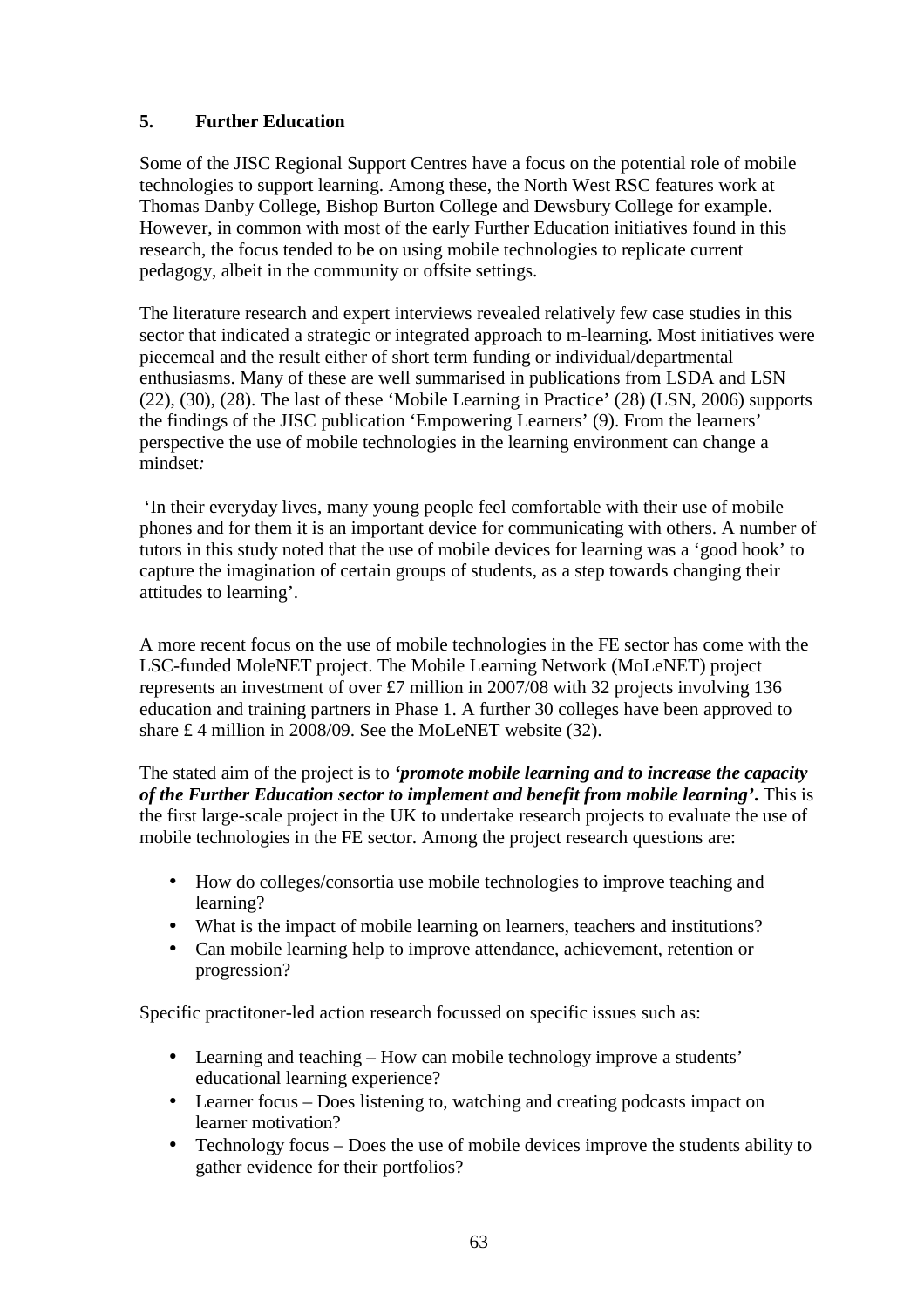- Institutional focus What are the time, training and resource development costs when introducing mobile learning?
- Specific curriculum focus Have mobile technologies enhanced independent learning experience for Health/Social Care and Geology students?
- Retention and Achievement focus How does the use of mobile technologies affect the performance, retention and achievement of students aged 14-19?

Whilst the full report of Phase 1 evaluation is awaited, the recent MoleNET conference (33) gave some early indications of findings. These are summarised in Section 8 of this report.

# **6. Work Based Learning**

In the Work based learning (WBL) sector one of the main drivers to the use of mobile technologies has been the NVQ assessment regime in which recording evidence of competence in workplace setting has traditionally been paper-based and very timeconsuming for candidates, assessors and mentors. There is now widespread good practice in the use of mobile technologies to capture digital evidence of learner competence through digital cameras, dictaphones and even mobile phones.

The 'Assess - Train - Assess' model is a requirement in major LSC funded projects such as Train to Gain. This approach to recording evidence of competence is actively encouraged by QIA, for example on the website for the development programme for Train to Gain where Guidelines are provided on the use of MP3 players such as the DX Digital Player to record NVQ evidence in care and Child care training.

Much of this practice has also been stimulated and supported through the annual Learning Innovation Grant (LIG) from the LSC administered by the Association of Learning Providers (ALP). See the ALP E-learning website (7) for more information and case studies. 2 LIG beneficiaries from widely differing sectors can be cited as examples – EAGIT Training in manufacturing, engineering and construction, and Lifetime Health and Fitness. Both are private sector providers and as expected, are able to contribute evidence of the cost savings and efficiency benefits from the use of mobile technologies.

# **7. Personal and Community Development Learning**

Much of the work in the area of using handheld technologies in Personal and Community Development Learning (PCDL) has developed originally from a 3 year pan-European research and development programme titled 'M-learning'. Funded by the EU with UK partners Tribal CTAD, Ultralab and the LSDA, the Foyer project targeted learners aged 16-24 mainly disaffected, homeless or hard to reach. This project showed that diagnostic testing using handheld devices can provide a valuable route into further learning for those who are divorced from or disadvantaged by the formal education system

Many of the lessons learned and tools developed, have transferred into wider m-learning projects in PCDL, FE and WBL. Among these are:

- Text message skills checks across 20 different industries
- Online skills checks and adaptive skills assessment (McDonalds)
- Mobile ESOL Screening (Newnham College)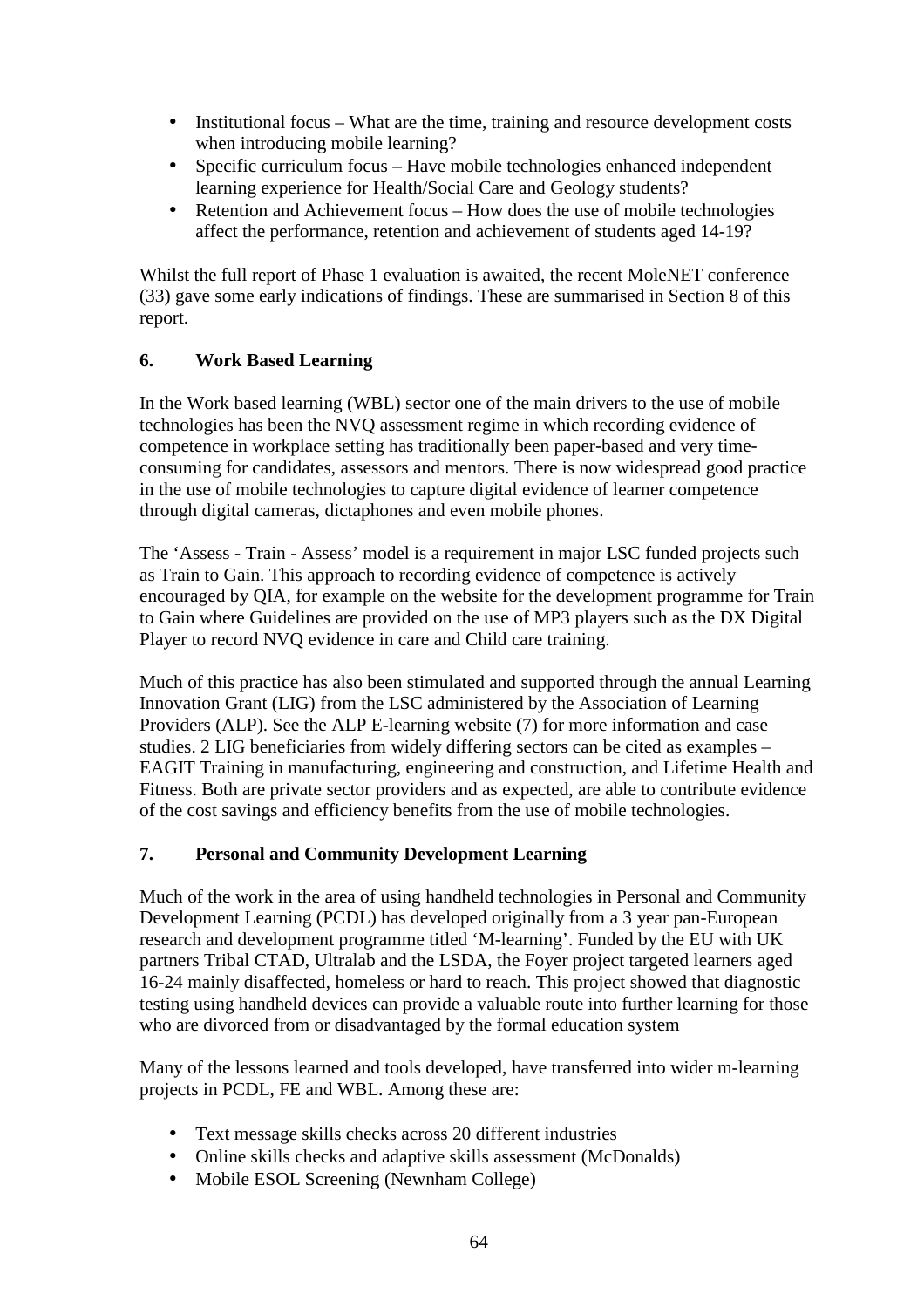- Mobile initial Skills for Life assessment (Foyer project)
- Drill and practice assessment (driving theory test revision).

The good practice and tools developed by Tribal CTAD for these projects and others are featured on their m-learning website (25). Much of the initial assessment practice is concentrated around the area of key and basic skills, probably due to the availability of funding to support these areas over the past few years. Tribal CTAD and LSN have subsequently used SMS Quizzes and games on mobile phones and PDAs with ESOL and Skills for Life learners with some success as shown in the pilots of a mobile learning teacher's toolkit in 5 FE colleges in 2006 (28).

Building on the focus on Skills for Life in the original Foyer project, Geoff Stead (34) describes how mobile technologies can be more than a motivating force, and summarise some of the lessons learned as follows:

- *Technology balance:* m-learning covers a wide range of technologies. New phones and PDAs come out every few weeks and each has more power than its predecessor. Finding a balance between focusing on a minority (but powerful) phone or a generic (but very outdated) technology standard is essential. That balance will differ depending on the project, but being clear about it from the start will help avoid problems later.
- *Not a PC*: It is easy to assume that the learning process will be similar to that using a PC, only at a smaller size. This is not true. In fact both the limits of the technology and the lack of control which practitioners have over how and when the learning happens mean that a different learning model is needed.
- *Bite sized:* If learners learn on the move, they do it in short sharp bursts and are often surrounded by distractions (some are on your phone, like the web or other games) so learning must be engaging.
- *Keep a spread:* Developing materials that can be used in different forms across different technologies will give the best mileage and stop them getting out of date when new phones are released. The best learning materials are short. They work best when part of a bigger solution – like with the student practicing her driving theory test while waiting for the bus: the phone didn't teach her all the theory, it just supported her as she tried to remember it.
- *Collaboration*: In every single trial, the learners engaged most with learning that they could do together, either by sharing phones or by passing things between phones. Try to build learning around this.

Such methods are not uncommon now in PCDL. The NIACE website for mobile technologies (31) gives many examples and links. This site is supported by one of the E-Guides series (16) by Di Dawson that contains an accessible overview of the potential for each application on handheld devices in adult education.

The point is well made that *'the pedagogy should drive the technology and not the other way round'***.** On the same NIACE website examples are given for example, of how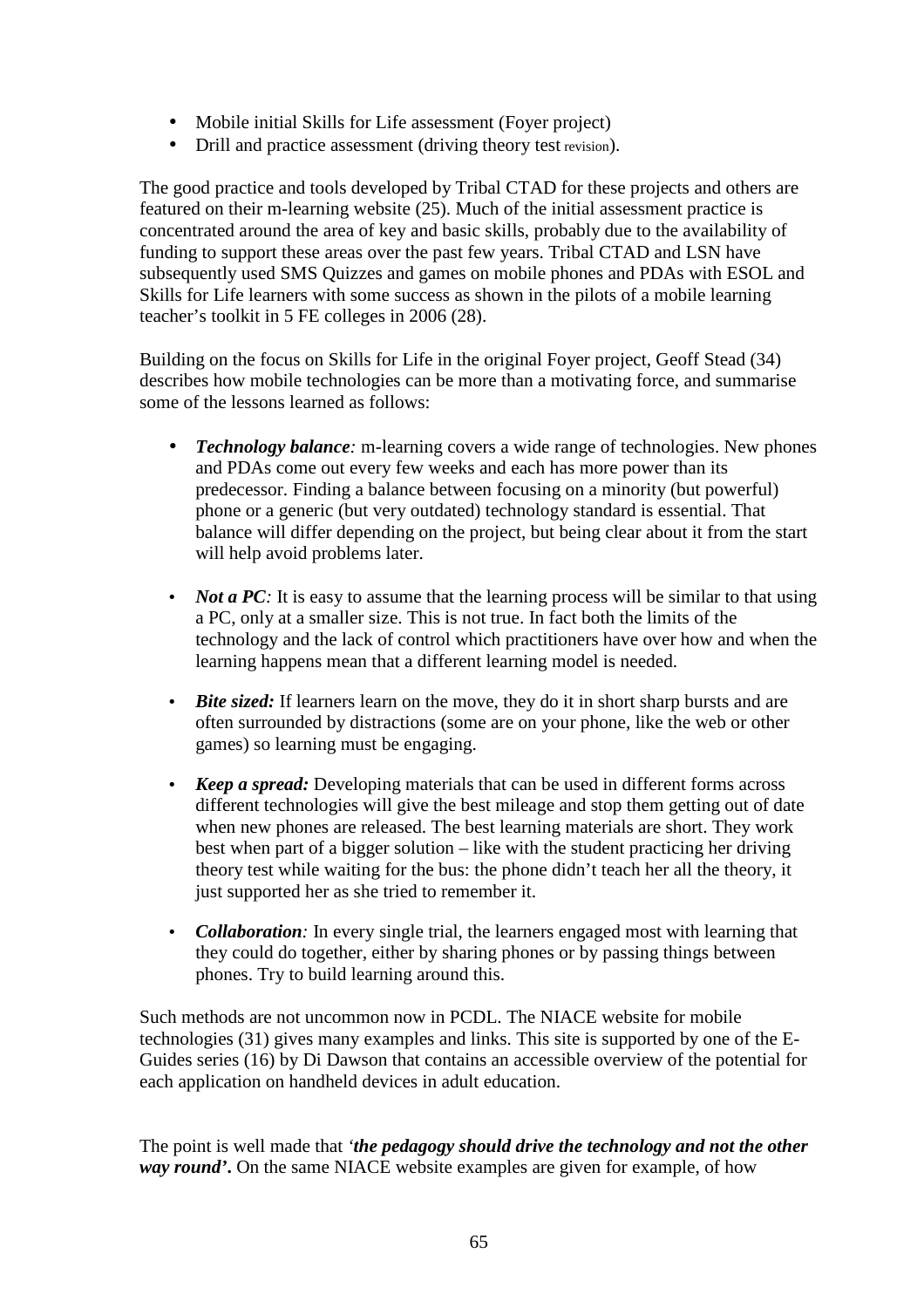multiple choice activities on handheld devices can test knowledge about processes, or health and safety issues. How in an art studio or dance class learners can record a gallery of images using video clips or still images to record progress and achievement at each stage. These images can be shared between learners' devices for peer evaluation and critique as well as forming part of a portfolio.

# **8. Impact on student learning/support**

# **a) In schools**

The St Hilds secondary school pilot using PDAs in maths and geography found that:

• Pupils used PDAs to organise their time more effectively, with easy access to a daily diary, school timetable and homework notes

• Bluetooth and wi-fi connectivity enabled transfer of teacher-led research activities both in class and out of school personalised projects

• Presentation of project work and reports improved in geography with the use of MS mobile office software

• Attainment levels in maths improved with the use of Sums Online software

• Pupils with behaviour difficulties found the use of PDAs encouraged a more active learning style

Pupil voice – **'it's great to have PDAs/mobile devices in the classroom as I can do many things using this as well I never lose my homework or am missing a timetable'.** 

Teacher voice **–'the traditional way of teaching is not the best way forward for pupils' learning outcomes. Teachers are able to improve their ICT capabilities and planning of lessons using PDAs/mobile technology to engage pupils more effectively and creatively to make them more independent learners for their adult life'.** 

Evaluation of the Learnosity project similarly found that 'students regarded the integrated technologies as a positive move from the more traditional methods of learning Irish. Students experienced less pressure in communicating in Irish than in face-to-face classroom settings and their abilities to learn autonomously were enhanced. Teachers also commented positively on the shift from more teacher-led to student-led learning that mlearning allowed, noticing increased motivation and student interest for using Irish during the pilot project. Topics were learned faster and the impact on their own teaching styles was largely positive.

Evaluation of impact in Learning2Go is available through the project website (20) or from David Perry associates (18) (19). More recent findings will be available through detailed follow-up research.

# **b) In FE**

Early MoleNET findings (33) indicate benefits for both staff and learners. Teachers and assessors in Phase 1 projects report improved learner progress, better quality of coursework, learners more engaged, focussed and better behaved, and improved learner confidence and self-esteem. Learners perceive that their progress improved and say that mobile devices helped them to achieve learning goals (both in college and in the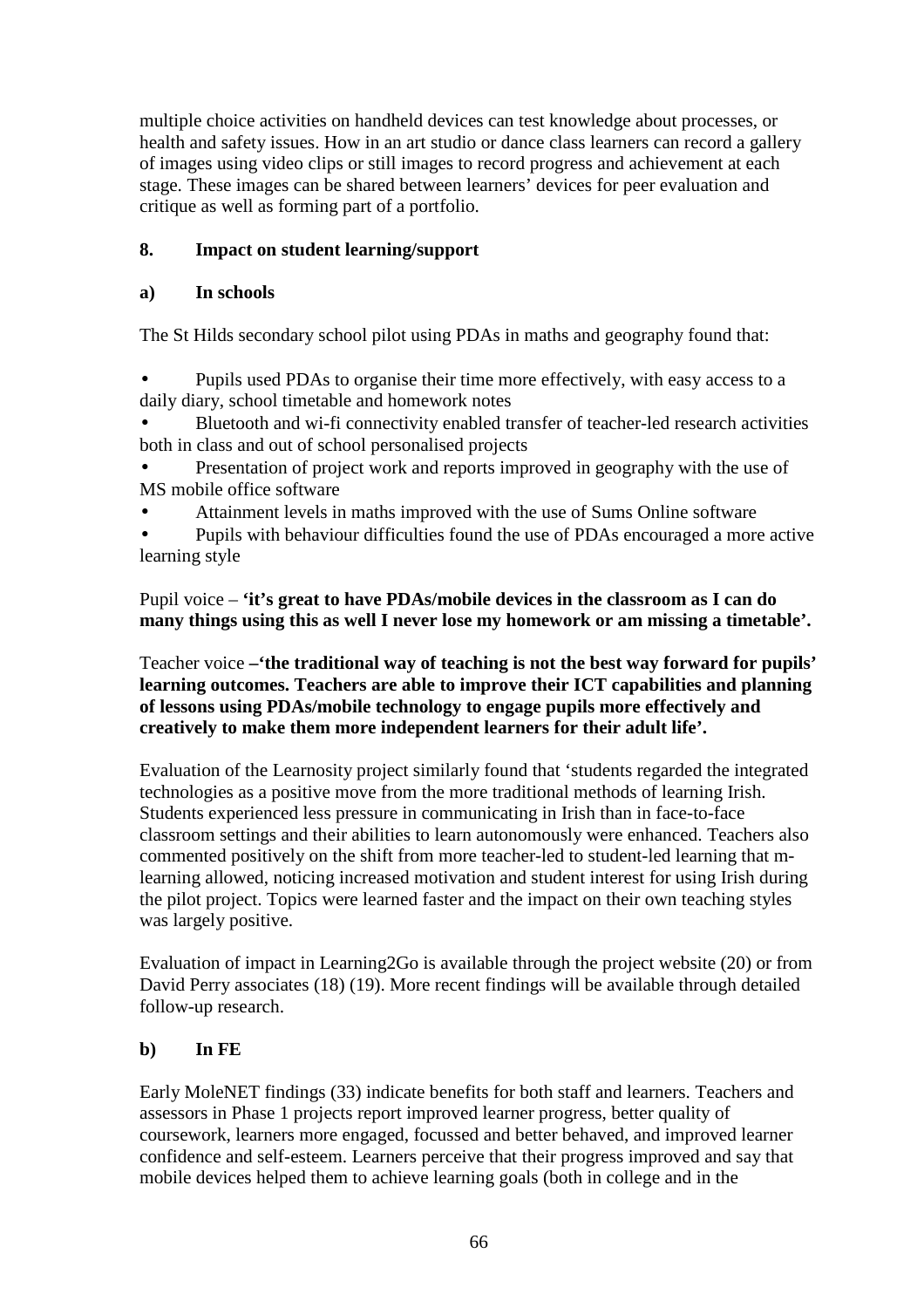workplace) as well as feeling more valued and better supported. It is of course, unknown to what extent the 'Hawthorne Effect' might have been in operation in some of these instances.

Quantitative data supports these findings however, with attendance and retention data being around 10% higher in 'MoleNET cohorts' than the national average and both achievement and predicted progression also being significantly higher. In an SMS quiz with over 900 learners (28% of whom had used mobile technologies for learning for over 3 months) the following results were obtained:

- 70% thought that using mobile technology had helped them to learn
- 60% said that using mobile technologies had made learning more interesting
- 78% said it had helped them to learn in different places
- 75% said it had helped them to learn at different times
- 84% said that they would like to use mobile technologies for learning in the future.

#### **9. A note on disability**

TechDis (40) is a JISC funded service which is actively involved in working across the FE, PDSL and HE sectors with the different provider organisations to provide a coherent and integrated service in the fields of accessibility and inclusion using technology. Across the sectors, practitioners are dealing with increasingly diverse learner needs, but there are limits to how effectively traditional teaching and learning methods can engage, support and stretch learners who have markedly different starting points and accessibility needs. Mobile learning offers some innovative and effective ways of tackling this challenge, but is still perceived by many as a niche area reserved for those with advanced technical skills. When mobile technologies have made their way into learning and teaching, it is often assumed that their benefits do not extend to learners with disabilities.

The paper from TechDis on m-learning and accessibility (40) begins:

*"It is appropriate to ask the question "How accessible is m-Learning?", but the answer is not necessarily simple; it needs to be understood in the context of the alternatives. For an ESOL class in a rural community centre, m-learning may involve adult learners peering at small screens, and grappling with cramped keypads; but it may be the only way of engaging the learners with video and audio clips. The accessibility issues of the kit may be more than counterbalanced by the value added to the learning experience compared to a traditional didactic lesson."* 

Their model of accessible m-learning provides a clear starting point for thinking about accessibility. The TechDis paper (40) continues:

"The model of accessible m-learning illustrates four accessibility criteria; the interface, the cultural capital (is this way of learning culturally appropriate), the accessibility of the task and the accessibility of the content. In the model, low values are in the middle and high values on the edges. Any learner who experiences high values for all four aspects has an "accessible learning experience". Learners with low values will have less accessible experiences but may still have a net benefit compared to other types of learning2".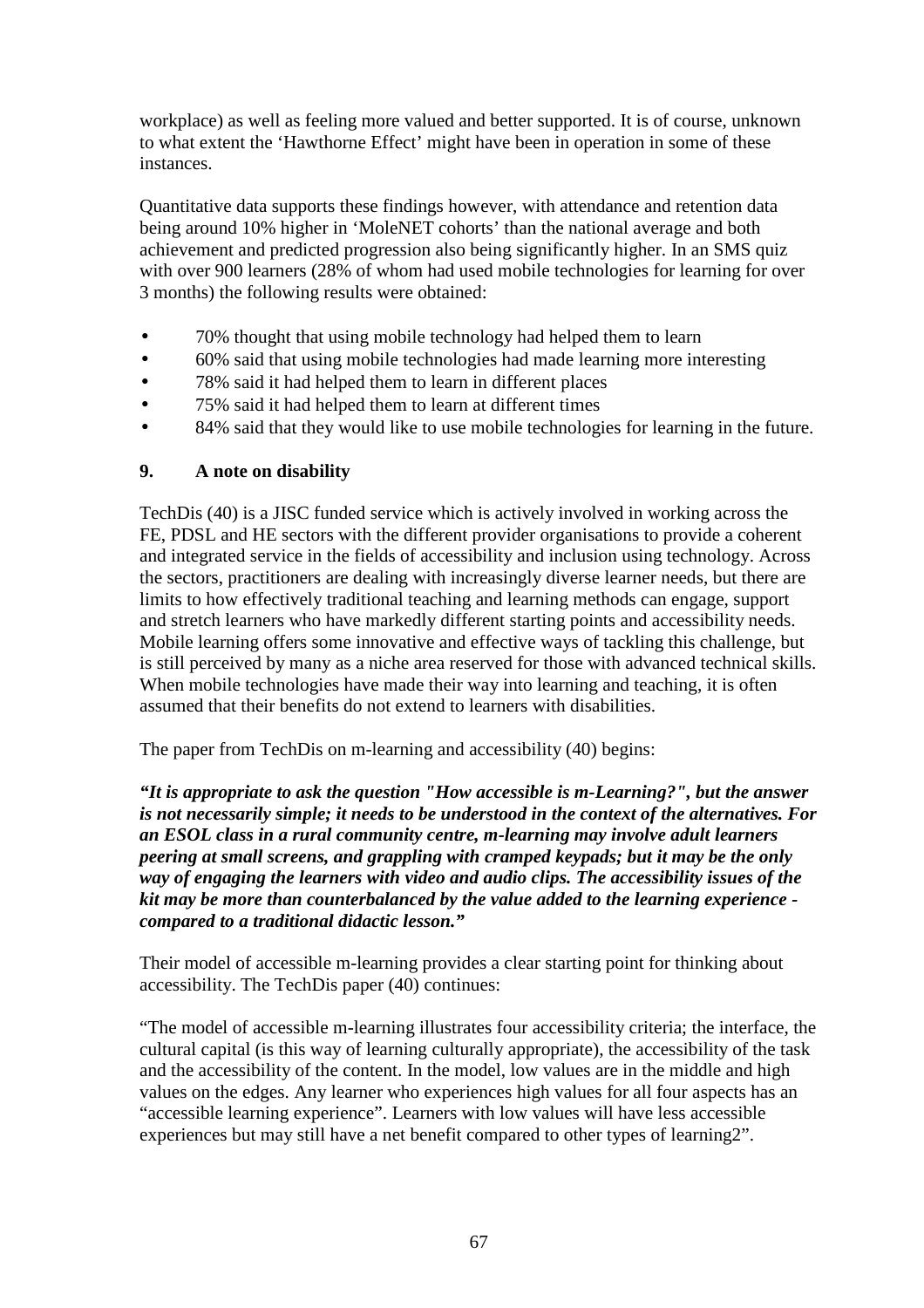From the projects in this report, mobiles and handheld devices are more often perceived to be a positive step towards accessibility. The key reasons are:

- They are personal, and private, removing some of the awkwardness around learning in certain situations (for example the Foyer study working with people in hostels).
- They are more able to reflect the learner's lifestyle. This covers both young(er) learner familiarity with what are primarily social networking tools in common currency, and the benefits of mobility to busy people on the move or unable to access a suitable learning location.
- They are (relatively) cheap and (relatively) ubiquitous (although care needs to be taken with assumptions here, particularly in sectors dealing with older generations). They can provide access to learning where none was previously available.
- They can work with visual and auditory input and output as well as text.

However:

- Wireless access is not uniform, or reliable across even the UK
- The text size can be hard to read. Older learners and those with sight problems can struggle. Text to voice technology is improving, albeit slowly, and needs to be considered where the learner constituency demands it, (and borne in mind where there is currently no demand).
- For the purposes of assessment, the use of mobile and handheld devices can lead to the simplification of assessment, with over-use simple multiple choice questions over text entry answering. Several projects have demonstrated that this does not have to be the case.

One recent publication (13) draws on the experiences of those working in the vanguard of mobile learning and inclusivity in independent specialist colleges and further and higher education institutions, 'GoMobile! Maximising the potential of mobile technologies for learners with disabilities' passes on some of the lessons learnt to make mobile learning a more achievable aim for those working with learners with disabilities.

Drawing on outcomes emerging from initiatives such as the Learning and Skills Council's MoLeNET and Learning for Living and Work (L4LW) programmes, and the Higher Education Assistive Technologies (HEAT) scheme administered by TechDis, 'GoMobile!' explores how mobile technologies can make day-to-day living and learning more manageable, enjoyable and achievable for learners who face a range of challenges when learning.

A more accessible resource can be found on the JISC Regional Support Centre website for Yorkshire and Humberside (10). The Excellence in inclusivity portal has been developed to help promote best practice and share knowledge to support enhanced inclusivity. This portal provides a simple route to accessing a range of case studies which show how inclusivity has been enhanced through the use of appropriate technology – including using mobile phones for podcasts at Yorkshire Coast College (52) which has established the use of SMS and podcasting as a means of communicating with students and dissemination of learning materials. The college has pioneered access to learning materials suitable for all learners through mobile phones.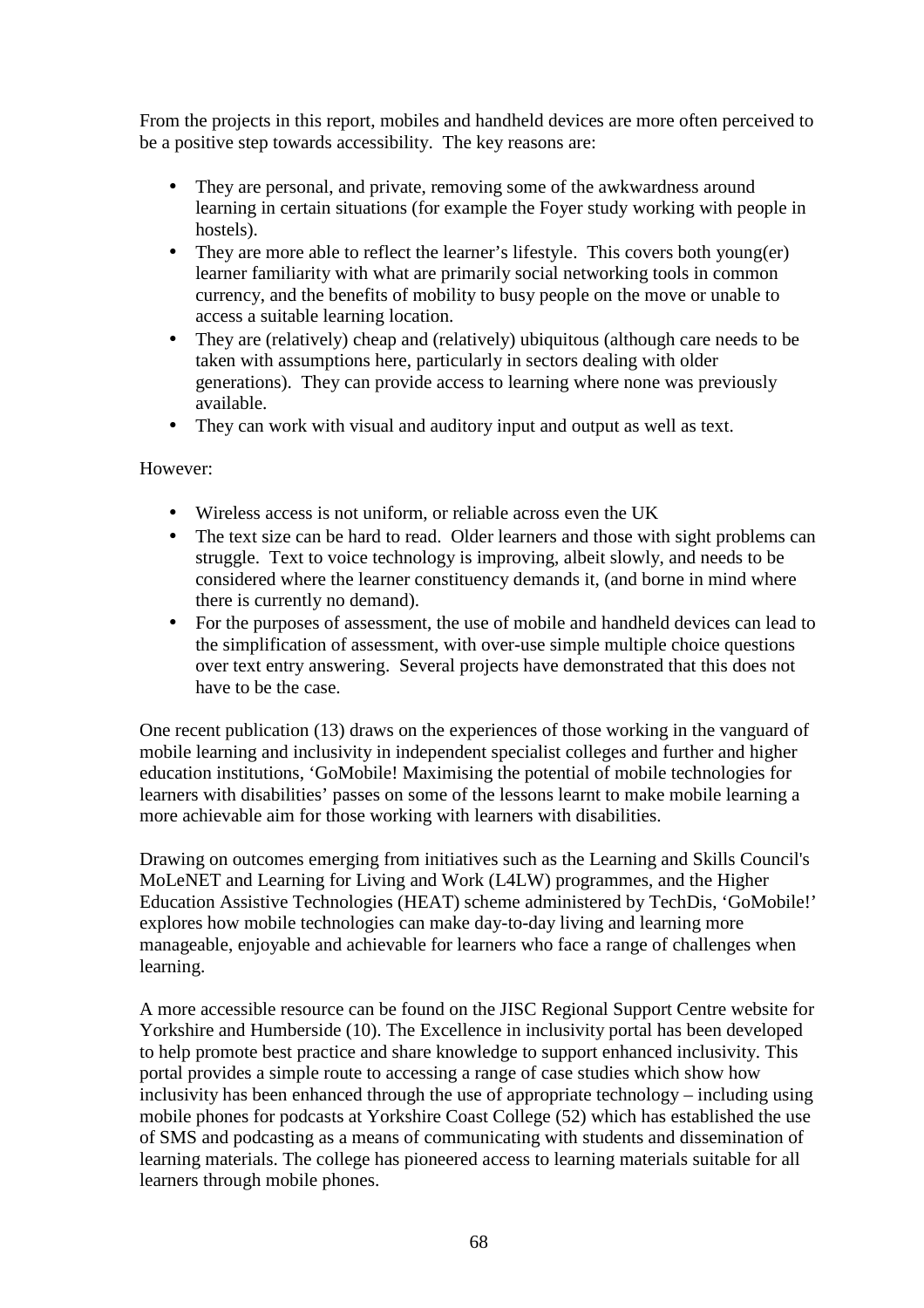Another college which used its MoleNET project to focus specifically on the evaluation of different types of mobile devices for learners with disability is Aylesbury College. A summary of their findings was presented to the recent MoleNET conference (2).

### **Short Case studies**

# **1) Learnosity - Using mobile phones for language learning**

**Scale**: 69 learners aged 14 and 15 in 2007 **Timescale**: Started in 2007 and continuing **Sector/learner group:** Students working towards the Leaving Certificate in Irish as a second language **Funding**: National Council for Curriculum and Assessment (NCCA) and National Centre for Technology in Education (NCTE) **Partners**: Learnosity **Type of technology**: Mobile phones and laptops linked to a website **Type of assessment:** formative, adaptive and summative **Evaluation/project /website**: See http://www.learnosity.com/ **Continuation**: Plans for further trials in 6 Irish schools, with task-based and role-play conference calls

This Eire based pilot project uses mobile phones and laptops linked to a website to support learning and teaching in Gaeilge. From 2009/10 in Eire for the optional Irish language component of the Junior Certificate and from 2011/12, 40% of the compulsory Leaving Certificate, will be based on oral examination There will be significant resources issues and logistical challenges in supplying teachers to be physically present in each school. The Learnosity solution is innovative, practical and timely.

#### Key points

There are several components to the Learnosity system that, taken together make it unique. These are:

- The use of mobile phones with the Interactive Voice Response (IVR) system
- Questions are selected at random from a question bank
- Students can re-record and repeat the process as required
- Answers are recorded as WAV files and saved to a server from which they can either be marked online through a website or saved and marked as a podcast
- Students can hear not only their own, but exemplary answers as well
- Feedback is given in the form of a printout or email which can be saved to an eportfolio if available
- New vocabulary can be delivered by SMS text each day for use in class or written work.
- Text chat with peers through Google Talk. In the pilot this was done with PCs but it could be via PDAs. Teachers can mediate in real time and assess later with the scripts also recorded and saved for self-assessment. Access to an online dictionary supports further language development.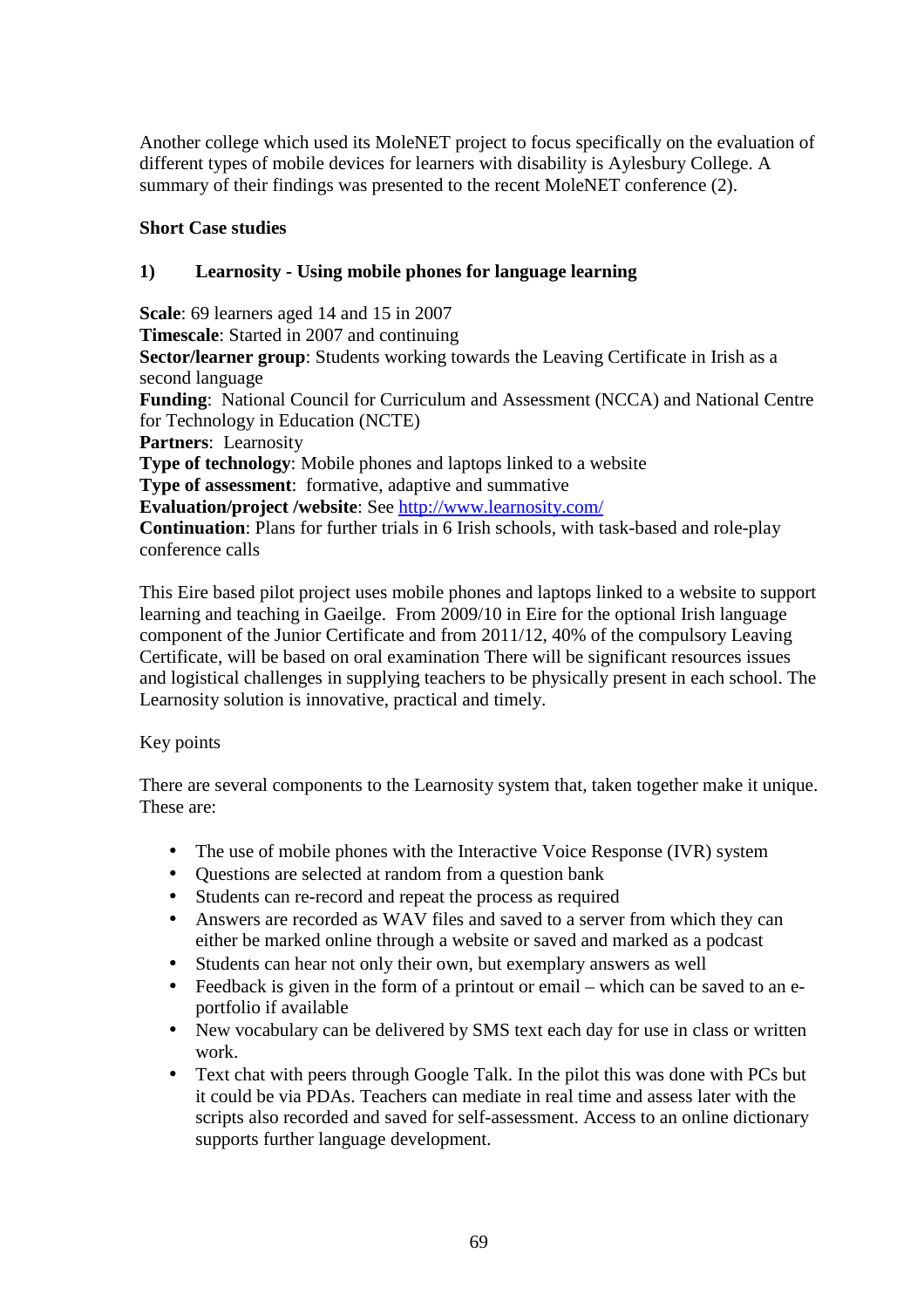Outcomes:

• 67% students reported that they had made significant progress with oral Irish language in the 6 weeks of the pilot. There are plans for further trials in 6 schools, task-based and role-play conference calls and potentially, biometric voice recognition. However, wireless access in schools can be a barrier in remote areas.

# *'It's nice to hear students you wouldn't hear too much in class talking on the recordings'*

#### *Class teacher*

See: http://www.learnosity.com/go/client-ncca-ireland (44)

#### **2) Barking and Dagenham Art initiatives - Using handheld devices to stimulate Critical Studies in A-level Art at Warren Comprehensive**

**Scale**: initially one A level Art year group from Warren Comprehensive school **Timescale**: 2006 onwards **Sector/learner group**: A level students, then extended to other school children **Funding**: ICT Test bed **Partners**: Test Bed Team, Dulwich Picture Gallery, Street Access Software **Type of technology**: PDAs and Street Access Software **Type of assessment**: formative assessment for learning

**Evaluation/project /website**: http://www.barking-dagenham.gov.uk/9-cias/ictteam/pdf/pda-project-sept-dec05.pdf and http://www.dulwichpicturegallery.org.uk/uploads/Digit.pdf and http://www.barkingdagenham.gov.uk/9-cias/ict-team/ict-team-pda.html.and http://www.camot.net/files/Report%20on%20Dulwich%20Picture%20Gallery%20for%20 CaMOT.pdf See also Test Bed evaluations: http://www.evaluation.icttestbed.org.uk/files/s2\_handheld\_art.pdf

**Continuation**: rolled out cross-phase to include Key Stage 3 and science students with plans for further expansion including GPS integration. Dulwich Gallery have expanded the project across age ranges. Barking and Dagenham have built on this experience to provide other opportunities throughout the borough, including collaboration with Valence House Museum.

*"We wanted to try and develop children's critical awareness in art…Children aren't great users of art galleries. We wanted to find a way in for them."* Ellie Burkett, project leader and Head of Art at Warren Secondary School.

*"The hand-held made me think more about the painting and the questions made me think***."** Learner from DiGIT project*.*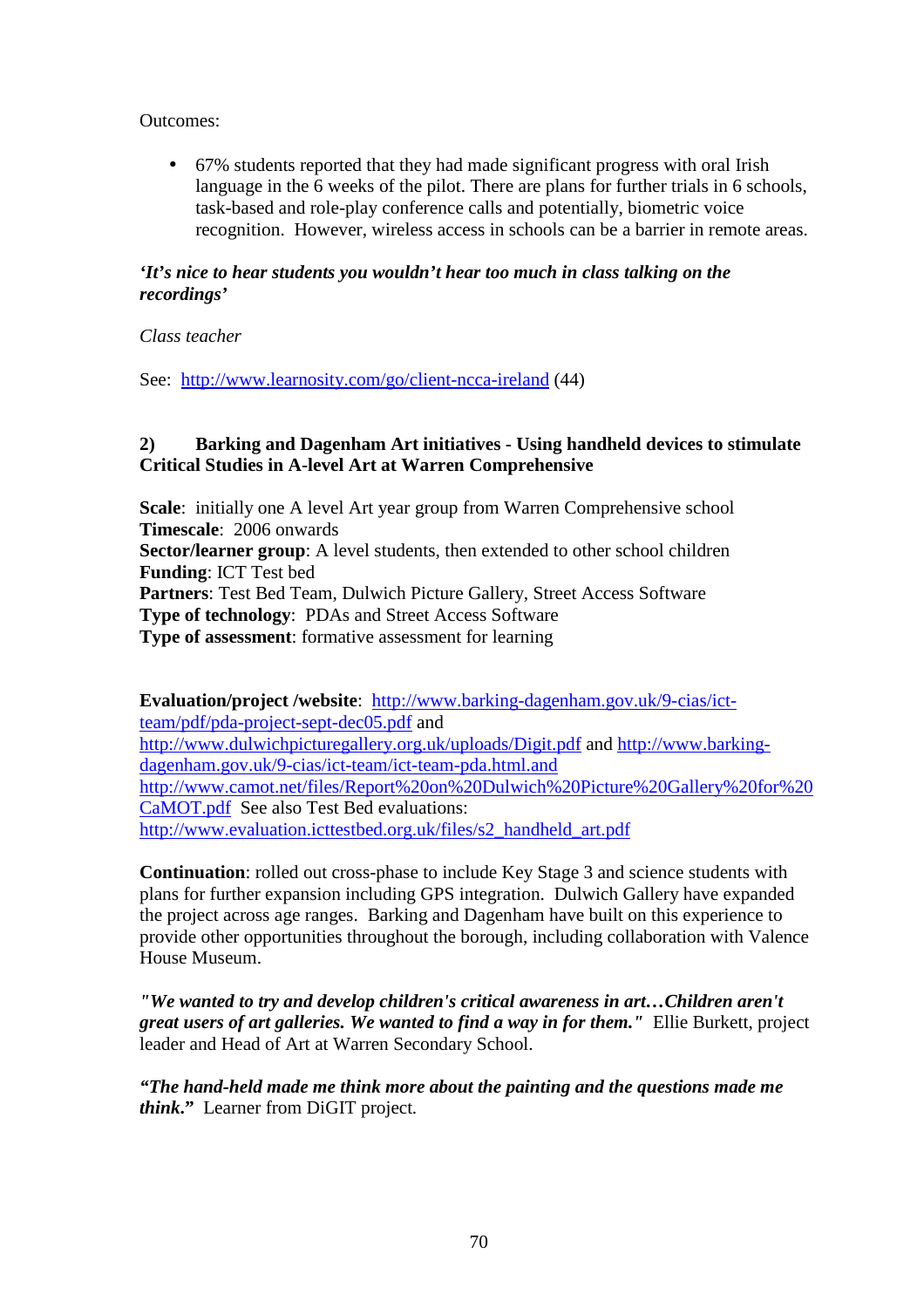Key points:

- Impact on student learning and motivation; improved understanding of critical analysis in Art
- Out of school learning activity
- Needs preparation and collaboration on behalf of teachers and museum or gallery staff
- Prompts learners to reflect and answer questions the project and provides an excellent opportunity for assessment for learning.

#### Aims

• This project aimed to enhance the experience and learning potential of visits to Museums and Art Galleries. It started as a collaborative project with the Dulwich gallery in South London by creating interactive lessons and study materials that visiting students could access via PDAs. This gallery has a wealth of Old Masters who are not usually popular with school-aged children.

Solutions

• Software developers StreetAccess created 'i-Guide, an interactive education package, and the application 'Trailmaker' to write interactive trails that can be accessed on personal computers and handhelds. Children are each assigned a personal ID number which, in conjunction with a school ID, allows them to access the Gallery's trails through the StreetAccess website. Once in the Gallery, students are given a hand-held device and they embark on the DiGIT tour. Brief contextual information and a thumbnail of each featured artefact are held in the PDA program with sets of in-depth questions which prompt reflection and greater understanding.

See

http://www.futurelab.org.uk/resources/documents/handbooks/handhelds\_handbook.pdf (15)

#### **3) MyArt Space**

**Scale**: 3000 school students with a final study involving 23 11-14 year old learners **Timescale**: 2006 onwards

**Sector/learner group**: A level students, then extended to other school children **Funding**: N/A

**Partners**: 3 museums

**Type of technology**: desktop or mobile phone (Nokia 6680), pre-programmed **Type of assessment**: none specified, but enables formative commentary on exhibits collected and hones enquiry and analysis skills

#### **Evaluation project/website**:

http://www.projectsetc.org/technology/case\_study\_my\_art\_space.html and http://www.myartspace.org.uk/web/index.php and

http://www.mlearn2007.org/files/mLearn\_2007\_Conference\_Proceedings.pdf (page 238) **Continuation** – used in wider fields. See

http://edit.archimuse.com/mw2007/papers/walker/walker.html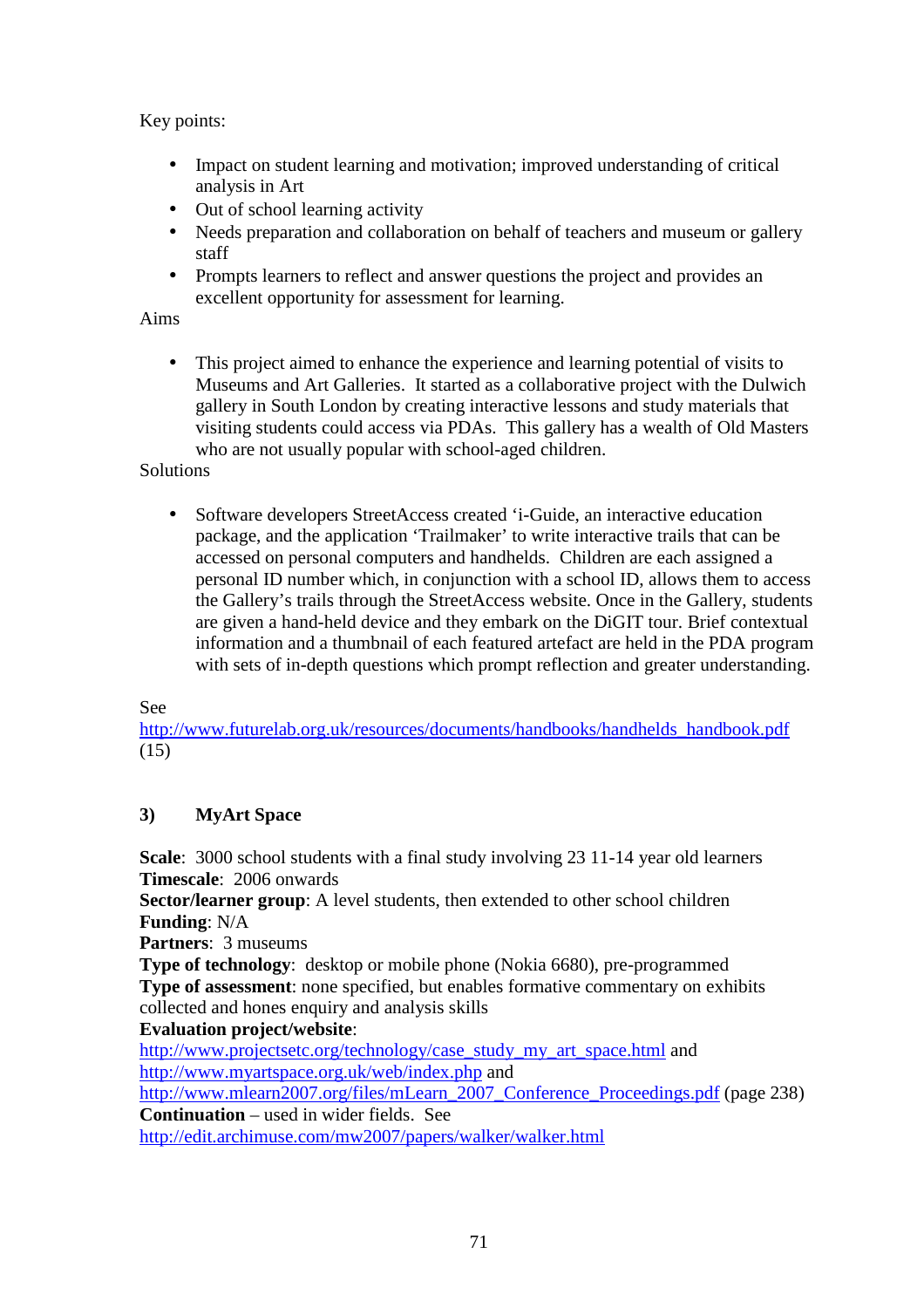Key points

- evidence collection which supports both learning and assessment activity
- learner exhibits professional skills of gallery curator and of interpretation
- used at Kew Gardens, supported the development of journalistic enquiry and interpretation

# Description of MyArtSpace

MyArtSpace connects a web-based client that can be accessed on a desktop computer in classrooms or homes with software running on mobile phones in the museums and gallery. Typically, the teacher will set one or more questions or goals to guide the visit. Small groups of learners are given a pre-programmed phone on arrival at the museum and enter a unique identifier.

As they tour the museum, each group can 'collect' an object by typing the exhibit code, which accesses an image and brief presentation on the artefact. Learners are prompted to type in their reasons for collecting the object, and shown a list of who else has collected it. They are able to add their own audio or text interpretation to support the learning outcomes and goals. The collected content is automatically transmitted over the GSM phone connection to the MyArtSpace website, which builds a personal record of their visit. Back in the classroom, or at home, the children can log into the MyArtSpace website for further discussion and exploration of outcomes and the production of a completed gallery.

#### Extension and explanation of the learning behind MyArtSpace

The background research to the project has explored the use of mobile technology to *"create personalized learning trails through the capture, editing and sharing of audio, photos and text during visits to museums, botanic gardens and cultural heritage sites"*. The aim of MyArtSpace was to find the appropriate levels of structure, support and focus for school visits as well as for casual visitors.

"Findings so far indicate that a narrow subject focus and a manageable amount of data capture are appropriate in most cases. Audio has proven the most important mode for communication and interpretation. Voice recording not only is easier and faster than entering text, but also enables visitors who may have writing difficulties. Audio is particularly effective when used collaboratively – for example, when two people have a conversation or share their impressions while in front of the artifact or exhibit of interest…. Some users (especially girls) interviewed each other. This form of journalistic inquiry appears particularly effective in constructing trails for others to follow".

# *MyArtSpace Project manager*

See http://www.myartspace.org.uk/web/index.php (35)

# **4) Lifetime Health and Fitness - Recording evidence in disparate workplaces**

**Scale**: 2000 learners in 2007/08 **Timescale**: Started in June 2007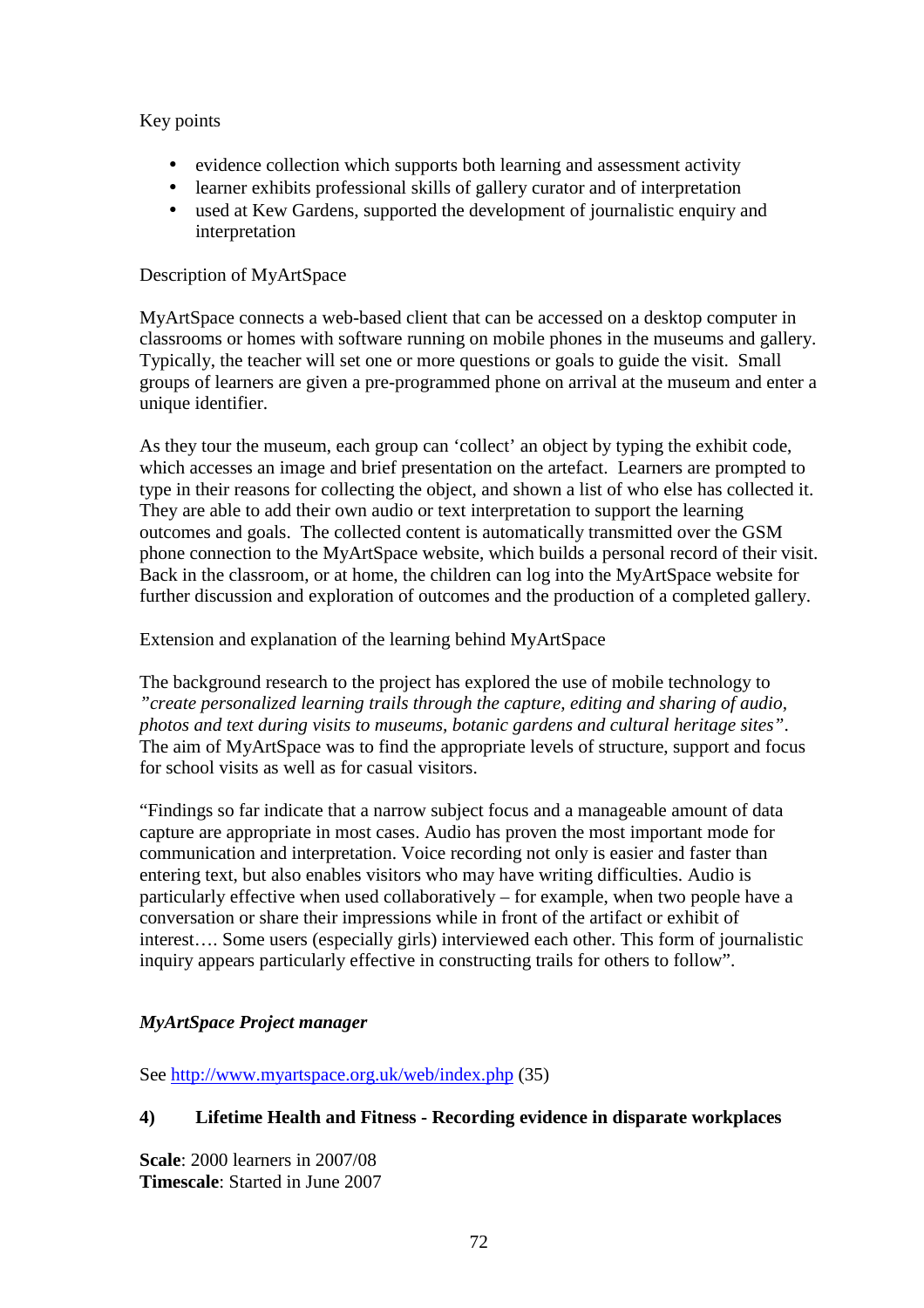**Sector/learner group**: Health and Fitness employees working towards Apprentiships, NVQs or Key Skills qualifications

**Funding**: Employer investment plus small Round 1 Learning Innovation Grant funding from LSC

**Partners**: None

**Type of technology**: Smartphones, digital cameras, HP swivel-screen tablet PCs, portable printers and scanners

**Type of assessment**: formative and summative

**Evaluation/project /website**: None but see http://www.lifetimehf.co.uk/

**Continuation**: Plans for integration of Moodle forums, podcast video clips and more use of digital learning resources.

Key points

- Learners are scattered throughout the UK and need to be assessed in workplace settings. Lifetime Health and Fitness is seeking both greater efficiency in the assessment process and provision of learning resources in a range of media to suit a range of learning styles.
- Assessors are equipped with tablet PCs and digital pens supported by handheld smartphones, digital cameras and portable scanners and printers for collecting performance evidence in the workplace. Evidence is then uploaded online to an internally developed e-portfolio on a central server
- Plans are in place to use the handheld smartphones as modems connected to the tablet PCs to enable online assessment of L1 literacy and numeracy with City and Guilds – providing instant feedback on results and enabling same day re-sits if necessary.

## **Key drivers**

- Financial impact. The company already has evidence of substantial cost savings from data collection by assessors at 'point of entry' – saving administrator time previously spent in data entry and minimising data keying errors.
- Efficiency benefits. There are also benefits in electronic processing of registrations and certification with awarding bodies. Improved financial reporting capability informs management decision-making and also enables detailed progress reporting to corporate clients.
- Performance impact. Improved reporting capability enables tracking and analysis of trainers/assessors activity and regional contracts. This enables timely and targeted management interventions and results in improved retention and success rates of learners. Success rates doubled in 2007 and are now significantly above average for the sector.
- Speed of completion. Enabling learners and assessors to clearly see progress made and next steps builds confidence and provides focus. Lifetime now proudly boast of an average 7 to 8 months for completion of an Apprenticeship for example.

## **Key blockers**

• The biggest challenge has proved to be cultural rather than technological. Learners, assessors and Internal Verifiers have taken time to become familiar with the new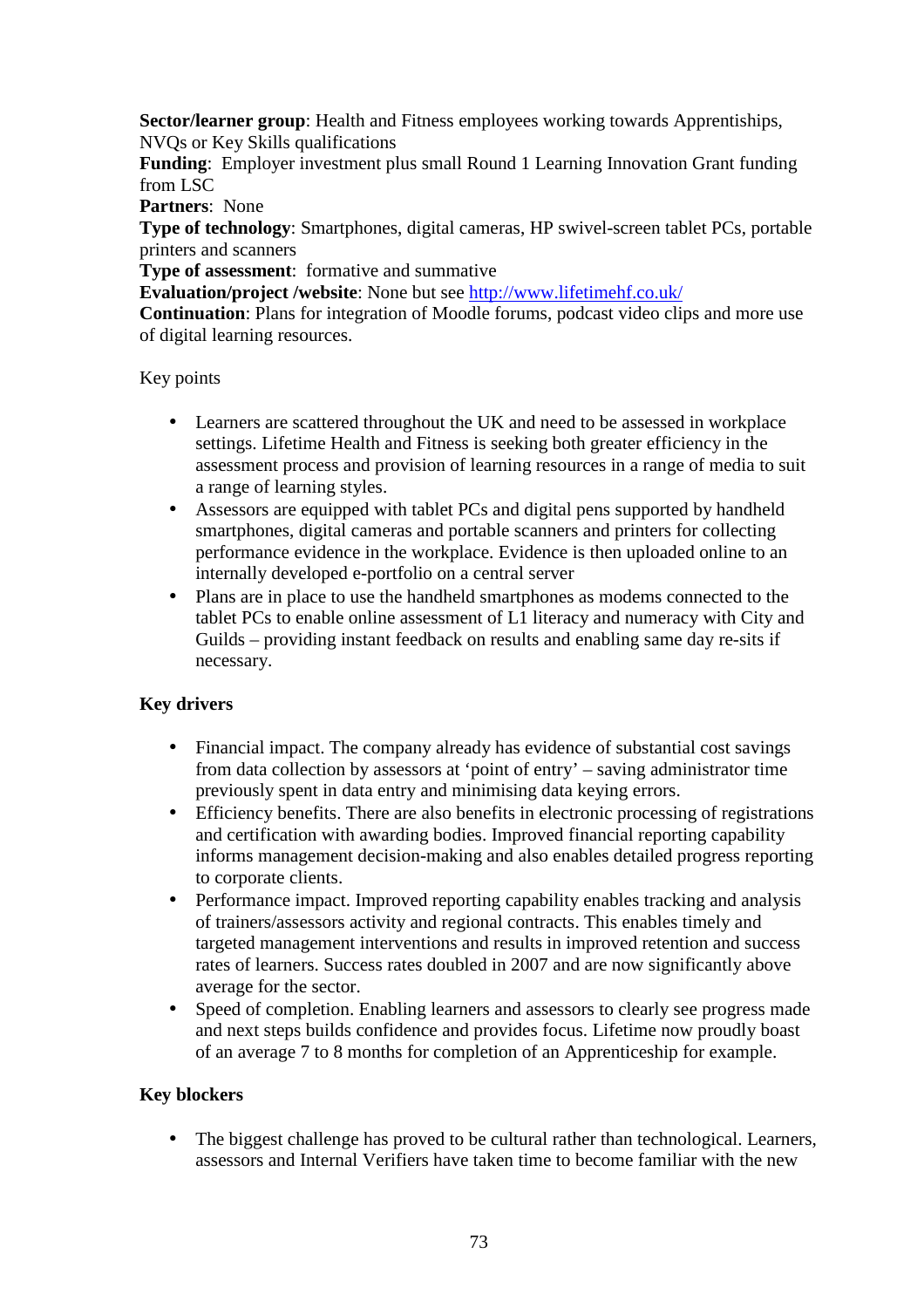kit and confident in its use. A well –structured and ongoing training programme is clearly required.

- Attitudes and experience of the use of ICT are now also built into the recruitment process so that training needs can be identified.
- LSC audit requirements remain problematic. At present Individual Learning Plans and Review plans have to be printed out and shared with learners to provide an acceptable audit trail. Also LSC have not approved the use of digital signatures so that paper signatures are still required before evidence is submitted

**Continuation**: Plans for integration of Moodle forums, podcast video clips and more use of digital learning resources.

See http://www.thefitmap.co.uk/new/services/training/lifetime.htm

## **5) Foyer project**

**Scale**: 1000 initial Skills for Life assessments in 2 months in 45 different locations **Timescale**: 2005

**Sector/learner group**: residents of Foyer hostels cross London **Funding**: European Union

**Partners**: Tribal CTAD, Ultralab, LSDA and European partners

**Type of technology:** Pocket PCs linked to online tracking system

**Type of assessment**: screening and initial diagnostic assessment

**Evaluation/project /website**: http://www.m-learning.org/archive/index.shtml and http://www.m-learning.org/index.htm

**Continuation**: products such as authoring software (MyLearning author) and MediaBoard now available under licence.

## Key points

- Used Pocket PCs linked to an online tracking system
- Portability across residences
- Privacy to take skills checks in own room
- Cheaper than purchasing/using laptops
- Higher level of engagement with no other software distractions (compared to laptops)
- Central uploading enabled diagnostic overview of skills, action planning and progress tracking.

## Findings

'When working with young people, we expected them to be skilled users of IT, but we were surprised to find that the majority of our socially disadvantaged groups had no confidence in IT at all. In fact, many learners actively avoided it. After our trials, several learners initiated steps back into learning, so they could learn about email, the internet, word processing and other IT related skills. For these learners this represents a massive shift in autonomy and motivation. This 'bridge into IT' is a result we saw in several other trials with different age groups as well'.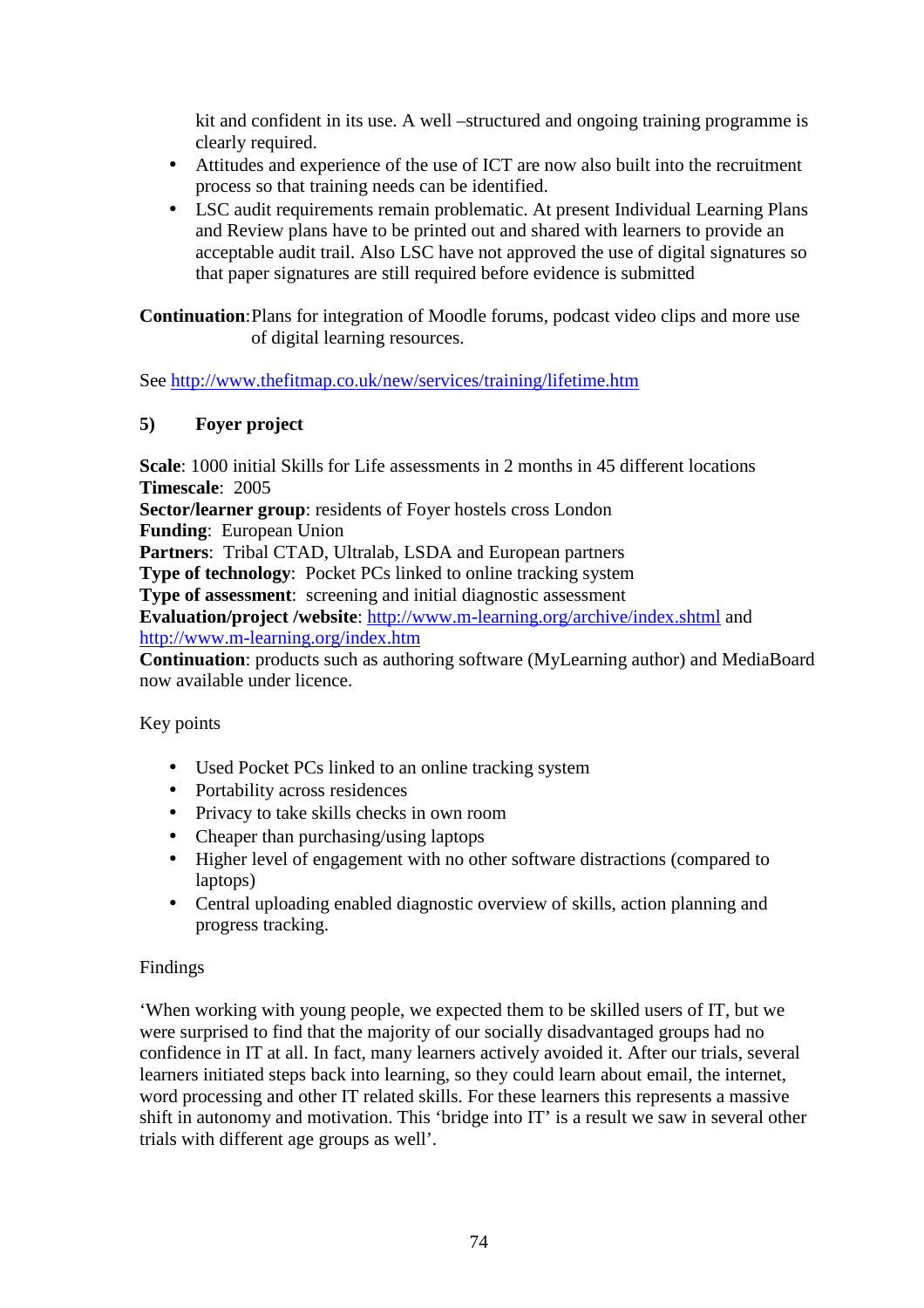Geoff Stead ' Moving M-learning into the mainstream (57)

See http://www.m-learning.org/archive/index.shtml (25)

Edited from a report commissioned for this project from Merritt Associates, November 2008

#### **Appendix A**

#### **Bibliography and references**

(\*\* means number of references in text of report)

- 1) \*'Assessment 2.0', Bobby Elliot. Modernising assessment in the age of Web 2.0 (SQA, 2008)
- 2) \*Aylesbury College presentation to the MoleNET conference at http://www.molenet.org.uk/search/resource-30299.aspx
- 3) 'Big Issues in Mobile Learning', Mike Sharples (ed) Report of a workshop by the Kaleidoscope Network of Excellence Mobile Learning Initiative (University of Nottingham, 2006) at http://telearn.noe-kaleidoscope.org/warehouse/Sharples-2006.pdf
- 4) 'Computer games and learning', Kerri Facer (Futurelab, 2003)
- 5) \*Consolarium project for games-based learning at http://www.ltscotland.org.uk/ICTineducation/gamesbasedlearning/aboutgbl/consolarium.as p
- 6) \*ELAMP project reports at http://www.natt.org.uk/2006/index.php?pk=11
- 7) \*E-learning website from ALP at http://www.elearningproviders.org/HTML/pages/
- 8) 'Emerging Technologies for Learning', Geoff Stead et al. (Becta, 2006)
- 9) 'Empowering learners: Mobile learning and teaching with PDAs', (JISC, 2005)
- 10) \*Excellence in Inclusivity website at http://inclusivity.rsc-yh.ac.uk/
- 11) Games and Learning, Angela McFarlane (Futurelab, 2004)
- 12) Geoff Stead blog at http://moblearn.blogspot.com/ (2007)
- 13) \*'Go Mobile! Maximising the potential of mobile technologies for learners with disabilities', Ros Smith (LSN, 2008) at http://www.lsneducation.org.uk/pubs/pages/080123.aspx
- 14) \*\*\*Handheld Learning Conference 2008 presentations at http://www.handheldlearning2008.com/handheld-learning-conference-andexhibition/presentations
- 15) \*\*\*'Handhelds: Learning with Handheld Technologies', Angela McFarlane et al. A Handbook from Futurelab (Futurelab, 2006) http://www.futurelab.org.uk/resources/documents/handbooks/handhelds\_handbook.pdf
- 16) \*'Handheld Technologies for Mobile Learning', Di Dawson, NIACE e-guidelines 12 (NIACE, 2007)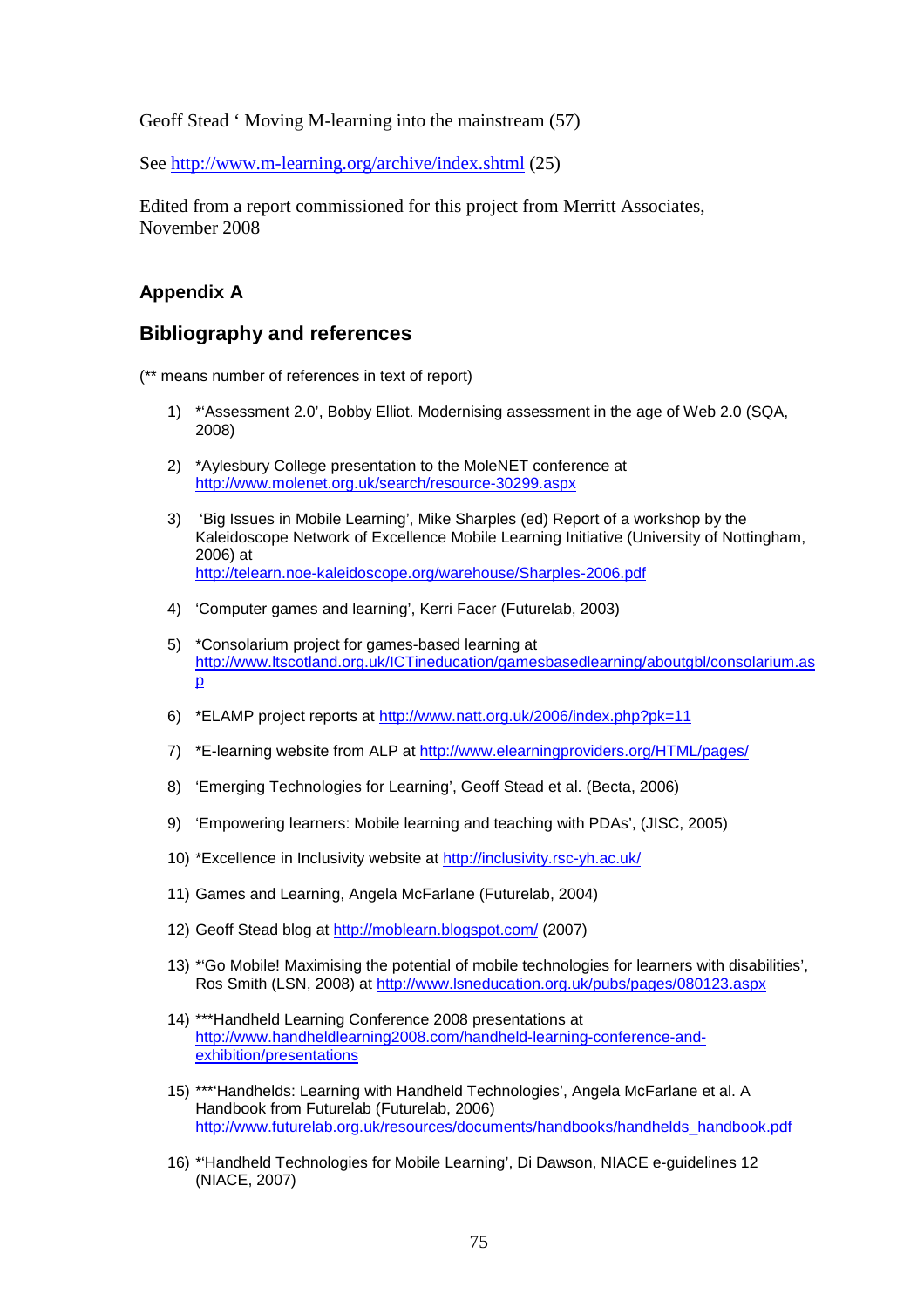- 17) 'Innovative Practice with E-learning', A good practice guide to embedding mobile and wireless `technologies into everyday practice (JISC, 2005)
- 18) \*'Learning2Go School Case Study Report 2006-2007', David Perry (David Perry Associates, 2007) unpublished
- 19) \*'Learning2Go Phase 2 Initial Report 2006, David Perry (David Perry Associates, 2006) http://www.learning2go.org/media/download\_gallery/dpaPh2InitialReport.pdf
- 20) \*\*\*\*Learning2Go website at www.**learning2go**.org/pages/what-is-**learning2go**.php
- 21) 'Learning lessons from digital games' (Becta 2005) unpublished
- 22) \*'Learning with Mobile Devices', Jill Attewell (ed.) A book of papers (LSDA, 2004)
- 23) \*\*\*'Literature review in mobile technologies and learning', Laura Naismith et al. (Futurelab Series: report 11, 2006)
- 24) mLearn conference proceedings at http://www.mlearn2007.org/files/mLearn\_2007\_Conference\_Proceedings.pdf – p 285
- 25) \*\*m-learning website at http://www.m-learning.org.
- 26) 'M Learning', Donald Clark An EPIC White Paper (EPIC, 2006)
- 27) 'Mobile Learning', Bill Lockitt A 3T Occasional Paper (3T Productions, 2005)
- 28) \*\*'Mobile Learning in Practice', Jill Attewell et al. Piloting a mobile learning teachers' toolkit in FE colleges (LSN, 2006)
- 29) 'Mobile learning: research findings', Angela McFarlane et al. (Becta, 2007) unpublished
- 30) \*'Mobile Technologies and Learning', Jill Attewell A technology update and m-learning project summary (LSDA, 2005)
- 31) \*Mobile technology website at http://www.niace.org.uk/mobiletechnology
- 32) \*MoLeNET website at http://www.molenet.org.uk/.
- 33) \*\*MoleNET conference in September 2008 at http://www.molenet.org.uk/events/facetofaceeven/conf/
- 34) \*'Moving M-learning into the Mainstream', Geoff Stead (Paper for Mlearn, 2005) unpublished
- 35) \*\*MyART Space at http://www.myartspace.org.uk/web/index.php
- 36) \*Mudlarking in Deptford project at http://www.futurelab.org.uk/projects/mudlarking-indeptford
- 37) \*\*Personalisation by Pieces at http://www.cea.co.uk/school-services/personalisationpieces.asp
- 38) \*Q1 2008 Mobile Trends report (Mobile Data Association) at http://www.text.it/mediacentre/press\_release\_list.cfm
- 39) \*Savannah project at http://www.futurelab.org.uk/projects/savannah
- 40) \*TechDis at http://www.techdis.ac.uk/index.php?p=9\_5\_32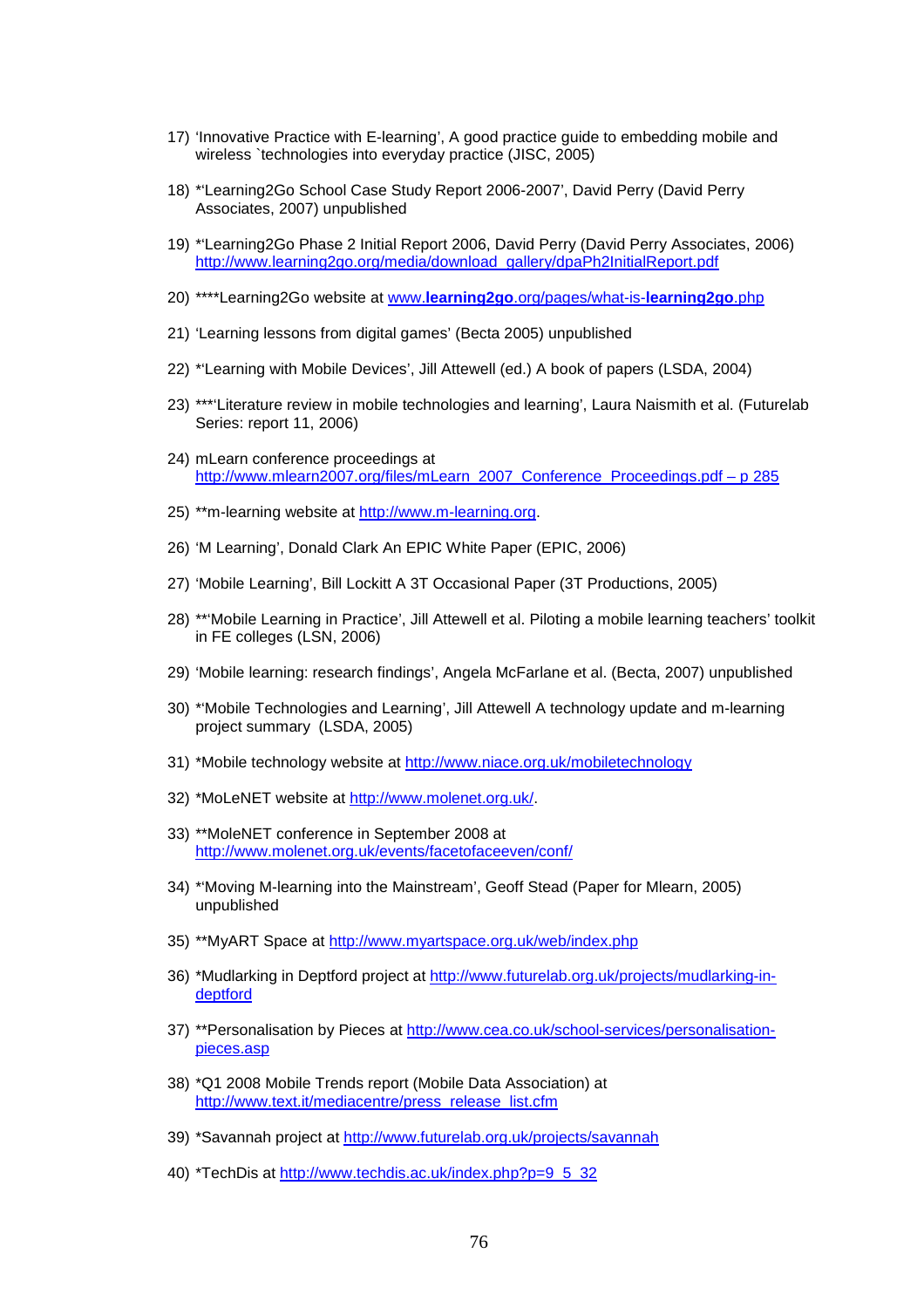- 41) \*'The Horizon Report', 2008 Edition (New Media Consortium, 2008)
- 42) \*'The potential of Mobile Learning to support the 14-19 agenda in the FE sector (Becta, 2007) unpublished
- 43) 'Use of computer and video games for learning', Alice Mitchell and Carol Saville-Smith (LSDA/Ultralab, 2004)
- 44) \*\*'Use of mobile phones for language learning and assessment for learning: a pilot project', G. Cooney and K. Keogh (Learnosity, 2007) http://www.learnosity.com/go/clientncca-ireland
- 45) \*'Using PDAs and mobile technology to support personalised learning 24/7 St Hilds school pilot project at http://whatworkswell.standards.dcsf.gov.uk/upload/pdf/2415/casestudy.pdf
- 46) \* 'Visitor Constructed Personalized Learning Trails', Kevin Walker (London Knowledge Lab) at http://edit.archimuse.com/mw2007/papers/walker/walker.html
- 47) \*Yorkshire Coast College case study of SMS and podcasting at http://inclusivity.rsc-yh.ac.uk/case\_study?id=149

#### **Appendix B**

## **Key websites on handheld technologies for m-learning**

#### **a) Some of the top sites referred to in the Report**

http://www.m-learning.org.

The tribal CTAD m-learning site with a good overview of key projects and useful tools

http://www.niace.org.uk/mobiletechnology The NIACE site with ACL case studies and summaries of technology applications

http://www.elearningproviders.org/HTML/pages/ The ALP site with links to WBL learning providers that have received LIG funding

http://www.handheldlearning2007.com/pages/suggested-reading.php Suggested reading from the Handheld Learning conference 2007

http://www.mlearnopedia.com/ An international portal with some interesting m-learning links

http://mlearning.noe-kaleidoscope.org/links/websites.html A European m-learning site with links to most of the key projects past and present

#### **b) Some of the best blog sites on m-learning**

http://andysblackhole.blogspot.com/ Andy Black at Becta

http://moblearn.blogspot.com/ Geoff Stead at Tribal CTAD

http://elearningstuff.wordpress.com/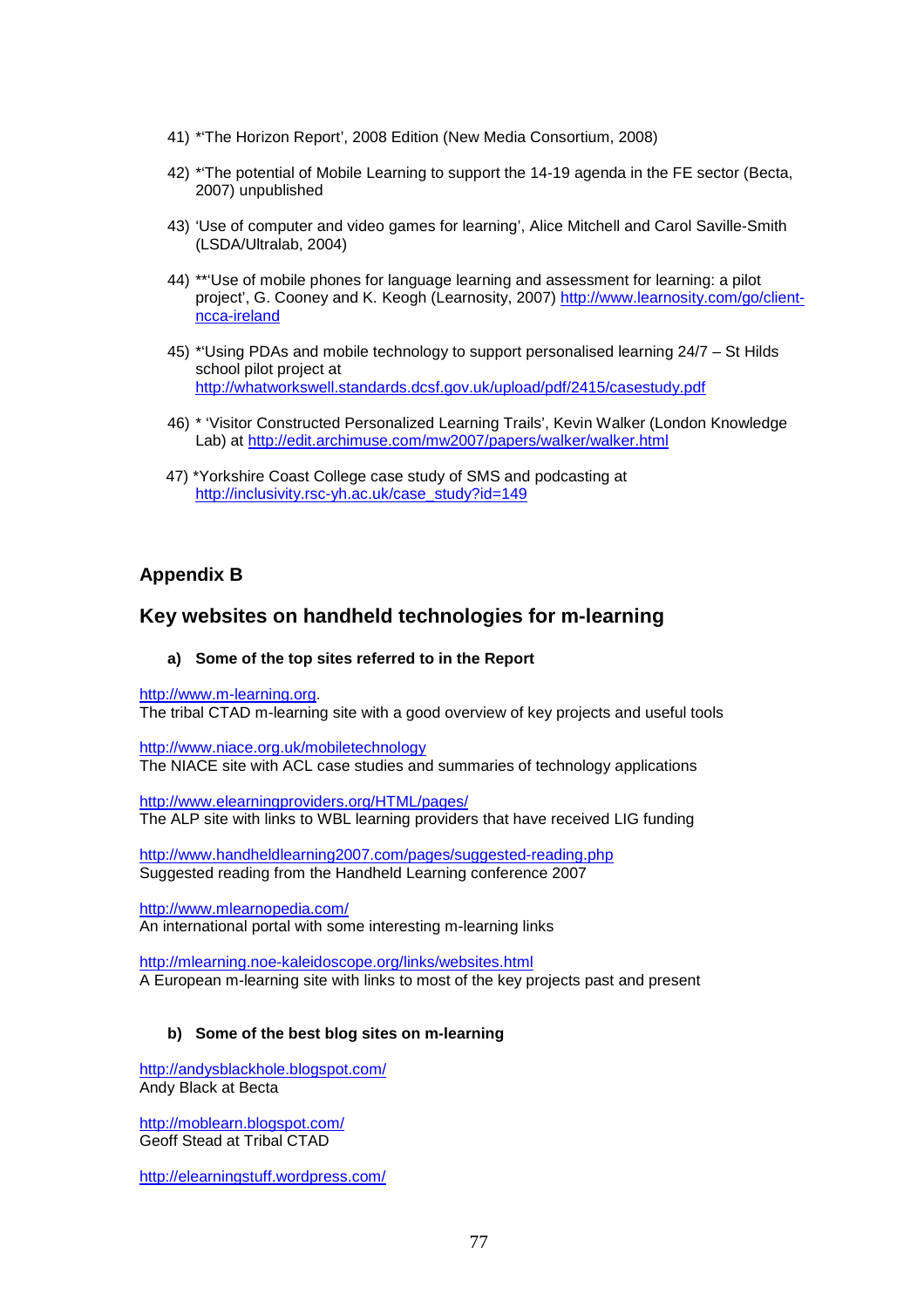#### James Clay from Gloucestershire College

http://davefoord.wordpress.com/2008/11/ Dave Foord

http://www.xlearn.co.uk/blogger.html Lilian Soon a MoleNet mentor

#### **c) Some of the most-used discussion forums**

http://handheldlearning.co.uk Forum moderated by Graham Brown-Martin

http://lists.becta.org.uk/mailman/listinfo/research The research network managed by Becta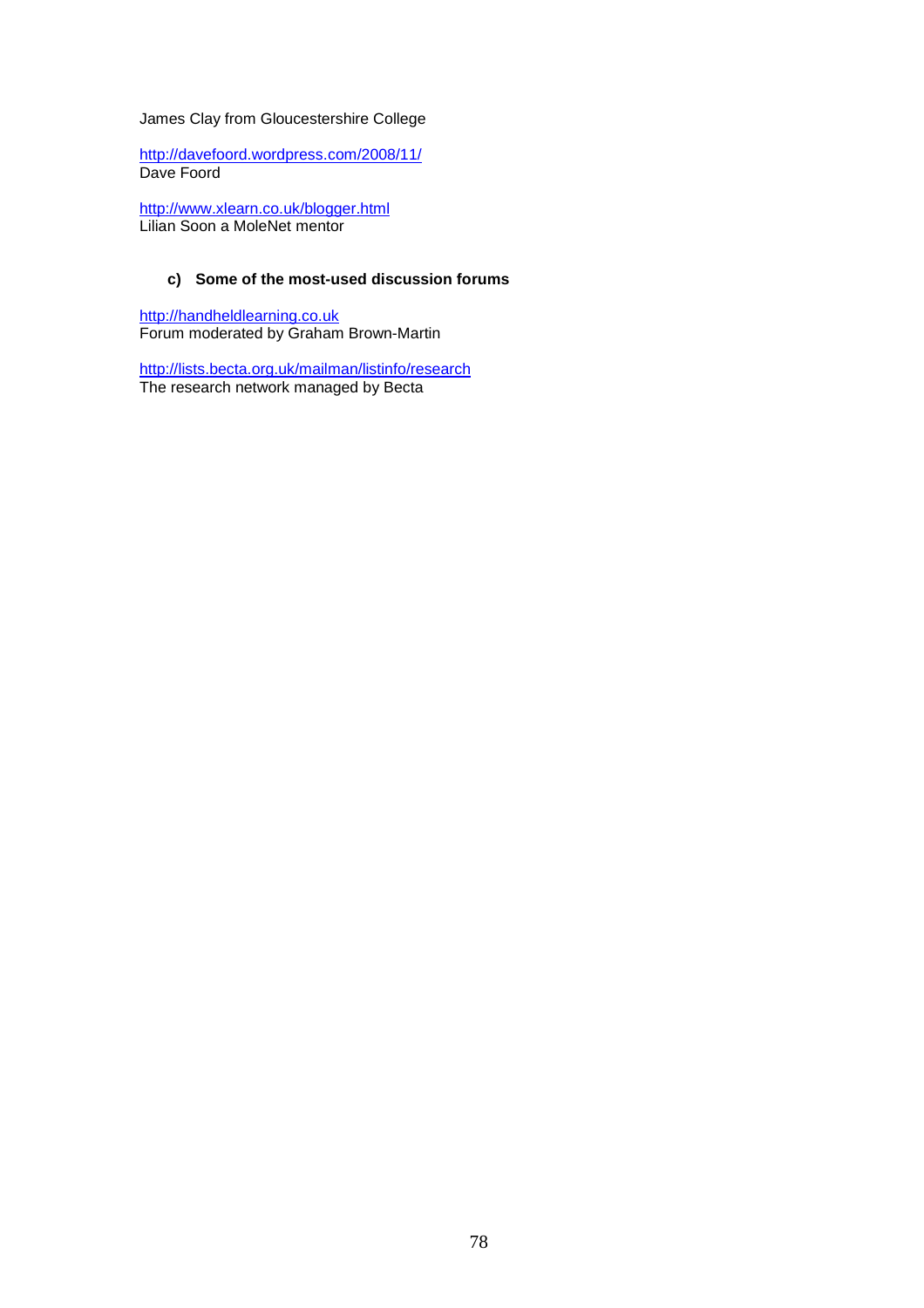# **Appendix 4:**

# **Detailed Site Visit Reports**

## **4.1 Learning2Go Wolverhampton**

http://www.learning2go.org/

#### **January 2009**

#### **1. Introduction**

Learning2Go is now the largest mobile learning project for young people in the UK. It is led by Dave Whyley, Head Teacher Consultant, of the Learning Technologies team Wolverhampton Local Authority.

Wolverhampton has been established for more than 1000 years and was at one time a major town in the industrial heartland of Britain. During the  $19<sup>th</sup>$  century it was famous for producing eight million tons of coal a year and being an important centre for steel production http://www.wolverhamptoncity.co.uk/. Now however, it is  $28<sup>th</sup>$  in the UK deprivation index. In this context it is interesting that mobile technologies have been particularly welcomed by the schools in poorer areas of the city and have helped reduce the "digital divide" by providing all children with the same technology.

Learning2Go has now involved at least 3,500 schoolchildren in using mobile technologies to enhance their learning. It is the first project in the country that has put 3G devices (among others) into the hands of large numbers of children with very little damage or loss. One of the successes of the project has been to educate children about responsible use of the device and this has also had an impact on their parents.

While the sophistication and functionality of the devices may not be immediately transferable to other locations, the initiative is demonstrating at scale and over time a range of outcomes which could be of great significance to others in the future. Among these are:

- Negotiation of corporate contracts with O2 (a major UK network provider) and influencing the development of hardware and software for educational use;
- The development of new pedagogies which will make the most of teaching and learning through mobile devices
- The development of "blocking" devices to ensure safe access for children and their focus on a learning environment
- The integration of school, home and the child's learning environment

The visit to this initiative was undertaken by Anne Gaskell on Thursday 29 January 2009. Discussions involved:

- 1. Dave Whyley (Initiative leader)
- 2. Faye Booth (Teacher, Wood End Primary School)
- 3. Six primary school children, years 4 and 5 (ages 8-10).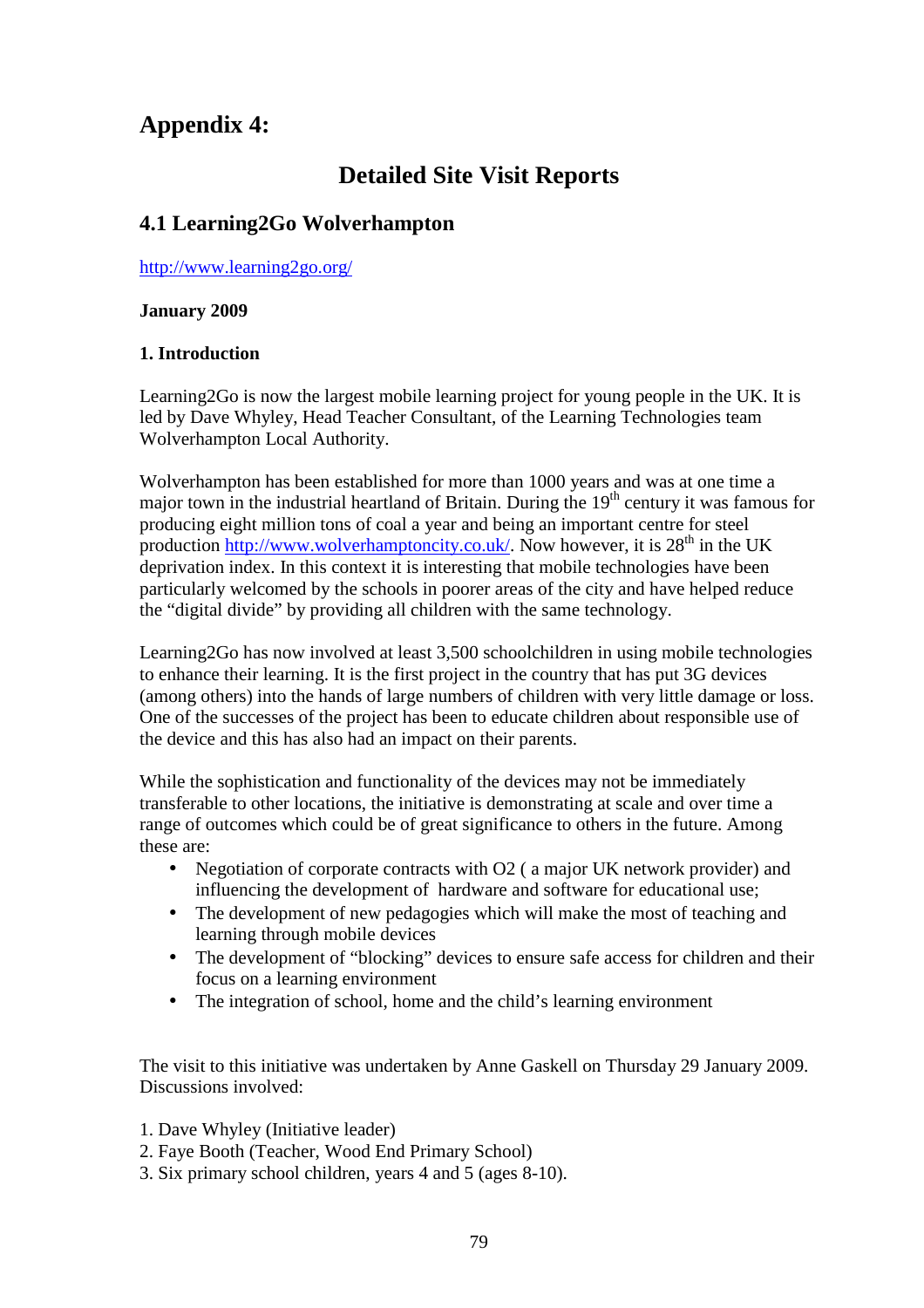The Learning2Go website provides a great deal of information and downloadable reports. This report therefore concentrates on discussions held during the visit and the resources supplied by Dave Whyley afterwards.

## **2. Description of Learning2Go**

Learning2Go's vision is "placing Children, Young People and their Families at the heart of an e-enabled system" and it has gained national and international acclaim. A BBC clip from 2007 is included in the references and can be accessed through the web link provided there (BBC, 2007).

The initiative has been established for five years:

"Phase 1 of the initiative began in 2003 with 120 devices in four schools. During phase 2 of the project, launched in the second half of the autumn term 2005, more than 1000 pupils and their teachers in 18 schools were involved. Phase Three began in October 2006 with an additional 1000 devices across all Key Stages. Phase Four 2008 sees a further rollout of over 1500 devices. This last phase includes devices rolled out within the "Computers for Pupils" initiative and the national Mobile Learning Network (MoLeNet ) scheme" http://www.learning2go.org/.

Children have their own mobile device which they "rent" (see costs) and use in the classroom to undertake projects and seek information, to record their learning and to consider further questions. Some specific examples are included below. In most cases, they are also allowed to take the devices home and use them for homework and to take them out on school trips to record insects or plants they have seen etc. Both parents and children have to agree to this arrangement and there is evidence from the project that parents too learn from the process – both about their child's work and about the ways in which computers work. Faye Booth, the teacher at Wood End, noted that parents' ICT skills had been developed through the project. Very few parents have objected to children bringing the mobile devices home; in the few cases where this has happened, the children use the device at school only.

The initial primary school project was so successful that the concept was extended to 14- 19 year olds in *Learning2Go Further* with the City of Wolverhampton College. This has included building a high level of rapport and understanding with O2 and influencing the design of a package to support mobile learning in education (Wolverhampton Learning Partnership, 2008a).

## **3. Technology**

The initiative has used a range of mobile devices, all of which are essentially mobile handheld computers, but which provide different levels of functionality – from relatively basic devices to those with GPS 3G. Specific devices include: HP Ipaq 114; HP Ipaq 214; Pideon; MWG AtomLif; O2; HTC Advantage

In some instances the initiative has used multiple devices but the same operating system (OS - Windows) which, as Dave Whyley noted, "parks the problem of multiple operating systems".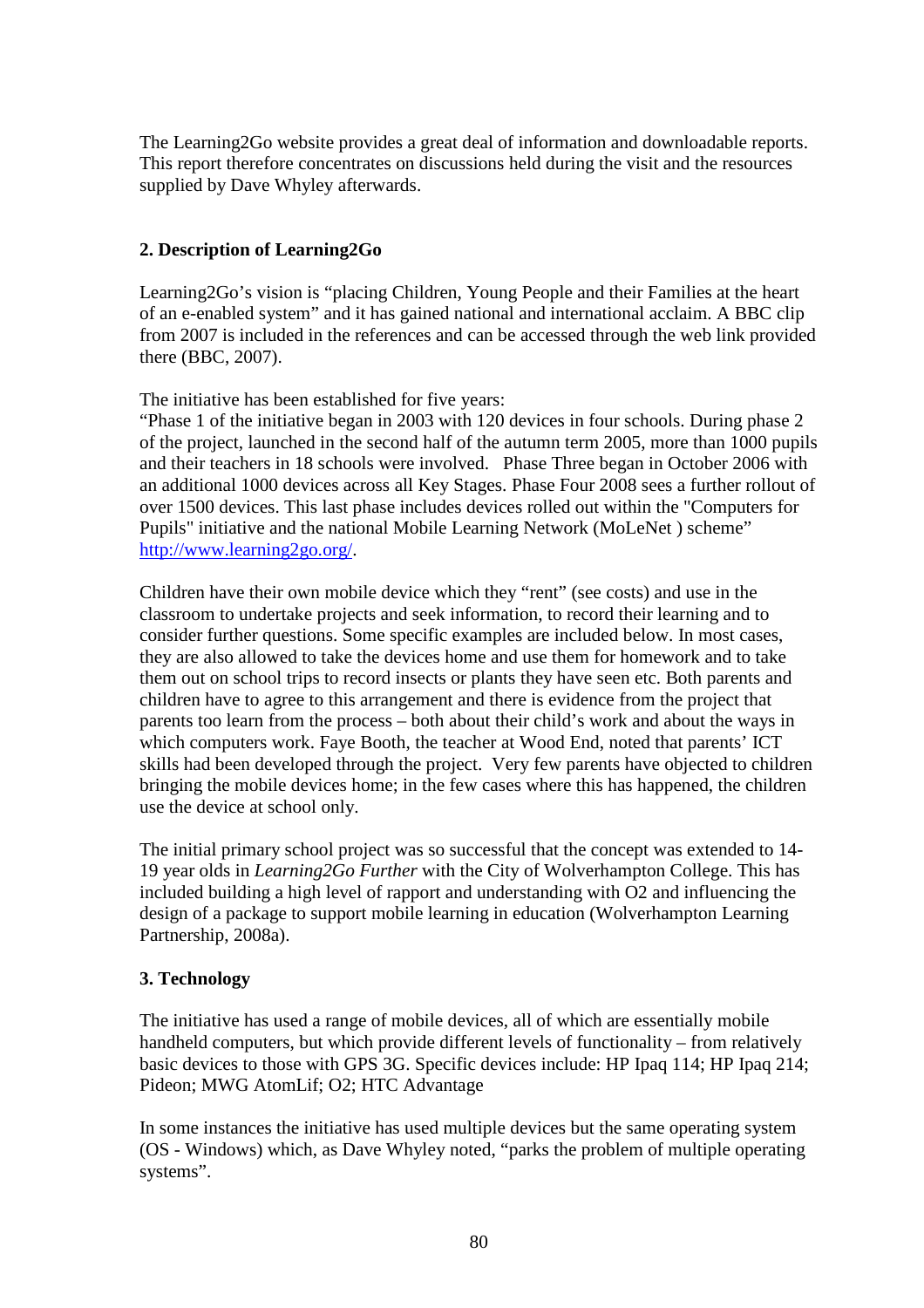One of the major successes of Learning2Go throughout has been in developing relationships with major suppliers. The 2005 evaluation notes that successful collaboration with supplier companies was key both to the provision of mainstream content, so that PDAs were core to the students' education, and to the quality of learning materials provided (Perry 2005).

Since then, Learning2Go has established a high level partnership with O2, one of the leading UK providers http://www.o2.co.uk/ which has resulted in the creation of specifically educational hardware and software packages. This has included: "A redesigned business model which appreciates the unique nature of the education sector. This has developed from the standard telecom approach of selling as much airtime, bandwidth and texts as possible, to a structured affordable option of no voice, no texts and unlimited connectivity within an agreed, fixed price" (Wolverhampton Learning Partnership, 2008a).

The arrangement has also included an emphasis on e-Safety and online security and safety – known as 'Project Shield'.

"Initially a 'Whitelist' approach is being adopted whereby only permitted sites are accessible, whilst a comprehensive filtering system is developed. In the near future educational establishments will benefit from this ground breaking work by being given a flexible choice of an appropriate level of protection either through the 'Whitelist' or a filtered system" (Wolverhampton Learning Partnership, July 2008). This is of course very different from other systems which seek to develop black lists which have to expand indefinitely.

Dave Whyley commented that most educational IT was set up for formal learning and amongst the benefits of working with O2 was that learning could be made more informal – so that it really could engage the learner anytime, anyplace. He noted that the development of links with O2 had taken time but that through this process, O2's thinking had changed. This demonstrates the real potential for making an impact on corporate contracts. It was fortunate that O2's mission was entirely consistent with the aims of Learning2Go; the company has a strong social conscience. But through their links with O2 they had been provided with the opportunity to influence the marketplace.

Developing partnerships at this level takes time – in this case 18 months – but Dave Whyley is keen to demonstrate the benefits of the collaboration and also happy to share his experience with other countries/authorities so that they can avoid some of the pitfalls and delays that he and his team have experienced. Further information can be obtained from David.Whyley@wolverhamptoncyp.org.uk

## **4. Sustainability and costs**

Learning2Go has developed a sustainable method of costing through joint funding. Parents are asked to contribute the equivalent of "a packet of cigarettes a fortnight" over two years and then the students are allowed to keep the device.

In summary, their website notes that it rests on:

- Device Joint funded by Parents / school over 2 years or 100 payments
- Content/ Memory card Funded via e learning credits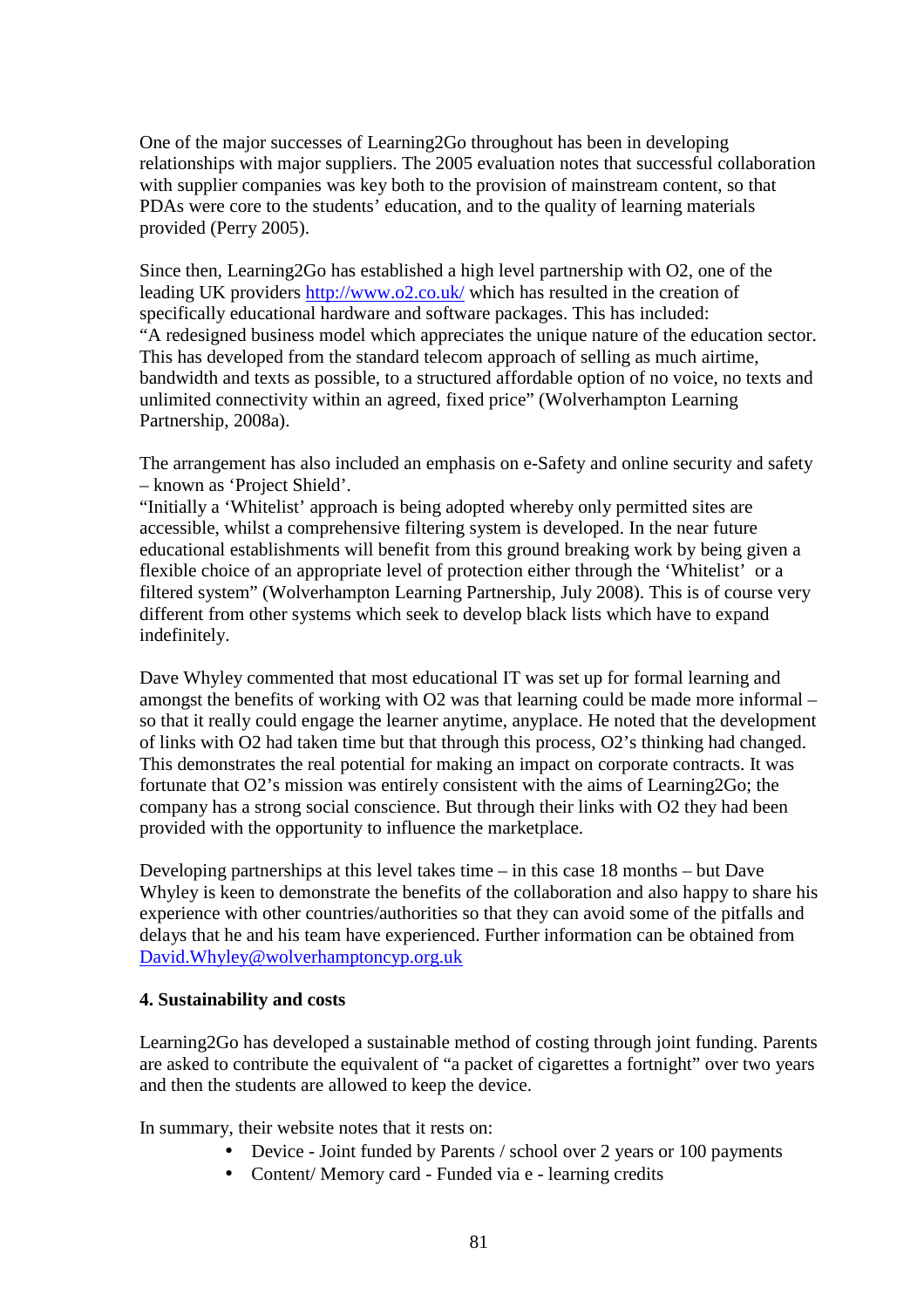• Wireless infrastructure - School funded

• Insurance - included in device price and joint funded as above. The UK's eLearning Foundation has been a key partner in this model – see http://www.e-learningfoundation.com/

Learning2Go Further, the extension of the project to secondary schools and colleges, has developed the significant partnership with O2, one of the world's largest telecom providers, which is summarised above. This has included a redesigned business model which appreciates the education sector and has moved to a structured affordable model with an emphasis on e-Safety.

In the UK context, government and external funding for mobile usage has focussed on schools and is now extended to further education colleges. This has largely determined the locations in which mobile devices are being used. Learning2Go, however, provides some excellent examples of how those with vision can negotiate with providers to develop packages for specific purposes. In other countries this might be in the context of Open Schooling.

## **5. Challenges and successes**

#### **5.1 Successes**

E-books are one of the ways in which children use the devices and software has been developed to ensure the interaction which promotes learning. Some e-books are divided into episodes so that after the first one, children have to answer a question on their mobile before receiving the next episode. This continues until the fourth episode which the children have to write themselves.

The reading levels of boys in particular have improved immensely since e-books have been introduced. Dave Whyley notes "We've seen a great improvement in the children's confidence. They are enthusiastic; they want to come to school. Attendance figures have gone up. We're also seeing boys switched on to reading. They like e-books. One boy read his e-book until his battery went flat on his PDA at night" (Whyley, 2007a). The 2005 evaluation also noted that: "Listening to boys who profess a dislike of reading recounting their enthusiasm for and knowledge of eBooks they have read is highly convincing" (Perry, 2005).

Faye Booth noted of her experience with Wood End children that their ICT confidence had grown and their parents' ICT skills had also increased. The devices had also promoted self-esteem particularly among reluctant learners; some boys were happy to write using PDAs because they did not have to expose their handwriting. There was also increased motivation and a reduction in behavioural issues: "Children love them – especially the programmes which collect ideas – there is a hush in the classroom when PDAs come out". Competition arose to develop expertise in the next skill; and while there was still something of a gender divide with boys being generally more confident, the allocation of the same device to all children in the cohort did help with the digital divide. Some families may well provide much more ICT access and experience at home than others but the allocation of identical devices was a great leveller.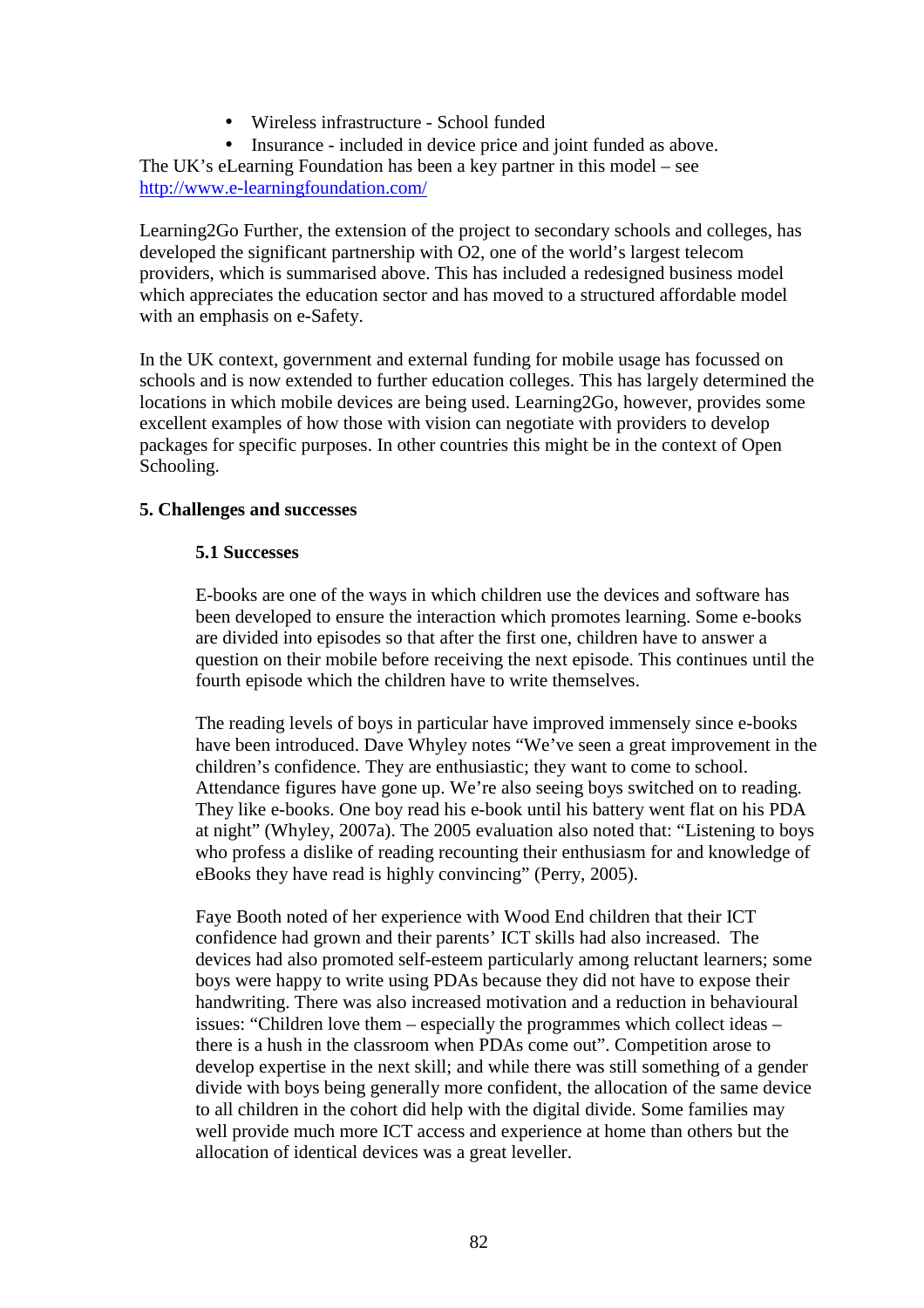There is also substantial evidence of improved performance by the children involved in Learning2Go projects. As with all educational evaluations, it is impossible to determine whether improved performance depends solely on a particular educational initiative, but all the evidence so far is overwhelmingly positive.

Comparing the performance of children in seven schools involved in the project in year 6 (Y6)(10-11 year olds) with the national average during 2005-6, Dave Whyley notes significant improvements:

"Science – Average percentage point increase for all seven Y6 schools was 5% Average percentage point increase nationally was 0%

Maths – Average percentage point increase for all seven Y6 schools was 3.5% Average percentage point increase nationally was 0%

#### Attendance

In a year when the Local Authority average for attendance went down by 0.5% - 32% improved their attendance last year, with 22% showing a remarkable improvement of over 3%." (Whyley, 2008)

Independent consultants have also confirmed the significant impact the programme is having on children's performance. While cautious about overstating the case, Perry (2005) notes:

"an extremely wide range of indicators consistently suggest significant gains for the children involved…negative responses to the project have proved almost impossible to find."

#### **5.2. Challenges**

The introduction of a substantial and long-standing programme such as Learning2Go inevitably produces challenges – and these change over time.

Faye Booth noted that her school was among the first cohort to introduce mobile devices in 2003, but that at that time there had been a range of issues which prevented immediate embedding and large scale application of the systems involved. These included that devices were not entirely ready for useful application; the school's broadband system was not sufficiently established; the battery life of the PDAs being used was too limited and there were major school timetabling issues. She was however, very enthusiastic that these had all now been overcome although at this point they were still using the devices for crosscurricular subjects.

Currently, Dave Whyley has noted some the key difficulties as:

- Device market volatility
- Connectivity costs (school Wi-Fi, 3G outside)
- Teachers' reluctance to change
- Top-down pressures on teachers & schools
- No models of effective integrated use available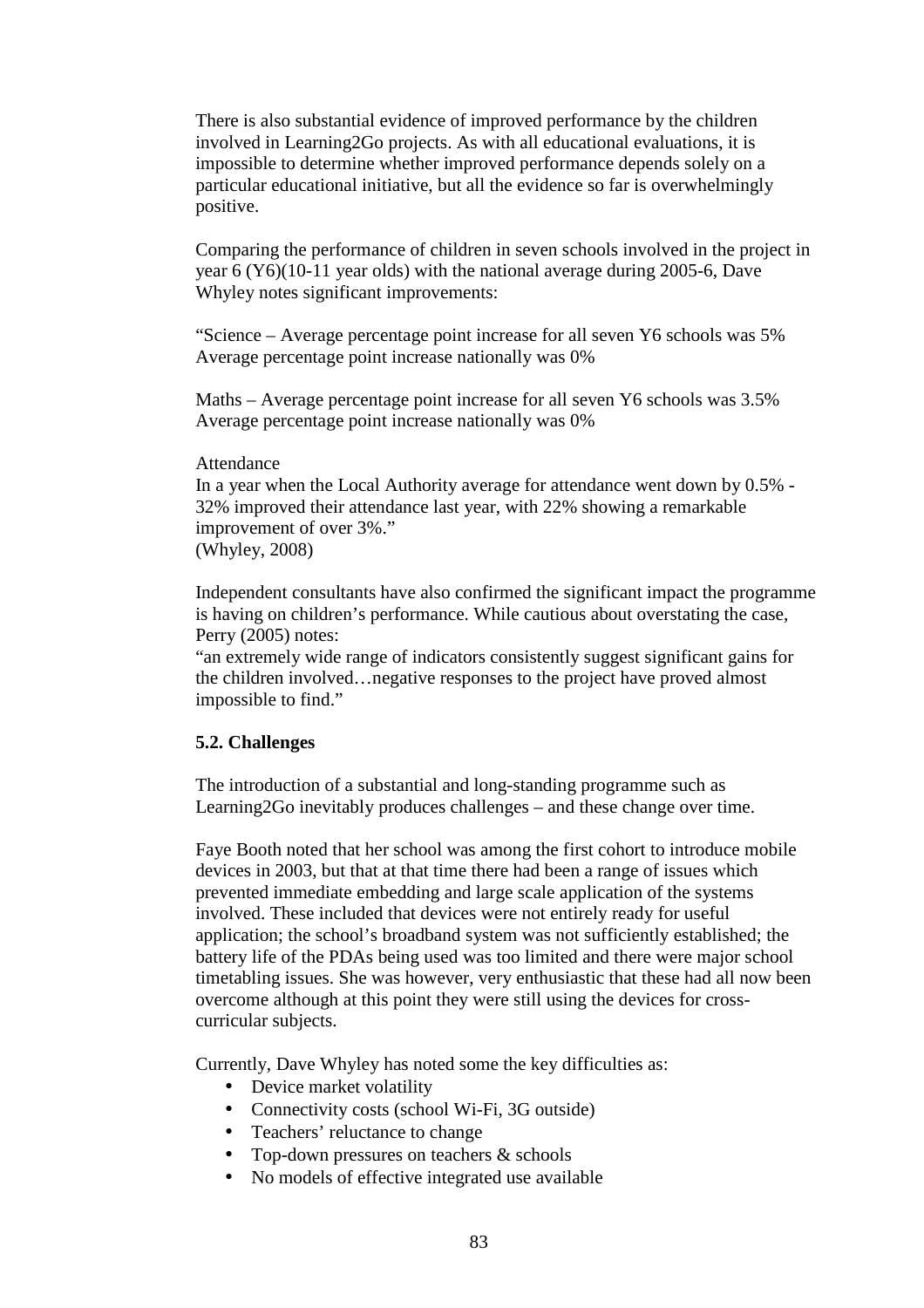• Current National accountability pressure

• No Companies currently offering "Complete packages" (Whyley, 2008b)

Among the most significant of these, he said during the visit, were the challenges facing teachers. Traditional school teaching has involved everyone doing the same thing at the same time – which is undermined by the freedom allowed by mobile technologies. Teachers have also found it difficult to work without familiar theoretical models and also to be faced with a range of practical/technical issues such as children arriving for lessons who have not charged mobiles, or who have altered their settings so that it makes it difficult to make relevant connections.

There are also different challenges with the use of mobile devices among older age groups: "the introduction of 1:1 mobile devices has been more problematic and complex in secondary schools than in primary" (McFarlane et al, 2008) ""Ways should be found of encouraging teachers starting with mobile devices to take ownership of the initiative. Positive strategies include consultation beforehand; involvement in decision making; realistic expectations" (McFarlane et al, 2008).

## **6. Learning and Teaching**

Discussions during the visit demonstrated several ways in which pedagogies for the use of mobile devices were being enhanced and/or developed. In addition, evaluations and feedback have identified further benefits in personalised and collaborative learning with the use of mobile devices.

## **6.1. A new e-Learner Framework**:

Dave Whyley and colleagues are developing a new e-Learner Framework for elearning and teaching (e-Learning being considered in its broadest terms in this instance). The framework consists of four learner stages (Whyley, 2008a):

- Exploratory Learner who becomes aware of the potential of ICTs
- Developing Collaborative Learner which includes the learner significantly enhancing their learning with "scaffolded" ICT tasks
- Confident collaborative Learner who can collaborate with a partner in the creation of tasks
- Independent learner who can fully explore and develop the creative possibilities of ICT.

A presentation which incorporates these stages is available as a download from the Leaning2Go website.

## **6.2. Go Know**

The stages of this theoretical framework can be supported by particular tools on the mobile devices. Demonstrations were provided both by Dave Whyley and at the primary school.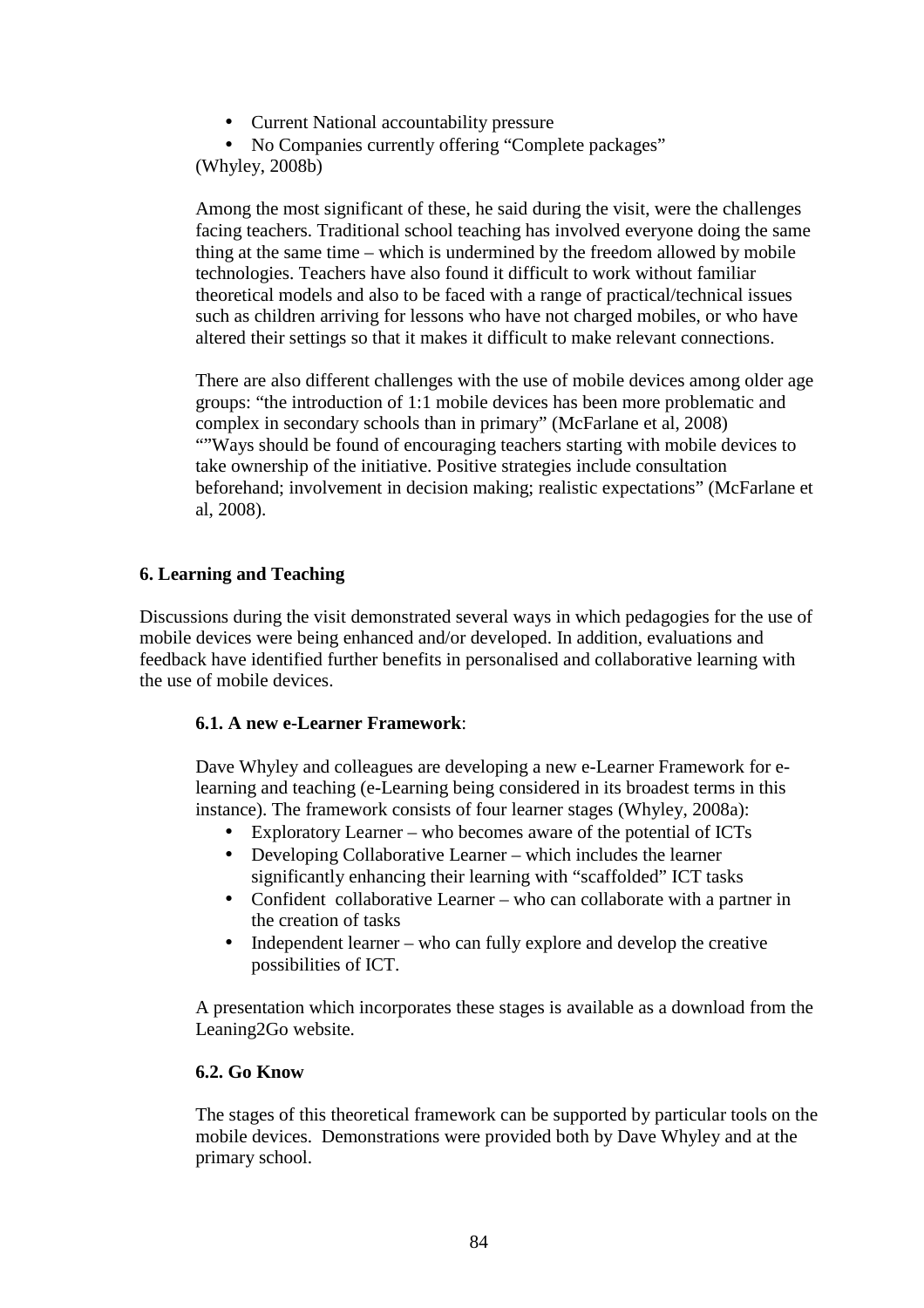Go Know provides:

- GoKwL a screen divided into three areas in which children can articulate what they know; what they still wonder about and what they have learnt. One of the Wood End Primary School demonstrated how he had used this in a particular project about the Greeks; he wondered what schooling girls had at the time and listed what he had managed to find out.
- Pico map enables children to draw a mind map of how concepts such as gravity and weight are related. Children at Wood End provided examples of this and their teacher said that children valued this possibility rather than having a standard text.
- Sketchy a dynamic mindmap. A particularly good example was provided by a pupil's use of this to show dynamically how a plant grew and developed roots, leaves etc depending on input from water and sunshine.
- My Projects which enables all information on the device to be wrapped together in an overview.

Another child demonstrated how she had identified and recorded particular musical instruments.

Faye Booth (teacher) noted that the children especially enjoyed the programmes which involved collecting ideas because they could group them the way they liked and evaluate them as they went along.

The younger age group at the school (year 4s – aged 8-9) were using less sophisticated devices from a previous project (2003-4) but were still extremely engaged in what they could do with them. Their teacher Faye Booth explained that they mostly use these devices for the repetition of key facts and more simple interactive activities such as multiplication tables and so on, although some educational games can be included. One that has proved very popular in teaching Maths is called "Radius of the lost Arc", which has attracted press coverage.

Faye Booth found it helpful to introduce the simpler devices to this age range because they still enabled children to develop skills with their PDA and stylus. The children from this age group who spoke to me were visibly enthused by the possibility of games in particular but also the fact that they had a mobile device of their own.

## **6.3 Personalised and collaborative learning**

Providing learner choice has been one of the key driving motivators for Dave Whyley and his team. "The Learning2Go project has as its ethos the belief that learners should have the choice and self-confidence to learn when, how and where they want. The project promotes a personalised learning experience, in which the learner is responsible for managing their own device and helping to shape their own learning" (Whyley, 2007a). Personalised learning is increasingly being seen as key at all stages of learning, including Higher Education. The use of mobile devices within Learning2Go supports personal learning within school, but also extends outside: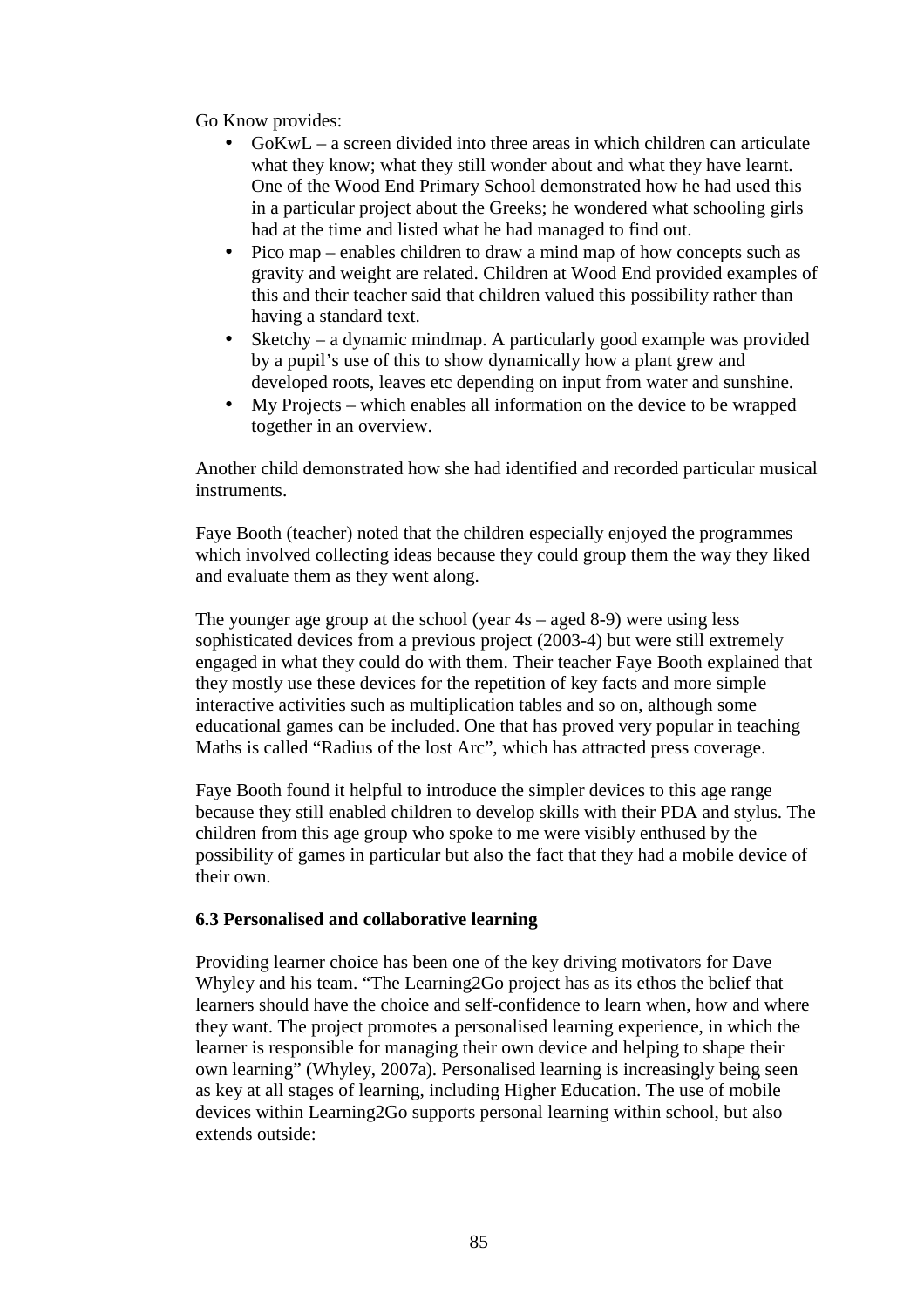"Evidence is building around the value of mobile devices in the personalised learning agenda. Autonomous use by pupils in and out of school has increased" (McFarlane et al, 2008).

Collaborative learning has also been enhanced by the use of the devices. The external evaluation of Learning2Go in 2005 noted: "the PDAs…facilitated collaborative learning between children to great effect. This has been through both teacher-structured activities requiring or encouraging collaboration and through the children choosing to work that way – as habitual collaborative workers" (Perry, 2005).

All these examples provide instances of student interaction with learning resources and peers within a social constructivist view of learning. They are thus making the most of mobile devices to encourage learning within current educational theories. As noted elsewhere in the report, this may involve some challenges to teachers or teaching contexts which utilise more didactic approaches, in particular with mobile and ICT systems.

All our investigations have supported the view that simply transferring educational content developed elsewhere to mobile devices does not enhance learning or make the most of the mobile potential.

## **7. Monitoring and Evaluation**

Since its inception, Learning2Go has employed four main strategies for monitoring and evaluation. These are

- A critical friend in David Perry who provides external evaluation and ongoing project consultancy (for example Perry, 2005).
- The Wolverhampton Local Authority which has provided support for monitoring and the evaluation of impact (see for example Wolverhampton Learning Partnership, 2008a).
- External evaluation project evaluation by external agencies such as BECTA http://www.becta.org.uk/, a UK government agency promoting the use of ICTs.(for example McFarlane et al, 2008)
- Partner and press reporting the project has been substantially reviewed and investigated in local and national press and by attracted international interest (for example BBC, 2007).

Further information about these strategies can be found on the website http://www.learning2go.org/ and examples are included in the references.

Outcomes from these evaluations are incorporated throughout the report, in particular within section 5: Challenges and successes.

## **8. Relevance to Open Schooling**

I asked Dave Whyley what advice he could give to countries in other parts of the world who might have very different technological infrastructures. He said: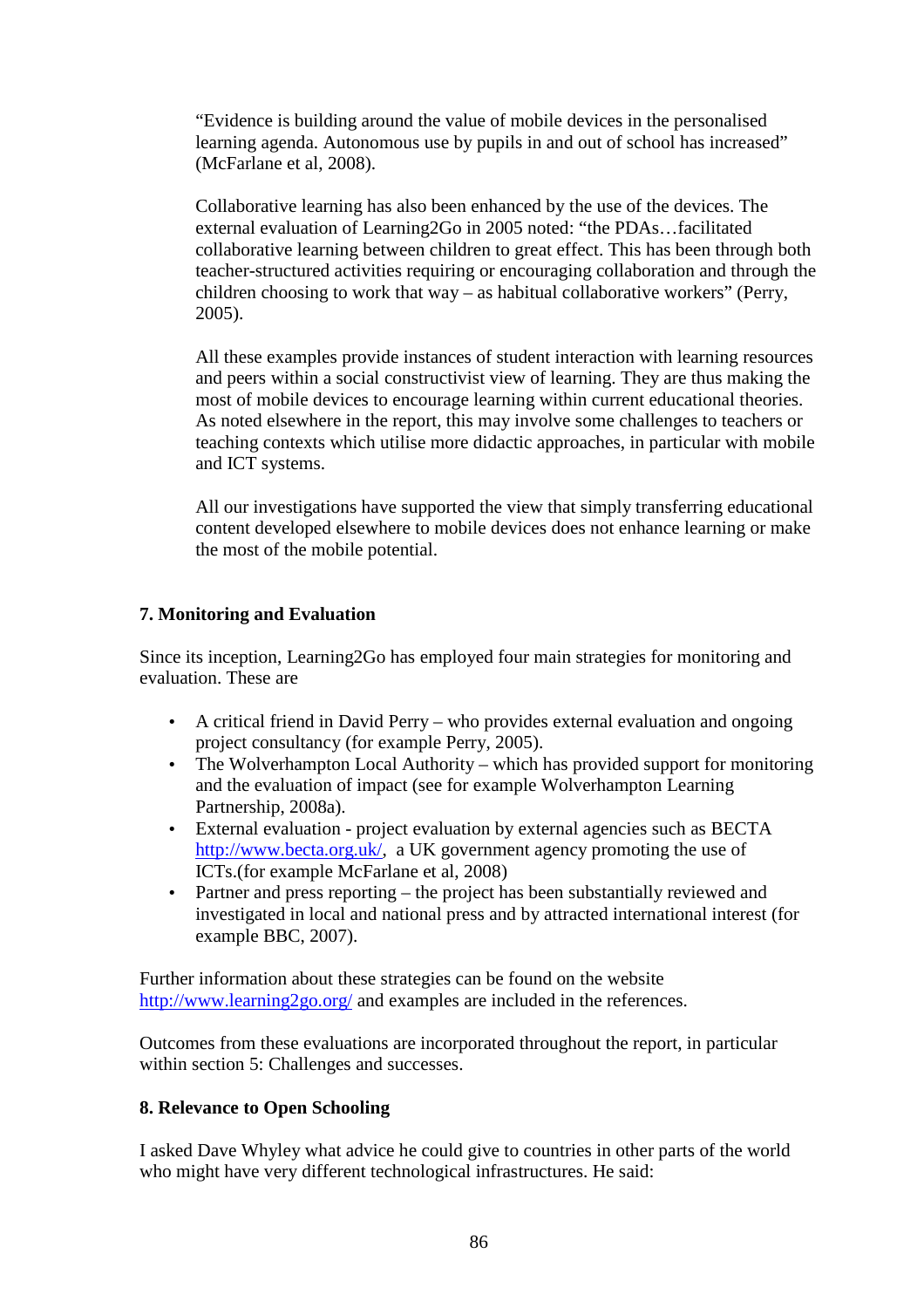- Think about what it is that you want children to be doing
- Think back from this to what you need to put in place to enable them to do it
- Trust the children
- Give teachers a vision to enable them to link what they are doing to what overall needs to be done
- Map educational initiatives to their context: in developing countries a more didactic model than Learning2Go may be appropriate
- Recognise the importance of the learning platform, technological infrastructure and back-up.

Funding and infrastructure will clearly be critical in many developing countries but Learning2Go demonstrates that, as noted at the outset, some lessons may be transferrable; for example:

- Negotiation with lead suppliers
- Developing new pedagogies
- Involving pupils and parents

Further information on the initiative is available from the website http://learning2go.org.uk

or from Dave Whyley David.Whyley@Wolverhamptoncyp.org.uk

## **Acknowledgements**

I would particularly like to thank Dave Whyley for his very generous help with this site visit. This extends to thanks for the amounts of time he made available, his arrangement of the school visit, and the follow-up delivery of resources.

I would also like to thank Faye Booth and the children of Wood End Primary School Wolverhampton for their time and enthusiasm in demonstrating in a very concrete way the benefits of the initiative and embodying the vision which drives it.

#### **References**

#### BBC (2007)

http://news.bbc.co.uk/nolavconsole/shared/player/vid100.stm?clippos=7.70809979999999 9&clipurl=http://news.bbc.co.uk/media/avdb/news/video/73000/bb/73244\_16x9\_bb!asx&t itle=Computers%20boost%20boys'%20learning&wintype=200&rhs=http://news.bbc.co.u k/nolavconsole/ukfs\_news/hi/newsid\_6240000/newsid\_6246800/bb\_wm\_6246881.stm&c s=news&fsname=bb\_wm\_fs&bw=bb

McFarlane, A., Triggs, P., Yee, W. (2008), Researching mobile learning – Executive summary- Interim report to Becta Period: April – December 2007. Bristol, University of Bristol.

Perry, D. (2005), "I was pants at IT": Mobile Learning – PDAs in Schools Project, Evaluation Phase 1. Wolverhampton LEA, David Perry Associates.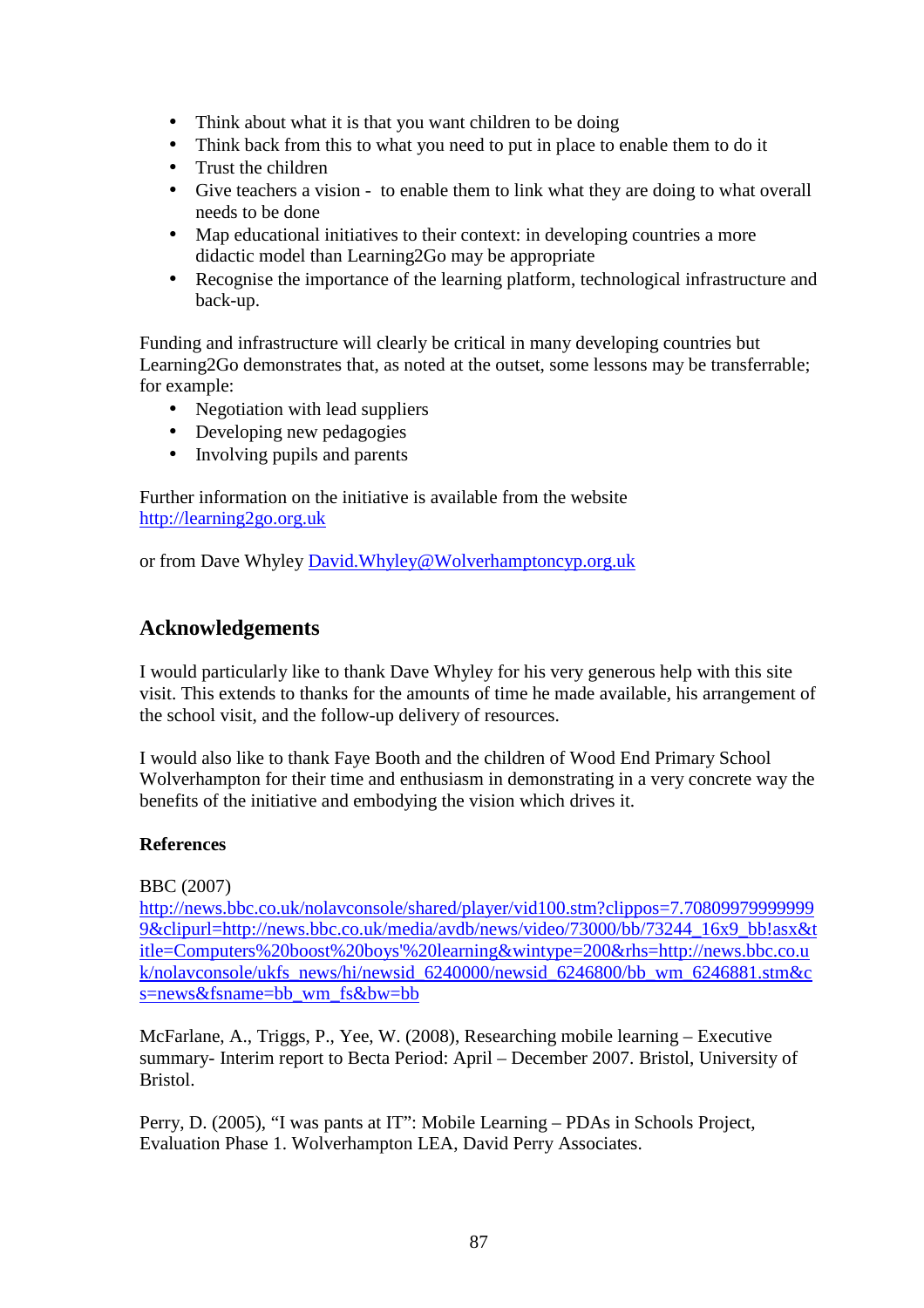Whyley, D. (2008), Mobile Learning in the 21stCentury: Some Thoughts…Some Tensions…Some Parts to the Answer….Presentation made in Wigan, November 2008.

Whyley, D. (2007a), Developing a 21<sup>st</sup> Century e-learning landscape, Wolverhampton LA, Wolverhampton.

Whyley, D. (2007b), Mobile Technologies: 21<sup>st</sup> Century Learning, Presentation November 2007. Available online at http://www.learning2go.org/ , accessed 7 February 2009.

Wolverhampton Learning Partnership (2008a), Learning2Go Further, Reflecting on Progress- Preliminary Report- July 2008

Wolverhampton Learning Partnership (2008b), Learning2Go Further, Interim Report, December 2008.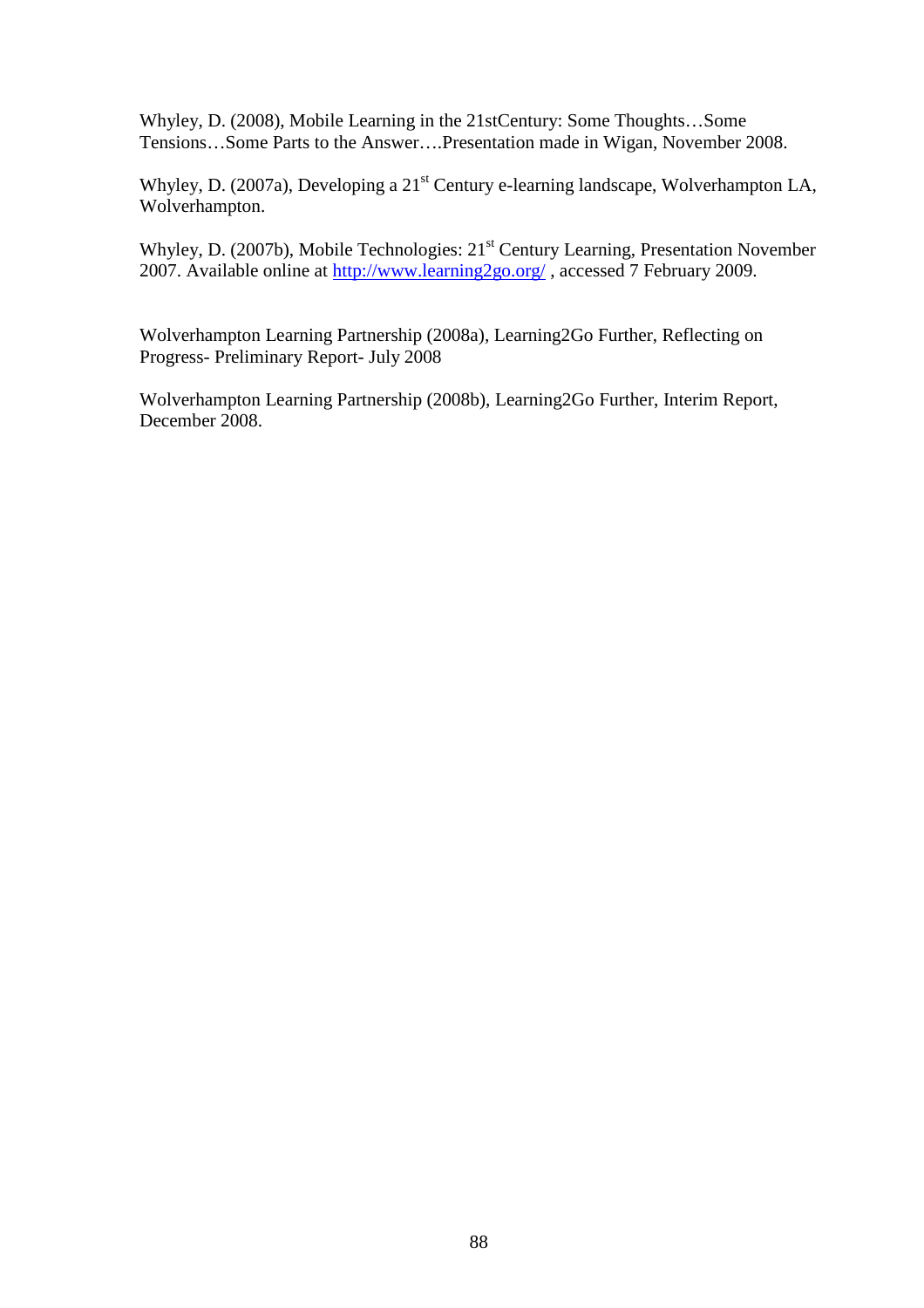## **4.2 The Open University, UK**

#### www.open.ac.uk

Anne Gaskell had conversations with key people at the OU and access to unpublished reports to complete this case study.

## **1. Introduction**

The Open University UK (OU) has been a leader in developing the use of new technologies for distance learning for 40 years. Within the OU, mobile technologies have provided impetus to a substantial range of projects, for example:

- internal projects, for example as part of the development of the OU's Virtual Learning Environment – see http://www.open.ac.uk/blogs/mLearn/index.php
- UK and international collaborative work, for example investigating science teachers' use of mobile devices in workplace settings – see http://www.open.ac.uk/pbpl/activities/details/detail.php?itemId=4609406034d8c as a project of the OU's Centres for Excellence in Teaching and Learning (http://www.open..ac.uk/opencetl/)
- international development projects (for example TESSA).

The focus of this report is on activity in Europe and so this case study does not include information on TESSA and other such international development projects. Information on these can be accessed at: http://www.tessafrica.net/

Perhaps surprisingly, however, there has been little or no attempt to embed mobile technologies at scale within learner support or within teaching strategies, a point noted in an interview with Professor Kukulska-Hulme, the OU's leading expert in the field. This is undoubtedly related to the reliability of the UK's landline telephone system, and relatively high broadband connectivity and computer ownership.

The OU UK can generally afford now to regard computer access as the default position and to make special arrangements for those who do not have access. This is obviously not the case for many countries with which COL is working. The OU has, however, substantial evidence for the impact of telephone contact by landline in terms of student achievement and retention and this is readily transferable to mobile devices.

This case study is therefore focuses on the large scale projects associated with proactive contact with students and the significant impact they have made in terms of student retention and success.

## **2. Telephone contact for student support and retention**

Over a number of years, the Open University has investigated importance of proactive personal contact of students by some part of the institution and has compared their retention and performance with control groups who were not contacted. Graham Gibbs showed that contact from their tutor before the first assignment in a course both increased the likelihood of students submitting the assignment and improved their grade (Gibbs,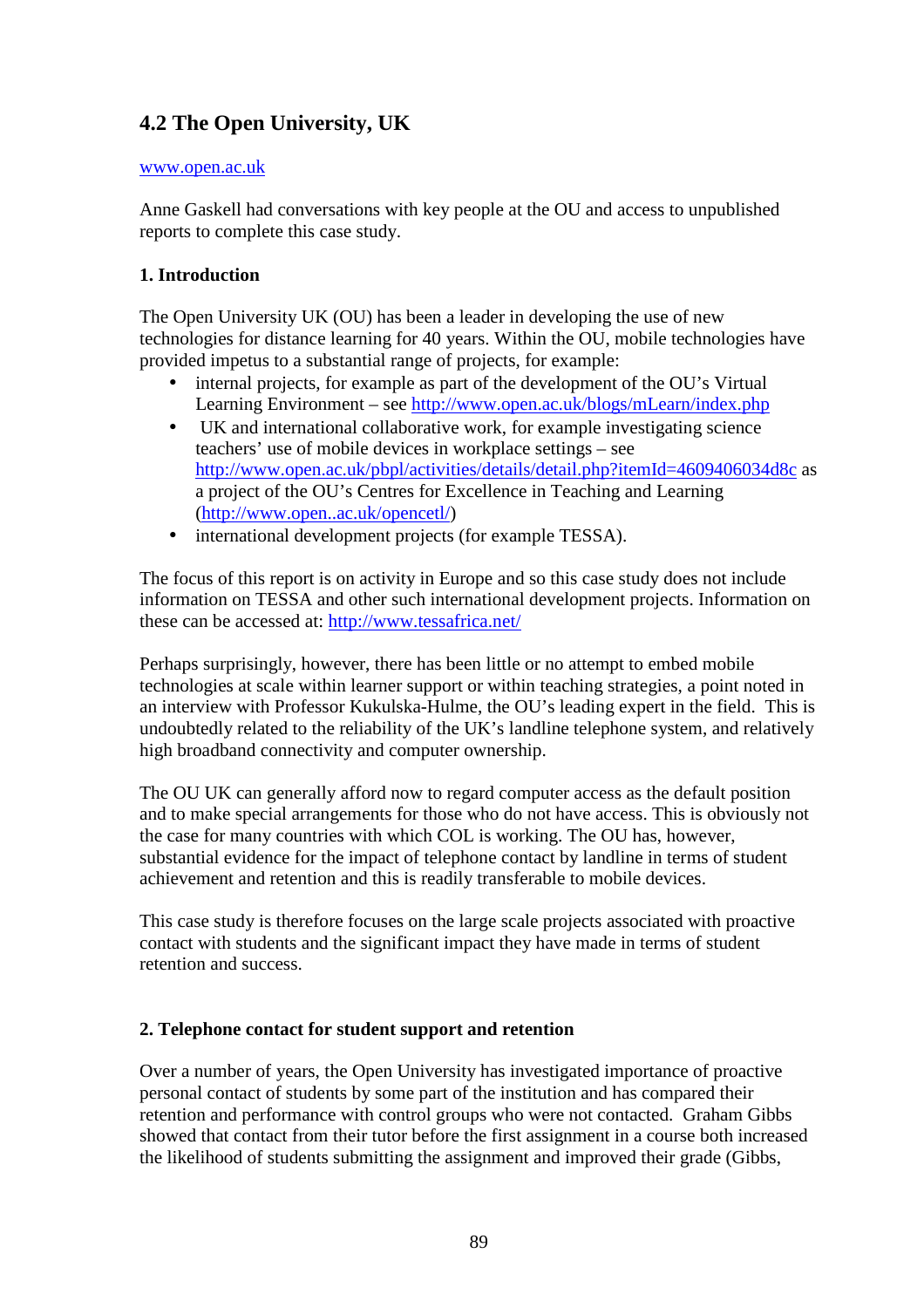2002). Contact by telephone seems to be particularly effective in this area (Gaskell and Mills, 2004).

Proactive telephone contact by some OU regional centres from 2002—04 resulted in a 5% increase in student retention and a more substantial University-wide project in 2005 led to a 7.6% increase in retention over the control group (Simpson, 2006a, 2006b). Evidence from this work has informed a new 10 point learner support framework which has now been mainstreamed and implemented across the OU UK. The aim is for proactive contact of students at key points of the year to be undertaken before the course starts, mid-course, and post-course.

Contact is undertaken by the Learner Support teams in regional and national centres and has so far concentrated on those students deemed to be potentially vulnerable in some way (for instance they have low previous educational qualifications) because of resource implications.

In addition, a pilot study asked tutors on two of the OU's largest first level courses/modules (DD100 *An introduction to the social sciences* and S103 *An introduction to science*) to make proactive contact with their students after exam results were released to discuss the student's study plans and refer them on for additional support if required. The tutors on February start courses were also asked to contact their students over the summer. In total 12,180 students were involved, 7246 of whom received proactive contact and a control group of 4,934 students who did not receive this contact.

The main findings were:

"1. Students who had either a telephone conversation or an email conversation with their tutors after they received their exam results were 15-25% more likely to re-register with the OU than those who did not have contact.

2. Students on the February presentation who had either a telephone conversation or an email conversation with their tutor during the summer were about 30% more likely to pass the course" (Atkins, 2007).

The results from these and similar surveys are now feeding into current discussions and negotiations for a new contract and role for the Open University's 7,500 tutors.

To summarise: large scale research has proved that proactive contact (undertaken by telephone in most cases):

- before course start can improve end of course retention by 5-7%
- mid-course can improve end of course pass rates by 30%
- after course end can improve student re-registration by c 20%

Evidence from the surveys cited indicates that it is not necessarily the specific content of the contact, or even the person who is making it that is important (though generally tutors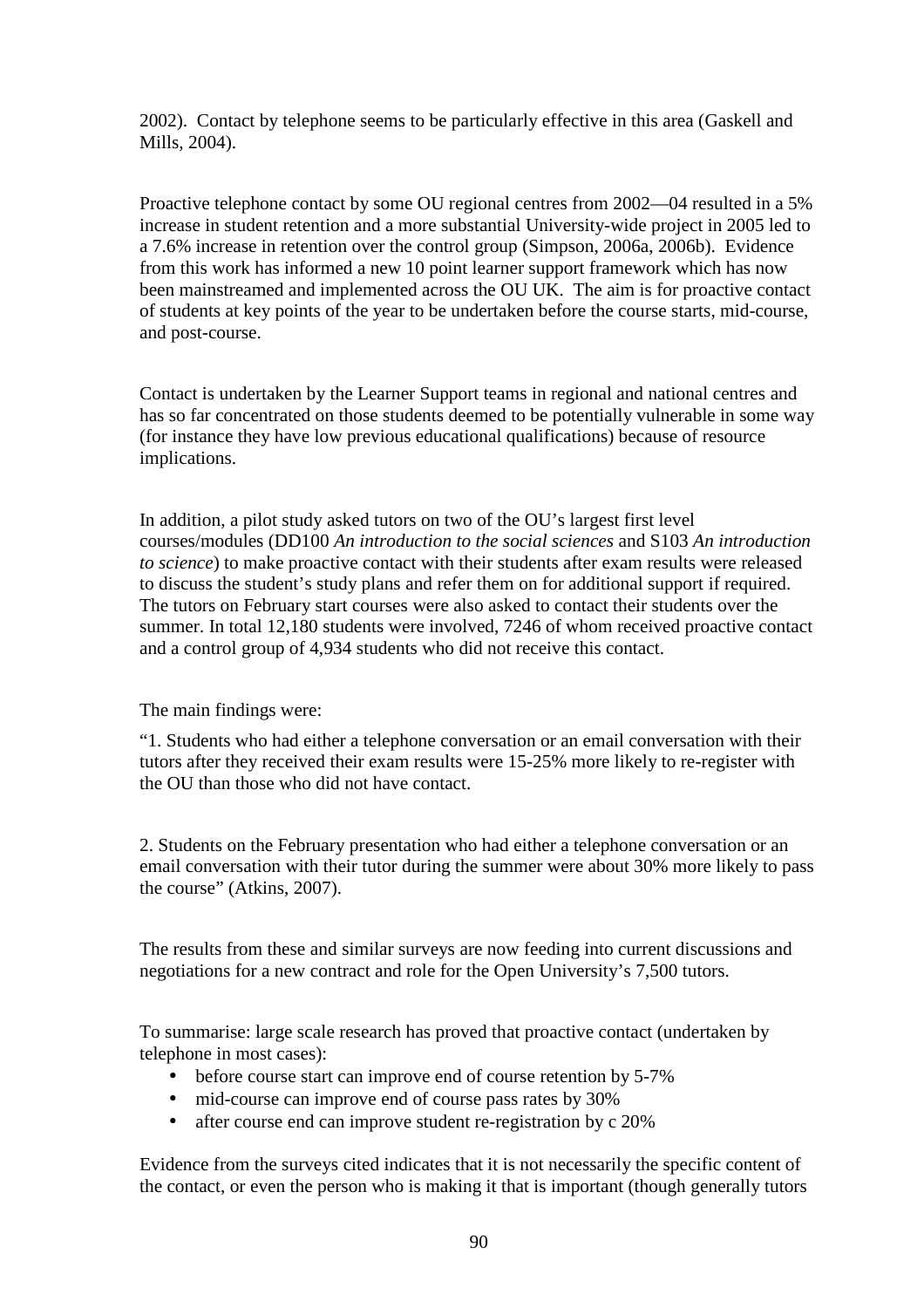are seen to be the best where this is possible); what matters is the fact that the institution by whatever means recognises a student's individual circumstances and is concerned to help them to make progress in their chosen study.

It is therefore the contact that is important; and this could easily be transferred to mobile devices, instead of taking place through landlines and emails.

#### **References**

Atkins, P. (2007), *DD100/S103 Progressions Pilots 2006/7*, Internal Paper, Milton Keynes, The Open University.

Gaskell, A. & Mills, R. (2004), Supporting students by telephone: a technology for the future of student support?, *European Journal of Open, Distance and E-Learning,* 2004(1). Available online at hhtp://www.eurodl.org/ (Accessed 16 September 2006).

Gibbs, G (2002) Student Vulnerability and Retention project: interim evaluation report, SSRG 40/2002, Internal paper, Milton Keynes, The Open University.

Simpson, O. (2006a), Predicting student success in open and distance learning, *Open Learning,* 21 (2), 125-138.

Simpson, O (2006b) *Proactive Student Support (PaSS) Project 2005*, Internal Paper, Milton Keynes, The Open University.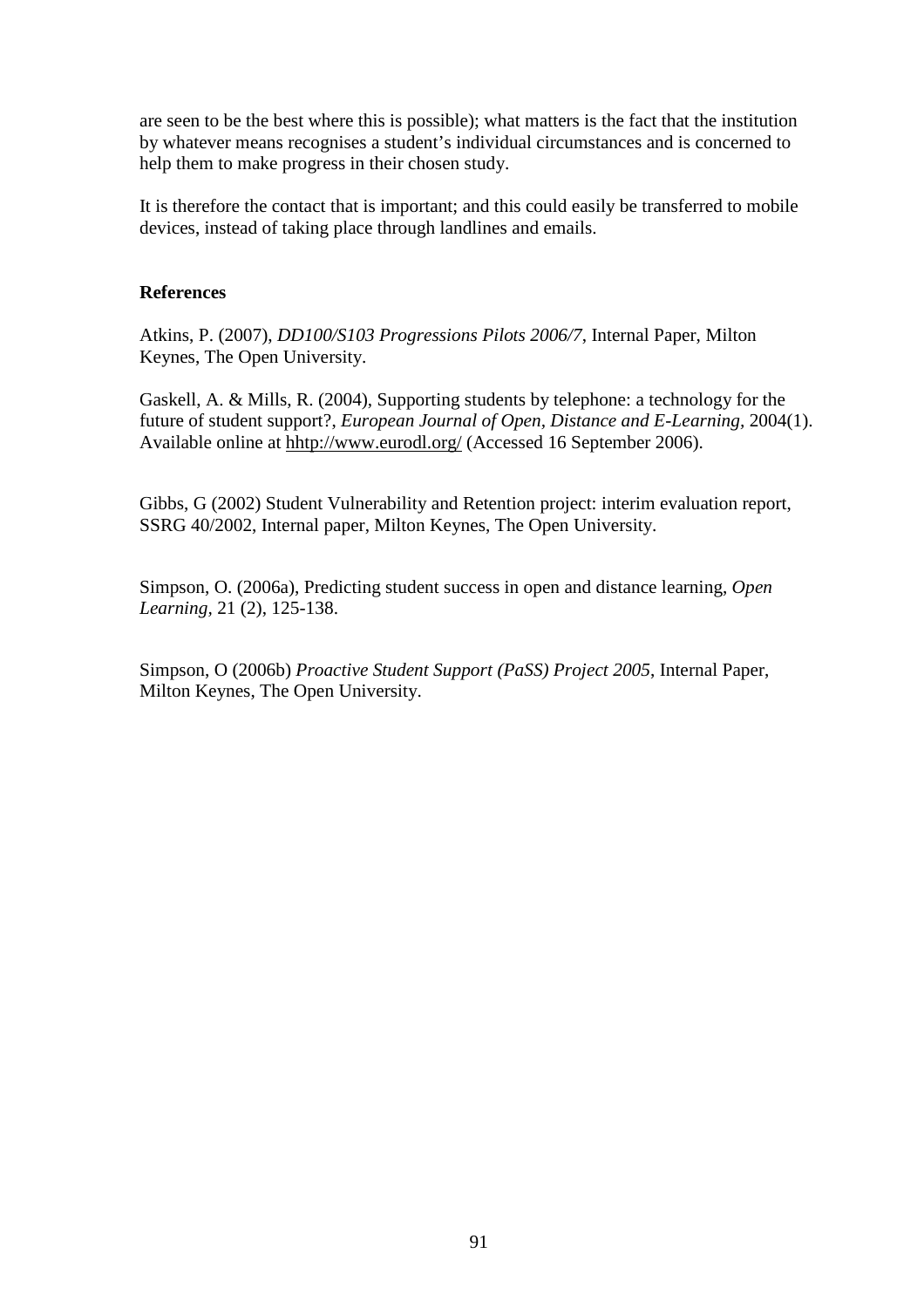## **4.3. Tribal-CTAD**

#### www.tribalgroup.co.uk

A case study of a provider of ICT-based educational materials

Anne Gaskell and Roger Mills visited this organisation, which is based in Cambridge on Wednesday 10<sup>th</sup> February 2009. We spoke with Geoff Stead, Technology Director, Publishing and Jessica Wakelin, Production Coordinator.

CTAD (formerly Cambridge Training and Development) is the educational software specialist of Tribal (see www.m-learning.org) and (www.tribalgroup.co.uk). It is a world leader in the design and implementation of m-learning technologies. It does not teach directly, but offers software and other materials, training and development and consultancy services to schools and colleges in the UK and overseas.

The reason for including this as a case study is that its products and consultancy can be purchased for use anywhere in the world and can be adapted to suit local needs.

The products most relevant to this report are its training services and its existing software resources.

*MyLearning author* is a PDA based system enabling teachers and others to access media rich resources which include animation, sound and photography making them ideal for mobile learning. It comprises a set of easy-to-use software tools that let teachers create vibrant learning activities for learners to run on their Pocket PCs.

*MyLearning* resources give access to a growing on-line library of ready-made content for use with Pocket PCs. The library includes generic materials and themed exercises covering "Skills for Life" and literacy and numeracy modules mapped to the UK adult core curriculum.

*MediaBoard* enables teachers to host events with learners who are widespread and truly mobile.

*SMS quiz author* helps teachers set up an automated SMS response for paper-based multiple-choice quizzes. Participants text in the answers to questions from their own mobile.

Key issues arising from the discussions

- 1. Teaching materials for use on handheld devices need to be designed specially. Evidence suggests that simply providing access to PC based learning systems via mobile phones is not particularly helpful in terms of access to teaching materials or the learning that takes place.
- 2. The more that animation and sound can be used in software designed for handheld learning, the more effective the learning becomes.
- 3. Mobile technology can be most effective when used with other teaching media e.g. radio, loudspeakers, whiteboards, print and face-to-face teaching where possible.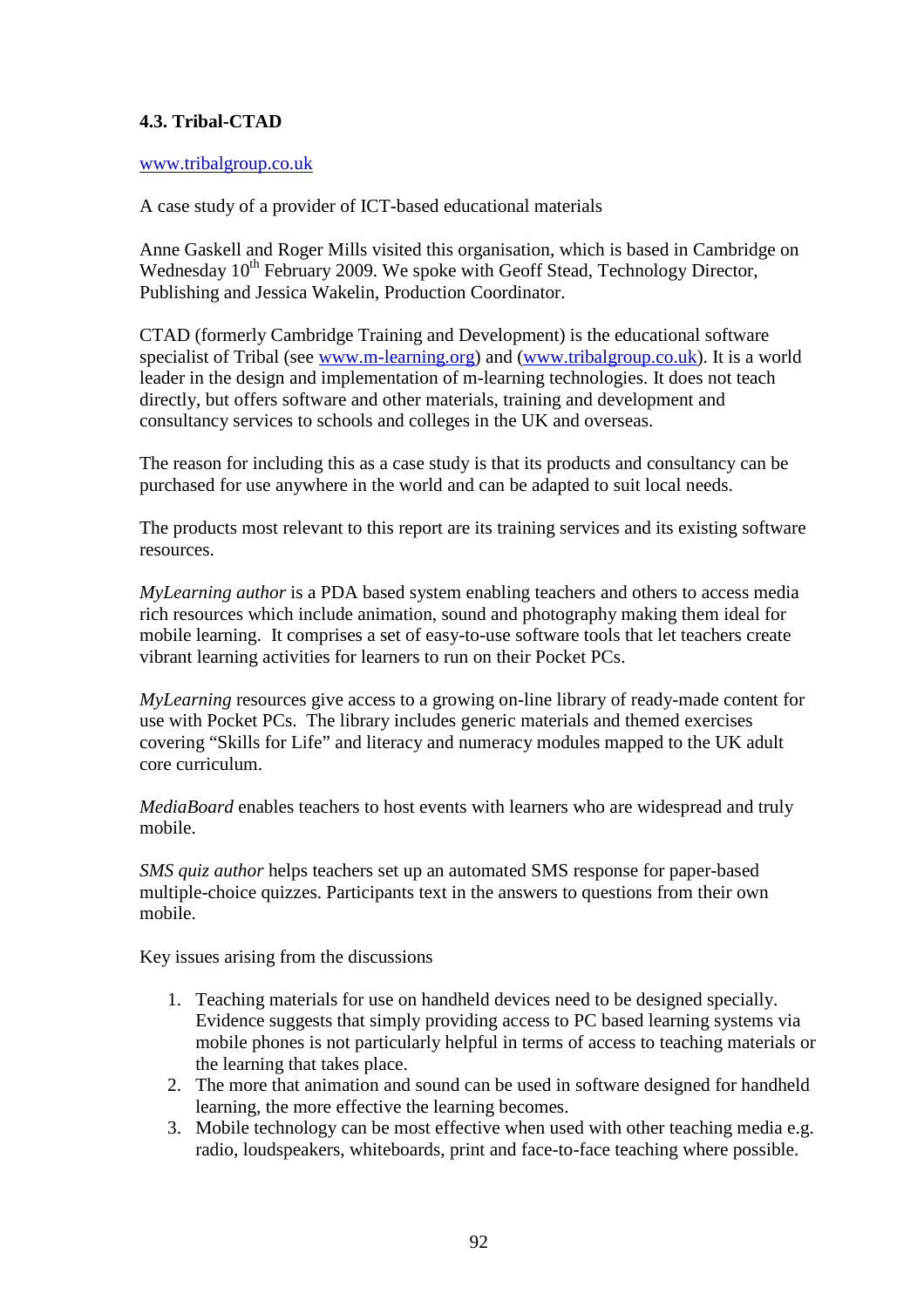- 4. Most of the handheld devices provide software which is intuitive to use and where there is no need for any form of technical support. A small research programme indicated that there was no difference detected between groups who were trained to use a PDA before an activity and those who were not.
- 5. In the spectrum of functionality it is more apparent how the more elaborate and expensive devices, incorporating web access, photography, both still and video, as well as sound and sophisticated graphics can add value, than how this can occur using the simplest of 'phones.
- 6. However SMS texting, and SMS quizzes as described above, linked with paper or radio based content can be very helpful. The quizzes supplied by TRIBAL had been used in some of the MoLeNET projects.
- 7. And of course simple phones are much cheaper, usually can be shared or rented by the hour.
- 8. It is likely, however, that, as mentioned already in this report , that the simplest phones will be phased out in the next 5 years and costs of internet access and texting will be dramatically reduced.

Some examples of software materials available from Tribal CTAD

See www.ctad.co.uk for further examples and information

## **Work-related**

```
 * 
    At work: Cleaning 
* 
    Cleaning skills check 
  * 
    At work: Health and safety 
  * 
    Basic number skills 
  * 
    Becoming a parent 
  * 
    Clocks and time 
* 
    Driving 
  * 
    Literacy skills pack 
  * 
    ESOL skills packs 
  * 
    Measure it out 
* 
    Skills checks 
  * 
   ESOL
```
#### **Personal**

```
 *
```
Health and fitness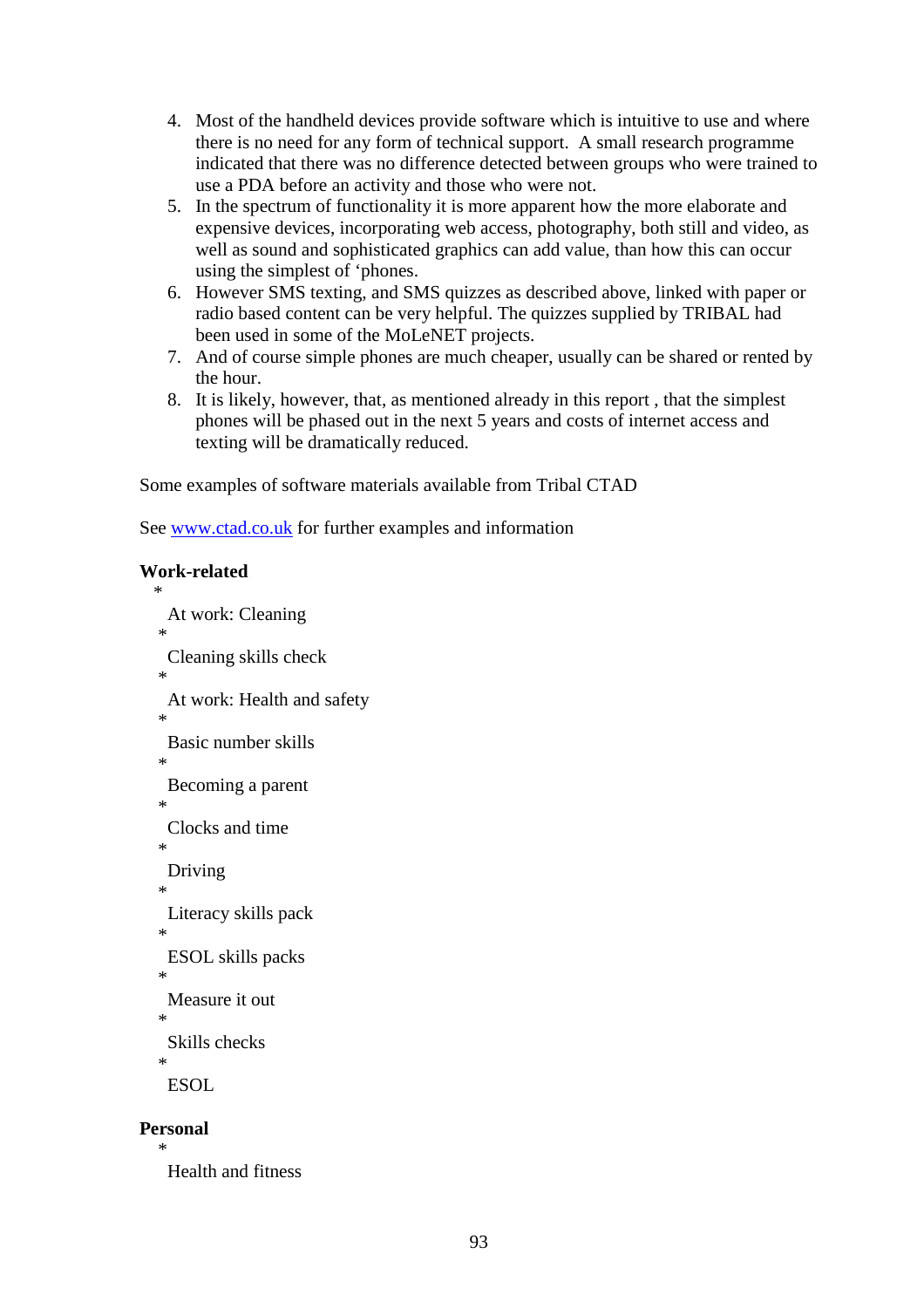```
 * 
   Money and shopping 
* 
   Cooking and eating 
  * 
   Holiday travel 
* 
   Everyday numeracy
```
## **A detailed example**

Cleaning: learn some of the communication and numeracy skills that are needed for a cleaning job. In this activity, a set of cleaning procedures such as brushing, mopping and wiping surfaces are illustrated with animations. Learners watch these animations and learn the correct vocabulary before proceeding to the practice activities:

e.g Practice 1

In this practice activity, learners hear an instruction from a supervisor, then choose the correct illustration. They can then check if their selection is correct, or proceed to the next question and get a final score at the end of the activity. The activity helps them to practise both vocabulary and listening to instructions.

#### **Costs**

Tribal CTAD has a clear pricing policy which can be seen by accessing the M-Learning Suite though the web site www.m-learning.org and clicking on 'How to Buy'. But to give an idea the cost of the full Suite is around £2800 including VAT for a licence to support 50 Tutors/authors and 1000 learners for a year.

Clearly this will seem expensive for a limited open schooling provision but for the major institutions it might be an option worth considering, even though this does not include the cost of mobile devices which are significant at the higher end of the scale.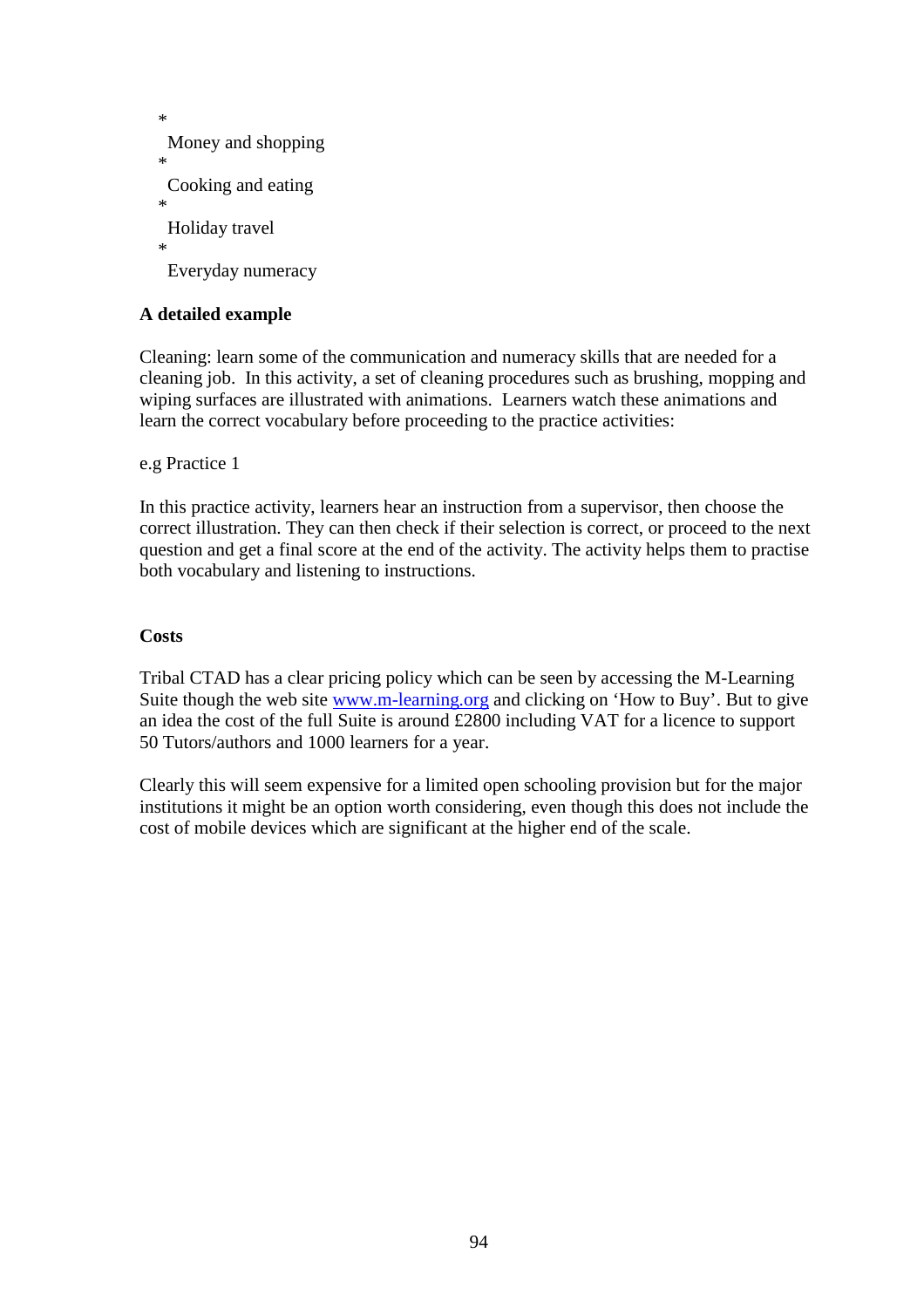# **Appendix 5**

## **Accumulated Descriptive Bibliography**

- 1. Attewell, J. (2002). Mobile Communications Technologies for Young Adult Learning and Skills Development (m-learning) IST-2000-25270. Proceedings of the European Workshop on Mobile and Contextual Learning, The University of Birmingham, England, The University of Birmingham, England.
- 2. Attewell Jill and Carol Savill-Smith, Learning and Skills Development Agency, UK *m-Learning and Social Inclusion - Focusing on the Learners and Learning*

Mlearn 2003 conference on Learning with mobile devices

- 3. Attewell, J. (2005), Mobile technologies and learning: a technology update and mlearning project summary, LSDA Analysis of the evidence collected during the research suggests that the use of mobile learning may have a positive contribution to make in the following areas:
	- m-learning helps learners to improve their literacy and numeracy skills and to recognise their existing abilities
	- m-learning can be used to encourage both independent and collaborative learning experiences
	- m-learning helps learners to identify areas where they need assistance and support
	- m-learning helps to combat resistance to the use of ICT and can help bridge the gap between mobile phone literacy and ICT literacy
	- m-learning helps to remove some of the formality from the learning experience and engages reluctant learners
	- m-learning helps learners to remain more focused for longer periods
	- m-learning helps to raise self-esteem
	- m-learning helps to raise self-confidence

all available at: http://www.lsda.org.uk/

- 4. DohertyM,2003 Ultralab, www.ultralab.net m-Learning support for disadvantaged young adults *-* a mid-stage review
- 5. Hartnell-Young,E and Heym,J 2008 How mobile phones help learning in secondary schools A report to Becta March 2008 www.lsri.nottingham.ac.uk
- 6. Hairdressing Training goes mobile. JISC Collections http//www.jisc-collections.ac.uk/
- 7. Keegan D. (2008) Mobile learning in Europe
- 8. Keegan, D. (2002): *The future of learning: From elearning to mlearning.* ZIFF Papiere 119 Hagen, FernUniversität.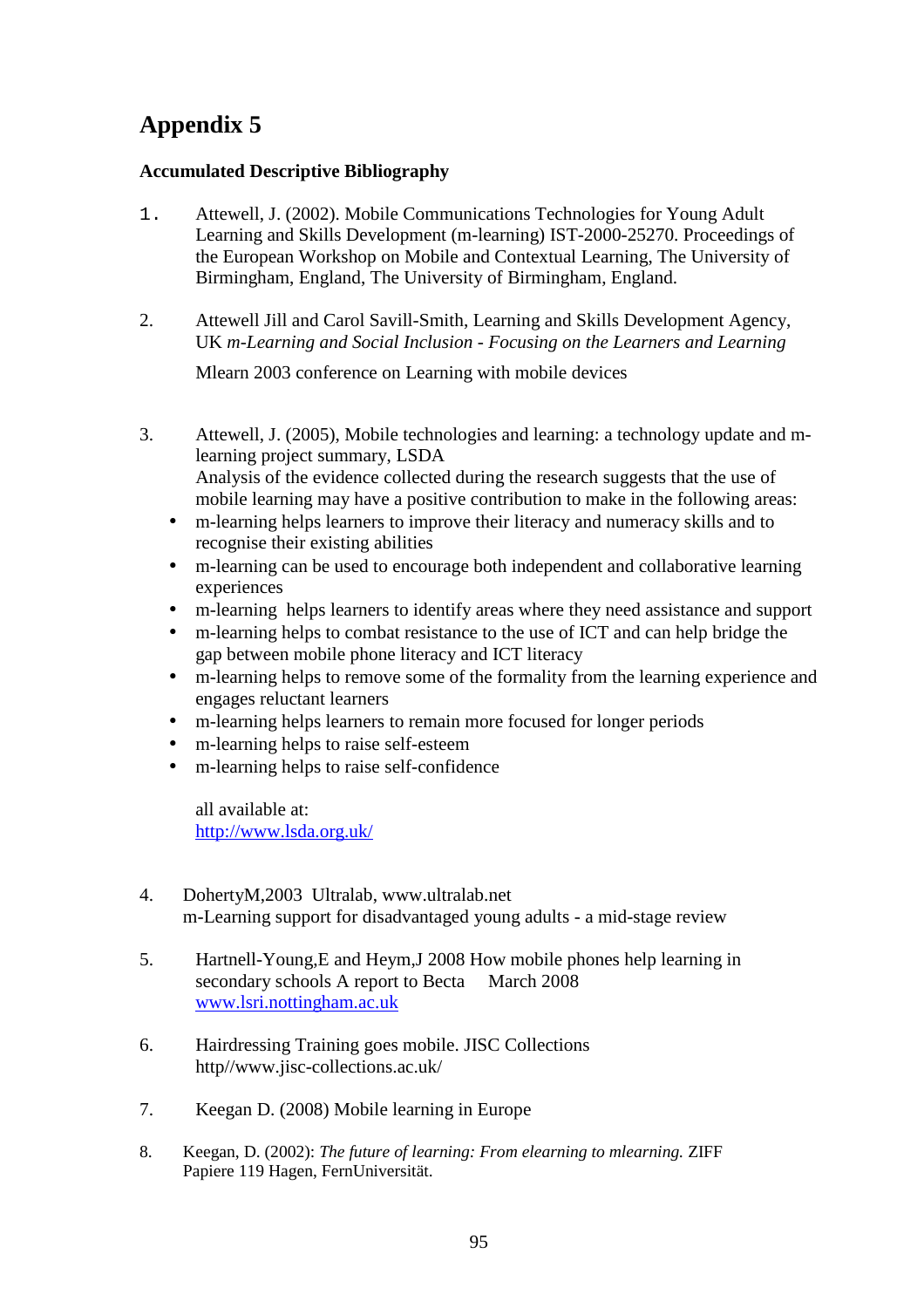- 9. Keegan, D. (2008a): Mobile Learning in the United Kingdom. In: Carvalho, J., Carril, I., Dias, A., Ispán, Z., Jack, J., Keegan, D., Kismihók, G., Mileva, N., Paulsen, M. F., Rekkedal, T. & Simpson, B. (2008): Achievements of Mobile Learning in Europe Today. Book produced by the project group of the Socrates-Minerva Project "The Role of Mobile Learning in European Education".
- 10. Keegan, D. (2008b): How Successful is Mobile Learning? Presentation to the The European Consortium for the learning Organisation, ECLO – 15th International conference, 'Never Stop Asking – The Age of Life Long Learning', Budapest, May 15th-16th 2008.
- 11. Keegan, D., Lõssenko, J., Mázár, I., Fernández, P., Paulsen, M. F., Rekkedal, T., Toska, J. A. & Zarka, D. (2007): E*-learning initiatives that did not reach targeted goals.* Bekkestua, NKI. Retrieved 3.1.2008 from http://nettskolen.nki.no/in\_english/megatrends/Book3.pdf
- 12. Learning 2 Go Wolverhampton http://www.learning2go.org/
- 13. McFarlane, A et al 2007 Mobile learning: Research Findings, July 2007 http://www.becta.org.uk18.
- 14. M-Learning

A 3 year pan European project aimed at helping young adults aged 16—24 most at risk of social exclusion. Plenty of examples of projects here including CTAD projects in the East of England http://www.m-learning.org/index.htm http://www.m-learning.org/archive/background.shtml http://www.m-learning.org/archive/which.shtml http://www.m-learning.org/archive/projects.shtml

 Two comprehensive factual electronic books on the web about mobile learning in Europe and the World Achievements of mobile learning today http://www.exact.ie/ebook/achievements/ The role of Mobile learning in Europe http://www.exact.ie/ebook/mobilelearning/

- Ericsson sub-project of the EU Socrates 227828-CP-1-2006-1-

- 15. IE-MINERVA-M,
	- The role of mobile learning in European education Padraig Doherty-ericsson education, Ireland, May 2008
- 16. 227828-CP-1-2006-1-IE-MINERVA-M (European Community) WORK PACKAGE 4 THE ROLE OF MOBILE LEARNING IN EUROPEAN EDUCATION Desmond Keegan, Gabor Kismihok, Nevena Mileva, Torstein Rekkedal